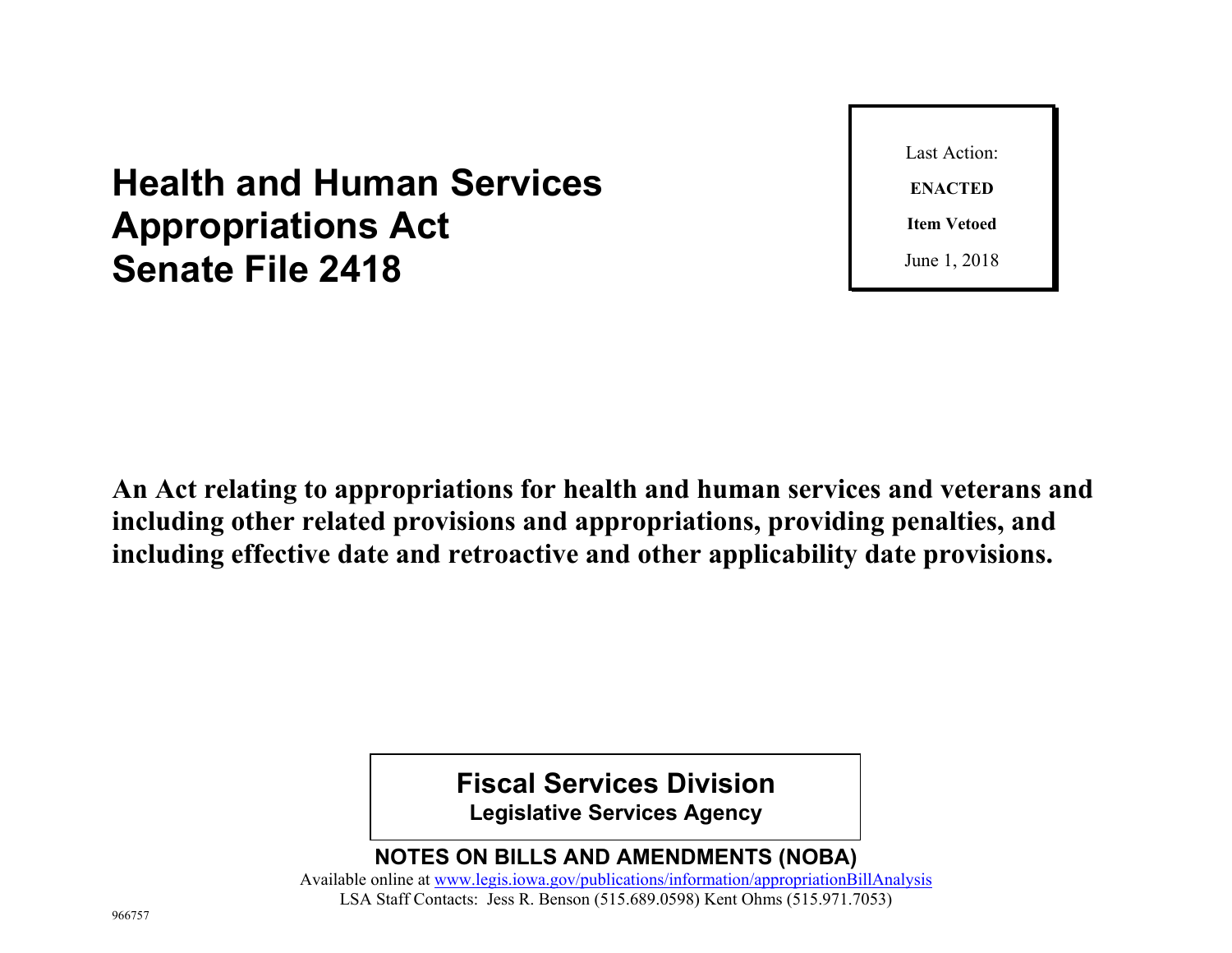### **FUNDING SUMMARY**

**General Fund FY 2019:** Appropriates a total of \$1,821.8 million from the General Fund and 4,568.6 full-time equivalent (FTE) positions to the Department on Aging (IDA); the Department of Public Health (DPH); the Department of Human Services (DHS); the Department of Veterans Affairs (IVA); and the Iowa Veterans Home (IVH). This is an increase of \$60.5 million and 216.0 FTE positions compared to estimated net FY 2018. *The Governor item vetoed \$195,000.*

**Other Funds FY 2019:** Appropriates a total of \$420.2 million from other funds. This is a decrease of \$5.7 million compared to estimated net FY 2018.

**Other Fund Supplemental Appropriations for FY 2018:** Provides a net increase of \$4.2 million in other fund appropriations for FY 2018. The changes include deappropriations, with funds being appropriated to Child Care Assistance.

**Standing Appropriations FY 2019:** In addition to the appropriations in this Act, the attached tracking includes the following standing appropriations that are automatically appropriated in statute:

- \$224,000 to the DPH for the Center for Congenital and Inherited Disorders Central Registry.
- \$233,000 to the DHS for Child Abuse Prevention.
- \$1,400 to the DHS for the Commission of Inquiry.
- \$143,000 to the DHS for Nonresident Mental Illness Commitment.

### **NEW PROGRAMS, SERVICES, OR ACTIVITIES**

### *Department of Public Health*

Page 3, Line 22 Page 14, Line 31 **Physician Mental Health Training:** Allocates \$250,000 to Des Moines University to establish a program that trains doctors on identifying and treating patients with mental health needs. *Department on Aging* **Pre-Medicaid Pilot Project:** Allocates \$100,000 to establish a Pre-Medicaid Pilot Project that aims to keep

individuals in the community and out of long-term care facilities following a nursing facility stay.

### **MAJOR INCREASES/DECREASES/TRANSFERS OF EXISTING PROGRAMS**

**Department on Aging**: Appropriates \$11.0 million from the General Fund and 27.0 FTE positions. This is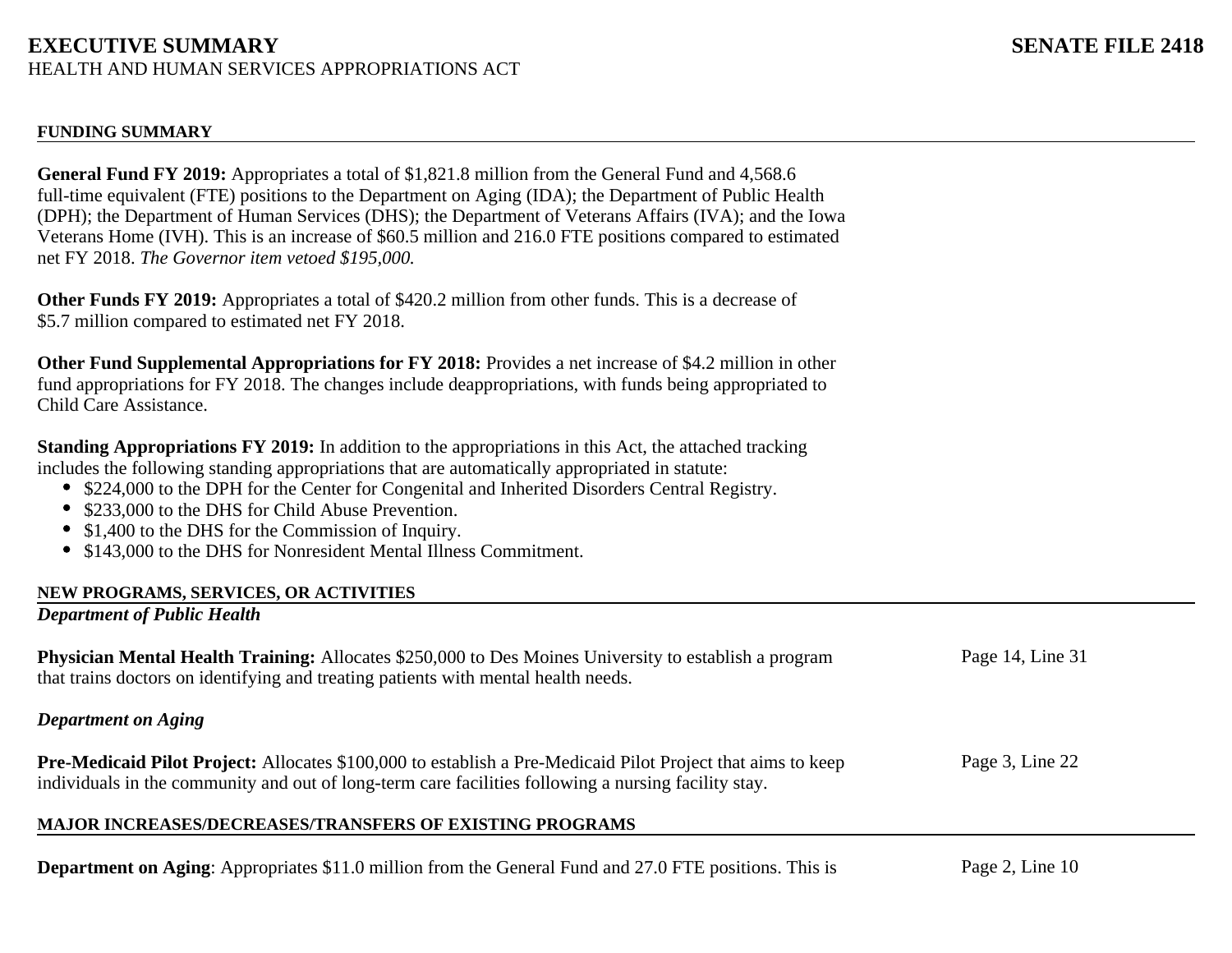# **EXECUTIVE SUMMARY** SENATE FILE 2418

HEALTH AND HUMAN SERVICES APPROPRIATIONS ACT

| an increase of \$100,000 and 4.6 FTE positions compared to estimated net FY 2018.                                                                                                                                                                                                                                                                                                                                                                                                                                                                                                                                                                                                                                                                                                                                                                                                                                                                                                                                                                                                                                                                                                                                                                                                                                                    |                  |
|--------------------------------------------------------------------------------------------------------------------------------------------------------------------------------------------------------------------------------------------------------------------------------------------------------------------------------------------------------------------------------------------------------------------------------------------------------------------------------------------------------------------------------------------------------------------------------------------------------------------------------------------------------------------------------------------------------------------------------------------------------------------------------------------------------------------------------------------------------------------------------------------------------------------------------------------------------------------------------------------------------------------------------------------------------------------------------------------------------------------------------------------------------------------------------------------------------------------------------------------------------------------------------------------------------------------------------------|------------------|
| <b>Office of Long-Term Care Ombudsman:</b> Appropriates \$1.1 million from the General Fund and 16.0 FTE<br>positions. This is no change in funding and an increase of 0.9 FTE position compared to estimated net<br>FY 2018.                                                                                                                                                                                                                                                                                                                                                                                                                                                                                                                                                                                                                                                                                                                                                                                                                                                                                                                                                                                                                                                                                                        | Page 4, Line 6   |
| <b>Department of Public Health:</b> Appropriates \$54.9 million from the General Fund and 195.0 FTE positions.<br>This is a net increase of \$4.2 million and 8.0 FTE positions compared to estimated net FY 2018. The<br>significant changes include:<br>An increase of \$536,000 to the Healthy Children and Families appropriation.<br>An increase of \$981,000 to the Chronic Conditions appropriation.<br>An increase of \$2.6 million to the Community Capacity appropriation.<br>An increase of \$1,500 to the Essential Public Health Services appropriation.<br>An increase of \$44,000 to the Infectious Diseases appropriation.<br>An increase of \$11,000 to the Public Protection appropriation.<br>A decrease of \$35,000 to the Congenital and Inherited Disorders Central Registry standing<br>appropriation estimated amount.                                                                                                                                                                                                                                                                                                                                                                                                                                                                                       | Page 4, Line 18  |
| <b>Department of Veterans Affairs:</b> Appropriates \$4.1 million from the General Fund and 15.0 FTE<br>positions. This is a net increase of \$87,000 and 2.0 FTE positions compared to estimated net FY 2018.                                                                                                                                                                                                                                                                                                                                                                                                                                                                                                                                                                                                                                                                                                                                                                                                                                                                                                                                                                                                                                                                                                                       | Page 16, Line 26 |
| <b>Department of Human Services:</b> Appropriates \$1,743.4 million from the General Fund and 4,315.6 FTE<br>positions. This is a net increase of \$56.1 million and 200.5 FTE positions compared to estimated net<br>FY 2018. Significant changes include:<br>A decrease of \$2.3 million for the Family Investment Program (FIP)/PROMISE JOBS appropriation.<br>$\bullet$<br>An increase of \$2.0 million for the Child Support Recovery Unit appropriation.<br>An increase of \$54.8 million for the Medicaid appropriation. The Governor item vetoed \$195,000 for a<br>partnership between the University of Iowa Hospitals and Clinics and a durable medical equipment<br>provider.<br>• A decrease of \$709,000 for the Medical Contracts appropriation.<br>An increase of \$378,000 for the State Supplementary Assistance appropriation.<br>A decrease of \$1.4 million for the State Children's Health Insurance Program appropriation.<br>$\bullet$<br>An increase of \$1.5 million for Child Care Assistance.<br>٠<br>An increase of \$1.4 million for the State Training School at Eldora.<br>٠<br>An increase of \$526,000 for the Child and Family Services appropriation.<br>A decrease of \$333,000 for the Adoption Subsidy appropriation.<br>A decrease of \$20,000 for the Family Support Subsidy appropriation. | Page 18, Line 14 |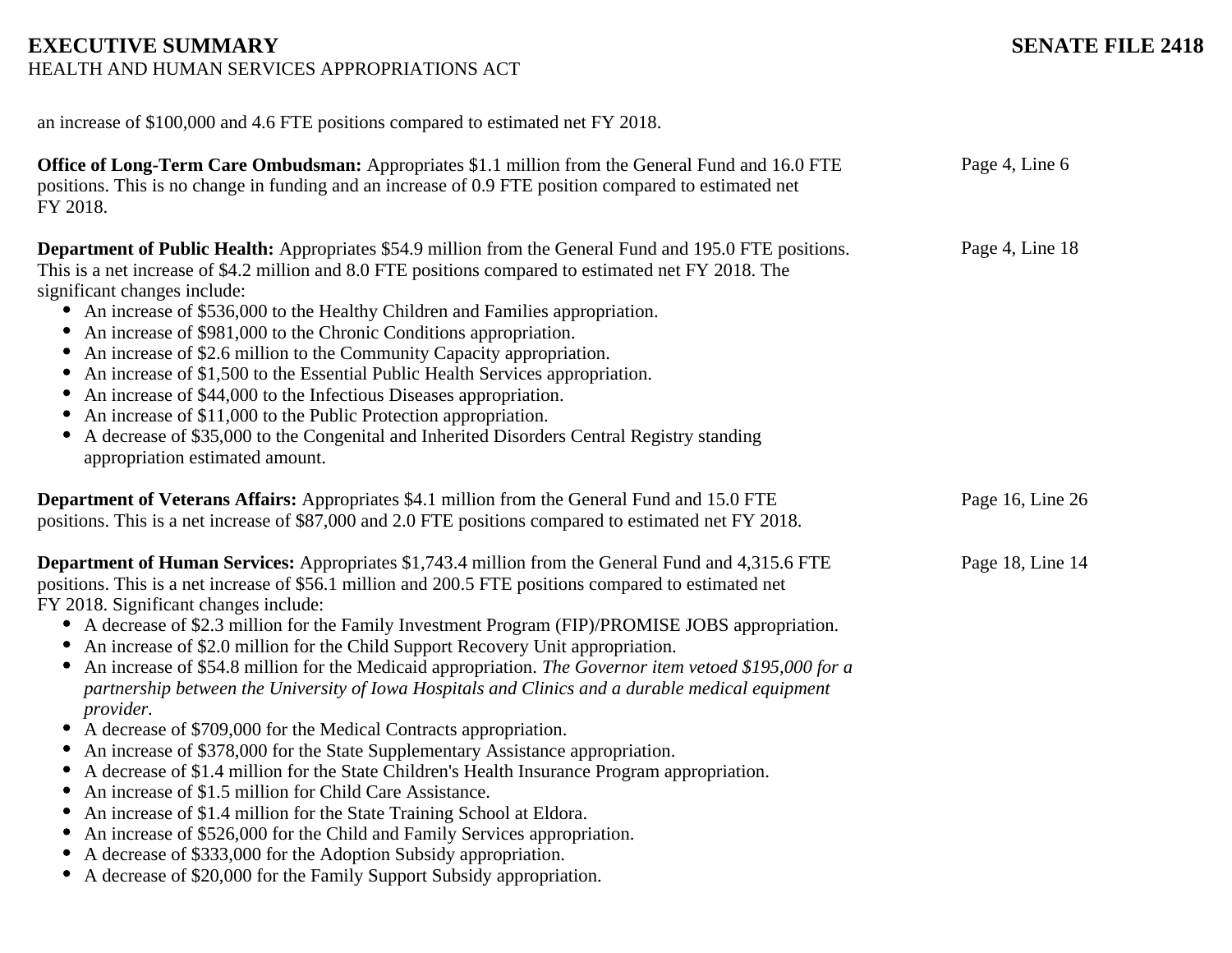| A combined decrease of \$1.7 million for the two State Resource Center appropriations.<br>An increase of \$1.4 million for the Civil Commitment Unit for Sexual Offenders (CCUSO)<br>appropriation.<br>An increase of \$590,000 for the Field Operations appropriation.<br>A decrease of \$200,000 for the General Administration appropriation.<br>An increase of \$120,000 to the estimated standing appropriation for nonresidential mental health<br>commitment.                                                                                                                                                                                                                          |                  |
|-----------------------------------------------------------------------------------------------------------------------------------------------------------------------------------------------------------------------------------------------------------------------------------------------------------------------------------------------------------------------------------------------------------------------------------------------------------------------------------------------------------------------------------------------------------------------------------------------------------------------------------------------------------------------------------------------|------------------|
| Temporary Assistance for Needy Families (TANF) Federal Block Grant: Appropriates \$130.5 million<br>for FY 2019 for various DHS programs. This is a net decrease of \$1.5 million compared to estimated net<br>FY 2018.                                                                                                                                                                                                                                                                                                                                                                                                                                                                       | Page 18, Line 18 |
| <b>Pharmaceutical Settlement Account:</b> Appropriates \$1.4 million for FY 2019 for Medical Contracts. This is<br>an increase of \$582,000 compared to estimated net FY 2018.                                                                                                                                                                                                                                                                                                                                                                                                                                                                                                                | Page 51, Line 16 |
| Quality Assurance Trust Fund: Appropriates \$36.7 million for FY 2019 for the Medicaid Program. This is<br>no change compared to estimated net FY 2018.                                                                                                                                                                                                                                                                                                                                                                                                                                                                                                                                       | Page 51, Line 30 |
| Hospital Health Care Access Trust Fund: Appropriates \$33.9 million for FY 2019 for the Medicaid<br>Program. This is no change compared to estimated net FY 2018.                                                                                                                                                                                                                                                                                                                                                                                                                                                                                                                             | Page 52, Line 10 |
| <b>CHANGES TO PRIOR APPROPRIATIONS</b>                                                                                                                                                                                                                                                                                                                                                                                                                                                                                                                                                                                                                                                        |                  |
| Social Services Block Grant: Decreases the appropriation for the State Cases Payment Program and<br>increases funding for Child and Family Services by \$350,000 in FY 2018. Eliminates the State Cases<br>Payment Program in FY 2019 and increases the Child and Family Services appropriation by \$600,000 in FY<br>2019.                                                                                                                                                                                                                                                                                                                                                                   | Page 52, Line 26 |
| <b>Temporary Assistance for Needy Families (TANF):</b> Adjusts the FY 2018 TANF appropriations by the<br>following amounts:<br>A decrease of \$573,000 for the Family Investment Program.<br>$\bullet$<br>A decrease of \$15,000 for the Family Development and Self Sufficiency (FaDSS) Grant Program.<br>$\bullet$<br>A decrease of \$164,000 for the PROMISE JOBS Program.<br>٠<br>A decrease of \$743,000 for Training and Technology.<br>$\bullet$<br>A decrease of \$17,000 for the Pregnancy Prevention Grants.<br>٠<br>A decrease of \$11,000 for the Promoting Healthy Marriage Program.<br>$\bullet$<br>• An increase of \$5.7 million for the Child Care Assistance (CCA) Program. | Page 53, Line 18 |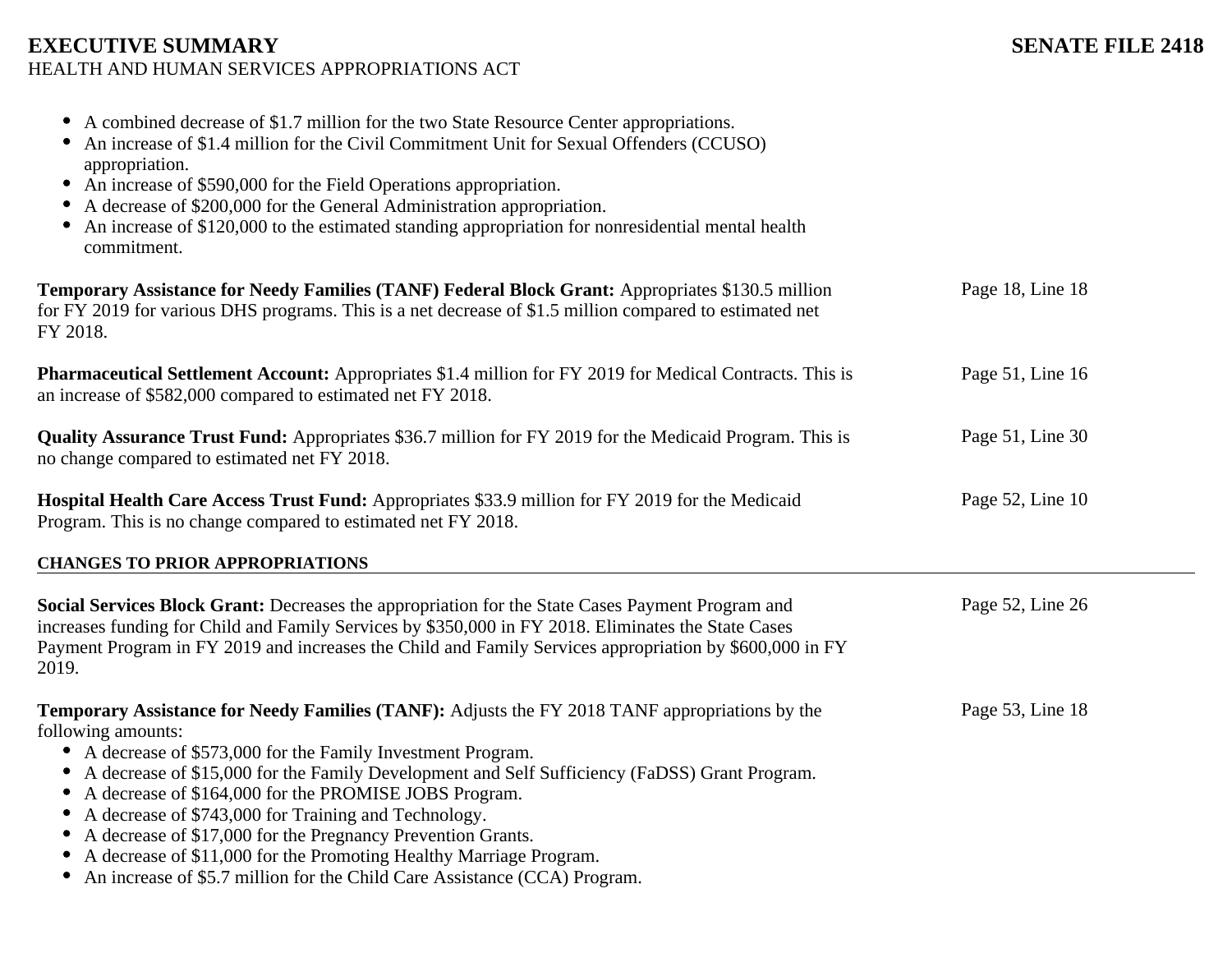### **STUDIES AND INTENT**

*Department of Corrections*

| Geriatric Patient Housing Review: Requires various departments to review issues and develop policy<br>recommendations relating to housing for geriatric persons who are registered sex offenders or are sexually<br>aggressive. The departments are to study the feasibility of utilizing the facilities at Mount Pleasant or<br>Clarinda, or other vacant State-owned facilities, to care for offenders while taking into consideration<br>Medicaid reimbursement rules. The departments are required to submit a report to the Governor and the<br>General Assembly by December 15, 2018.   | Page 91, Line 23 |
|-----------------------------------------------------------------------------------------------------------------------------------------------------------------------------------------------------------------------------------------------------------------------------------------------------------------------------------------------------------------------------------------------------------------------------------------------------------------------------------------------------------------------------------------------------------------------------------------------|------------------|
| <b>Department of Human Services</b>                                                                                                                                                                                                                                                                                                                                                                                                                                                                                                                                                           |                  |
| Food Assistance Workgroup: Requires the DHS to convene a workgroup to review opportunities to<br>increase State engagement in the Supplemental Nutrition Assistance Program (SNAP). The workgroup is<br>required to submit a report to the Governor and the General Assembly by December 15, 2018.                                                                                                                                                                                                                                                                                            | Page 24, Line 32 |
| Home and Community-Based Services: Requires the DHS to delay implementation of federal guidelines<br>related to home and community-based setting criteria until March 17, 2022, to match the delay in the<br>changes to federal law.                                                                                                                                                                                                                                                                                                                                                          | Page 31, Line 16 |
| <b>Medicaid Tiered Rates:</b> The DHS is required to work with an actuary to evaluate the tiered rates to<br>appropriately distribute the \$3.0 million provided for tiered rates. In addition, the DHS is required to<br>convene a Tiered Rate Workgroup to review actuarial findings and recommendations. The tiered rates may<br>be adjusted if the changes are budget neutral. The DHS is required to submit a report of the actuarial<br>findings, recommendations, and comments provided by the Tiered Rate Workgroup to the Governor and the<br>General Assembly by December 15, 2018. | Page 31, Line 27 |
| <b>Medicaid Fee Schedule Review:</b> Requires the DHS to review all current Medicaid fee schedules regarding<br>how the current rates compare to the equivalent Medicare fee schedules and other appropriate reimbursement<br>methodologies and submit a report to the Governor and the General Assembly by January 15, 2019.                                                                                                                                                                                                                                                                 | Page 32, Line 15 |
| <b>Child Care Reimbursement Rates:</b> Increases Child Care Assistance maximum reimbursement rates within<br>\$3.0 million of funding allocated; and, as federal funding may permit, for Quality Rating System providers<br>for infant and toddler care.                                                                                                                                                                                                                                                                                                                                      | Page 50, Line 10 |

Page 79, Line 2 **Mandatory Reporter Training and Certification Workgroup:** Establishes a workgroup to make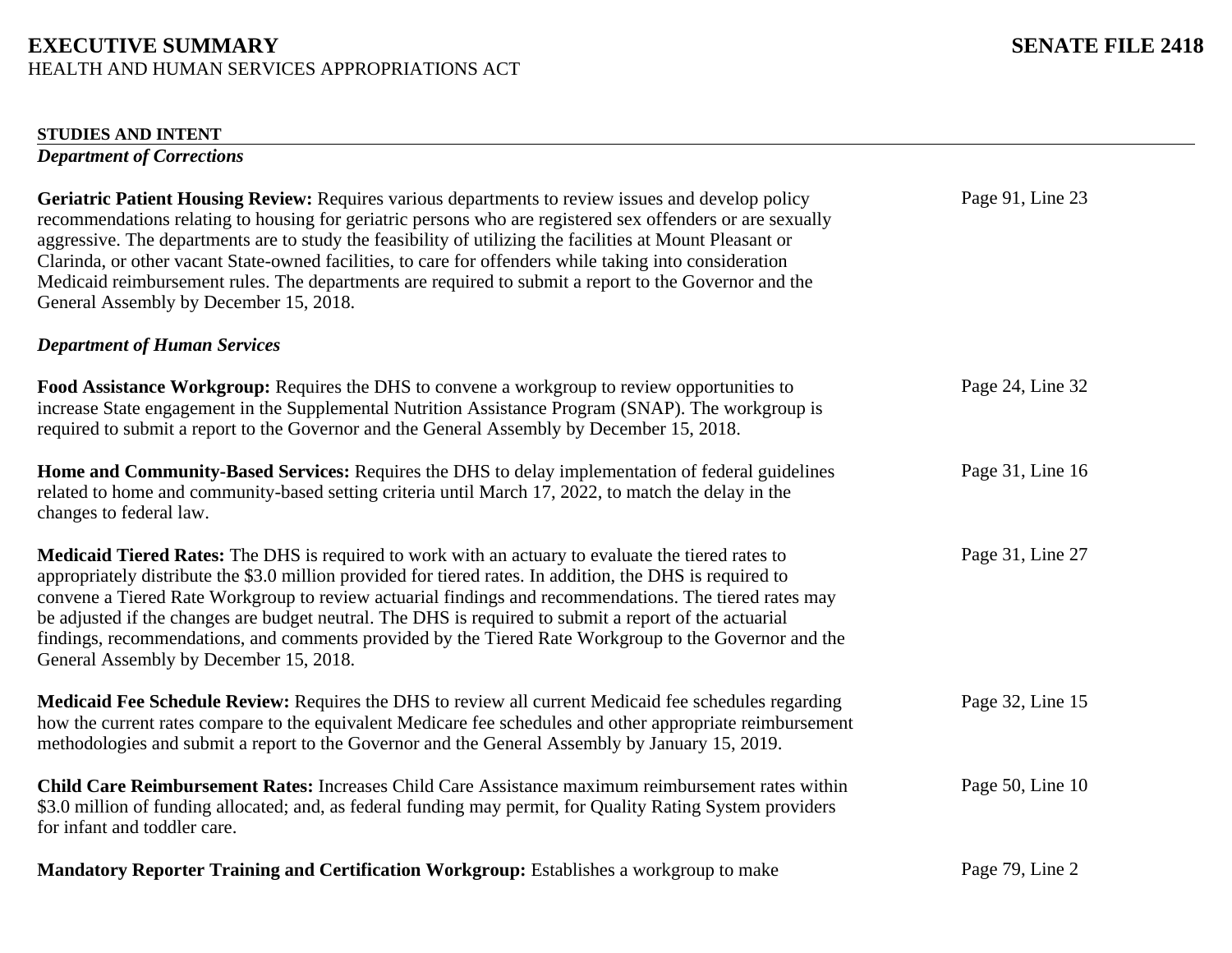| recommendations related to mandatory child abuse and dependent adult abuse reporter training and<br>certification. A report is due to the Governor and the General Assembly by December 15, 2018.                                                                                                                                                                                                                    |                   |
|----------------------------------------------------------------------------------------------------------------------------------------------------------------------------------------------------------------------------------------------------------------------------------------------------------------------------------------------------------------------------------------------------------------------|-------------------|
| Nursing Facility Quality Assurance Assessment: Directs the DHS to request approval from the Centers for<br>Medicare and Medicaid Services (CMS) to increase the provider tax for nursing facilities. Any change is<br>required to take effect on the first day of the calendar quarter following the date of approval by the CMS.                                                                                    | Page 80, Line 23  |
| Managed Care Program Oversight: Makes various changes to the Medicaid Program and the requirements<br>for managed care organizations (MCOs) related to provider processes and procedures, members services and<br>processes, and Medicaid Program review and oversight.                                                                                                                                              | Page 98, Line 5   |
| Medicaid Level of Care Determination Review: Requires the DHS to utilize an independent external<br>quality review vendor to complete a review of a random case sample of decreased level of care<br>determinations and report the findings to the Governor and the General Assembly by December 15, 2018.                                                                                                           | Page 99, Line 29  |
| Foster Care and Adopted Children: Directs the DHS to adopt rules requiring that children in foster care<br>receive an annual visit to a medical professional and to submit a waiver request to the US Department of<br>Health and Human Services to add a requirement that children adopted from foster care whose parents<br>receive an adoption subsidy payment receive an annual visit to a medical professional. | Page 110, Line 29 |
| <b>Department on Aging</b>                                                                                                                                                                                                                                                                                                                                                                                           |                   |
| Aging and Disability Resource Centers (ADRCs) Medicaid Claiming: Requires the IDA and the DHS to<br>develop a cost allocation plan requesting federal Medicaid administrative funds for the ADRCs.                                                                                                                                                                                                                   | Page 72, Line 22  |
| SIGNIFICANT CODE CHANGES                                                                                                                                                                                                                                                                                                                                                                                             |                   |
| <b>Department of Commerce — Insurance Division</b>                                                                                                                                                                                                                                                                                                                                                                   |                   |
| Coverage of Behavioral Health Services: Adds language for behavioral health services providers to allow<br>individuals practicing under a temporary license to bill for services provided under the supervision of a<br>licensed practitioner.                                                                                                                                                                       | Page 104, Line 15 |
| <b>Pharmacy Benefits Managers:</b> Adds certain rights related to individuals, pharmacists, and pharmacies.                                                                                                                                                                                                                                                                                                          | Page 110, Line 3  |
| <b>Department of Human Services</b>                                                                                                                                                                                                                                                                                                                                                                                  |                   |
| State Cases: Removes references to "state cases" for mental health services provided to individuals with no                                                                                                                                                                                                                                                                                                          | Page 60, Line 2   |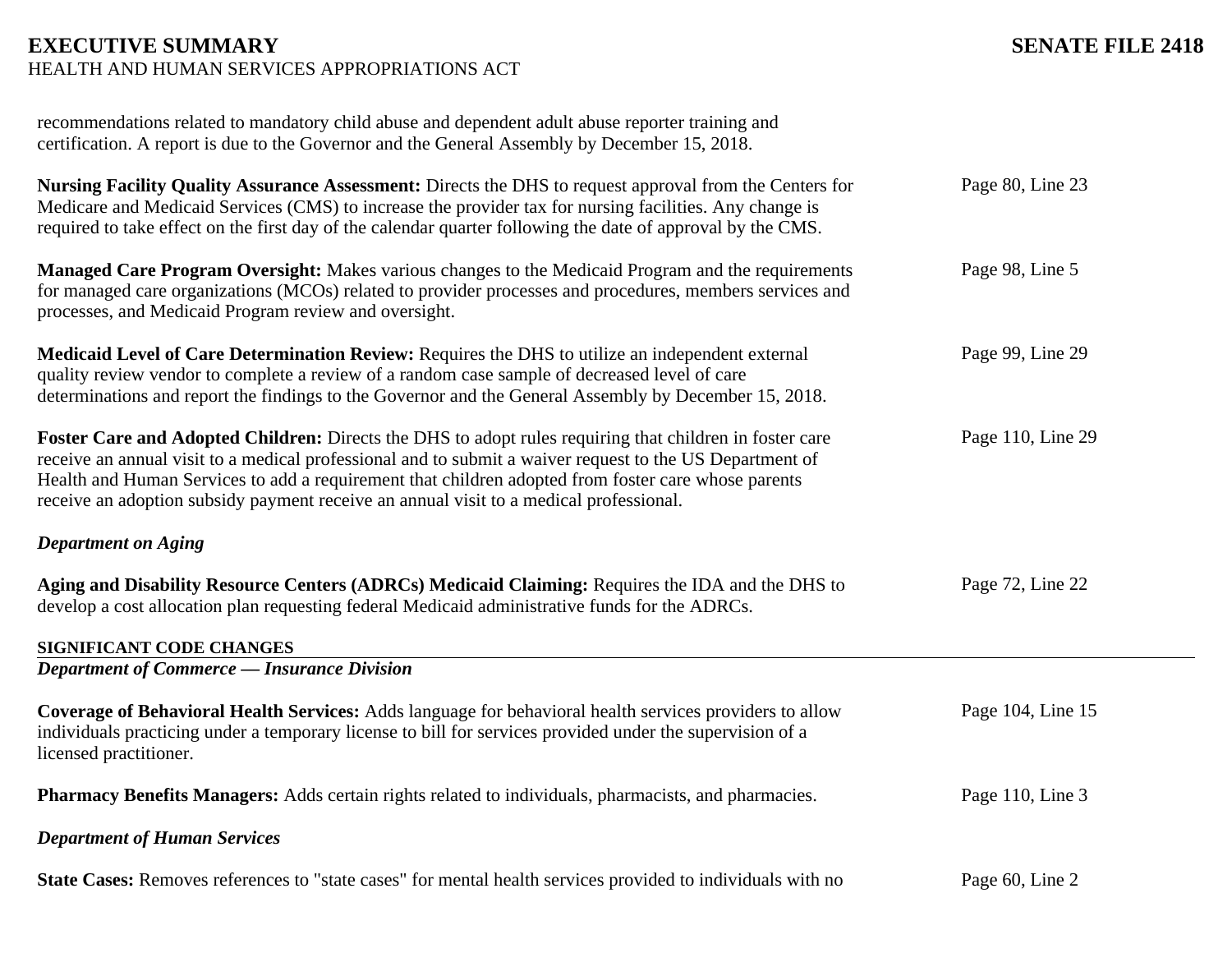| counties of legal settlement.                                                                                                                                                                                                                                                                                                                                                                                                                                                                                               |                   |
|-----------------------------------------------------------------------------------------------------------------------------------------------------------------------------------------------------------------------------------------------------------------------------------------------------------------------------------------------------------------------------------------------------------------------------------------------------------------------------------------------------------------------------|-------------------|
| Family Planning Services Program: Amends the Family Planning Services Program to allow for the<br>UnityPoint Health Care Group to participate.                                                                                                                                                                                                                                                                                                                                                                              | Page 73, Line 30  |
| Nursing Facility Quality Assurance Assessment: Eliminates the 3.0% cap on the nursing facility provider<br>assessment and sets the cap at the maximum amount allowed by the federal government.                                                                                                                                                                                                                                                                                                                             | Page 79, Line 29  |
| Sexual Offenders: Removes provisions permitting a person committed as a sexually violent predator under<br>Iowa Code chapter 229A to be released from a secure facility or a transitional release program without<br>supervision. In addition, the Division removes the requirement that a hearing be held within five days of the<br>committed person's return to a secure facility after the person absconds from a transitional release program.<br>The hearing will now be held after an evaluation has been performed. | Page 80, Line 35  |
| Medicaid Retroactive Eligibility: Reinstates the three-month retroactive coverage benefit under Medicaid<br>for individuals residing in long-term care facilities.                                                                                                                                                                                                                                                                                                                                                          | Page 87, Line 14  |
| Polk County MHDS Funding: Allows Polk County to transfer funds from any other fund of the county to<br>the County Mental Health and Disability Services (MHDS) Fund in FY 2019. Polk County is required to<br>submit a report to the Governor and the General Assembly by September 1, 2019, detailing the transfer of<br>funds.                                                                                                                                                                                            | Page 88, Line 2   |
| State Training School: States that the Eldora State Training School is for court-committed male juvenile<br>delinquents and strikes references to the Toledo State Training School.                                                                                                                                                                                                                                                                                                                                         | Page 90, Line 15  |
| <b>Reporting of Transfers:</b> Requires the DHS to report to the Legislative Services Agency (LSA) any<br>transfers made between the appropriations for the State Resource Centers, the MHIs, the State Training<br>School, and the CCUSO within 30 days of the beginning of each fiscal quarter.                                                                                                                                                                                                                           | Page 93, Line 7   |
| Medicaid Suspension or Termination: Requires the DHS to suspend the eligibility of individuals for<br>Medicaid following the first 30 days of the individuals' commitment to an institution. The section also<br>requires public institutions to provide a monthly report of the inmates who are committed and of those who<br>are discharged to the DHS and to the Social Security Administration.                                                                                                                         | Page 96, Line 20  |
| Medicaid Prescription Drug Copayment: Eliminates the various copayments for a covered prescription<br>drug under the Medicaid Program and instead provides that a recipient of Medicaid is required to pay a<br>copayment of \$1 on each prescription filled or refilled for a covered prescription drug.                                                                                                                                                                                                                   | Page 101, Line 30 |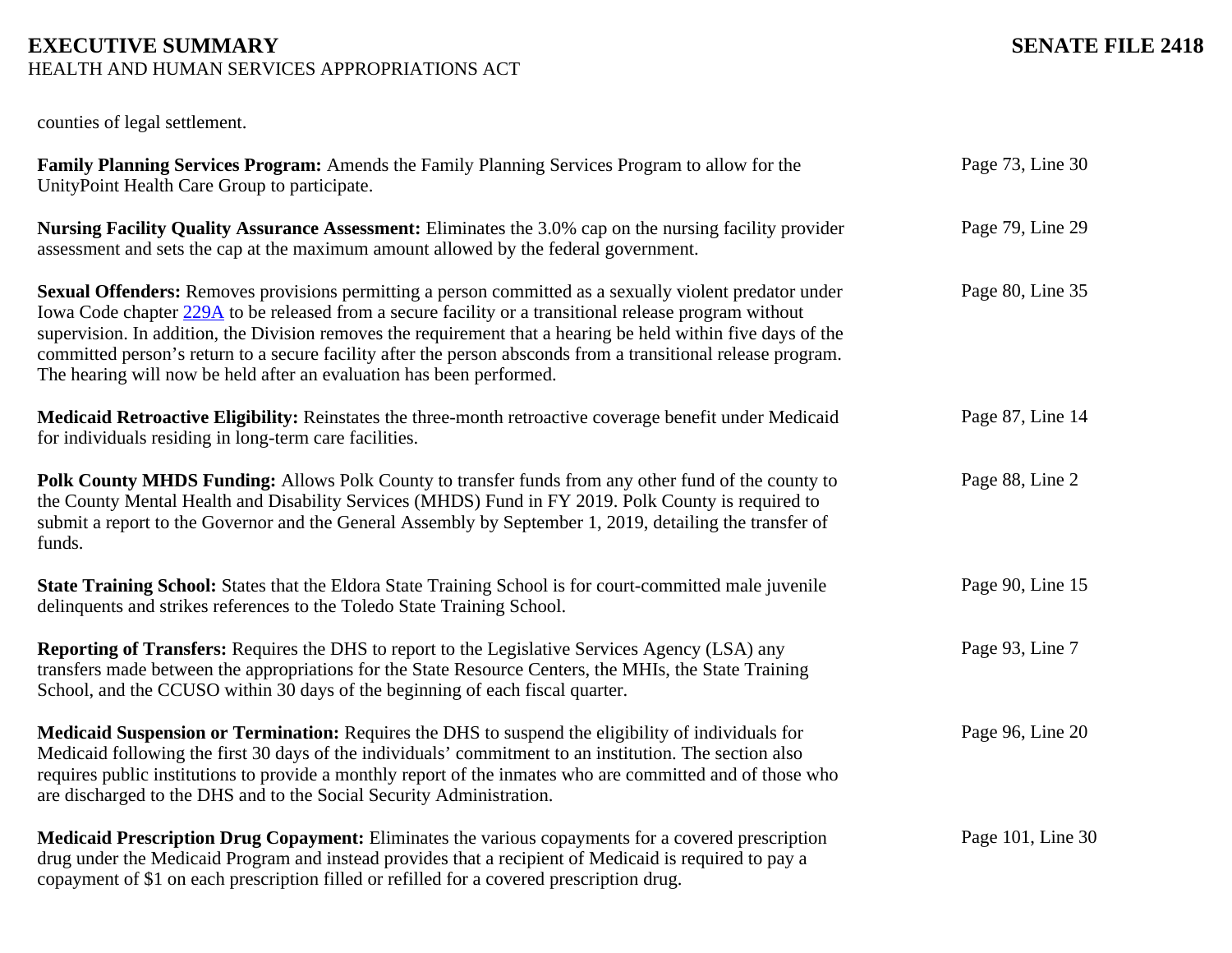| Medical Assistance Advisory Council: Directs the Executive Committee of the Medical Assistance<br>Advisory Council (MAAC) to review data collected and analyzed in periodic reports to the General<br>Assembly to determine which data points should be included and analyzed to more accurately identify trends<br>and issues with, and promote the effective and efficient administration of, Medicaid managed care for all<br>stakeholders. The Executive Committee is required to report its findings and recommendations to the MAAC<br>for review and comment by October 1, 2018, and to submit a final report to the Governor and the General<br>Assembly by December 31, 2018.                                                                                                                                                                                                                                                                                                            | Page 102, Line 17 |
|---------------------------------------------------------------------------------------------------------------------------------------------------------------------------------------------------------------------------------------------------------------------------------------------------------------------------------------------------------------------------------------------------------------------------------------------------------------------------------------------------------------------------------------------------------------------------------------------------------------------------------------------------------------------------------------------------------------------------------------------------------------------------------------------------------------------------------------------------------------------------------------------------------------------------------------------------------------------------------------------------|-------------------|
| Targeted Case Management Reimbursement: Amends the reimbursement provision for targeted case<br>management (TCM) services under the Medicaid Program, which is currently established as cost based<br>reimbursement for 100.0% of the reasonable costs for provision of the services. Under the Section, effective<br>July 1, 2018, TCM services will instead be reimbursed based on a statewide fee schedule amount developed<br>by rule of the DHS in accordance with Iowa Code chapter 17A. The Section also amends the reimbursement<br>provisions for psychiatric medical institutions for children (PMICs) to provide that inpatient psychiatric<br>services for individuals under 21 years of age that are provided by non-State-owned providers are required to<br>be reimbursed according to a fee schedule without reconciliation, and services provided by State-owned<br>providers are required to be reimbursed at 100.0% of the actual and allowable cost of providing the service. | Page 103, Line 5  |
| <b>Department of Public Health</b>                                                                                                                                                                                                                                                                                                                                                                                                                                                                                                                                                                                                                                                                                                                                                                                                                                                                                                                                                                |                   |
| Medical Cannabidiol Program: Revises background check requirements performed by the Department of<br>Public Safety and permits the DPH to annually retain fees after the end of each fiscal year.                                                                                                                                                                                                                                                                                                                                                                                                                                                                                                                                                                                                                                                                                                                                                                                                 | Page 93, Line 25  |
| <b>Department of Veterans Affairs</b>                                                                                                                                                                                                                                                                                                                                                                                                                                                                                                                                                                                                                                                                                                                                                                                                                                                                                                                                                             |                   |
| <b>Director Salary:</b> Amends the FY 2009 Standing Appropriation Act (2008 Iowa Acts, chapter 1191) to<br>reclassify the Director of the Department of Veterans Affairs from a salary Range 3 position to a Range 5<br>position.                                                                                                                                                                                                                                                                                                                                                                                                                                                                                                                                                                                                                                                                                                                                                                 | Page 73, Line 4   |
| <b>Judicial Branch</b>                                                                                                                                                                                                                                                                                                                                                                                                                                                                                                                                                                                                                                                                                                                                                                                                                                                                                                                                                                            |                   |
| Wrongful Birth: Prohibits a cause of action and the awarding of damages on behalf of a person based on a<br>wrongful birth claim that, but for an act or omission of the defendant, a child or the person bringing the<br>action would not or should not have been born.                                                                                                                                                                                                                                                                                                                                                                                                                                                                                                                                                                                                                                                                                                                          | Page 92, Line 8   |
| Hospitalization of Persons with Mental Illness: Conforms to HF 2456 (Mental Health Complex Needs                                                                                                                                                                                                                                                                                                                                                                                                                                                                                                                                                                                                                                                                                                                                                                                                                                                                                                  | Page 103, Line 30 |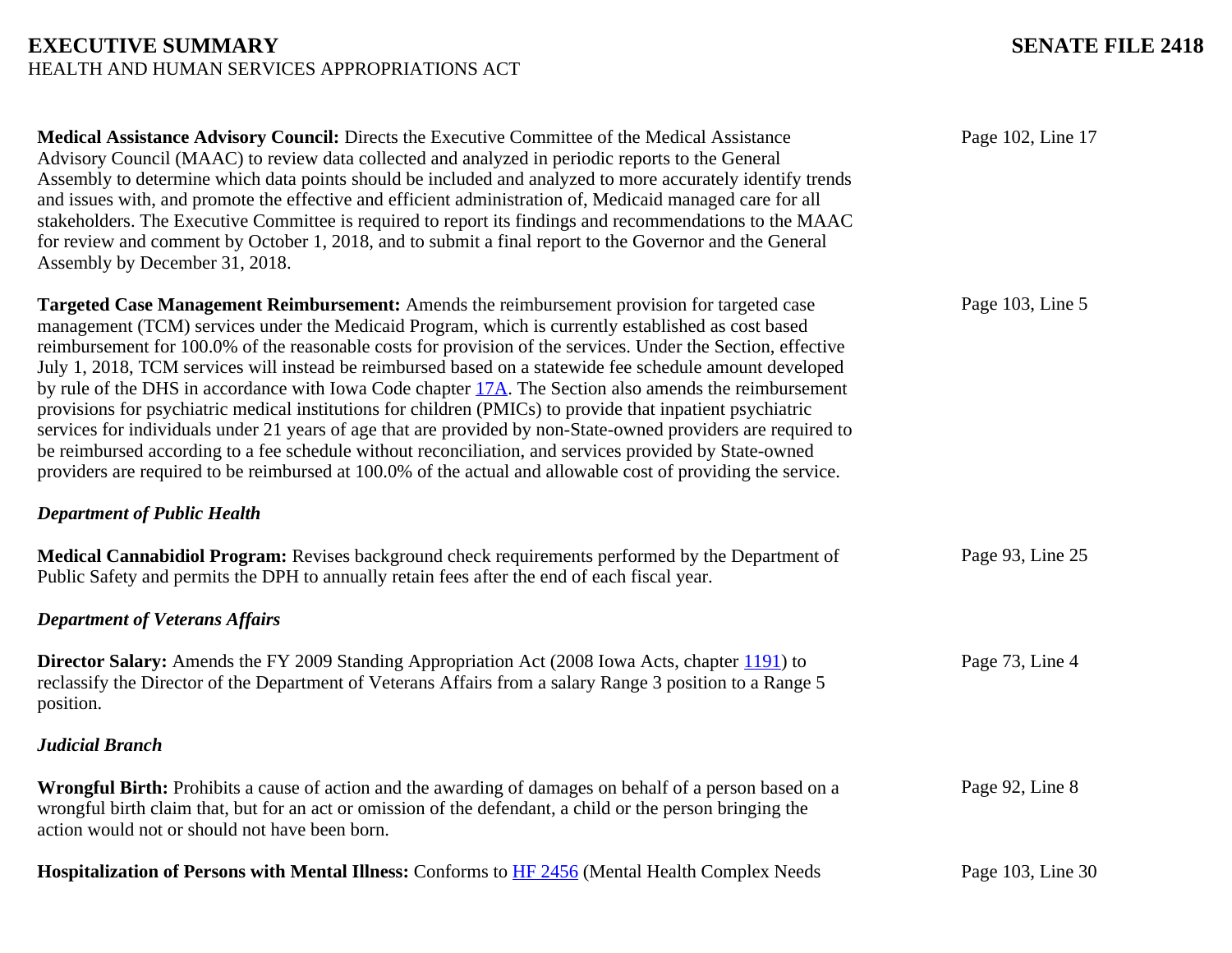Workgroup Report Act) to eliminate the requirement that the State Court Administrator develop the practices and procedures for preapplication screening for the hospitalization of persons with mental illness.

| <b>EFFECTIVE DATE</b>                                                                                                                                                                                 |                   |
|-------------------------------------------------------------------------------------------------------------------------------------------------------------------------------------------------------|-------------------|
| <b>Department of Commerce - Insurance Division</b>                                                                                                                                                    |                   |
| The Division regarding behavioral health services is effective upon enactment.                                                                                                                        | Page 109, Line 34 |
| <b>Department of Human Services</b>                                                                                                                                                                   |                   |
| The Division amending prior year appropriations is effective upon enactment and retroactive to July 1, 2017.                                                                                          | Page 59, Line 15  |
| The Division transferring decategorization funds to Medicaid is effective upon enactment and retroactive to<br>July 1, 2017.                                                                          | Page 59, Line 31  |
| The Division relating to MHDS Regional Authorization is effective upon enactment.                                                                                                                     | Page 78, Line 33  |
| The Division relating to Medicaid retroactive eligibility is effective upon enactment.                                                                                                                | Page 87, Line 33  |
| <b>Department of Public Health</b>                                                                                                                                                                    |                   |
| The Division relating to the Medical Cannabidiol Program takes effect upon enactment.                                                                                                                 | Page 96, Line 14  |
| <b>Department of Veterans Affairs</b>                                                                                                                                                                 |                   |
| The Division relating to the salary of the Executive Director of the Department of Veterans Affairs is<br>effective upon enactment.                                                                   | Page 73, Line 26  |
| <b>Department on Aging</b>                                                                                                                                                                            |                   |
| The Division related to the Medicaid Claiming for the Aging and Disability Resource Centers is effective<br>upon enactment.                                                                           | Page 72, Line 35  |
| <b>Judicial Branch</b>                                                                                                                                                                                |                   |
| The Division relating to wrongful birth or wrongful life causes of action is effective upon enactment and<br>applies only to causes of action that accrue on or after the effective date of this Act. | Page 92, Line 32  |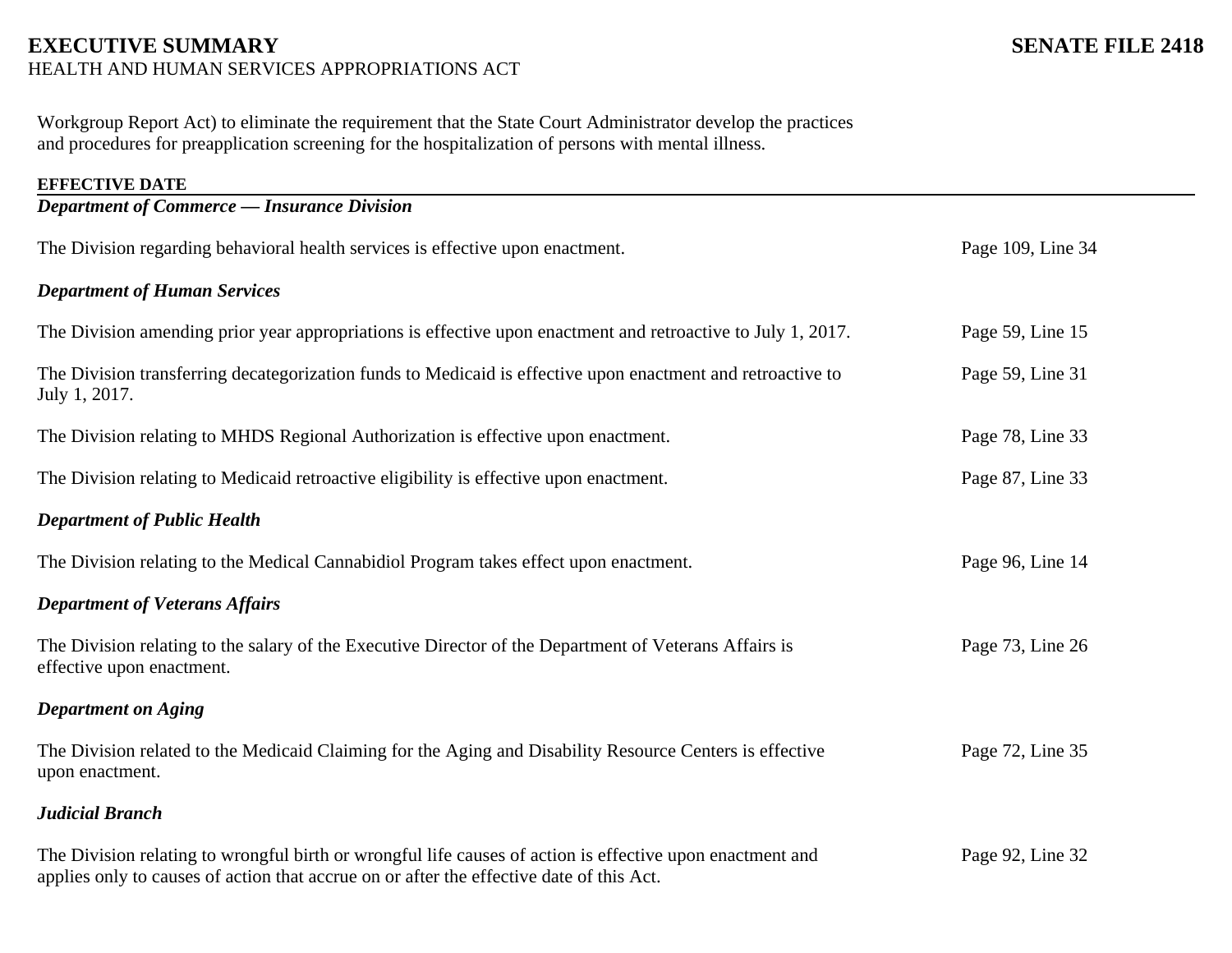### **GOVERNOR'S VETOES**

*Department of Human Services*

**Durable Medical Equipment Request for Proposals (RFP):** The Governor vetoed the paragraph relating to a partnership between the University of Iowa Hospitals and Clinics and a durable medical equipment provider and stated there is nothing in current law that would prevent a durable medical equipment vendor from independently responding to a request for proposal and/or providing durable medical equipment products and services in the State of Iowa. The Governor stated that the request for proposal process should be applied fairly and competitively to all providers of durable medical equipment and not limited in a way that excludes Iowa's existing providers.

# Page 30, Line 24

## **ENACTMENT DATE**

This Act was approved by the General Assembly on May 5, 2018, and item vetoed and signed by the Governor on June 1, 2018.

# **STAFF CONTACTS:**

Jess R. Benson (515.689.0598) jess.benson@legis.iowa.gov Kent Ohms (515.971.7053) kenneth.ohms@legis.iowa.gov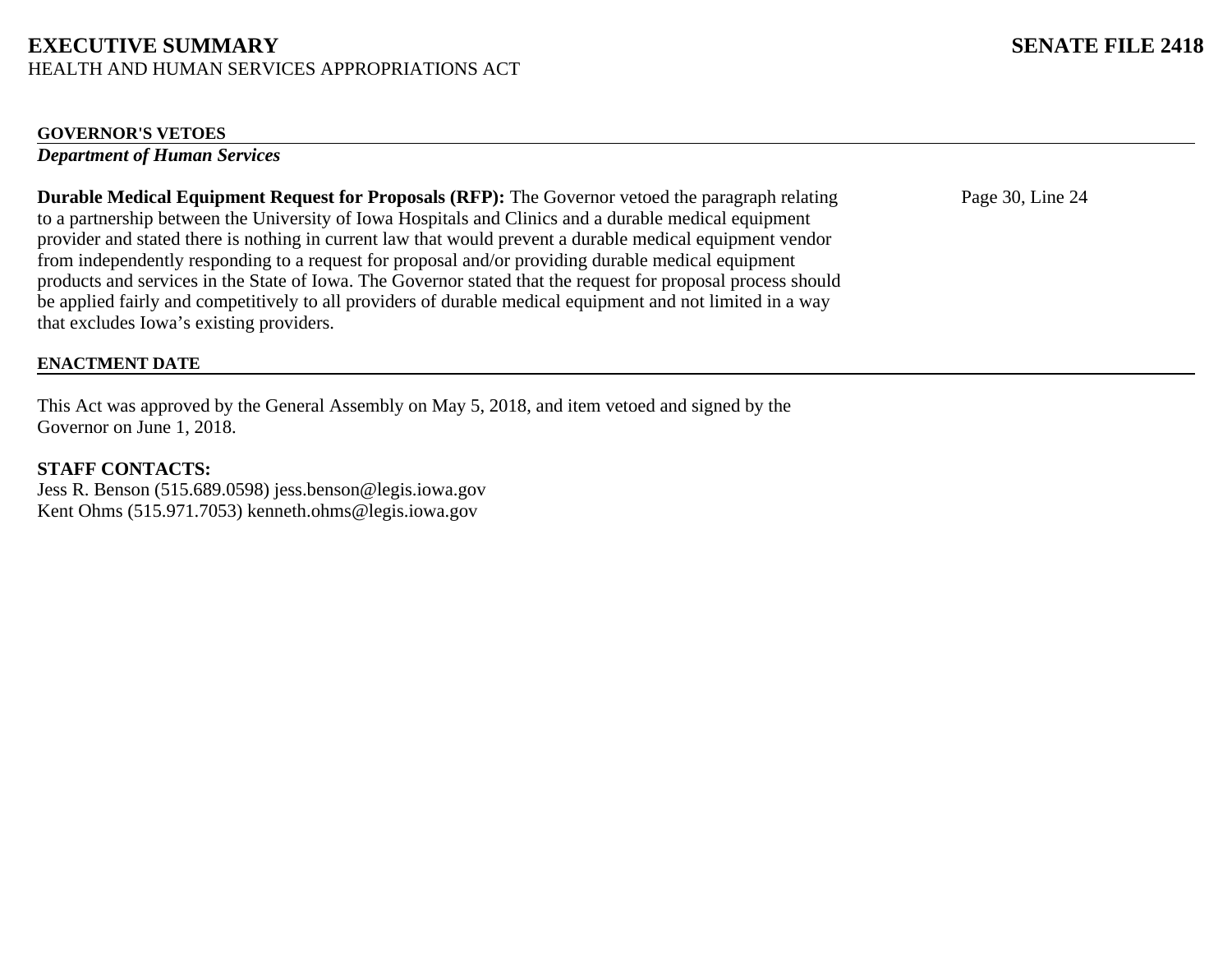Senate File 2418

| Senate File 2418 provides for the following changes to the Code of Iowa. |  |  |
|--------------------------------------------------------------------------|--|--|
|                                                                          |  |  |

| Page # | Line#            | <b>Bill Section</b> | <b>Action</b>                 | <b>Code Section</b> |
|--------|------------------|---------------------|-------------------------------|---------------------|
|        |                  |                     |                               |                     |
| 59     | $\bf 8$          | 55                  | $\operatorname{\mathsf{Add}}$ | 174.25.3            |
| $60\,$ | $\sqrt{2}$       | 61                  | Amend                         | 218.99              |
| 60     | 23               | 62                  | Amend                         | 222.60.1.b          |
| 60     | 29               | 63                  | Amend                         | 222.60.2.b          |
| 61     | $\mathfrak{Z}$   | 64                  | Amend                         | 222.65.1            |
| 61     | 12               | 65                  | Amend                         | 222.66              |
| 61     | $30\,$           | 66                  | Amend                         | 222.67              |
| $62\,$ | 13               | 67                  | Amend                         | 222.70              |
| $62\,$ | 21               | 68                  | Amend                         | 226.45              |
| 63     | $\sqrt{2}$       | 69                  | Amend                         | 230.1.1.b           |
| 63     | $\boldsymbol{7}$ | 70                  | Amend                         | 230.2               |
| 63     | 28               | $71\,$              | Amend                         | 230.8               |
| 64     | $\overline{4}$   | 72                  | Amend                         | 230.9               |
| 64     | 23               | 73                  | Amend                         | 230.11              |
| 65     | $\overline{4}$   | $74\,$              | Amend                         | 249A.26.2.b         |
| 65     | 12               | 75                  | Strike                        | 249A.26.7           |
| 65     | 14               | $76\,$              | Amend                         | 331.394             |
| $72\,$ | 19               | 77                  | Repeal                        | 226.9C              |
| $73\,$ | 30               | 83                  | Amend                         | 217.41B.3           |
| 74     | 33               | 84                  | Amend                         | 331.389.1.b,c       |
| $75\,$ | 21               | 85                  | Amend                         | 331.389.2           |
| $75\,$ | 29               | 86                  | Amend                         | 331.389.3.a         |
| $76\,$ | $\sqrt{2}$       | 87                  | Amend                         | 331.389.4.c         |
| $76\,$ | 13               | 88                  | Amend                         | 331.389.4.e         |
| $76\,$ | 20               | 89                  | Amend                         | 331.424A.8          |
| 79     | 29               | 93                  | Amend                         | 249L.3.1.d          |
| $80\,$ | $\sqrt{3}$       | 94                  | Amend                         | 249L.4.2            |
| $80\,$ | 35               | 96                  | Amend                         | 229A.2.4            |
| 81     | $\sqrt{6}$       | 97                  | Amend                         | 229A.5B.1           |
| 81     | 16               | 98                  | Amend                         | 229A.5C.4           |
| 81     | 24               | 99                  | Amend                         | 229A.6A.1.d         |
| 81     | 30               | $100\,$             | Amend                         | 229A.7.7            |
| $82\,$ | 22               | 101                 | Amend                         | 229A.8B.3           |
| 83     | $\mathbf{1}$     | $102\,$             | Amend                         | 229A.9A             |
| 84     | 15               | 103                 | Amend                         | 229A.9B             |
| 85     | 29               | 104                 | Amend                         | 232.68.2.a.(3)      |
| 86     | $\sqrt{5}$       | 105                 | Amend                         | 232.68.2.a.(9)      |
| 86     | 34               | 106                 | Amend                         | 901A.2.6            |
| $88\,$ | 16               | 110                 | Amend                         | 135.15              |
| 89     | 16               | 111                 | Amend                         | 135.175.1.a         |
| 89     | 26               | 112                 | Add                           | 135.175.5.b         |
| 90     | 3                | 113                 | Amend                         | 135.175.6.a         |
| $90\,$ | 15               | 114                 | Amend                         | 233A.1              |
| 91     | $\overline{4}$   | 115                 | Amend                         | 233A.14             |
| 91     | 14               | 116                 | Amend                         | 915.29.1            |
| 92     | $\,8\,$          | 118                 | New                           | 613.15B             |
| 93     | $\boldsymbol{7}$ | 121                 | Amend                         | 218.6               |
| 93     | $25\,$           | 122                 | Amend                         | 124E.7.7,8          |
| 94     | $\mathfrak{S}$   | 123                 | Amend                         | 124E.9.7,8          |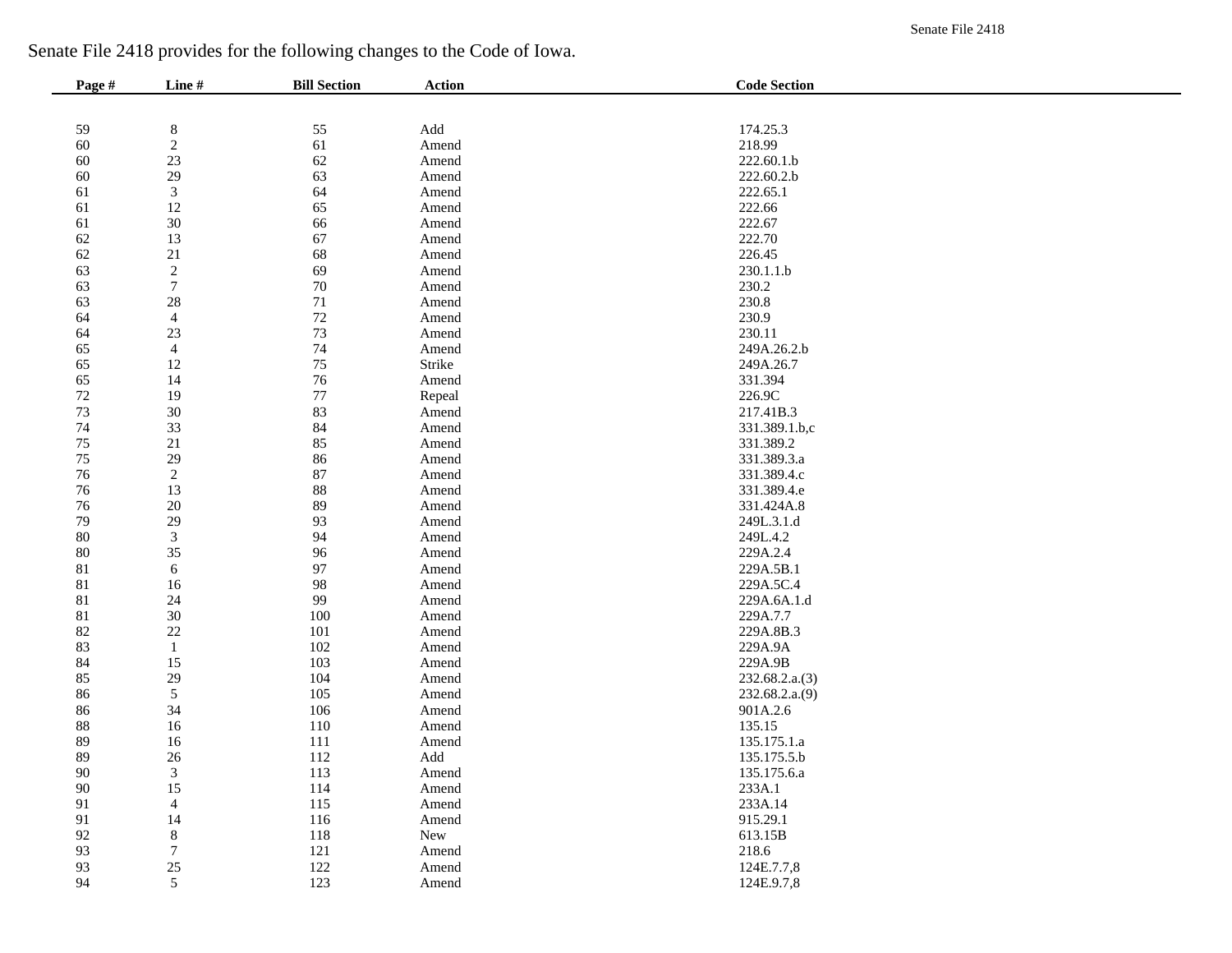Senate File 2418

| Page # | Line#  | <b>Bill Section</b> | <b>Action</b>      | <b>Code Section</b>   |  |
|--------|--------|---------------------|--------------------|-----------------------|--|
|        |        |                     |                    |                       |  |
| 94     | 20     | 124                 | Strike and Replace | 124E.10               |  |
| 95     |        | 125                 | <b>New</b>         | 124E.19               |  |
| 96     | 20     | 127                 | Amend              | 249A.38               |  |
| 102    | 17     | 130                 | Strike             | 249A.4B.2.a.(27),(28) |  |
| 103    |        | 132                 | Amend              | 249A.31               |  |
| 103    | 30     | 133                 | Amend              | 229.5A                |  |
| 104    |        | 134                 | Amend              | 602.1209.16           |  |
| 104    | 15     | 135                 | Amend              | 249A.15               |  |
| 105    | 13     | 136                 | Amend              | 249A.15A              |  |
| 107    | 4      | 137                 | <b>New</b>         | 514C.32               |  |
| 108    | 27     | 138                 | <b>New</b>         | 514C.33               |  |
| 110    | $\sim$ | 140                 | <b>New</b>         | 510B.10               |  |

Senate File 2418 provides for the following changes to the Code of Iowa.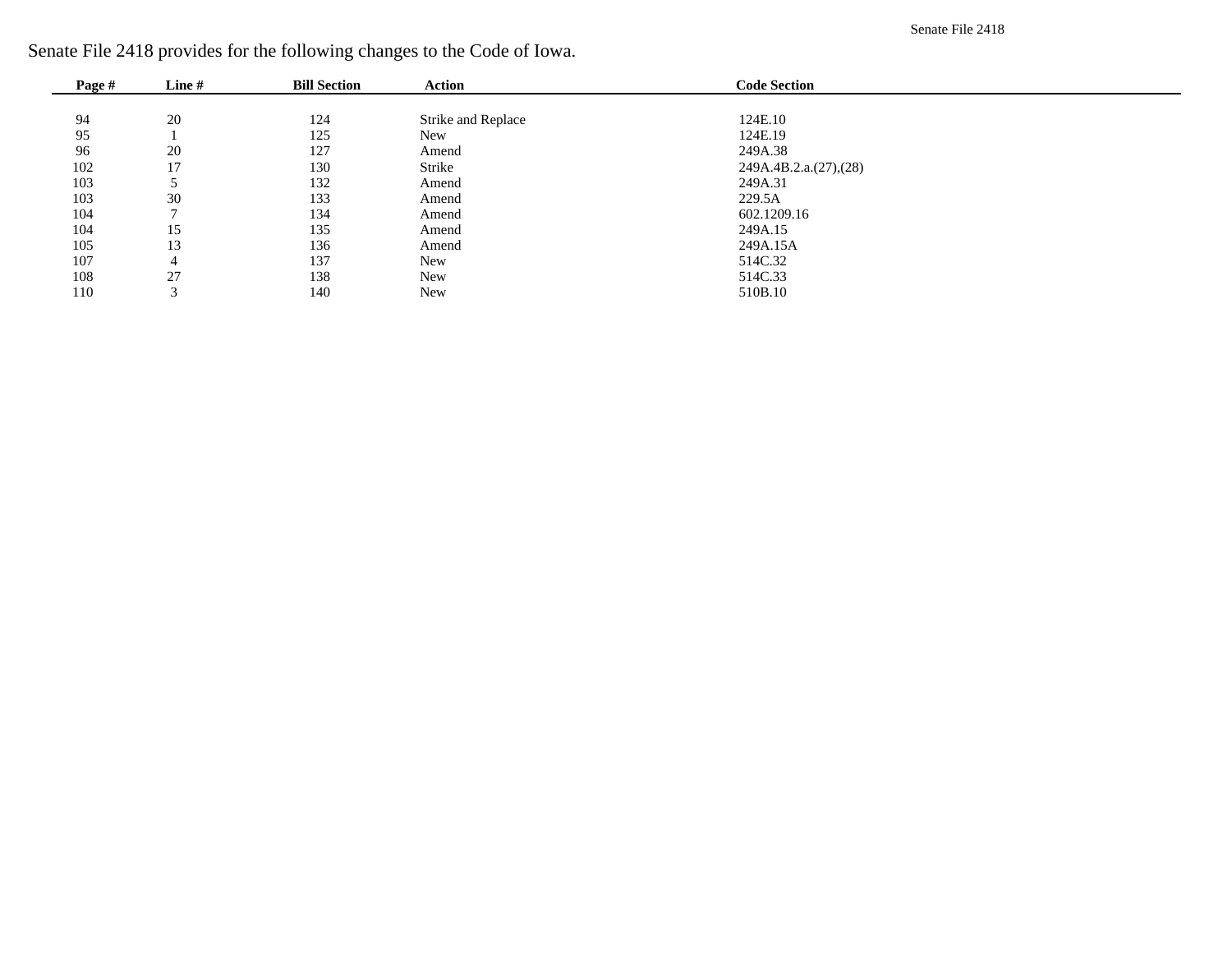1 DIVISION I 2 DEPARTMENT ON AGING —— FY 2018-2019 3 Section 1. 2017 Iowa Acts, chapter 174, section 40, 4 unnumbered paragraphs 1 and 2, are amended to read as follows: 5 There is appropriated from the general fund of the state 6 to the department on aging for the fiscal year beginning July 7 1, 2018, and ending June 30, 2019, the following amount, or 8 so much thereof as is necessary, to be used for the purposes 9 designated: 10 For aging programs for the department on aging and area 11 agencies on aging to provide citizens of Iowa who are 60 years 12 of age and older with case management for frail elders, Iowa's 13 aging and disabilities resource center, and other services 14 which may include but are not limited to adult day services, 15 respite care, chore services, information and assistance, 16 and material aid, for information and options counseling for 17 persons with disabilities who are 18 years of age or older, 18 and for salaries, support, administration, maintenance, and 19 miscellaneous purposes, and for not more than the following 20 full-time equivalent positions: 21 ...................................................................... \$ 5,521,238 22 11,042,924 23 ................................................................... FTEs 27.00

2 24 Sec. 2. 2017 Iowa Acts, chapter 174, section 40, subsections 2 25 2, 4, 5, 6, and 7, are amended to read as follows:

2 26 2. Of the funds appropriated in this section, \$139,973

2 27 \$279,946 is transferred to the economic development authority

- 2 28 for the Iowa commission on volunteer services to be used for
- 2 29 the retired and senior volunteer program.
- 2 30  $-4$ . Of the funds appropriated in this section, at least
- 2 31 \$125,000 shall be used to fund the unmet needs identified
- 2 32 through lowa's aging and disability resource center network.
- 2 33 5. Of the funds appropriated in this section, at
- 2 34 least \$300,000 \$600,000 shall be used to fund home and
- 2 35 community-based services through the area agencies on aging
- 3 1 that enable older individuals to avoid more costly utilization

General Fund appropriation to the Department on Aging (IDA) for FY 2019.

DETAIL: This is an increase of \$100,000 and 4.58 full-time equivalent (FTE) positions compared to estimated net FY 2018. The changes include the following:

- An increase of \$100,000 for a Pre-Medicaid Pilot Project.
- An increase of 4.58 FTE positions to match the FY 2018 authorized amount.

Requires a transfer of \$279,946 to the Iowa Commission on Volunteer Service in the Iowa Economic Development Authority for the Retired and Senior Volunteer Program (RSVP).

DETAIL: This is no change compared to the estimated net FY 2018 allocation. The RSVP engages adults age 55 years and older in meaningful volunteer opportunities.

Eliminates the allocation for unmet needs.

DETAIL: The funds previously allocated in this Subsection are now allocated to the LifeLong Links Resource Program.

Allocates at least \$600,000 to be used for Home and Community-Based Services (HCBS) provided through Area Agencies on Aging (AAAs).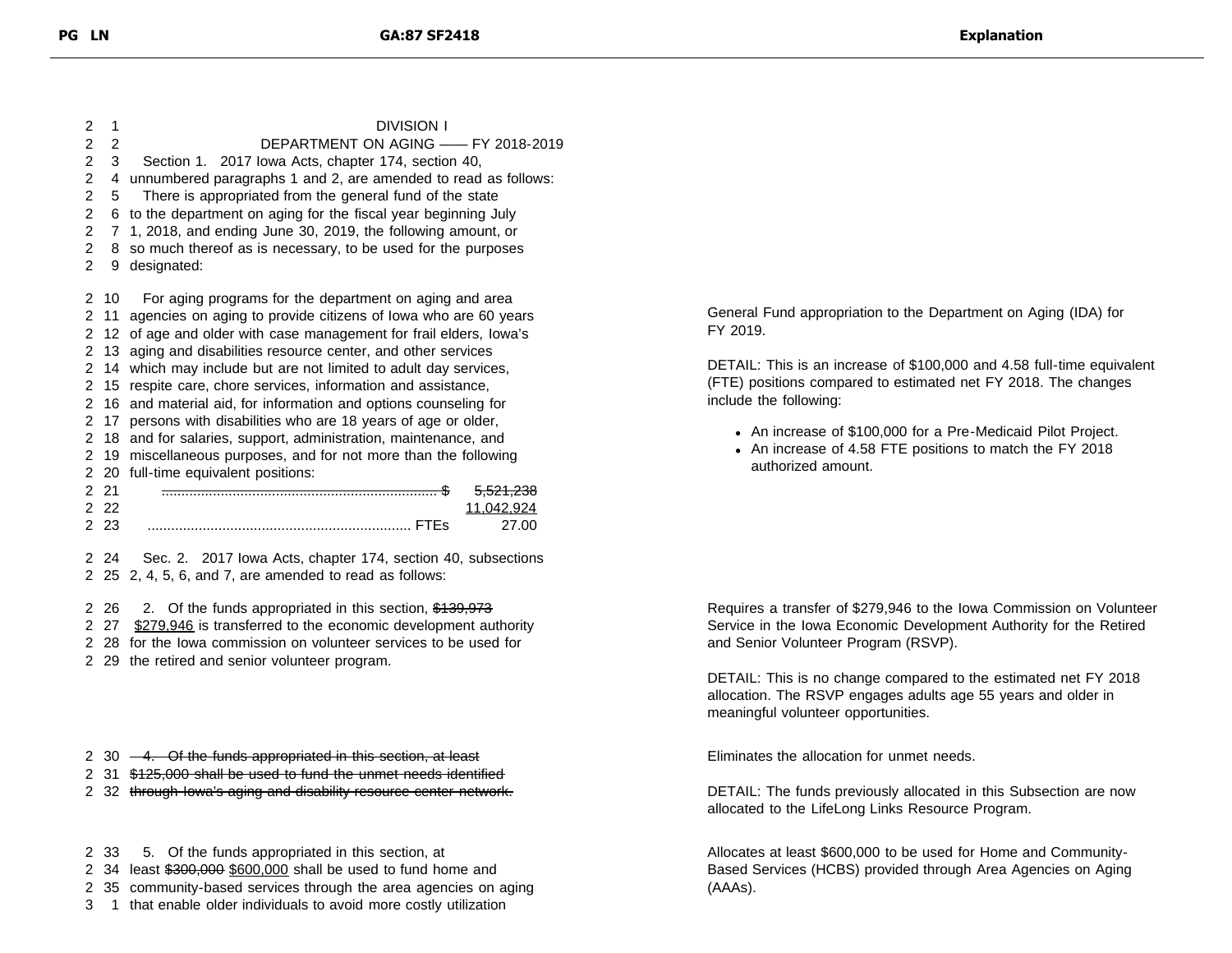- 3 2 of residential or institutional services and remain in their
- 3 3 own homes.

3 4 6. Of the funds appropriated in this section, \$406,268

- 3 5 \$812,537 shall be used for the purposes of chapter 231E and
- 3 6 section 231.56A, of which \$175,000 shall be used for the office
- 3 7 of substitute decision maker pursuant to chapter 231E, and the
- 3 8 remainder shall be distributed equally to the area agencies on
- 3 9 aging to administer the prevention of elder abuse, neglect, and
- 3 10 exploitation program pursuant to section 231.56A, in accordance
- 3 11 with the requirements of the federal Older Americans Act of
- 3 12 1965, 42 U.S.C. §3001 et seq., as amended.

- 3 13 7. Of the funds appropriated in this section, \$375,000
- 3 14 \$1,000,000 shall be used to fund continuation of the aging
- 3 15 and disability resource center lifelong links to provide
- 3 16 individuals and caregivers with information and services to
- 3 17 plan for and maintain independence.

3 18 Sec. 3. 2017 Iowa Acts, chapter 174, section 40, subsection 3 19 8, is amended by striking the subsection.

3 20 Sec. 4. 2017 Iowa Acts, chapter 174, section 40, is amended 3 21 by adding the following new subsection:

3 22 NEW SUBSECTION 9. Of the funds appropriated in this

- 3 23 section, \$100,000 shall be used by the department on aging, 3 24 in collaboration with the department of human services and
- 3 25 affected stakeholders, to design a pilot initiative to provide
- 3 26 long-term care options counseling utilizing support planning
- 3 27 protocols, to assist non-Medicaid eligible consumers who
- 3 28 indicate a preference to return to the community and are
- 3 29 deemed appropriate for discharge, to return to their community
- 3 30 following a nursing facility stay. The department on aging
- 3 31 shall submit the design plan as well as recommendations for
- 3 32 legislation necessary to administer the initiative, including
- 3 33 but not limited to legislation to allow the exchange of contact
- 3 34 information for nursing facility residents appropriate for

DETAIL: This is no change compared to the estimated net FY 2018 allocation.

Allocates \$812,537 for the Office of Substitute Decision Maker (OSDM) and for the prevention of elder abuse, neglect, and exploitation.

DETAIL: This is no change compared to the estimated net FY 2018 allocation.

The OSDM suballocation has been eliminated, but the Program and the funding will continue as part of this allocation. The OSDM works with individuals who are not capable of making their own decisions about legal, financial, or health care matters. Depending on the situation, the OSDM may act as an individual's guardian, conservator, attorney-in-fact under a health care power of attorney document, agent under a financial power of attorney document, personal representative, or representative payee.

Allocates \$1,000,000 to continue the LifeLong Links Resource Program.

DETAIL: This is an increase of \$250,000 compared to the estimated net FY 2018 allocation. LifeLong Links helps to connect older adults, adults with disabilities, veterans, and their caregivers to local service providers who can help these individuals maintain their independence at home or in the community of their choice.

Eliminates the ability of the Department to transfer funds within or between allocations made in this Division.

Allocates \$100,000 to establish a Pre-Medicaid Pilot Project.

DETAIL: This is a new Project for FY 2019. The IDA, in collaboration with the DHS, will submit a design plan to the Governor and General Assembly by December 15, 2018. The Project will work to keep individuals in the community and out of long-term care facilities following a nursing facility stay. The goal of the Project is to gather data on potential savings to Medicaid and apply for an 1115 Medicaid waiver to draw down federal matching funds for a statewide Project.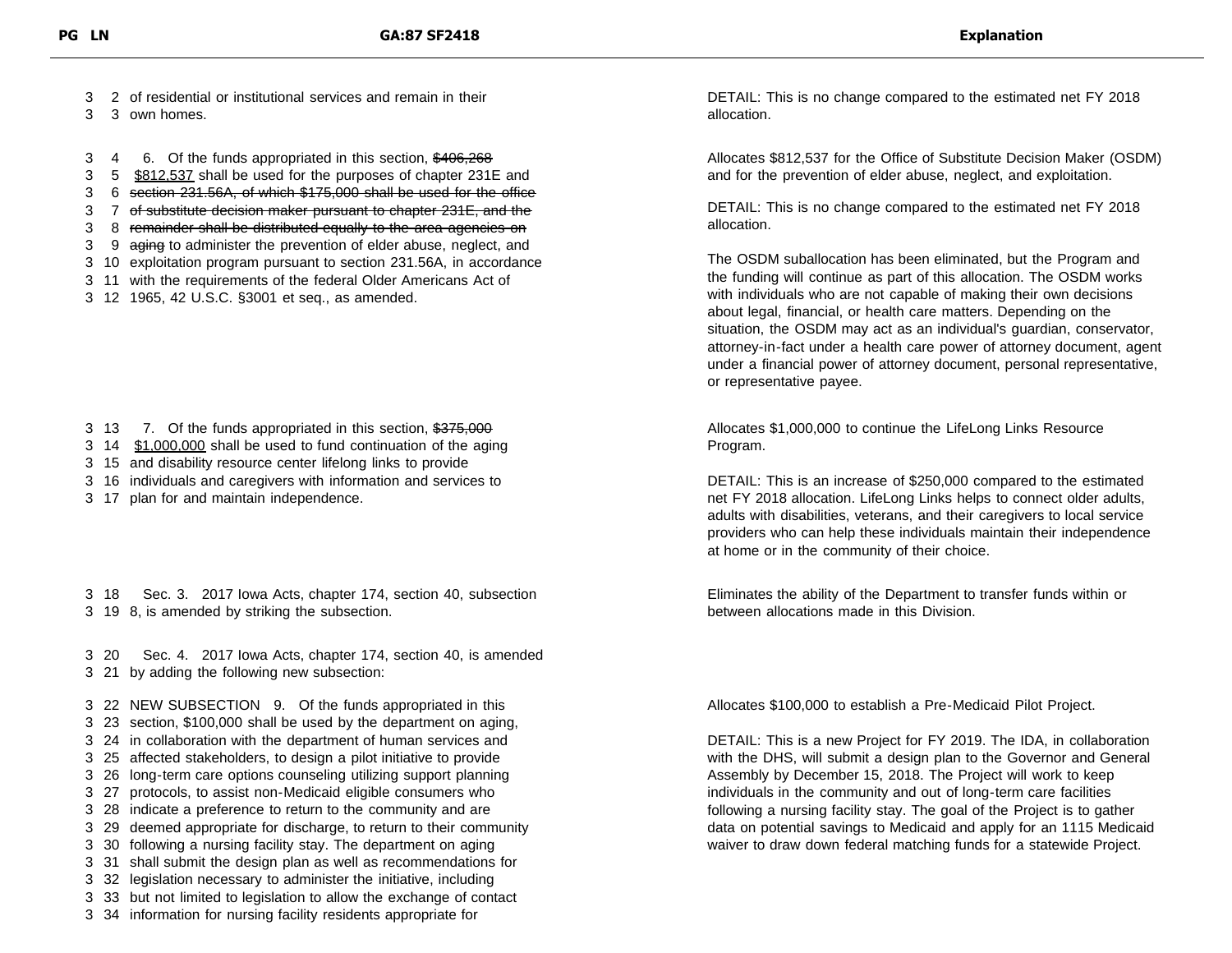| 3<br>4                                                   | 1                                                   | 35 discharge planning, to the governor and the general assembly by<br>December 15, 2018.                                                                                                                                                                                                                                                                                                                                                                                                                                                                                                                                                                                                                                                                                                 |
|----------------------------------------------------------|-----------------------------------------------------|------------------------------------------------------------------------------------------------------------------------------------------------------------------------------------------------------------------------------------------------------------------------------------------------------------------------------------------------------------------------------------------------------------------------------------------------------------------------------------------------------------------------------------------------------------------------------------------------------------------------------------------------------------------------------------------------------------------------------------------------------------------------------------------|
| 4<br>4<br>4<br>4                                         | 2<br>3<br>4                                         | <b>DIVISION II</b><br>OFFICE OF LONG-TERM CARE OMBUDSMAN -- FY 2018-2019<br>2017 Iowa Acts, chapter 174, section 41, is amended<br>Sec. 5.<br>5 to read as follows:                                                                                                                                                                                                                                                                                                                                                                                                                                                                                                                                                                                                                      |
| 4<br>4<br>4<br>4<br>4<br>4<br>4<br>4<br>4<br>4<br>4<br>4 | 6<br>12<br>15<br>16<br>17                           | SEC. 41. OFFICE OF LONG-TERM CARE OMBUDSMAN.<br>There is<br>7 appropriated from the general fund of the state to the office<br>8 of long-term care ombudsman for the fiscal year beginning July<br>9 1, 2018, and ending June 30, 2019, the following amount, or<br>10 so much thereof as is necessary, to be used for the purposes<br>11 designated:<br>For salaries, support, administration, maintenance, and<br>13 miscellaneous purposes, and for not more than the following<br>14 full-time equivalent positions:<br>580,140<br>1,149,821<br>16.00                                                                                                                                                                                                                                |
| 4                                                        | 4 18<br>4 19<br>4 20<br>21                          | <b>DIVISION III</b><br>DEPARTMENT OF PUBLIC HEALTH - FY 2018-2019<br>Sec. 6. 2017 Iowa Acts, chapter 174, section 42, subsections<br>1, 2, 3, 4, 5, 6, 7, and 8, are amended to read as follows:                                                                                                                                                                                                                                                                                                                                                                                                                                                                                                                                                                                         |
| 4                                                        | -22<br>4 23<br>4 25<br>4 27<br>4 28<br>4 29<br>4 30 | <b>ADDICTIVE DISORDERS</b><br>1.<br>For reducing the prevalence of the use of tobacco, alcohol,<br>4 24 and other drugs, and treating individuals affected by addictive<br>behaviors, including gambling, and for not more than the<br>4 26 following full-time equivalent positions:<br><del>12,492,915</del><br>24,804,344<br><del>10.00</del><br><u>11.00</u>                                                                                                                                                                                                                                                                                                                                                                                                                         |
| 4<br>5<br>5<br>5<br>5<br>5<br>5<br>5                     | 4 31<br>1<br>2<br>4<br>5<br>6<br>7                  | a. (1) Of the funds appropriated in this subsection,<br>4 32 \$2,010,612 \$4,021,225 shall be used for the tobacco use<br>33 prevention and control initiative, including efforts at the<br>4 34 state and local levels, as provided in chapter 142A. The<br>4 35 commission on tobacco use prevention and control established<br>pursuant to section 142A.3 shall advise the director of<br>public health in prioritizing funding needs and the allocation<br>3 of moneys appropriated for the programs and initiatives.<br>Activities of the programs and initiatives shall be in<br>alignment with the United States centers for disease control<br>and prevention best practices for comprehensive tobacco control<br>programs that include the goals of preventing youth initiation |

General Fund appropriation to the Office of Long-Term Care Ombudsman for FY 2019.

DETAIL: This is no change in funding and an increase of 0.88 FTE position compared to estimated net FY 2018. The increase in FTE positions is to match the FY 2018 authorized amount.

General Fund appropriation to Addictive Disorders programs.

DETAIL: This is no change in funding and an increase of 1.00 FTE position compared to estimated net FY 2018. The increase in FTE positions is to reflect Department need.

Allocates \$4,021,225 for tobacco use prevention and control initiatives, including Community Partnerships. Requires activities of the Commission on Tobacco Use Prevention and Control to align with U.S. Centers for Disease Control and Prevention (CDC) best practices. Requires a report on any reduction in providing nicotine replacement products realized by screening for third-party sources of funding for the nicotine replacement products.

DETAIL: This is no change compared to the estimated net FY 2018 allocation. The Commission on Tobacco Use Prevention and Control works to reduce tobacco use and the toll of tobacco-related diseases and death by preventing youth from starting tobacco use, helping adults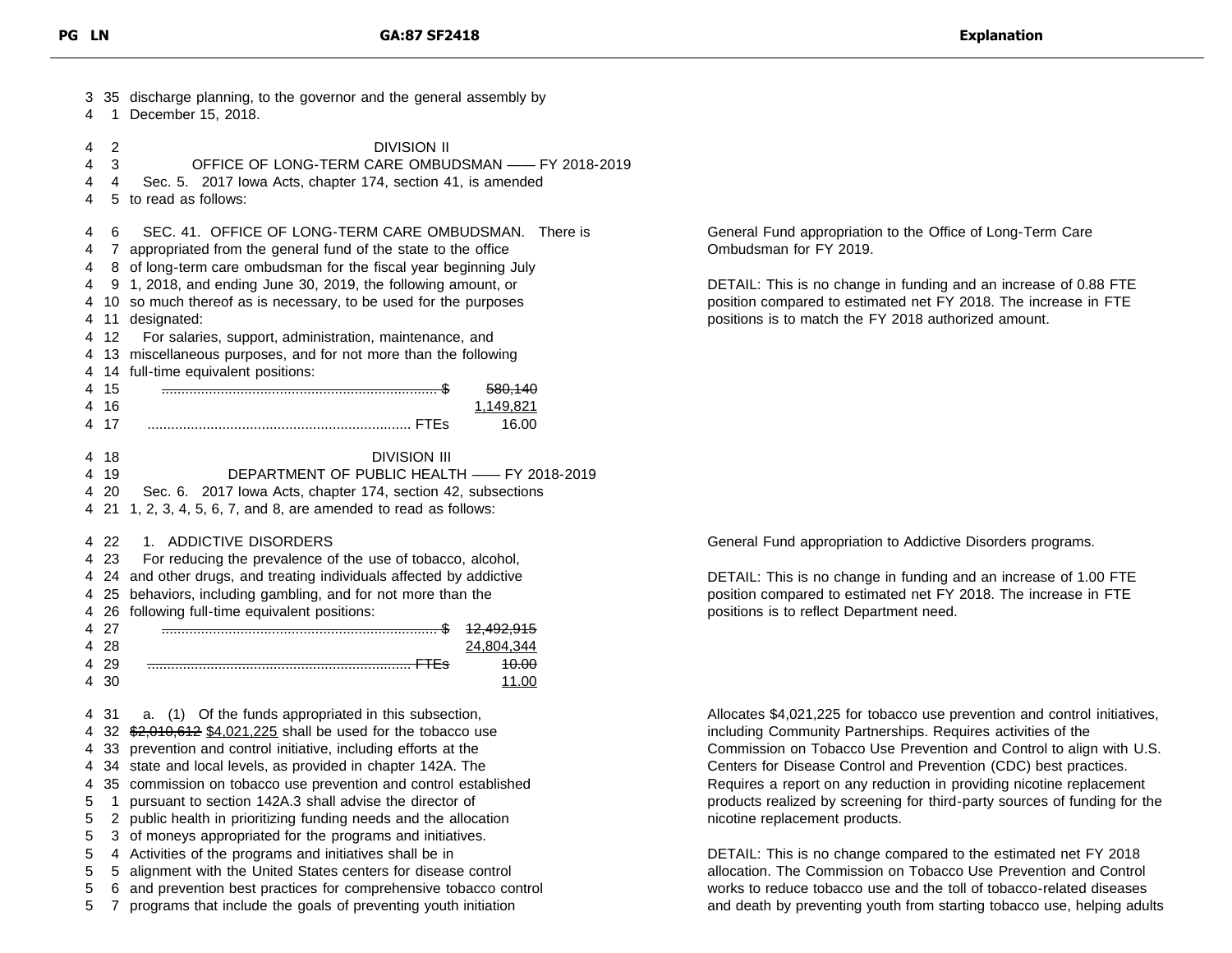9 and promotion of tobacco cessation. To maximize resources, 10 the department shall determine if third-party sources are 11 available to instead provide nicotine replacement products 12 to an applicant prior to provision of such products to an 13 applicant under the initiative. The department shall track and 14 report to the individuals specified in this Act, any reduction 15 in the provision of nicotine replacement products realized 16 by the initiative through implementation of the prerequisite 17 screening. 18 (2) (a) The department shall collaborate with the 19 alcoholic beverages division of the department of commerce for 20 enforcement of tobacco laws, regulations, and ordinances and to 21 engage in tobacco control activities approved by the division 22 of tobacco use prevention and control of the department of 23 public health as specified in the memorandum of understanding 24 entered into between the divisions. 25 (b) For the fiscal year beginning July 1, 2018, and ending 26 June 30, 2019, the terms of the memorandum of understanding, 27 entered into between the division of tobacco use prevention 28 and control of the department of public health and the 29 alcoholic beverages division of the department of commerce, 30 governing compliance checks conducted to ensure licensed retail 31 tobacco outlet conformity with tobacco laws, regulations, and 32 ordinances relating to persons under 18 years of age, shall 33 continue to restrict the number of such checks to one check per 34 retail outlet, and one additional check for any retail outlet 35 found to be in violation during the first check. 1 b. Of the funds appropriated in this subsection, 2 \$10,482,303 \$20,783,119 shall be used for problem gambling and 3 substance-related disorder prevention, treatment, and recovery

8 of tobacco usage, reducing exposure to secondhand smoke,

- 4 services, including a 24-hour helpline, public information
- 5 resources, professional training, youth prevention, and program
- 6 evaluation.

7 c. The requirement of section 123.17, subsection 5, is met

- 8 by the appropriations and allocations made in this division of
- 9 this Act for purposes of substance-related disorder treatment
- 10 and addictive disorders for the fiscal year beginning July 1,

11 2018.

and youths quit, and preventing exposure to secondhand tobacco smoke.

Requires the Department of Public Health (DPH) to collaborate with the Alcoholic Beverages Division (ABD) of the Department of Commerce for enforcement of tobacco laws, regulations, and ordinances. Limits tobacco compliance checks by the ABD to one annually per retail outlet and one additional check for any retail outlet found to be in violation during the first check.

Allocates \$20,783,119 for problem gambling and substance abuse treatment and prevention.

DETAIL: This is no change compared to the estimated net FY 2018 allocation. The DPH Division of Behavioral Health's Bureau of Substance Abuse works to address prevention and treatment needs by providing focus for training efforts, identifying and securing available grant funding, monitoring grant compliance, and regulating licensure for treatment programs. The Office of Gambling Treatment and Prevention works to reduce the harm caused by problem gambling by funding a range of services.

Specifies that the requirements of Iowa Code section [123.17](https://www.legis.iowa.gov/docs/code/123.17.pdf) are met by the appropriations made in this Act.

DETAIL: This Iowa Code section requires the Department of Commerce to transfer \$2,000,000, plus an amount determined by the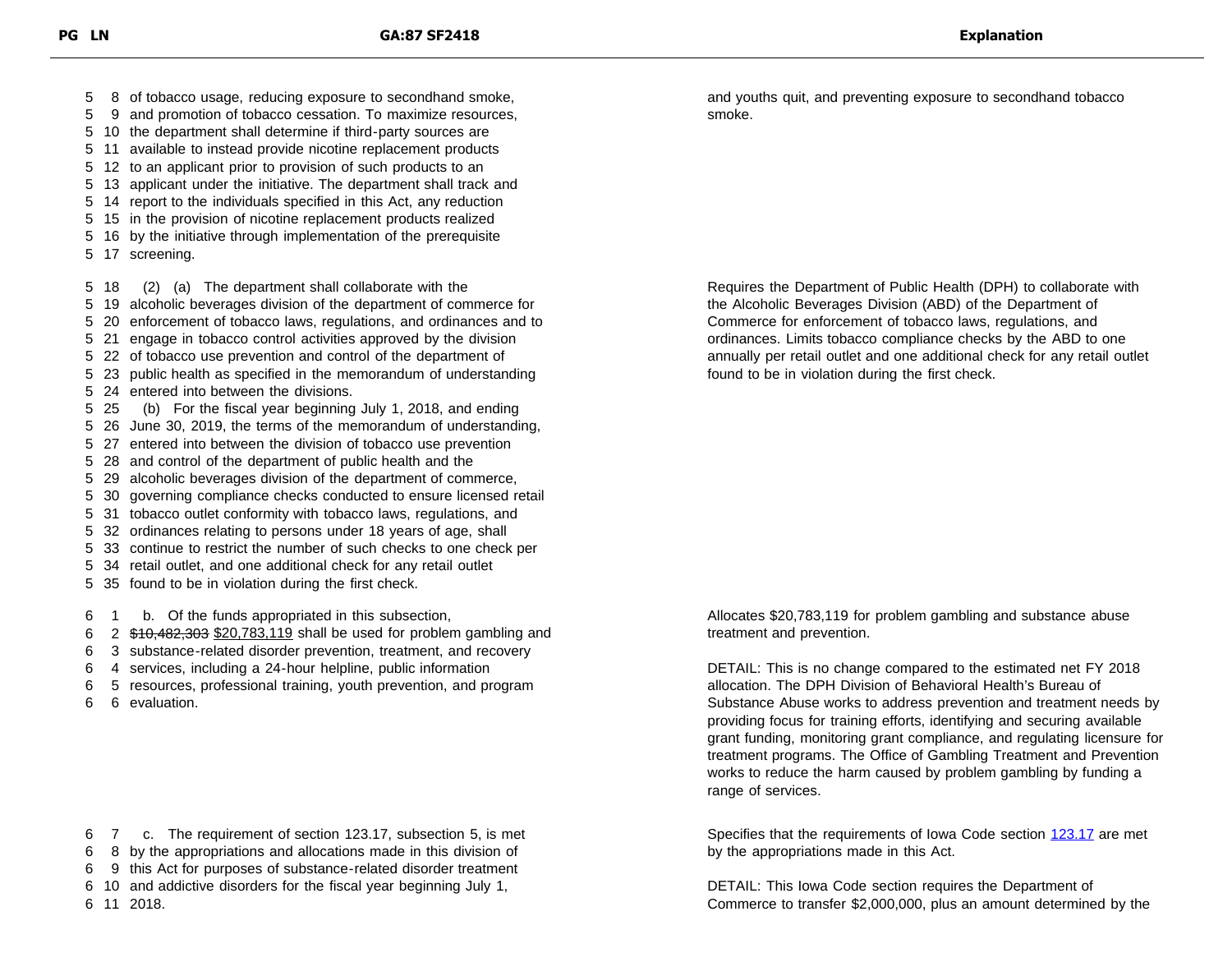6 12 \_ d. The department of public health, in collaboration with

- 6 13 the department of human services, shall engage a stakeholder
- 6 14 workgroup to review reimbursement provisions applicable
- 6 15 to substance use disorder services providers. The issues
- 6 16 considered by the workgroup shall include but are not limited
- 6 17 to the adequacy of reimbursement provisions including for
- 6 18 both outpatient and residential treatment, whether it is
- 6 19 appropriate to rebase reimbursement, whether there is equity in
- 6 20 reimbursement compared to the reimbursement methodologies used
- 6 21 for providers of similar behavioral health services, and access
- 6 22 to substance use disorder services providers including whether
- 6 23 the designated number of community mental health centers in the
- 6 24 state is sufficient. The workgroup shall review the reports
- 6 25 of previous workgroups including those authorized in 2014 Iowa
- 6 26 Acts, chapter 1140, section 3, subsection 1, and shall report
- 6 27 the workgroup's findings and recommendations to the general
- 6 28 assembly on or before December 15, 2018.

6 29 2. HEALTHY CHILDREN AND FAMILIES

- 6 30 For promoting the optimum health status for children,
- 6 31 adolescents from birth through 21 years of age, and families,
- 6 32 and for not more than the following full-time equivalent
- 6 33 positions:

| 6 |      | 2629946<br><del>2.002.010</del> |
|---|------|---------------------------------|
|   | 6 35 |                                 |
|   |      |                                 |
|   |      |                                 |

7 3 a. Of the funds appropriated in this subsection, not

- 7 4 more than \$367,420 \$734,841 shall be used for the healthy
- 7 5 opportunities for parents to experience success (HOPES)-healthy
- 7 6 families Iowa (HFI) program established pursuant to section
- 7 7 135.106. The funding shall be distributed to renew the grants
- 7 8 that were provided to the grantees that operated the program
- 7 9 during the fiscal year ending June 30, 2018.

General Assembly, from the Beer and Liquor Control Fund to the General Fund for the Comprehensive Substance Abuse Program.

Requires the DPH and the Department of Human Services (DHS) to create a workgroup to review reimbursement equity of substancerelated disorder services providers. A report is due to the General Assembly by December 15, 2018.

General Fund appropriation to Healthy Children and Families programs.

DETAIL: This is an increase of \$536,026 and 1.00 FTE position compared to estimated net FY 2018. The changes include:

- An increase of \$156,482 to restore the Audiological Services for Children Program.
- An increase of \$23,000 to restore the Dental Services Program at the University of Iowa.
- An increase of \$15,511 to the Adverse Childhood Experiences allocation.
- An increase of \$300,000 and 1.00 FTE position for the Childhood Obesity Program.
- An increase of \$41,033 to backfill the FY 2018 deappropriation.

Limits the General Fund amount used to fund the Healthy Opportunities for Parents to Experience Success - Healthy Families Iowa (HOPES-HFI) Program to \$734,841.

DETAIL: This is no change compared to the estimated net FY 2018 allocation. Requires funds to be distributed to the grantees who received funding in FY 2017. This Program provides support for families through home visits that begin during pregnancy or at the birth of a child, and can continue through age four.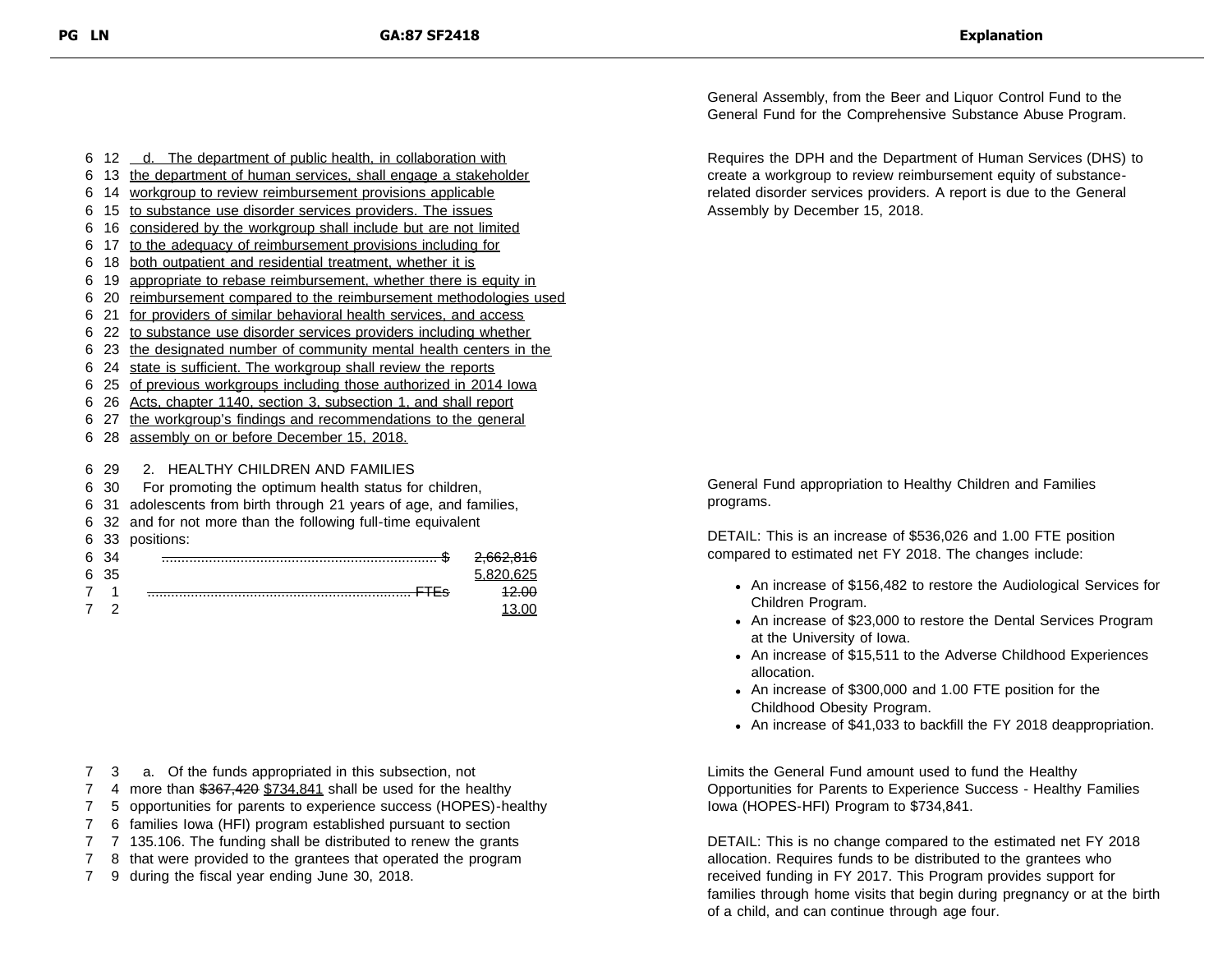10 b. In order to implement the legislative intent stated in 11 sections 135.106 and 256I.9, that priority for home visitation 12 program funding be given to programs using evidence-based or 13 promising models for home visitation, it is the intent of the 14 general assembly to phase in the funding priority in accordance 15 with 2012 Iowa Acts, chapter 1133, section 2, subsection 2, 16 paragraph "0b". 7 17 c. Of the funds appropriated in this subsection, \$1,537,550 18 \$3,075,101 shall be used for continuation of the department's 19 initiative to provide for adequate developmental surveillance 20 and screening during a child's first five years. The funds 21 shall be used first to fully fund the current sites to ensure 22 that the sites are fully operational, with the remaining 23 funds to be used for expansion to additional sites. The full 24 implementation and expansion shall include enhancing the scope 25 of the initiative through collaboration with the child health 26 specialty clinics to promote healthy child development through 27 early identification and response to both biomedical and social 28 determinants of healthy development; by monitoring child 29 health metrics to inform practice, document long-term health 30 impacts and savings, and provide for continuous improvement 31 through training, education, and evaluation; and by providing 32 for practitioner consultation particularly for children with 33 behavioral conditions and needs. The department of public 34 health shall also collaborate with the Iowa Medicaid enterprise 35 and the child health specialty clinics to integrate the 1 activities of the first five initiative into the establishment 2 of patient-centered medical homes, community utilities, 3 accountable care organizations, and other integrated care 4 models developed to improve health quality and population 5 health while reducing health care costs. To the maximum extent 6 possible, funding allocated in this paragraph shall be utilized 7 as matching funds for medical assistance program reimbursement. 8 8 d. Of the funds appropriated in this subsection, \$32,320 9 \$64,640 shall be distributed to a statewide dental carrier to 10 provide funds to continue the donated dental services program 11 patterned after the projects developed by the lifeline network 12 to provide dental services to indigent individuals who are 13 elderly or with disabilities. 8 14 e. Of the funds appropriated in this subsection, \$78,244

8 15 \$156,482 shall be used to provide audiological services and

- 8 16 hearing aids for children. The department may enter into a
- 8 17 contract to administer this paragraph.

Specifies legislative intent for Iowa Code section [135.106](https://www.legis.iowa.gov/docs/ico/code/135.106.pdf) (HOPES-HFI) and Iowa Code section 2561.9 (Early Childhood Iowa). Priority for Home Visitation Program funding is to be given to programs using evidence-based or promising models for home visitation. The funding priority is to be phased in over time.

Allocates \$3,075,101 for the Iowa 1st Five Healthy Mental Development Initiative programs.

DETAIL: This is no change compared to the estimated net FY 2018 allocation. This is a public-private mental development initiative that partners primary care and public health services in Iowa to enhance high-quality well-child care. The 1st Five Model supports health providers in the earlier detection of socioemotional delays, developmental delays, and family risk-related factors in children from birth to age five. The Initiative then coordinates referrals, interventions, and follow-up.

Allocates \$64,640 for a Donated Dental Services Program for indigent elderly and disabled individuals.

DETAIL: This is an increase of \$1,939 compared to the estimated net FY 2018 allocation to backfill the FY 2018 deappropriation.

Allocates \$156,482 for the Audiological Services for Kids Program to provide audiological services and hearing aids to children.

DETAIL: This is an increase of \$156,482 compared to estimated net FY 2018. Although this Program was included in FY 2018 Health and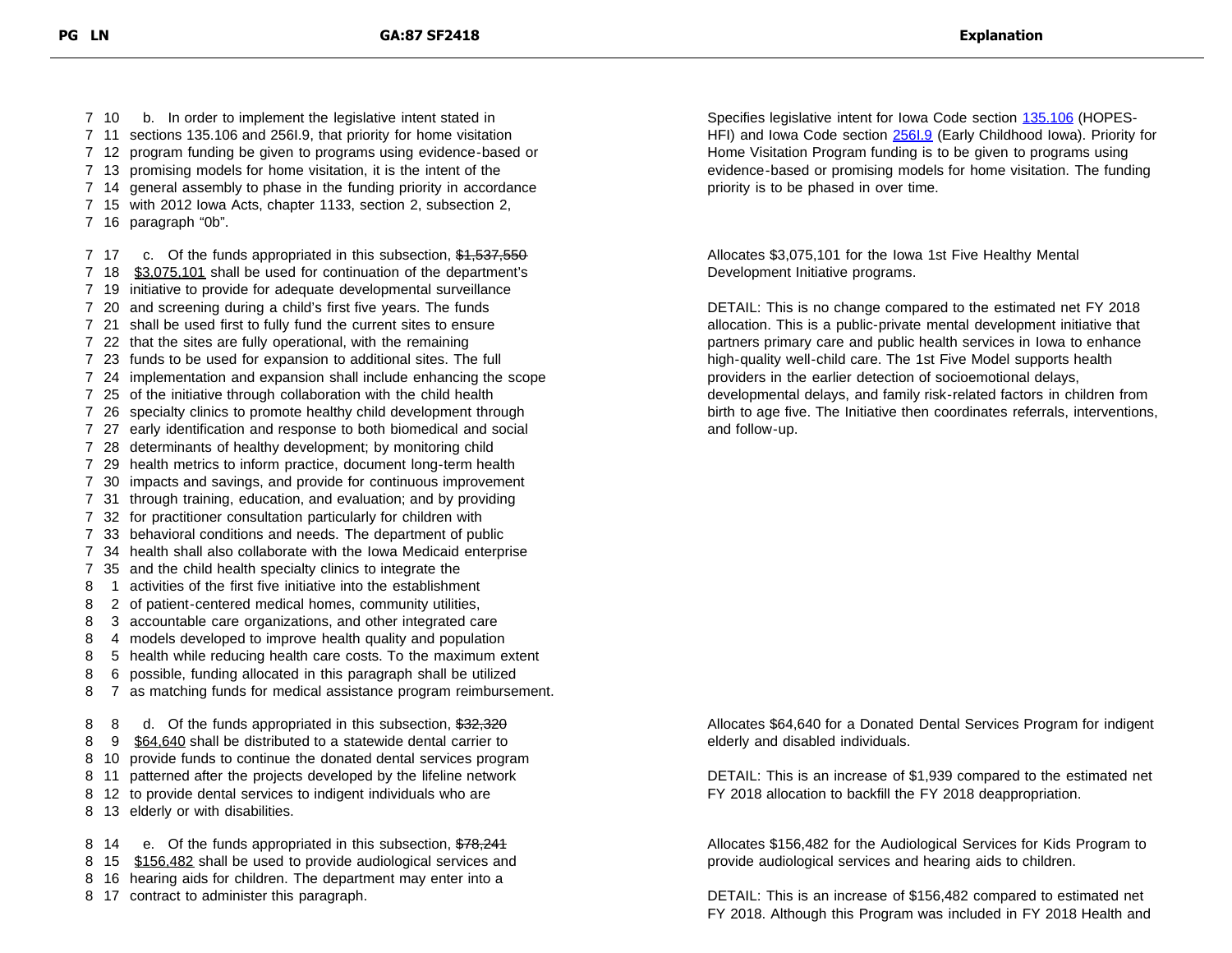8 18 f. Of the funds appropriated in this subsection, \$11,500 8 19 \$23,000 is transferred to the university of lowa college of 8 20 dentistry for provision of primary dental services to children.

8 21 State funds shall be matched on a dollar-for-dollar basis.

8 22 The university of Iowa college of dentistry shall coordinate

8 23 efforts with the department of public health, bureau of

- 8 24 oral and health delivery systems, to provide dental care to
- 8 25 underserved populations throughout the state.
- 8 26 g. Of the funds appropriated in this subsection, \$25,000
- 8 27 \$50,000 shall be used to address youth suicide prevention.

- 8 28 h. Of the funds appropriated in this subsection, \$20,255
- 8 29 \$40,511 shall be used to support the Iowa effort to address the
- 8 30 survey of children who experience adverse childhood experiences
- 8 31 known as ACEs.

8 32 i. The department of public health shall continue to 8 33 administer the program to assist parents in this state with

- 8 34 costs resulting from the death of a child in accordance with
- 8 35 the provisions of 2014 Iowa Acts, chapter 1140, section 22,
- 9 1 subsection 12.

Human Services Appropriations Act, the Department eliminated the Program for FY 2018 through a general reduction required by the Act.

Transfers \$23,000 to the University of Iowa College of Dentistry to provide primary dental services to children. Requires a one-to-one dollar match by the University. The College is directed to coordinate efforts with the DPH Bureau of Oral Health to provide dental care to underserved populations throughout Iowa.

DETAIL: This is an increase of \$23,000 compared to estimated net FY 2018. Although this Program was included in the FY 2018 Health and Human Services Appropriations Act, the Department eliminated the Program for FY 2018 through a general reduction required by the Act.

Allocates \$50,000 for a Youth Suicide Prevention Program.

DETAIL: This is an increase of \$10,054 compared to the estimated net FY 2018 allocation to backfill the FY 2018 deappropriation. Funds are used to provide the Your Life Iowa resource, which offers support and services for suicide prevention and bullying prevention. These services include a website, online chat, and toll-free hotline, all available 24/7, and texting services from 2:00 pm to 10:00 pm daily.

Allocates \$40,511 to support the Iowa effort to address the survey of children who experience adverse childhood experiences (ACEs).

DETAIL: This is an increase of \$15,511 compared to estimated net FY 2018. The appropriation supports the Adverse Childhood Experiences Study being conducted by the Central Iowa ACEs Steering Committee. The original Adverse Childhood Experiences Study revealed that childhood trauma is common and can have a large impact on future behaviors and health outcomes. Funding is used to include the ACEs-related surveillance questions in the Behavioral Risk Factor Surveillance System to further track and study this topic.

Requires the DPH to continue to administer the Child Burial Assistance Program enacted in the FY 2015 Health and Human Services Appropriations Act in the Child Care Assistance appropriation to the DHS.

DETAIL: The Program received an allocation of \$100,000 with nonreversion language in FY 2016. As of April 1, 2017, no funds remain available for the Program.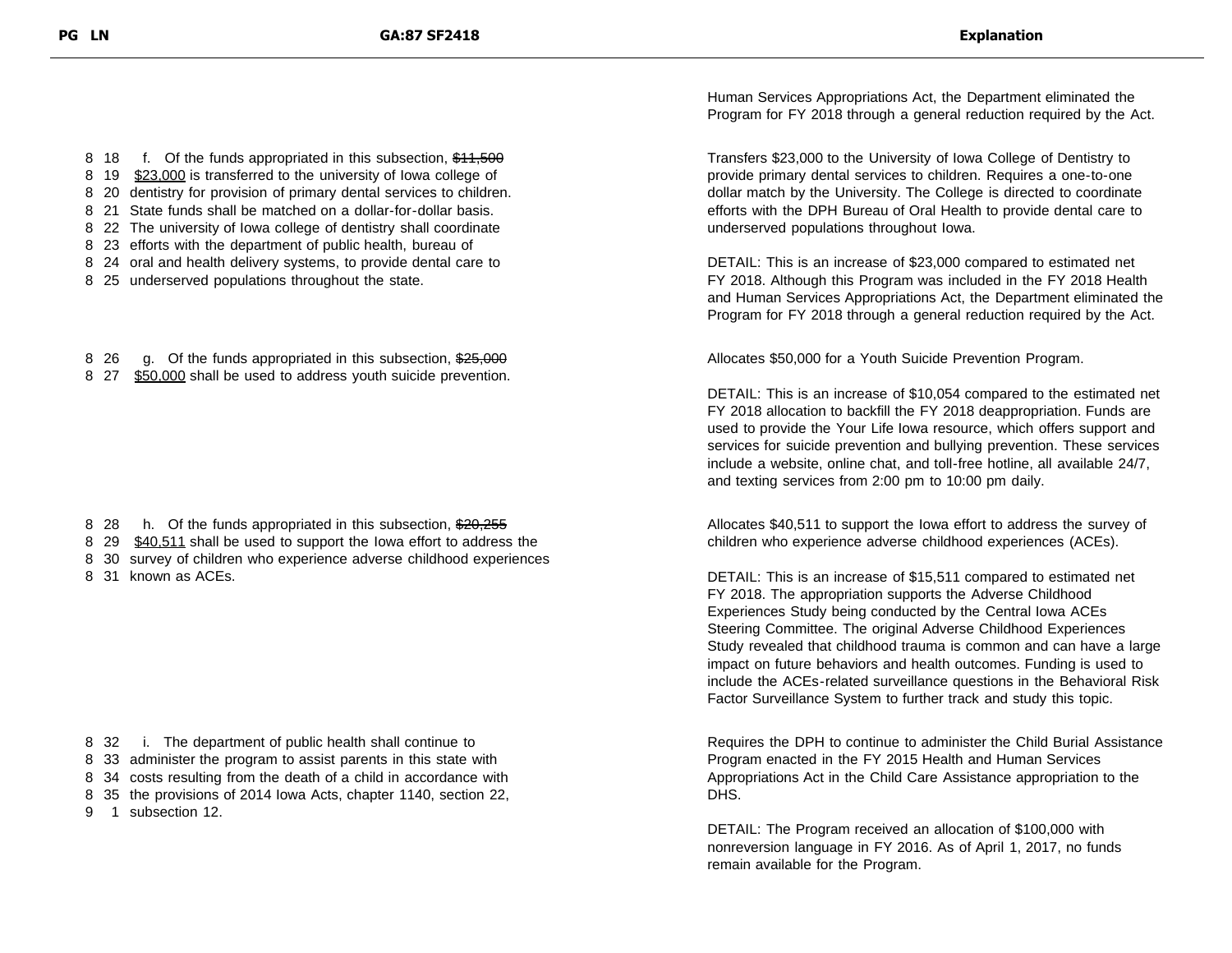9 2 j. Of the funds appropriated in this subsection, up to

9 3 \$494,993 shall be used for childhood obesity prevention.

| 9 |    | 4 3. CHRONIC CONDITIONS                                          |           |
|---|----|------------------------------------------------------------------|-----------|
| 9 | -5 | For serving individuals identified as having chronic             |           |
| 9 |    | 6 conditions or special health care needs, and for not more than |           |
| 9 |    | 7 the following full-time equivalent positions:                  |           |
| 9 | 8  |                                                                  |           |
| g |    |                                                                  | 4.528.109 |
|   | 10 |                                                                  | 5.00      |
|   |    |                                                                  |           |
|   |    |                                                                  |           |

- 9 12 a. Of the funds appropriated in this subsection, \$76,877
- 9 13 \$153,755 shall be used for grants to individual patients who
- 9 14 have an inherited metabolic disorder to assist with the costs
- 9 15 of medically necessary foods and formula.

9 16 b. Of the funds appropriated in this subsection, \$510,397 9 17 \$1,055,291 shall be used for the brain injury services program 18 pursuant to section 135.22B, including for contracting with an 19 existing nationally affiliated and statewide organization whose 20 purpose is to educate, serve, and support Iowans with brain 21 injury and their families for resource facilitator services

9 22 in accordance with section 135.22B, subsection 9, and for

Allocates no more than \$494,993 to be used on childhood obesity prevention.

DETAIL: This is an increase of \$300,000 compared to estimated net FY 2018, but the DPH is not permitted to spend more than this amount. Although this Program was not included in the FY 2018 Health and Human Services Appropriations Act, the Department restarted the Program through a transfer permitted by the Act.

General Fund appropriation to Chronic Conditions programs.

DETAIL: This is an increase of \$981,352 and 4.00 FTE positions compared to estimated net FY 2018. Changes include:

- An increase of \$64,387 to Child Health Specialty Clinics (CHSC).
- An increase of \$144,097 to the Epilepsy Foundation.
- An increase of \$150,000 to the Melanoma Research and Clinical Trials allocation.
- An increase of \$384,552 to restore the Regional Autism Assistance Program.
- An increase of \$153,755 to the Inherited Metabolic Disorders Program.
- An increase of \$20,850 to the Brain Injury Services Program.
- An increase of \$63,711 to backfill the FY 2018 deappropriation.

Allocates \$153,755 for grants to individual patients with inherited metabolic disorders to assist with necessary costs for special foods.

DETAIL: This is an increase of \$153,755 compared to estimated net FY 2018. Although this Program was included in the FY 2018 Health and Human Services Appropriations Act, the Department eliminated the Program for FY 2018 through a general reduction required by the Act. The grants assist with the costs of necessary special foods and supplements for individual patients with phenylketonuria (PKU) or other inherited metabolic disorders. Funds are provided to individuals only after they have shown that all benefits from third-party payors and other government assistance programs have been exhausted.

Allocates \$1,055,291 for continuation of the two contracts in the DPH Brain Injury Services Program for facilitator services, training services, and provider recruitment.

DETAIL: This is an increase of \$20,850 compared to the estimated net FY 2018 allocation. The Brain Injury Services Program, established in Iowa Code section [135.22B,](https://www.legis.iowa.gov/docs/code/135.22B.pdf) works to improve the lives of Iowans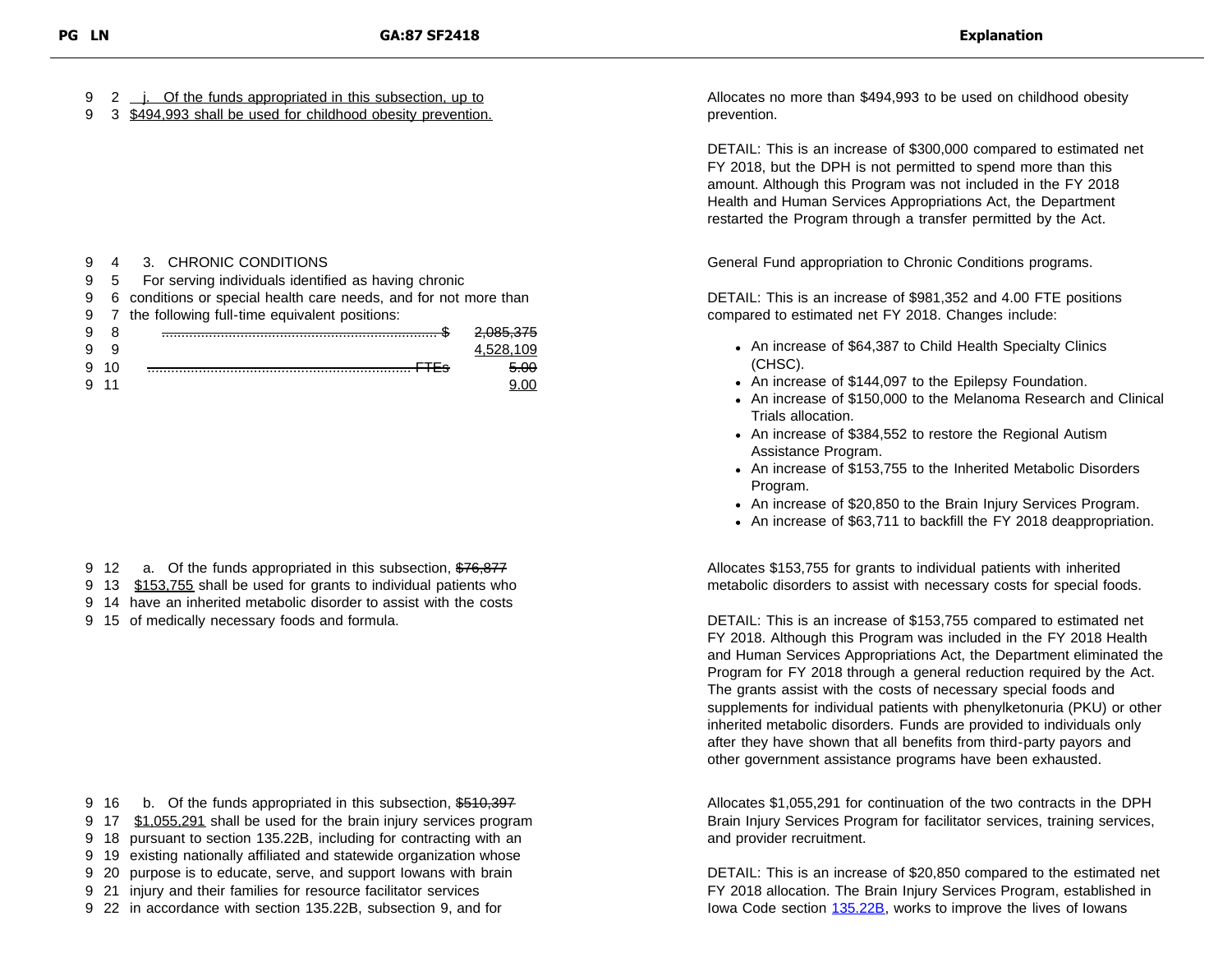9 23 contracting to enhance brain injury training and recruitment

- 9 24 of service providers on a statewide basis. Of the amount
- 9 25 allocated in this paragraph, \$47,500 \$95,000 shall be used to
- 9 26 fund one full-time equivalent position to serve as the state
- 9 27 brain injury services program manager.

9 28 c. Of the funds appropriated in this subsection, \$72,048

- 9 29 \$144,097 shall be used for the public purpose of continuing
- 9 30 to contract with an existing national-affiliated organization
- 9 31 to provide education, client-centered programs, and client
- 9 32 and family support for people living with epilepsy and their
- 9 33 families. The amount allocated in this paragraph in excess
- 9 34 of \$50,000 \$100,000 shall be matched dollar-for-dollar by the
- 9 35 organization specified.
- 10 1 d. Of the funds appropriated in this subsection, \$404,775
- 10 2 \$809,550 shall be used for child health specialty clinics.

- 10 3 e. Of the funds appropriated in this subsection,
- 10 4  $$192,276$  \$384,552 shall be used by the regional autism
- 10 5 assistance program established pursuant to section 256.35,
- 10 6 and administered by the child health specialty clinic located
- 10 7 at the university of Iowa hospitals and clinics. The funds
- 10 8 shall be used to enhance interagency collaboration and
- 10 9 coordination of educational, medical, and other human services
- 10 10 for persons with autism, their families, and providers of
- 10 11 services, including delivering regionalized services of care
- 10 12 coordination, family navigation, and integration of services
- 10 13 through the statewide system of regional child health specialty
- 10 14 clinics and fulfilling other requirements as specified in
- 10 15 chapter 225D. The university of Iowa shall not receive funds
- 10 16 allocated under this paragraph for indirect costs associated
- 10 17 with the regional autism assistance program.

living with brain injuries and the lives of their families by linking people with services, promoting safety to prevent brain injuries, and training providers to best work with individuals who have sustained a brain injury. Most of this work is achieved through a contract with the Brain Injury Alliance of Iowa.

Allocates \$144,097 for epilepsy education and support. Requires a dollar-for-dollar match of \$44,097 of the funds received.

DETAIL: This is an increase of \$144,097 compared to the estimated net FY 2018 allocation. Although this Program was included in the FY 2018 Health and Human Services Appropriations Act, the Department eliminated the Program for FY 2018 through a general reduction required by the Act. Funding provides for education, clientcentered programs, and client and family support for people and families of people living with epilepsy.

Allocates \$809,550 for the CHSC.

DETAIL: This is an increase of \$86,742 compared to the estimated net FY 2018 allocation. The increase restores two budget reductions in FY 2018. The CHSC Program is operated by the University of Iowa (UI) Department of Pediatrics, and facilitates the development of familycentered, community-based, coordinated systems of care for children and youth with special health care needs. The CHSC serves children and youth, from birth through 21 years of age, who live in Iowa and have a chronic condition (physical, developmental, behavioral, or emotional) or are at increased risk for a chronic condition and also have a need for special services.

Allocates \$384,552 to be used by the Regional Autism Assistance Program (RAP) to create autism support programs administered by the CHSC located at the University of Iowa Hospitals and Clinics (UIHC).

DETAIL: This is an increase of \$384,552 compared to the estimated net FY 2018 allocation. Although this Program was included in the FY 2018 Health and Human Services Appropriations Act, the Department eliminated the Program for FY 2018 through a general reduction required by the Act. The UI is prohibited from receiving any funds for indirect costs associated with the allocation. The RAP teams provide regional screenings for toddlers and youth and coordinate referrals for assessment and diagnostic services. In addition, the RAP coordinates in-service training and provides technical assistance, consultation, information, and referral.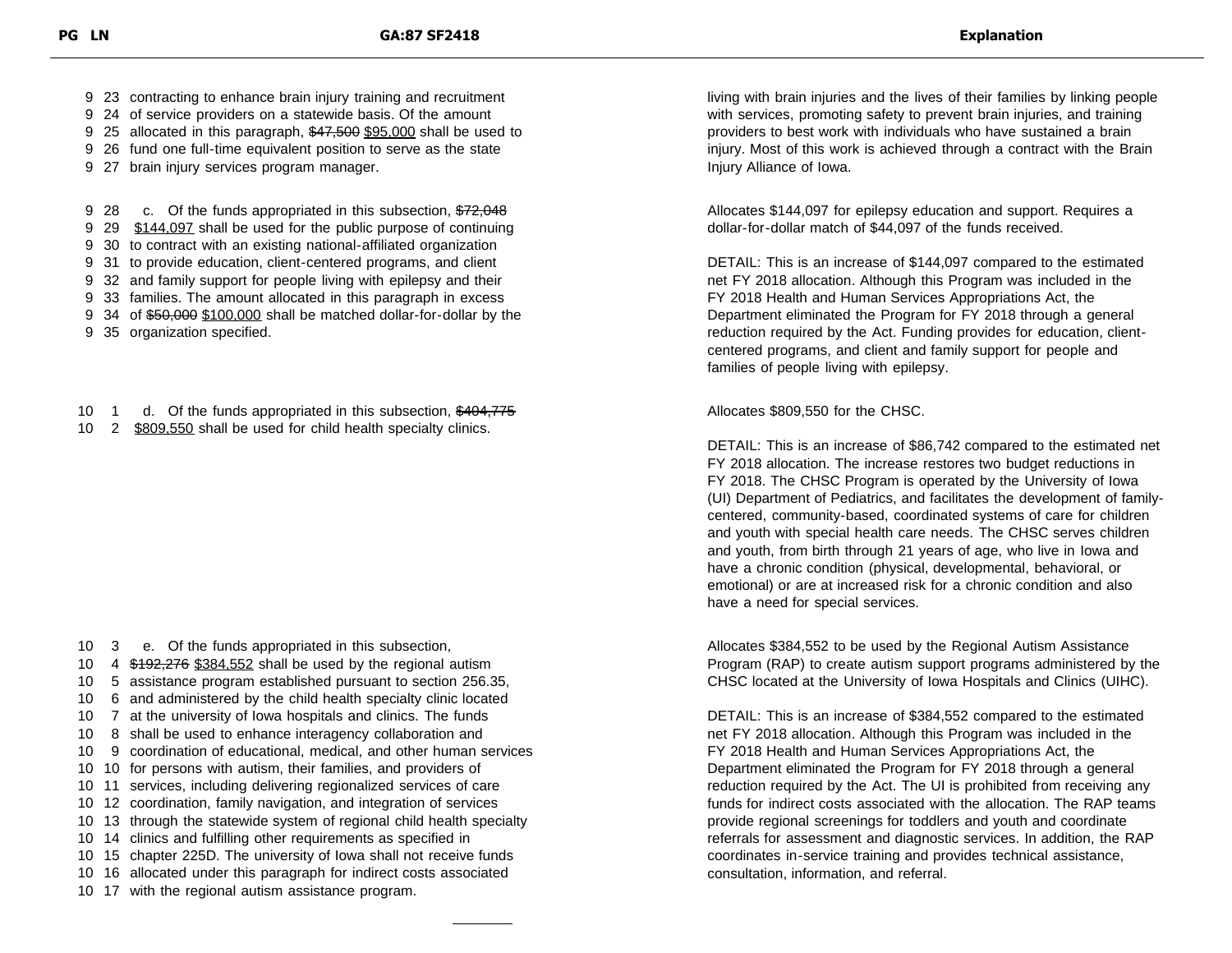10 18 f. Of the funds appropriated in this subsection, \$288,687

- 10 19 \$577,375 shall be used for the comprehensive cancer control
- 10 20 program to reduce the burden of cancer in Iowa through
- 10 21 prevention, early detection, effective treatment, and ensuring
- 10 22 quality of life. Of the funds allocated in this paragraph "f",
- 10 23 \$75,000 \$150,000 shall be used to support a melanoma research
- 10 24 symposium, a melanoma biorepository and registry, basic and
- 10 25 translational melanoma research, and clinical trials.
- 10 26 g. Of the funds appropriated in this subsection, \$48,766
- 10 27 \$97,532 shall be used for cervical and colon cancer screening,
- 10 28 and \$88,860 \$177,720 shall be used to enhance the capacity of
- 10 29 the cervical cancer screening program to include provision
- 10 30 of recommended prevention and early detection measures to a
- 10 31 broader range of low-income women.
- 10 32 h. Of the funds appropriated in this subsection, \$253,177
- 10 33 \$506,355 shall be used for the center for congenital and
- 10 34 inherited disorders.

- 10 35 i. Of the funds appropriated in this subsection, \$107,631
- 11 1 \$225,263 shall be used by the department of public health
- 11 2 for reform-related activities, including but not limited to
- 11 3 facilitation of communication to stakeholders at the state and
- 11 4 local level, administering the patient-centered health advisory
- 11 5 council pursuant to section 135.159, and involvement in health
- 11 6 care system innovation activities occurring across the state.

Allocates \$577,375 for the Iowa Comprehensive Cancer Control Program. Of the total amount, \$150,000 is required to be used to support various efforts in studying, tracking, and researching melanoma.

DETAIL: This is an increase of \$150,000 for the melanoma research program compared to the estimated net FY 2018 allocation. Although this Program was included in the FY 2018 Health and Human Services Appropriations Act, the Department eliminated the Program for FY 2018 through a general reduction required by the Act.

Allocates \$97,532 for cervical and colon cancer screening and \$177,720 for enhanced capacity of the Cervical Cancer Screening Program for a total of \$275,252.

DETAIL: This is an increase of \$2,584 for cervical and colon cancer screening and \$18,495 for enhanced capacity of the Cervical Cancer Screening Program compared to the estimated net FY 2018 allocation to backfill the FY 2018 deappropriation.

Allocates \$506,355 for the Center for Congenital and Inherited Disorders (CCID) Central Registry.

DETAIL: This is an increase of \$18,041 compared to the estimated net FY 2018 allocation to backfill the FY 2018 deappropriation. The mission of the CCID is to initiate, conduct, and supervise genetic investigations and research to provide for the protection and promotion of the health of Iowans.

Allocates \$225,263 for the DPH Office of Health Care Transformation (OHCT), which handles Affordable Care Act-related initiatives.

DETAIL: This is no change compared to the estimated net FY 2018 allocation. This Office serves as a key point of contact for initiatives at the DPH related to the Affordable Care Act, including the Health Benefit Exchange, Accountable Care Organizations, Patient Centered Medical Home/Health Homes, prevention and chronic care management initiatives, community utility, and care coordination. The OHCT monitors federal health care issues and disseminates the key information, opportunities, and impacts.

Allocates \$322,100 for the administration of Iowa Code chapter [124E](https://www.legis.iowa.gov/docs/code/124E.pdf), the Medical Cannabidiol Act.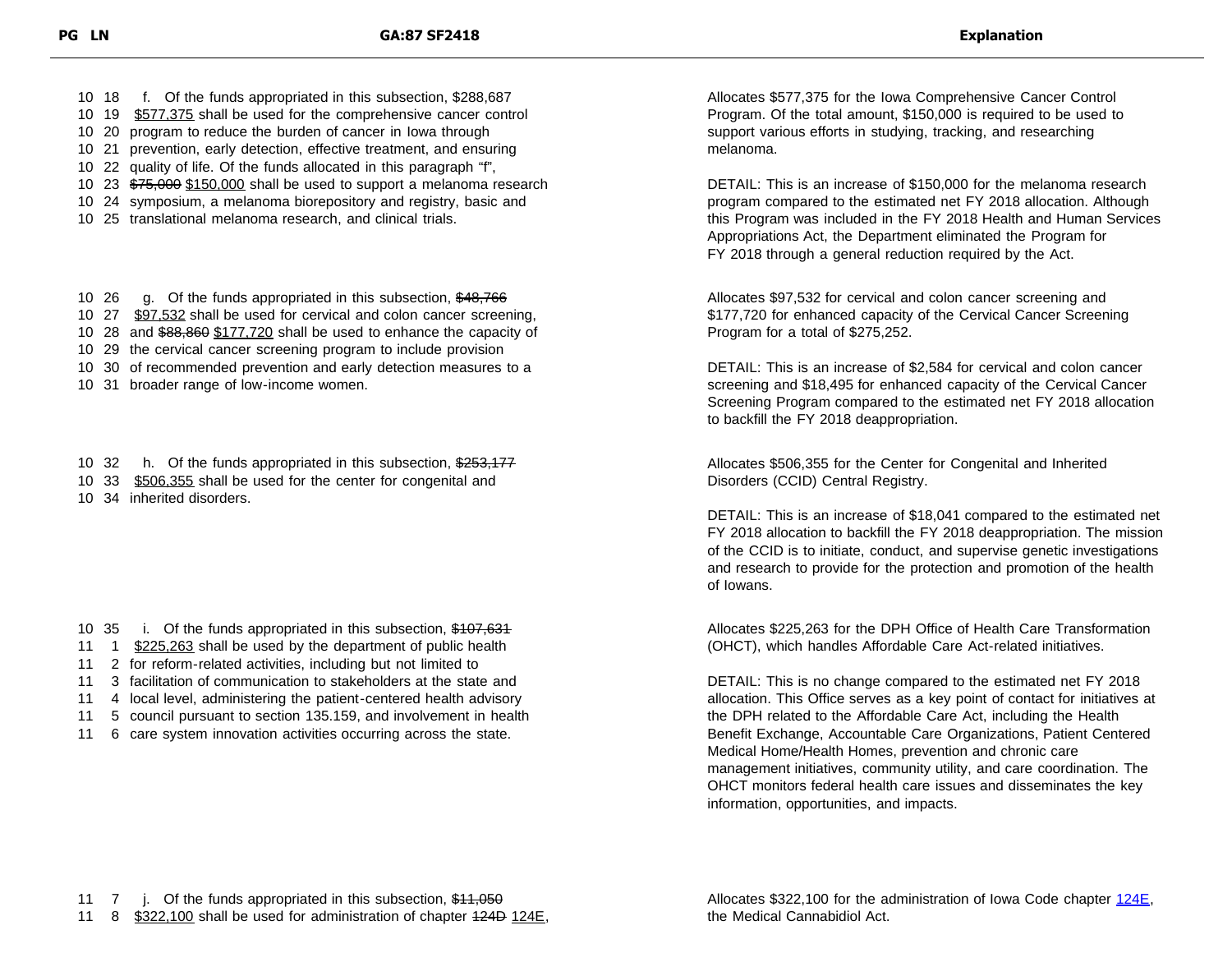11 9 the medical cannabidiol Act.

| 4. COMMUNITY CAPACITY<br>11 10 |  |  |
|--------------------------------|--|--|
|--------------------------------|--|--|

| 11 11 |  |  |  |  | For strengthening the health care delivery system at the |  |
|-------|--|--|--|--|----------------------------------------------------------|--|
| .     |  |  |  |  | .                                                        |  |

11 12 local level, and for not more than the following full-time

|  |  |  | 11 13 equivalent positions: |  |
|--|--|--|-----------------------------|--|
|--|--|--|-----------------------------|--|

| -11 |  | 00<br><del>400.000</del> |
|-----|--|--------------------------|
| 11  |  |                          |
| 11  |  |                          |

- 11 17 a. Of the funds appropriated in this subsection, \$47,787
- 11 18 \$95,575 is allocated for continuation of the child vision
- 11 19 screening program implemented through the university of Iowa
- 11 20 hospitals and clinics in collaboration with early childhood
- 11 21 Iowa areas. The program shall submit a report to the
- 11 22 individuals identified in this Act for submission of reports
- 11 23 regarding the use of funds allocated under this paragraph
- 11 24 "a". The report shall include the objectives and results for
- 11 25 the program year including the target population and how the
- 11 26 funds allocated assisted the program in meeting the objectives;
- 11 27 the number, age, and location within the state of individuals
- 11 28 served; the type of services provided to the individuals
- 11 29 served; the distribution of funds based on service provided;
- 11 30 and the continuing needs of the program.

11 31  $-b$ . Of the funds appropriated in this subsection, \$52,828 is 11 32 allocated for continuation of an initiative implemented at the

DETAIL: This is no change compared to the estimated net FY 2018 allocation. The new law establishes a Medical Cannabidiol Board. It also specifies timelines for licensing manufacturers and dispensaries and requires medical cannabidiol dispensaries to begin dispensing to patients in Iowa by December 1, 2018.

NOTE: [Senate File 2414](https://www.legis.iowa.gov/docs/publications/LGE/87/SF2414.pdf) (FY 2019 Infrastructure Appropriations Act) appropriates \$350,000 from the Technology Reinvestment Fund for the acquisition of a system to track medical cannabidiol sales as well as production, inventory, and delivery of medical cannabidiol.

General Fund appropriation to Community Capacity programs.

DETAIL: This is an increase of \$2,618,273 and no change in FTE positions compared to estimated net FY 2018. The General Fund changes include:

- An increase of \$38,842 to partially backfill FY 2018 deappropriations.
- An increase of \$250,000 for Des Moines University for psychiatric training for physicians.
- An increase of \$2,000,000 to resume funding the Medical Residency Program.
- An increase of \$96,138 to restore the Prevent Blindness Iowa Initiative.
- An increase of \$86,548 for the Free Clinics of Iowa.
- An increase of \$41,745 for Specialty Health Care.
- An increase of \$105,000 for the Drug Donation Program.

Allocates \$95,575 for the Iowa KidSight Child Vision Screening Program through the UIHC in collaboration with the Lions Club and Early Childhood Iowa areas. Requires the DPH to submit a report to the individuals identified in the Act regarding the use of funds allocated to the Iowa KidSight Child Vision Screening Program.

DETAIL: This is an increase of \$2,867 compared to the estimated net FY 2018 allocation to backfill the FY 2018 deappropriation.

Eliminates an allocation for a UI initiative to expand and improve the mental health treatment and services workforce.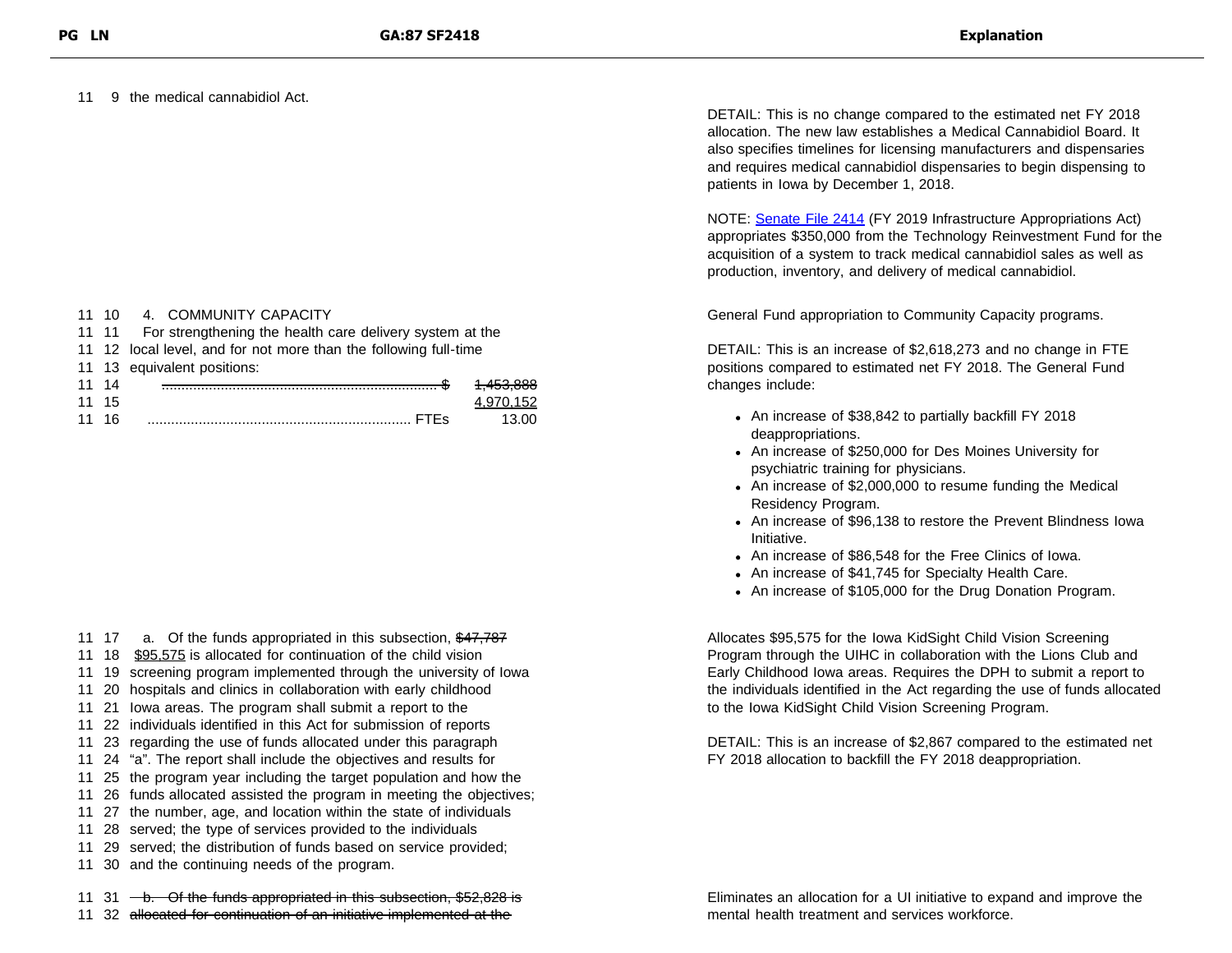- 11 33 university of lowa to expand and improve the workforce engaged
- 11 34 in mental health treatment and services. The initiative shall
- 11 35 receive input from the university of Iowa, the department of
- 12 1 human services, the department of public health, and the mental
- 12 2 health and disability services commission to address the focus
- 12 3 of the initiative.

12  $4 - e$ . Of the funds appropriated in this section, \$41,657 shall

- 12 5 be deposited in the governmental public health system fund
- 12 6 created in section 135A.8 to be used for the purposes of the
- $12 \quad 7 \quad \text{fund.}$

12 8 d. Of the funds appropriated in this subsection, \$24,034

- 12 9 \$48,069 shall be used for a grant to a statewide association
- 12 10 of psychologists that is affiliated with the American
- 12 11 psychological association to be used for continuation of a
- 12 12 program to rotate intern psychologists in placements in urban
- 12 13 and rural mental health professional shortage areas, as defined
- 12 14 in section 135.180.

12 15 e. Of the funds appropriated in this subsection, the

- 12 16 following amounts are allocated to be used as follows to
- 12 17 support the Iowa collaborative safety net provider network
- 12 18 goals of increased access, health system integration, and 12 19 engagement.
- 12 20 (1) Not less than \$260,934 \$542,829 is allocated to the
- 12 21 Iowa prescription drug corporation for continuation of the
- 12 22 pharmaceutical infrastructure for safety net providers as
- 12 23 described in 2007 Iowa Acts, chapter 218, section 108, and for

12 24 the prescription drug donation repository program created in 12 25 chapter 135M.

- 12 26 (2) Not less than \$167,435 \$334,870 is allocated to free
- 12 27 clinics and free clinics of Iowa for necessary infrastructure,
- 12 28 statewide coordination, provider recruitment, service delivery,
- 12 29 and provision of assistance to patients in securing a medical
- 12 30 home inclusive of oral health care.
- 12 31 (3) Not less than  $$12,500$  \$25,000 is allocated to the
- 12 32 Iowa association of rural health clinics for necessary
- 12 33 infrastructure and service delivery transformation.

DETAIL: This is no change compared to the estimated net FY 2018 allocation. Although this Program was included in the FY 2018 Health and Human Services Appropriations Act, the Department eliminated the Program for FY 2018 through a general reduction required by the Act.

Eliminates an allocation transferring funds to the Governmental Public Health System Fund for activities related to the DPH modernization initiative.

DETAIL: This is no change compared to the estimated net FY 2018 allocation. Although this Program was included in the FY 2018 Health and Human Services Appropriations Act, the Department eliminated the Program for FY 2018 through a general reduction required by the Act.

Allocates \$48,069 for the Psychology Postdoctoral Internship Rotation Program for intern psychologists in urban and rural mental health professional shortage areas.

DETAIL: This is an increase of \$1,442 compared to the estimated net FY 2018 allocation to backfill the FY 2018 deappropriation. The Program is not a loan repayment program, but increases access through creating new opportunities for doctoral-level psychologists to complete a required rotation in Iowa as opposed to leaving the State. The Program targets health professional shortage areas and rural areas.

Allocates a total of \$1,108,192 to support the goals of the Iowa Collaborative Safety Net Provider Network to implement Iowa Code section [135.153](https://www.legis.iowa.gov/docs/code/135.153.pdf). Of that amount, \$542,829 is allocated for the Iowa Prescription Drug Corporation, \$334,870 for free clinics and Free Clinics of Iowa, \$25,000 for rural health clinics, and \$205,493 to the Polk County Medical Society for specialty health care clinics.

DETAIL: This is an increase of \$259,540 compared to the estimated net FY 2018 allocation. The changes include the following:

- An increase of \$86,548 to the Free Clinics of Iowa allocation to return it to the level prior to an adjustment by the DPH through a general reduction required by the FY 2018 Health and Human Services Appropriations Act.
- An increase of \$41,745 to the Specialty Health Care allocation to return it to the level prior to an adjustment by the DPH through a general reduction required by the FY 2018 Health and Human Services Appropriations Act.
- An increase of \$105,000 to the Iowa Prescription Drug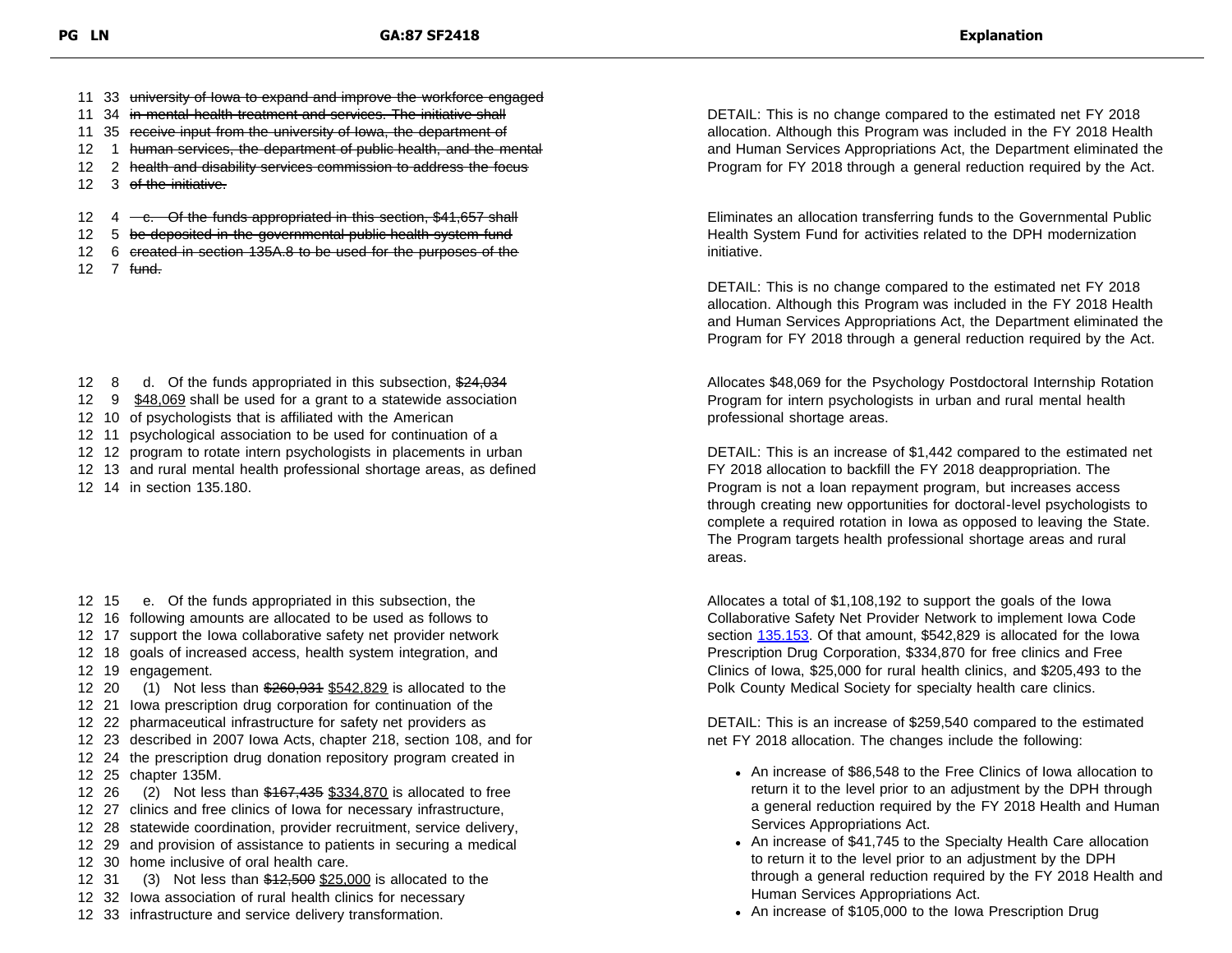34 (4) Not less than \$50,000 \$205,493 is allocated to the 35 Polk county medical society for continuation of the safety net 1 provider patient access to a specialty health care initiative 2 as described in 2007 Iowa Acts, chapter 218, section 109.

13 3 f. Of the funds appropriated in this subsection, \$38,115

 4 \$15,000 shall be used by the department in implementing 5 the recommendations in the final report submitted by the 6 direct care worker advisory council to the governor and the 7 general assembly in March 2012, including by continuing to 8 develop, promote, and make available on a statewide basis the 9 prepare-to-care core curriculum and its associated modules 10 and specialties through various formats including online 11 access, community colleges, and other venues; exploring new and 12 maintaining existing specialties including but not limited to 13 oral health and dementia care; supporting instructor training; 14 and assessing and making recommendations concerning the Iowa 15 care book and information technology systems and infrastructure 16 uses and needs. 13 17 g. Of the funds appropriated in this subsection, \$95,594 13 18 \$176,188 shall be allocated for continuation of the contract 19 with an independent statewide direct care worker organization 20 previously selected through a request for proposals process. 21 The contract shall continue to include performance and outcomes 22 measures, and shall continue to allow the contractor to use a 23 portion of the funds received under the contract to collect 24 data to determine results based on the performance and outcomes 25 measures.

13 26 h. Of the funds appropriated in this subsection, the

- 13 27 department may use up to \$29,087 \$58,175 for up to one
- 13 28 full-time equivalent position to administer the volunteer
- 13 29 health care provider program pursuant to section 135.24.

- 13 30 i. Of the funds appropriated in this subsection, \$48,069
- 13 31 \$96,138 shall be used for a matching dental education loan
- 13 32 repayment program to be allocated to a dental nonprofit health
- 13 33 service corporation to continue to develop the criteria and
- 13 34 implement the loan repayment program.

Corporation to return it to the level prior to an adjustment by the DPH through a general reduction required by the FY 2018 Health and Human Services Appropriations Act.

An increase of \$26,247 to backfill the FY 2018 deappropriation.

Allocates \$15,000 for Direct Care Worker Initiative funding.

DETAIL: This is no change compared to the estimated net FY 2018 allocation.

Allocates \$176,188 for the continuation of a contract previously awarded through a request for proposals (RFP) process for an independent direct care worker organization for promotion and education on direct care workforce issues.

DETAIL: This is an increase of \$5,286 compared to the estimated net FY 2018 allocation to backfill the FY 2018 deappropriation.

Permits the DPH to utilize up to \$58,175 and 1.00 FTE position for administration of the Voluntary Health Care Provider Program.

DETAIL: This is no change compared to the estimated net FY 2018 allocation. The Program goal is to increase volunteerism by competent health care professionals by offering employer tort claim protection to eligible volunteer health care providers and eligible clinics providing free health care services in Iowa.

Allocates \$96,138 for the Fulfilling Iowa's Need for Dentists (FIND) Dental Education Loan Repayment Program.

DETAIL: This is no change compared to the estimated net FY 2018 allocation. The FIND Project award recipients agree to practice in a designated dentist shortage area and devote at least 35.00% of their practice to Medicaid-eligible, elderly, disabled, and other underserved patients over a three-year period.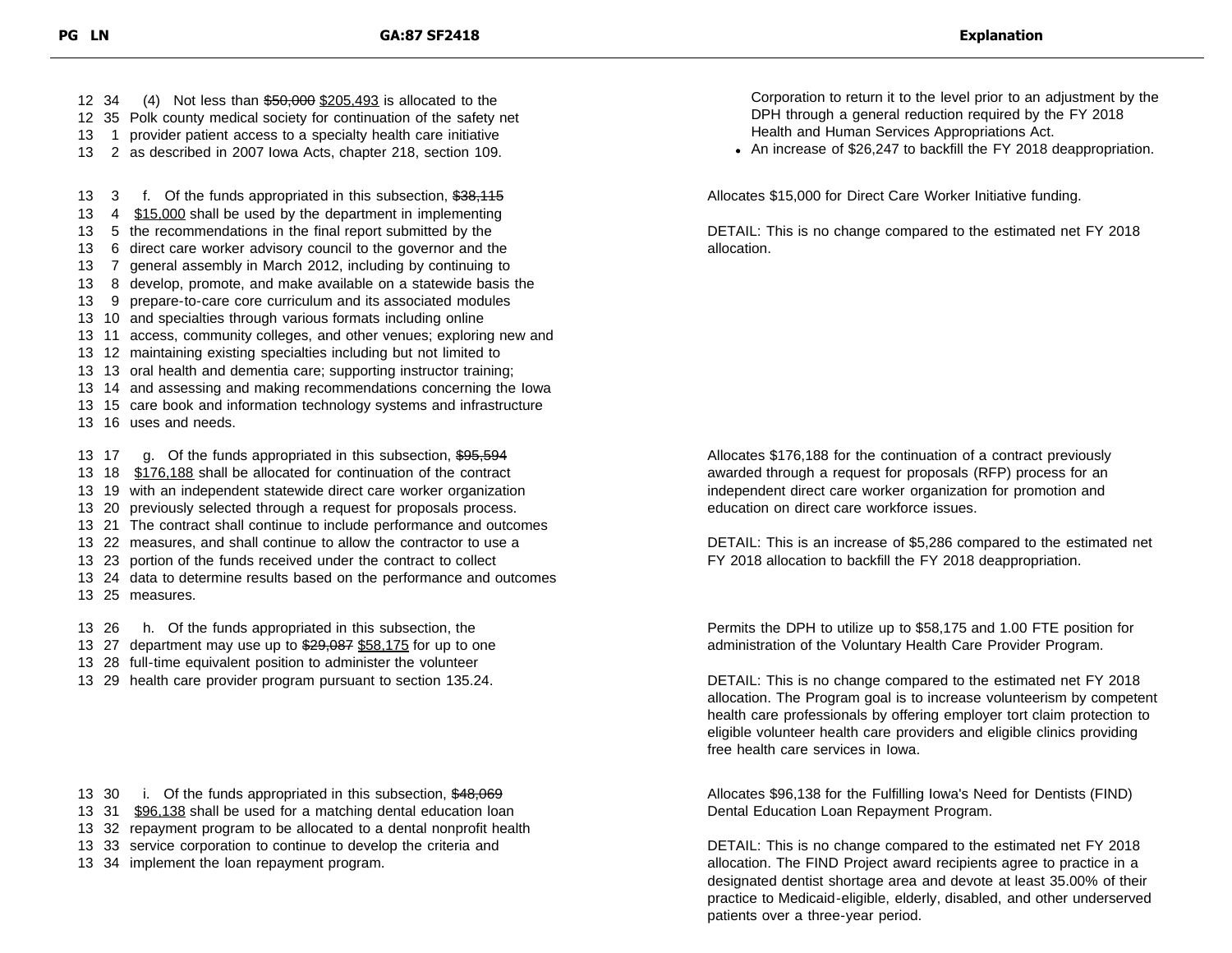13 35  $\rightarrow$ . Of the funds appropriated in this subsection, \$26,455 is

- 14 1 transferred to the college student aid commission for deposit
- 14 2 in the rural lowa primary care trust fund created in section
- 14 3 <del>261.113 to be used for the purposes of the fund.</del>

14 4 k. Of the funds appropriated in this subsection, \$75,000

- 14 5  $$100,000$  shall be used for the purposes of the lowa donor
- 14 6 registry as specified in section 142C.18.

14 7 I. Of the funds appropriated in this subsection, \$48,069

- 14 8 \$96,138 shall be used for continuation of a grant to a
- 14 9 nationally affiliated volunteer eye organization that has an
- 14 10 established program for children and adults and that is solely
- 14 11 dedicated to preserving sight and preventing blindness through
- 14 12 education, nationally certified vision screening and training,
- 14 13 and community and patient service programs. The organization
- 14 14 shall submit a report to the individuals identified in this
- 14 15 Act for submission of reports regarding the use of funds
- 14 16 allocated under this paragraph "l". The report shall include
- 14 17 the objectives and results for the program year including
- 14 18 the target population and how the funds allocated assisted
- 14 19 the program in meeting the objectives; the number, age, and
- 14 20 location within the state of individuals served; the type of
- 14 21 services provided to the individuals served; the distribution
- 14 22 of funds based on services provided; and the continuing needs 14 23 of the program.

14 24 m. Of the funds appropriated in this subsection, \$436,327 14 25 \$2,000,000 shall be deposited in the medical residency training 26 account created in section 135.175, subsection 5, paragraph 27 "a", and is appropriated from the account to the department 28 of public health to be used for the purposes of the medical 29 residency training state matching grants program as specified 30 in section 135.176.

14 31 n. Of the funds appropriated in this subsection, \$250,000 14 32 shall be used for the public purpose of providing funding to

14 33 Des Moines university to establish a provider education project

Eliminates the transfer to the College Student Aid Commission for deposit in the Primary Care Trust.

DETAIL: This is no change compared to the estimated net FY 2018 allocation. Although this Program was included in the FY 2018 Health and Human Services Appropriations Act, the Department eliminated the transfer for FY 2018 through a general reduction required by the Act. Historically, this program has also received funding in the Education Appropriations Act.

Allocates \$100,000 to the Iowa Donor Registry.

DETAIL: This is an increase of \$3,000 compared to the estimated net FY 2018 allocation.

Allocates \$96,138 to Prevent Blindness Iowa for a vision screening and training program. Requires a report regarding the objectives and results of the Program.

DETAIL: This is an increase of \$96,138 compared to the estimated net FY 2018 allocation. Although this Program was included in the FY 2018 Health and Human Services Appropriations Act, the Department eliminated the transfer for FY 2018 through a general reduction required by the Act. The organization is required to submit a report outlining objectives, target population and locations, services provided, and other details. The Program seeks to increase statewide vision screening programs provided to children by volunteers and nurses, and it must specifically target children in child care centers and schools.

Allocates \$2,000,000 for the Medical Residency Training Program.

DETAIL: This is an increase of \$2,000,000 compared to estimated net FY 2018. The Program was not funded in FY 2018, but has been funded in other fiscal years. The Program is a matching grants program to provide State funding to sponsors of accredited graduate medical education residency programs in this State to establish, expand, or support medical residency training programs.

Allocates \$250,000 to Des Moines University to establish a program that trains doctors on identifying and treating patients with mental health needs.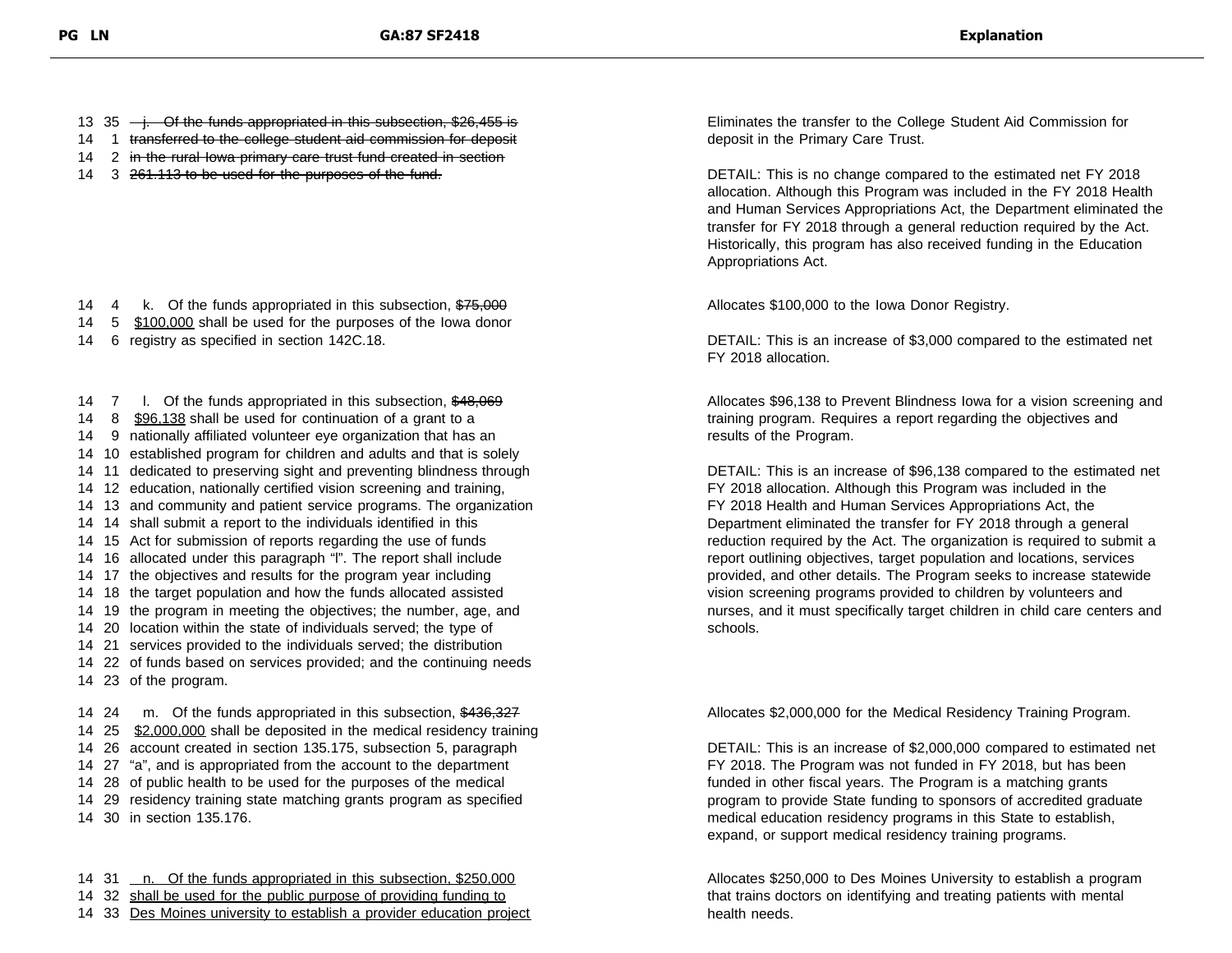|  |  | 14 34 to provide primary care physicians with the training and skills |  |  |  |
|--|--|-----------------------------------------------------------------------|--|--|--|
|  |  |                                                                       |  |  |  |

14 35 necessary to recognize signs of mental illness in patients.

| 15 1 5. ESSENTIAL PUBLIC HEALTH SERVICES |  |
|------------------------------------------|--|
|------------------------------------------|--|

15 2 To provide public health services that reduce risks and

15 3 invest in promoting and protecting good health over the

- 15 4 course of a lifetime with a priority given to older Iowans and
- 15 5 vulnerable populations:
- 
- 

15 6 ...................................................................... \$ 4,098,939 15 7 7,662,464

### 15 8 6. INFECTIOUS DISEASES

| 159 | For reducing the incidence and prevalence of communicable |  |  |
|-----|-----------------------------------------------------------|--|--|
|     |                                                           |  |  |

- 15 10 diseases, and for not more than the following full-time
- 15 11 equivalent positions:

| 15 | - 14 | īJ |
|----|------|----|
| 15 |      |    |
| 15 |      |    |

### 15 15 7. PUBLIC PROTECTION

|       |        | 15 16 For protecting the health and safety of the public through    |                      |
|-------|--------|---------------------------------------------------------------------|----------------------|
|       |        | 15 17 establishing standards and enforcing regulations, and for not |                      |
|       |        | 15 18 more than the following full-time equivalent positions:       |                      |
|       | 15 19  |                                                                     | <del>2,097,569</del> |
|       | 15, 20 |                                                                     | 4.095.139            |
| 15 21 |        |                                                                     | 438.00               |
|       | 15, 22 |                                                                     | 141.00               |
|       |        |                                                                     |                      |

15 23 a. Of the funds appropriated in this subsection, not more

- 15 24 than \$152,350 \$304,700 shall be credited to the emergency
- 15 25 medical services fund created in section 135.25. Moneys in
- 15 26 the emergency medical services fund are appropriated to the
- 15 27 department to be used for the purposes of the fund.

DETAIL: This is a new allocation. The State funding represents half of the Program's budgeted need.

General Fund appropriation to Essential Public Health Services.

DETAIL: This is an increase of \$1,522 compared to estimated net FY 2018. The increase is to backfill the FY 2018 deappropriation. This funding is part of the Local Public Health Services Program, with the purpose of implementing core public health functions, providing essential public health services that promote healthy aging throughout the lifespan of Iowans, and enhancing health-promoting and diseaseprevention services with a priority given to older Iowans and vulnerable populations. The grant is considered the funding provider of last resort and is utilized only when no other funding source exists. Funding is distributed to local boards of health through a formula in the Iowa Administrative Code.

General Fund appropriation to Infectious Diseases programs for activities and programs to reduce the incidence and prevalence of communicable diseases.

DETAIL: This is an increase of \$43,640 and no change in FTE positions compared to estimated net FY 2018. The increase backfills the FY 2018 deappropriation.

General Fund appropriation to Public Protection programs.

DETAIL: This is an increase of \$11,252 and 2.00 FTE positions compared to estimated net FY 2018. The increased funding backfills the FY 2018 deappropriation, and the increased FTE positions reflect Department need.

Allocates up to \$304,700 for the Emergency Medical Services (EMS) Fund.

DETAIL: This is no change compared to the estimated net FY 2018 allocation. The Fund provides a one-to-one match to counties for the acquisition of equipment and for education and training related to EMS.

Allocates up to \$243,260 to provide program funding for sexual violence prevention programs.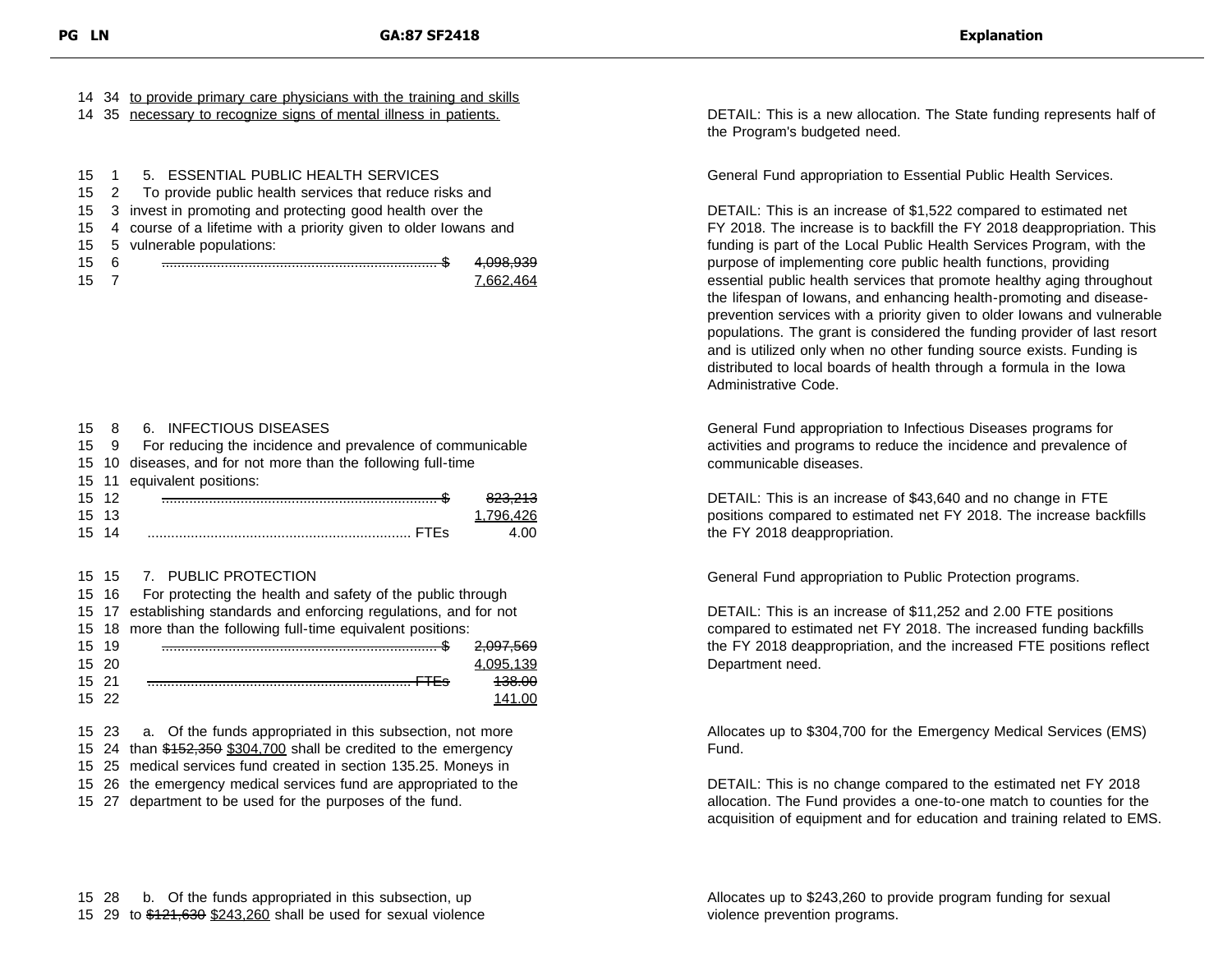30 prevention programming through a statewide organization 31 representing programs serving victims of sexual violence 32 through the department's sexual violence prevention program, 33 and for continuation of a training program for sexual assault 34 response team (SART) members, including representatives of 35 law enforcement, victim advocates, prosecutors, and certified 1 medical personnel. The amount allocated in this paragraph "b" 2 shall not be used to supplant funding administered for other 3 sexual violence prevention or victims assistance programs. 4 c. Of the funds appropriated in this subsection, up to 5 \$287,813 \$500,000 shall be used for the state poison control 6 center. Pursuant to the directive under 2014 Iowa Acts, 7 chapter 1140, section 102, the federal matching funds available 8 to the state poison control center from the department of human 9 services under the federal Children's Health Insurance Program 10 Reauthorization Act allotment shall be subject to the federal 11 administrative cap rule of 10 percent applicable to funding 12 provided under Tit.XXI of the federal Social Security Act and 13 included within the department's calculations of the cap. 14 d. Of the funds appropriated in this subsection, up to 16 15 \$258,491 \$504,796 shall be used for childhood lead poisoning 16 provisions.

 17 8. RESOURCE MANAGEMENT 18 For establishing and sustaining the overall ability of the 19 department to deliver services to the public, and for not more 20 than the following full-time equivalent positions: 21 ...................................................................... \$ 485,607 16 22 971,215 23 ................................................................... FTEs 4.00

 24 Sec. 7. 2017 Iowa Acts, chapter 174, section 42, subsections 25 10 and 11, are amended by striking the subsections.

### 26 DIVISION IV 27 DEPARTMENT OF VETERANS AFFAIRS —— FY 2018-2019

28 Sec. 8. 2017 Iowa Acts, chapter 174, section 43, is amended

- 29 to read as follows:
- 30 SEC. 43. DEPARTMENT OF VETERANS AFFAIRS. There is
- 31 appropriated from the general fund of the state to the
- 32 department of veterans affairs for the fiscal year beginning
- 33 July 1, 2018, and ending June 30, 2019, the following amounts,

DETAIL: This is an increase of \$7,298 compared to the estimated net FY 2018 allocation to backfill the FY 2018 deappropriation.

Allocates up to \$500,000 for the State Poison Control Center.

DETAIL: This is no change compared to the estimated net FY 2018 allocation. The Center is allowed to transfer as much funding as needed for the purpose of receiving matching federal funds.

Allocates up to \$504,796 for childhood lead poisoning testing.

DETAIL: This is no change compared to the estimated net FY 2018 allocation.

General Fund appropriation for Resource Management activities.

DETAIL: This is no change in funding or FTE positions compared to estimated net FY 2018.

Repeals a budget reduction already incorporated into the DPH budget and language that allows the DPH to transfer funds within or between FY 2019 allocations or appropriations made in this Division.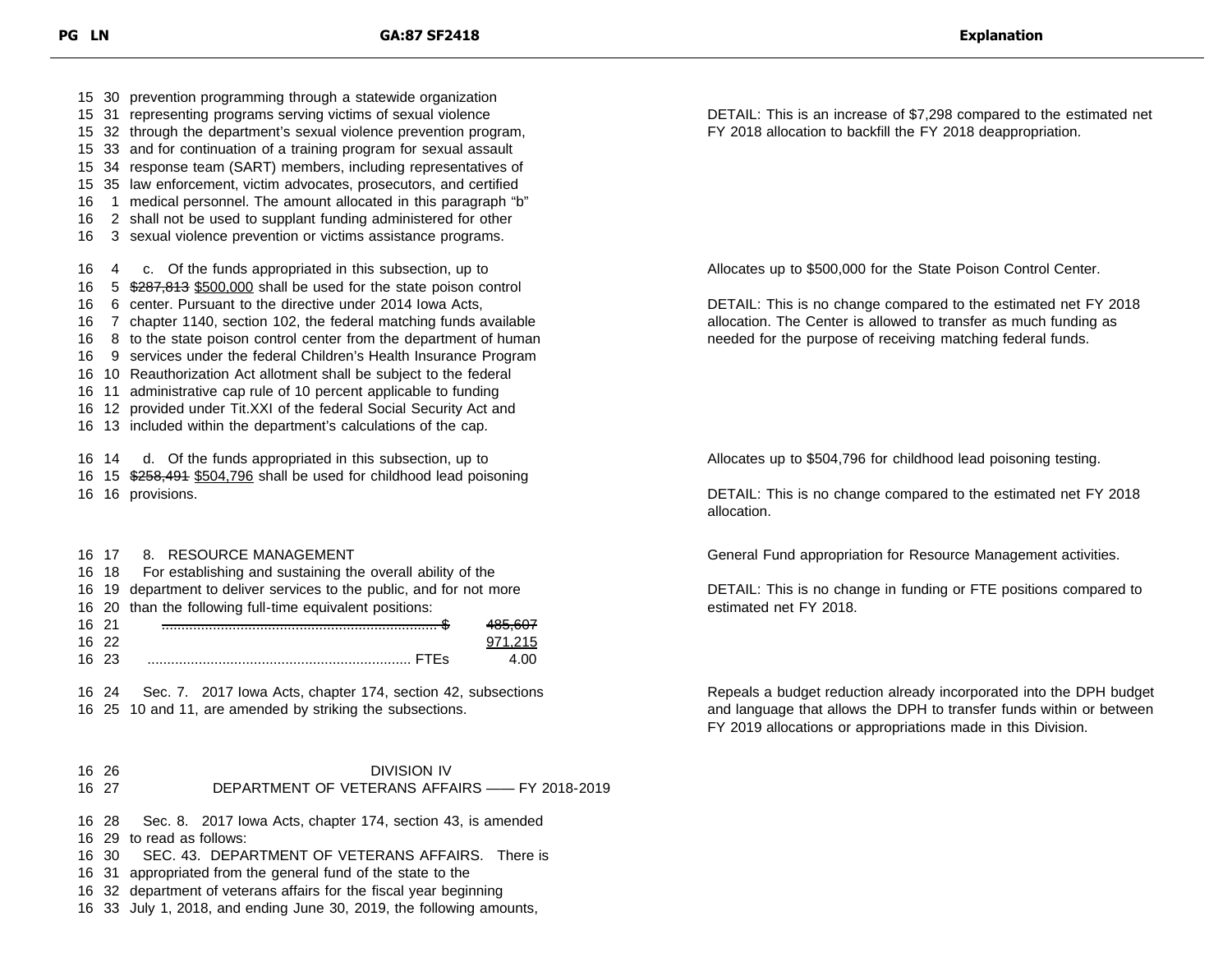| 16                                     | 35                                              | 16 34 or so much thereof as is necessary, to be used for the purposes<br>designated:                                                                                                                                                                                                                                                                                                                                                                                                                                           |
|----------------------------------------|-------------------------------------------------|--------------------------------------------------------------------------------------------------------------------------------------------------------------------------------------------------------------------------------------------------------------------------------------------------------------------------------------------------------------------------------------------------------------------------------------------------------------------------------------------------------------------------------|
| 17<br>17<br>17<br>17<br>17             | 1<br>$\overline{2}$<br>3<br>4<br>5<br>6         | DEPARTMENT OF VETERANS AFFAIRS ADMINISTRATION<br>1.<br>For salaries, support, maintenance, and miscellaneous<br>purposes, and for not more than the following full-time<br>equivalent positions:<br><del>571,278</del>                                                                                                                                                                                                                                                                                                         |
| 17<br>17                               | 7                                               | 1,150,500<br>15.00                                                                                                                                                                                                                                                                                                                                                                                                                                                                                                             |
| 17<br>17<br>17<br>17<br>17             | 8<br>9<br>10<br>11<br>12                        | 2.<br><b>IOWA VETERANS HOME</b><br>For salaries, support, maintenance, and miscellaneous<br>purposes:<br><del>3,614,070</del><br>7,162,976                                                                                                                                                                                                                                                                                                                                                                                     |
| 17<br>17<br>17                         | 13<br>14<br>15                                  | The lowa veterans home billings involving the department<br>a.<br>of human services shall be submitted to the department on at<br>least a monthly basis.                                                                                                                                                                                                                                                                                                                                                                       |
| 17<br>17<br>17<br>17<br>17             | 16<br>17<br>18<br>19<br>20                      | Within available resources and in conformance with<br>b.<br>associated state and federal program eligibility requirements,<br>the lowa veterans home may implement measures to provide<br>financial assistance to or on behalf of veterans or their<br>spouses who are participating in the community reentry program.                                                                                                                                                                                                         |
| 17<br>17<br>17<br>17<br>17<br>17<br>17 | 21<br>22<br>23<br>24<br>25<br>17 26<br>27<br>28 | The lowa veterans home shall continue to include in the<br>d.<br>annual discharge report applicant information and to provide<br>for the collection of demographic information including but not<br>limited to the number of individuals applying for admission and<br>admitted or denied admittance and the basis for the admission<br>or denial; the age, gender, and race of such individuals;<br>and the level of care for which such individuals applied for<br>admission including residential or nursing level of care. |
| 17<br>17<br>17<br>17<br>17             | 17 29<br>30<br>31<br>32<br>33<br>34<br>17 35    | HOME OWNERSHIP ASSISTANCE PROGRAM<br>3.<br>For transfer to the lowa finance authority for the<br>continuation of the home ownership assistance program for<br>persons who are or were eligible members of the armed forces of<br>the United States, pursuant to section 16.54:<br>4,000,000<br>2,000,000                                                                                                                                                                                                                       |

General Fund appropriation to the Department of Veterans Affairs.

DETAIL: This is an increase of \$34,920 and 2.00 FTE positions compared to estimated net FY 2018. The increase in funding is for reclassifying the pay grade of the Director and for providing additional funding for cemetery maintenance. The increase in FTE positions matches the FY 2018 authorized amount.

General Fund appropriation to the Iowa Veterans Home (IVH).

DETAIL: This is no change compared to estimated net FY 2018.

Requires the IVH to submit monthly claims relating to Medicaid to the DHS.

Permits the IVH to provide financial assistance within State and federal eligibility requirements to support participation in the Community Reentry Program.

Requires the IVH to expand its annual discharge report to include applicant information, demographic information, and the level of care for which individuals applied for admission.

General Fund appropriation to the Home Ownership Assistance Program for military service members and veterans, to be transferred to the Iowa Finance Authority.

DETAIL: This is no change compared to estimated net FY 2018. A \$5,000 grant is available to a service member for down payment and closing costs toward the purchase of a new home in the State of Iowa. The home must be a primary residence, and this is a once-in-alifetime grant.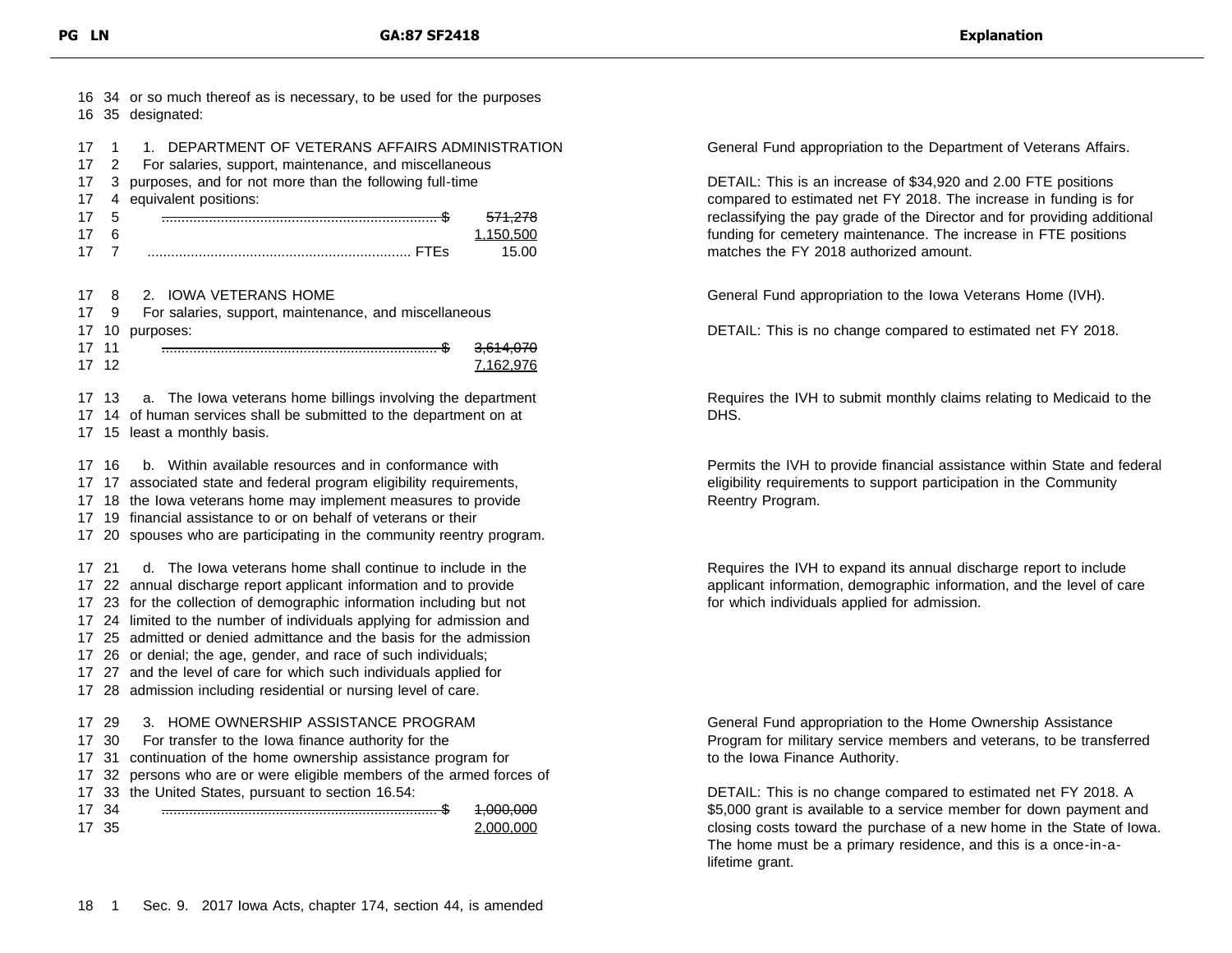2 to read as follows: 3 SEC. 44. LIMITATION OF COUNTY COMMISSIONS OF VETERAN 4 AFFAIRS FUND STANDING APPROPRIATIONS. Notwithstanding the 5 standing appropriation in section 35A.16 for the fiscal year 6 beginning July 1, 2018, and ending June 30, 2019, the amount 7 appropriated from the general fund of the state pursuant to 8 that section for the following designated purposes shall not 9 exceed the following amount: 10 For the county commissions of veteran affairs fund under 11 section 35A.16: 12 ...................................................................... \$ 473,962 13 990,000 14 DIVISION V 15 DEPARTMENT OF HUMAN SERVICES —— FY 2018-2019 16 Sec. 10. 2017 Iowa Acts, chapter 174, section 45, is amended 17 to read as follows: 18 SEC. 45. TEMPORARY ASSISTANCE FOR NEEDY FAMILIES BLOCK 19 GRANT. There is appropriated from the fund created in section 20 8.41 to the department of human services for the fiscal year 21 beginning July 1, 2018, and ending June 30, 2019, from moneys 22 received under the federal temporary assistance for needy 23 families (TANF) block grant pursuant to the federal Personal 24 Responsibility and Work Opportunity Reconciliation Act of 1996, 25 Pub.L.No.104-193, and successor legislation, the following 26 amounts, or so much thereof as is necessary, to be used for the 27 purposes designated:

 28 1. To be credited to the family investment program account 29 and used for assistance under the family investment program 30 under chapter 239B: 31 ...................................................................... \$ 2,556,231

| 10 | 2,000,201 |
|----|-----------|
| 18 | 1.500.000 |

 33 2. To be credited to the family investment program account 34 and used for the job opportunities and basic skills (JOBS) 35 program and implementing family investment agreements in 1 accordance with chapter 239B: 2 ...................................................................... \$ 2,787,846 5,412,060 CODE: Requires the FY 2019 General Fund standing appropriation to the County Commissions of Veteran Affairs Fund to be limited to \$990,000.

DETAIL: This is a decrease of \$10,000 compared to the standing appropriation of \$1,000,000 in Iowa Code section [35A.16](https://www.legis.iowa.gov/docs/code/35A.16.pdf) and is an increase of \$51,975 compared to estimated net FY 2018. Funding is used for the administration and maintenance of County Commission of Veteran Affairs Offices. Staff must agree to maintain the current spending levels compared to the previous fiscal year.

Appropriates moneys from the Temporary Assistance for Needy Families (TANF) Federal Block Grant Fund appropriation for FY 2019.

DETAIL: The federal government implemented Federal Welfare Reform on August 22, 1996. Federal Welfare Reform changed the funding for the Family Investment Program (FIP) from a matching program to a federal block grant. The TANF Program was reauthorized on February 8, 2006, with work participation rates extended to separate State programs and the elimination of high performance bonuses; however, Iowa's federal grant remains the same at \$131,028,542 per year.

Appropriates funds from the TANF FY 2019 Block Grant appropriation to the FIP Account.

DETAIL: This is a decrease of \$573,456 compared to estimated net FY 2018 due to lower caseloads. Iowa's FIP is a cash assistance program to support low-income families with children and to provide services to help them to become self-sufficient.

Appropriates funds from the TANF FY 2019 Block Grant appropriation to the PROMISE JOBS Program.

DETAIL: This is a decrease of \$163,633 compared to estimated net FY 2018 due to lower caseloads. The PROMISE JOBS Program provides training, education, and employment services to FIP recipients. In addition, the Program pays allowances for specified costs, such as transportation, related to participating in Program activities.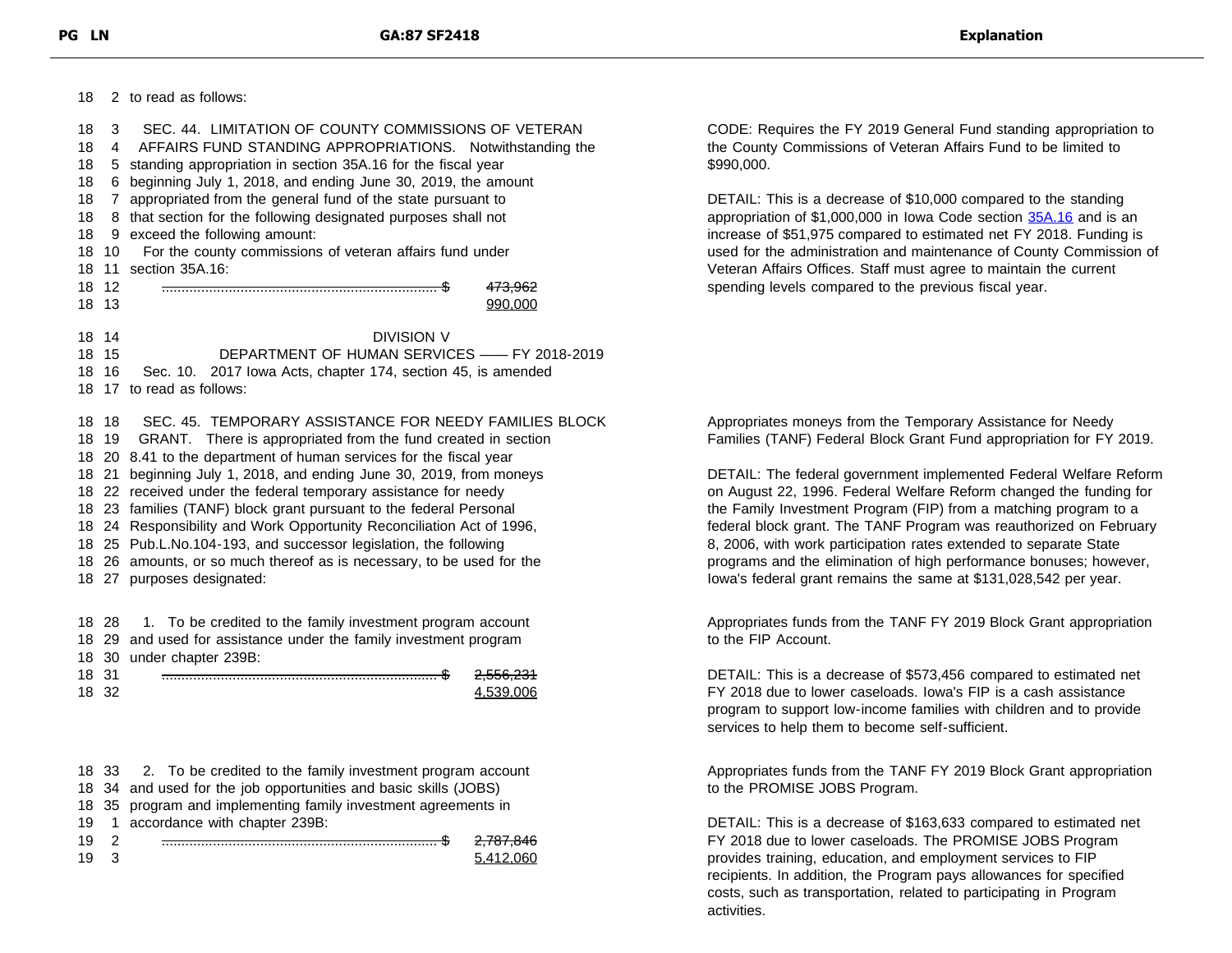| 3. To be used for the family development and<br>19<br>4<br>self-sufficiency grant program in accordance with section<br>19<br>5<br>6 216A.107:<br>19                                                                                                                                                                                                                                                                                                                                                                                                                                                                                                                                                                                                                 |                                     | Appropriates funds from the TANF FY 2019 Block Grant appropriation<br>to the Family Development and Self Sufficiency (FaDSS) Program.                                                                                                                                                                                                                                                                                                                            |  |  |
|----------------------------------------------------------------------------------------------------------------------------------------------------------------------------------------------------------------------------------------------------------------------------------------------------------------------------------------------------------------------------------------------------------------------------------------------------------------------------------------------------------------------------------------------------------------------------------------------------------------------------------------------------------------------------------------------------------------------------------------------------------------------|-------------------------------------|------------------------------------------------------------------------------------------------------------------------------------------------------------------------------------------------------------------------------------------------------------------------------------------------------------------------------------------------------------------------------------------------------------------------------------------------------------------|--|--|
| 7<br>19<br>19<br>8                                                                                                                                                                                                                                                                                                                                                                                                                                                                                                                                                                                                                                                                                                                                                   | <del>1,449,490</del><br>2,883,980   | DETAIL: This is a decrease of \$15,000 compared to estimated net<br>FY 2018 due to the decrease in administrative expenses for the DHS.<br>FaDSS is a home-based supportive service to assist families with<br>significant or multiple barriers to reach self-sufficiency. The Program<br>was created during the 1988 General Assembly to assist families<br>participating in the FIP.                                                                           |  |  |
| Notwithstanding section 8.33, moneys appropriated in this<br>19 9<br>19 10 subsection that remain unencumbered or unobligated at the close<br>19 11 of the fiscal year shall not revert but shall remain available<br>19 12 for expenditure for the purposes designated until the close of<br>19 13 the succeeding fiscal year. However, unless such moneys are<br>19 14 encumbered or obligated on or before September 30, 2019, the<br>19 15 moneys shall revert.                                                                                                                                                                                                                                                                                                  |                                     | CODE: Allows any unexpended funds allocated for the FaDSS Grant<br>Program for FY 2019 to remain available for expenditure in FY 2020.                                                                                                                                                                                                                                                                                                                           |  |  |
| 19 16<br>4. For field operations:<br>19 17<br>19 18                                                                                                                                                                                                                                                                                                                                                                                                                                                                                                                                                                                                                                                                                                                  | <del>15,648,116</del><br>31,296,232 | Appropriates funds from the TANF FY 2019 Block Grant appropriation<br>to Field Operations.                                                                                                                                                                                                                                                                                                                                                                       |  |  |
|                                                                                                                                                                                                                                                                                                                                                                                                                                                                                                                                                                                                                                                                                                                                                                      |                                     | DETAIL: This is no change compared to estimated net FY 2018.                                                                                                                                                                                                                                                                                                                                                                                                     |  |  |
| 19 19<br>5. For general administration:<br>19 20<br>19 21                                                                                                                                                                                                                                                                                                                                                                                                                                                                                                                                                                                                                                                                                                            | 4,872,000<br>3,744,000              | Appropriates funds from the TANF FY 2019 Block Grant appropriation<br>to General Administration.<br>DETAIL: This is no change compared to estimated net FY 2018.                                                                                                                                                                                                                                                                                                 |  |  |
| 19 22<br>6. For state child care assistance:<br>19 23<br>19 24                                                                                                                                                                                                                                                                                                                                                                                                                                                                                                                                                                                                                                                                                                       | <del>23,933,413</del><br>47,166,826 | Appropriates funds from the TANF FY 2019 Block Grant appropriation<br>to Child Care Assistance.<br>DETAIL: This is a decrease of \$700,000 compared to estimated net                                                                                                                                                                                                                                                                                             |  |  |
|                                                                                                                                                                                                                                                                                                                                                                                                                                                                                                                                                                                                                                                                                                                                                                      |                                     | FY 2018.                                                                                                                                                                                                                                                                                                                                                                                                                                                         |  |  |
| a. Of the funds appropriated in this subsection,<br>19 25<br>19 26 \$13,164,048 \$26,205,412 is transferred to the child care<br>19 27 and development block grant appropriation made by the<br>19 28 Eighty-seventh General Assembly, 2018 session, for the federal<br>19 29 fiscal year beginning October 1, 2018, and ending September<br>19 30 30, 2019. Of this amount, \$100,000 \$200,000 shall be used<br>19 31 for provision of educational opportunities to registered<br>19 32 child care home providers in order to improve services and<br>19 33 programs offered by this category of providers and to increase<br>19 34 the number of providers. The department may contract with<br>19 35 institutions of higher education or child care resource and |                                     | Requires the DHS to transfer \$26,205,412 to the Child Care and<br>Development Block Grant appropriation and to use \$200,000 for<br>training of registered child care home providers. Permits the DHS to<br>contract with colleges and universities or child care resource and<br>referral centers to provide training, and specifies requirements for grant<br>funding and applications. Requires that contractor administrative costs<br>do not exceed 5.00%. |  |  |
|                                                                                                                                                                                                                                                                                                                                                                                                                                                                                                                                                                                                                                                                                                                                                                      |                                     |                                                                                                                                                                                                                                                                                                                                                                                                                                                                  |  |  |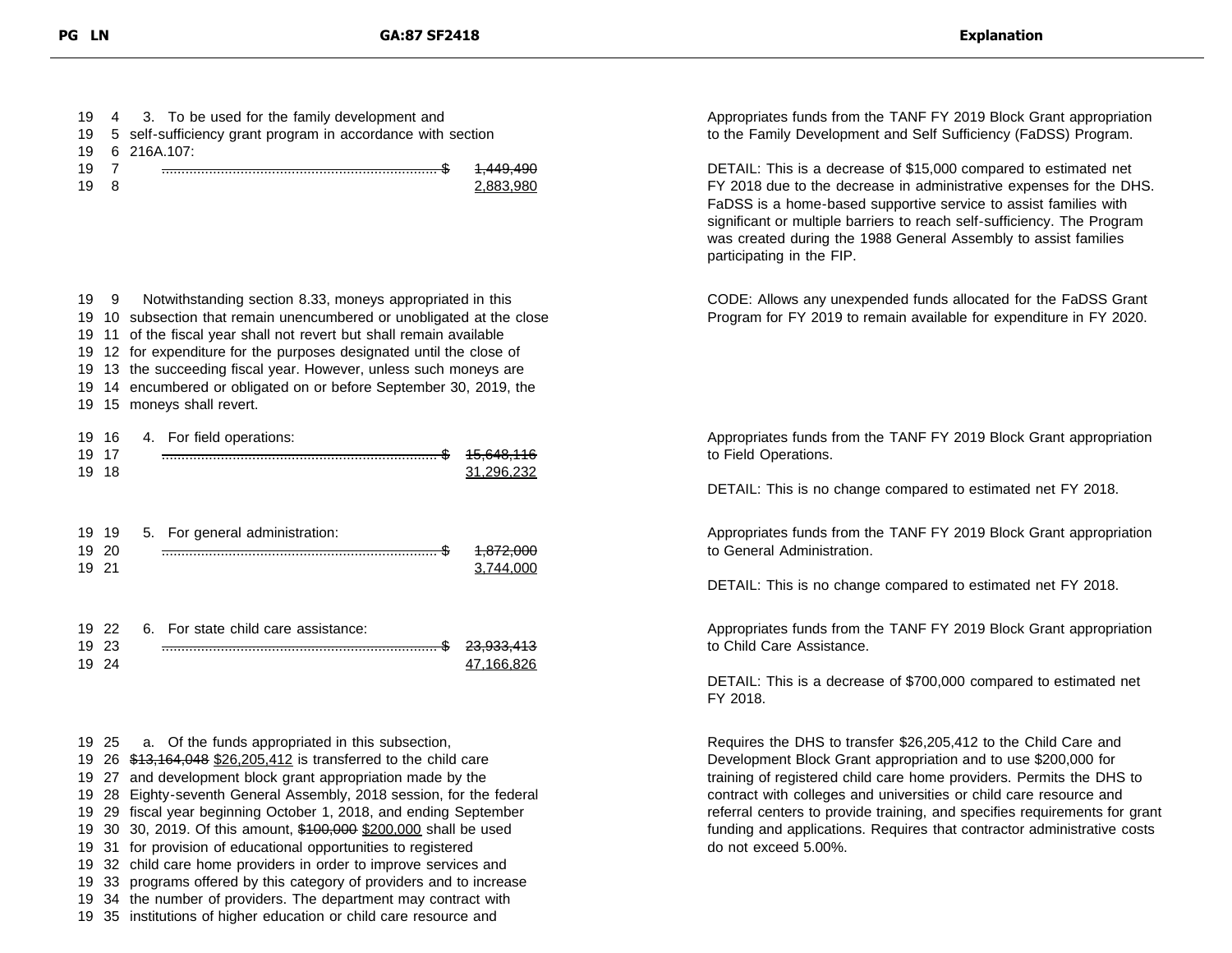20 1 referral centers to provide the educational opportunities. 2 Allowable administrative costs under the contracts shall not 3 exceed 5 percent. The application for a grant shall not exceed 4 two pages in length. 5 b. Any funds appropriated in this subsection remaining 6 unallocated shall be used for state child care assistance 7 payments for families who are employed including but not 8 limited to individuals enrolled in the family investment 9 program. 10 7. For child and family services: 11 ...................................................................... \$ 16,190,327 12 32,380,654 13 8. For child abuse prevention grants: 14 ...................................................................... \$ 62,500 20 15 20 15 16 9. For pregnancy prevention grants on the condition that 17 family planning services are funded: 18 ...................................................................... \$ 965,033 19 1,913,203

 20 Pregnancy prevention grants shall be awarded to programs 21 in existence on or before July 1, 2018, if the programs have 22 demonstrated positive outcomes. Grants shall be awarded to 23 pregnancy prevention programs which are developed after July 24 1, 2018, if the programs are based on existing models that 25 have demonstrated positive outcomes. Grants shall comply with 26 the requirements provided in 1997 Iowa Acts, chapter 208, 27 section 14, subsections 1 and 2, including the requirement that 28 grant programs must emphasize sexual abstinence. Priority in 29 the awarding of grants shall be given to programs that serve 30 areas of the state which demonstrate the highest percentage of 31 unplanned pregnancies of females of childbearing age within the 32 geographic area to be served by the grant. 33 10. For technology needs and other resources necessary 34 to meet federal welfare reform reporting, tracking, and case

20 35 management requirements:

21 1 ...................................................................... \$ 518,593

Specifies that approximately \$22,161,414 will be used for child care assistance for employed individuals enrolled in the FIP.

Appropriates funds from the TANF FY 2019 Block Grant appropriation to Child and Family Services.

DETAIL: This is no change compared to estimated net FY 2018.

Appropriates funds from the TANF FY 2019 Block Grant appropriation for child abuse prevention grants.

DETAIL: This is no change compared to estimated net FY 2018.

Appropriates funds from the TANF FY 2019 Block Grant appropriation for pregnancy prevention grants on the condition that family planning services are funded.

DETAIL: This is a decrease of \$16,864 compared to estimated net FY 2018 to reflect actual spending on the Program.

Requires the DHS to award pregnancy prevention grants only to programs that are based on existing models and have demonstrated positive outcomes. Requires pregnancy prevention grants from the TANF to include the requirement that sexual abstinence be emphasized. Specifies that priority in awarding the grants should be given to programs in areas of Iowa that have the highest percentage of unplanned adolescent pregnancies within the geographic area served by the grant.

Appropriates funds from the TANF FY 2019 Block Grant appropriation for federal welfare reform reporting, tracking, and case management technology and resource needs.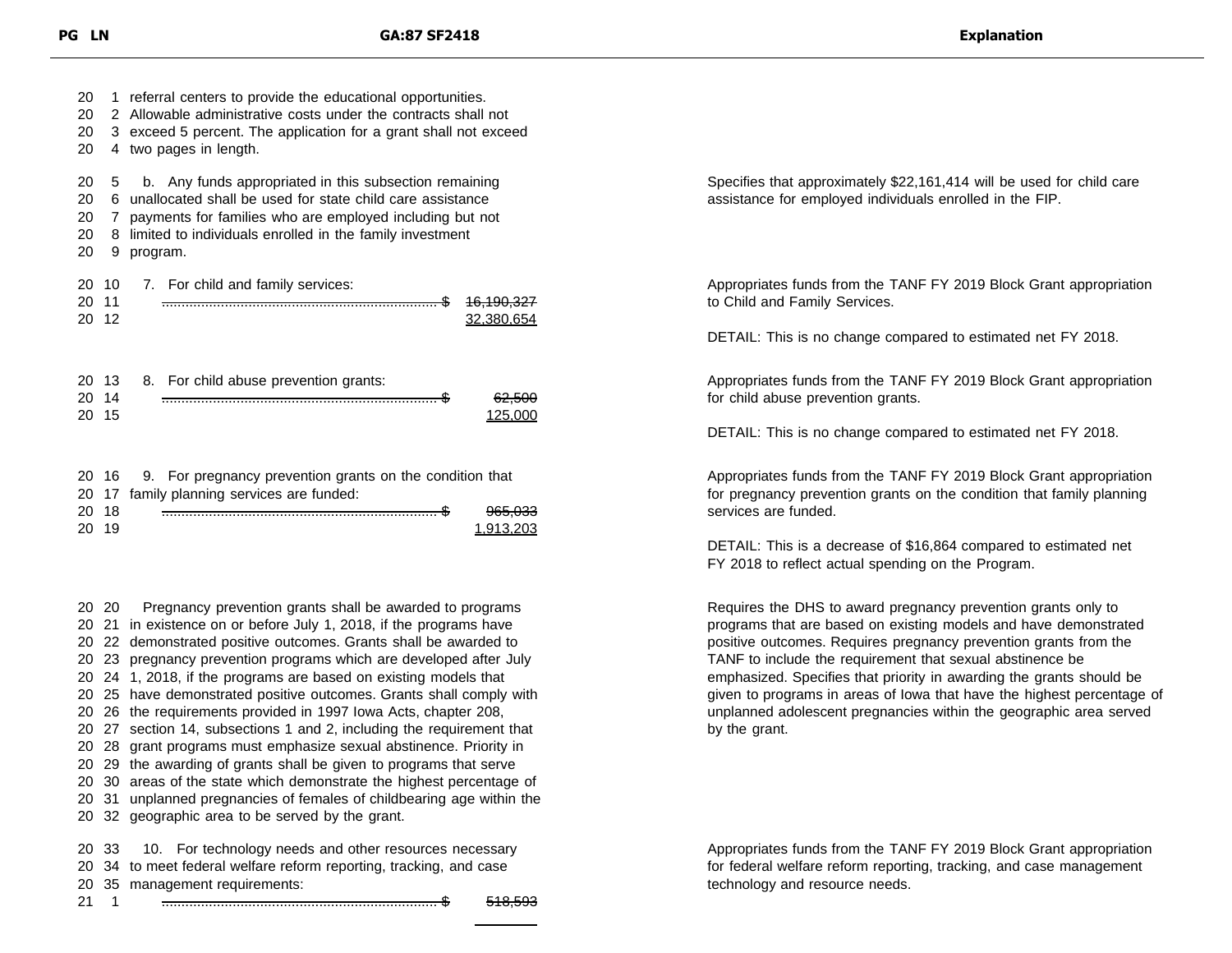2 1,037,186 3 11. a. Notwithstanding any provision to the contrary, 4 including but not limited to requirements in section 8.41 or 5 provisions in 2017 or 2018 Iowa Acts regarding the receipt and 6 appropriation of federal block grants, federal funds from the 7 temporary assistance for needy families block grant received 8 by the state and not otherwise appropriated in this section 9 and remaining available for the fiscal year beginning July 1, 10 2018, are appropriated to the department of human services to 11 the extent as may be necessary to be used in the following 12 priority order:the family investment program, for state child 13 care assistance program payments for families who are employed, 21 14 and for the family investment program share of system costs 21 15 to develop and maintain a new, integrated for eligibility 21 16 determination system and related functions. The federal funds 17 appropriated in this paragraph "a" shall be expended only after 18 all other funds appropriated in subsection 1 for assistance 19 under the family investment program, in subsection 6 for child 20 care assistance, or in subsection 10 for technology costs 21 related to the family investment program, as applicable, have 22 been expended. For the purposes of this subsection, the funds 23 appropriated in subsection 6, paragraph "a", for transfer 24 to the child care and development block grant appropriation 25 are considered fully expended when the full amount has been 26 transferred. 27 b. The department shall, on a quarterly basis, advise the 28 legislative services agency and department of management of 29 the amount of funds appropriated in this subsection that was 30 expended in the prior quarter. 21 31 12. Of the amounts appropriated in this section, \$6,481,004 32 \$12,962,008 for the fiscal year beginning July 1, 2018, is 33 transferred to the appropriation of the federal social services 34 block grant made to the department of human services for that 35 fiscal year. 22 1 13. For continuation of the program providing categorical 22 2 eligibility for the food assistance program as specified 3 for the program in the section of this division of this Act 4 relating to the family investment program account: 5 ...................................................................... \$ 12,500 22 6 14,236

DETAIL: This is no change compared to estimated net FY 2018.

CODE: Permits the DHS to carry forward unused TANF funds.

DETAIL: Funds carried forward may be used for the FIP, technology costs related to the FIP, and the Child Care Assistance Program.

Requires the DHS to submit quarterly reports to the Legislative Services Agency (LSA) and the Department of Management (DOM) regarding expenditures in this section.

Requires \$12,962,008 of the federal TANF funds appropriated in this section to be transferred to the federal Social Services Block Grant appropriation.

DETAIL: This is no change compared to estimated net FY 2018.

Appropriates funds from the TANF FY 2019 Block Grant appropriation to the Promoting Healthy Marriage Program.

DETAIL: This is a decrease of \$10,764 compared to estimated net FY 2018 to reflect actual spending on the Program. This language provides for consistent eligibility determination both for households that are categorically eligible for Food Assistance due to eligibility for the Promoting Awareness of the Benefits of a Healthy Marriage Program and for the few households that cannot meet categorical eligibility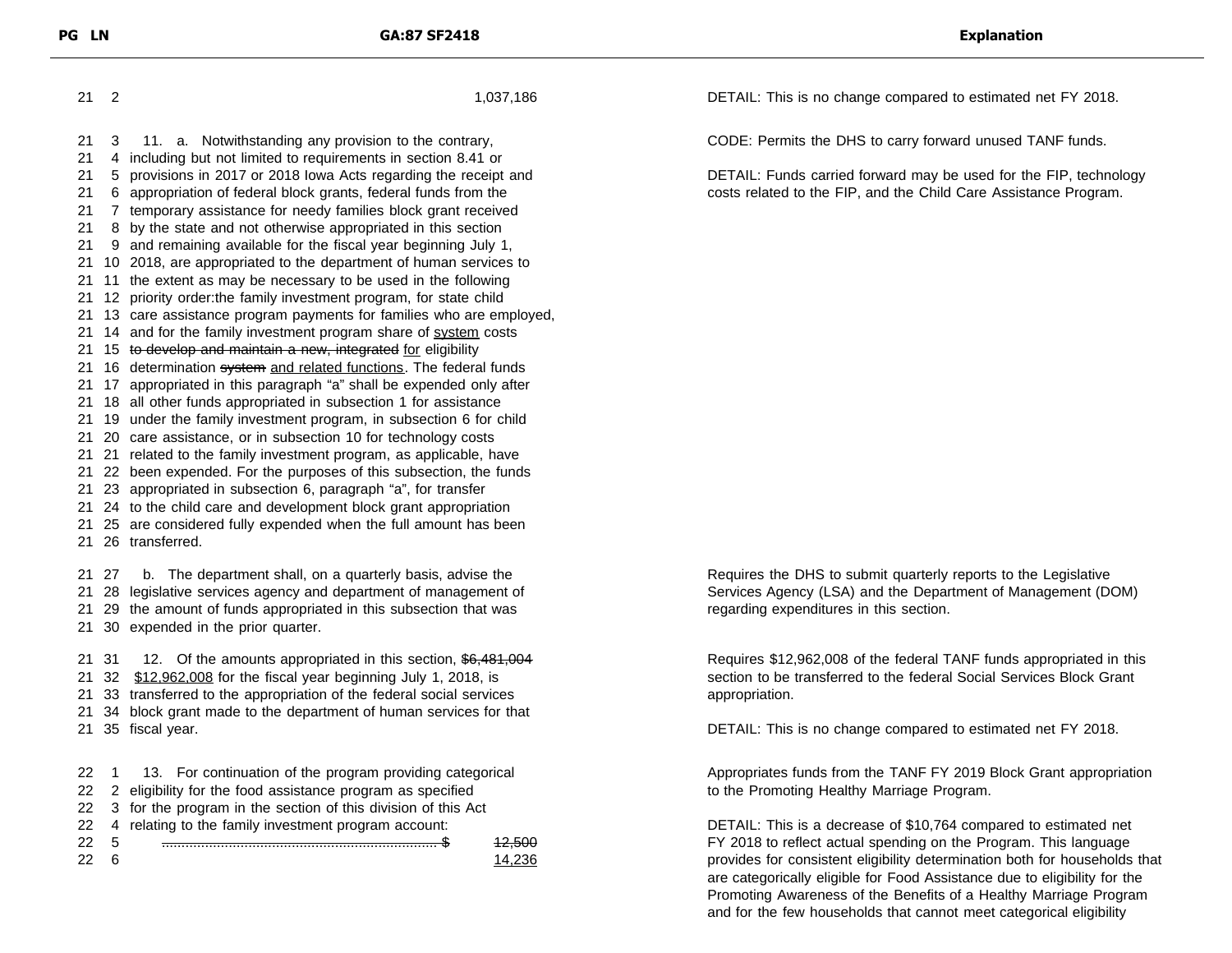22 14 fund of the state.

criteria.

Permits the DHS to transfer funds to General Administration and Field Operations for costs associated with TANF-funded programs and the FIP.

Permits the DHS to transfer excess funds from the TANF Block Grant appropriation to the FIP Account to be used for assistance through the FIP within the same fiscal year and adds the Child Care Assistance Program to the list of programs to which the DHS can transfer available TANF funds.

22 30 Sec. 11. 2017 Iowa Acts, chapter 174, section 46, subsection

22 32 4. Moneys appropriated in this division of this Act and 22 33 credited to the FIP account for the fiscal year beginning July 22 34 1, 2018, and ending June 30, 2019, are allocated as follows:

22 31 4, is amended to read as follows:

22 7 14. The department may transfer funds allocated in this 8 section to the appropriations made in this division of this Act 9 for the same fiscal year for general administration and field 10 operations for resources necessary to implement and operate the 11 services referred to in this section and those funded in the 12 appropriation made in this division of this Act for the same 13 fiscal year for the family investment program from the general

22 15 15. With the exception of moneys allocated under this 22 16 section for the family development and self-sufficiency grant 22 17 program, to the extent moneys allocated in this section are 22 18 deemed by the department not to be necessary to support the 22 19 purposes for which they are allocated, such moneys may be 22 20 eredited used in the same fiscal year for any other purpose 22 21 for which funds are allocated in this section or in section 7 22 22 of this division for the family investment program account. 22 23 If there are conflicting needs, priority shall first be given 22 24 to the family investment program account as specified under 22 25 subsection 1 of this section and used for the purposes of 22 26 assistance under the family investment program under chapter 22 27 239B in the same fiscal year, followed by state child care 22 28 assistance program payments for families who are employed, 22 29 followed by other priorities as specified by the department.

 35 a. To be retained by the department of human services to 1 be used for coordinating with the department of human rights 23 2 to more effectively serve participants in FIP and other shared 3 clients and to meet federal reporting requirements under the 4 federal temporary assistance for needy families block grant: 5 ...................................................................... \$ 10,000 23 6 5,000 7 b. To the department of human rights for staffing, 8 administration, and implementation of the family development

23 9 and self-sufficiency grant program in accordance with section 23 10 216A.107:

23 11 ...................................................................... \$ 3,096,417 23 12 6,192,834

Requires the TANF Block Grant funds appropriated to the FIP Account to be allocated as specified.

Allocates \$5,000 to the DHS to be used for administrative services.

DETAIL: This is a decrease of \$15,000 compared to the estimated net FY 2018 allocation to reflect actual spending on administration.

Allocates \$6,192,834 of the FY 2019 General Fund appropriation and TANF funds to the Department of Human Rights for the FaDSS Grant Program.

DETAIL: This is no change compared to the estimated net FY 2018 allocation.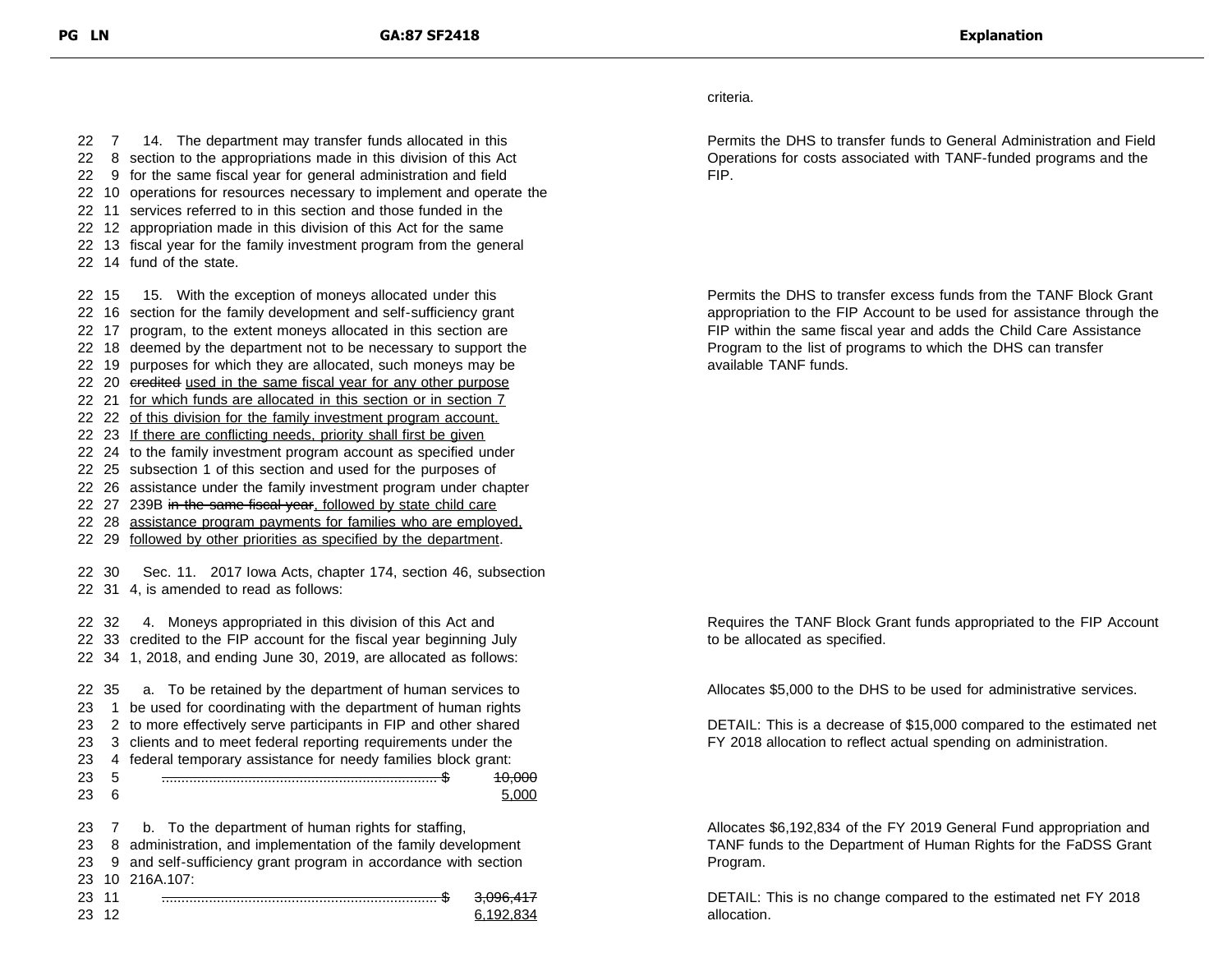13 (1) Of the funds allocated for the family development 14 and self-sufficiency grant program in this paragraph "b", 15 not more than 5 percent of the funds shall be used for the 16 administration of the grant program. 17 (2) The department of human rights may continue to implement 18 the family development and self-sufficiency grant program 19 statewide during fiscal year 2018-2019. 20 (3) The department of human rights may engage in activities 21 to strengthen and improve family outcomes measures and 22 data collection systems under the family development and 23 self-sufficiency grant program. 24 c. For the diversion subaccount of the FIP account: 25 ...................................................................... \$ 407,500 23 26 749,694 23 27 A portion of the moneys allocated for the subaccount may 28 be used for field operations, salaries, data management 29 system development, and implementation costs and support 30 deemed necessary by the director of human services in order to 31 administer the FIP diversion program. To the extent moneys 32 allocated in this paragraph "c" are deemed by the department 33 not to be necessary to support diversion activities, such 34 moneys may be used for other efforts intended to increase 35 engagement by family investment program participants in work, 1 education, or training activities, or for the purposes of 2 assistance under the family investment program in accordance 3 with chapter 239B. 24 A For the food assistance employment and training program:

| $2+$ | . . | u. For the lood assistance employment and training program |        |
|------|-----|------------------------------------------------------------|--------|
| 24   |     |                                                            | 33,294 |
| 24   |     |                                                            | 66.588 |
|      |     |                                                            |        |

24 7 (1) The department shall apply the federal supplemental 24 8 nutrition assistance program (SNAP) employment and training

24 9 state plan in order to maximize to the fullest extent permitted

24 10 by federal law the use of the 50 percent federal reimbursement

24 11 provisions for the claiming of allowable federal reimbursement

24 12 funds from the United States department of agriculture

24 13 pursuant to the federal SNAP employment and training program

24 14 for providing education, employment, and training services

24 15 for eligible food assistance program participants, including

24 16 but not limited to related dependent care and transportation

Requires that a maximum of 5.00% of the allocation be spent on administration of the FaDSS Grant Program.

Permits the Department of Human Rights to continue to implement the FaDSS Grant Program in FY 2019.

Permits the Department of Human Rights to collect data and measure outcomes of the FaDSS Grant Program.

Allocates \$749,694 of FY 2019 TANF funds for the FIP Diversion Subaccount. Permits a portion of the allocation to be used for field operations, salaries, data management system development, and implementation costs and support needed to administer the FIP Diversion Program.

DETAIL: This is a decrease of \$65,306 compared to the estimated net FY 2018 allocation to reflect actual spending levels.

Allocates \$66,588 of FY 2019 FIP funds to the Food Assistance Employment and Training Program.

DETAIL: This is no change compared to the estimated net FY 2018 allocation.

Requires the DHS to amend the federal Supplemental Nutrition Assistance Program (SNAP) Employment and Training State Plan to maximize federal matching funds received.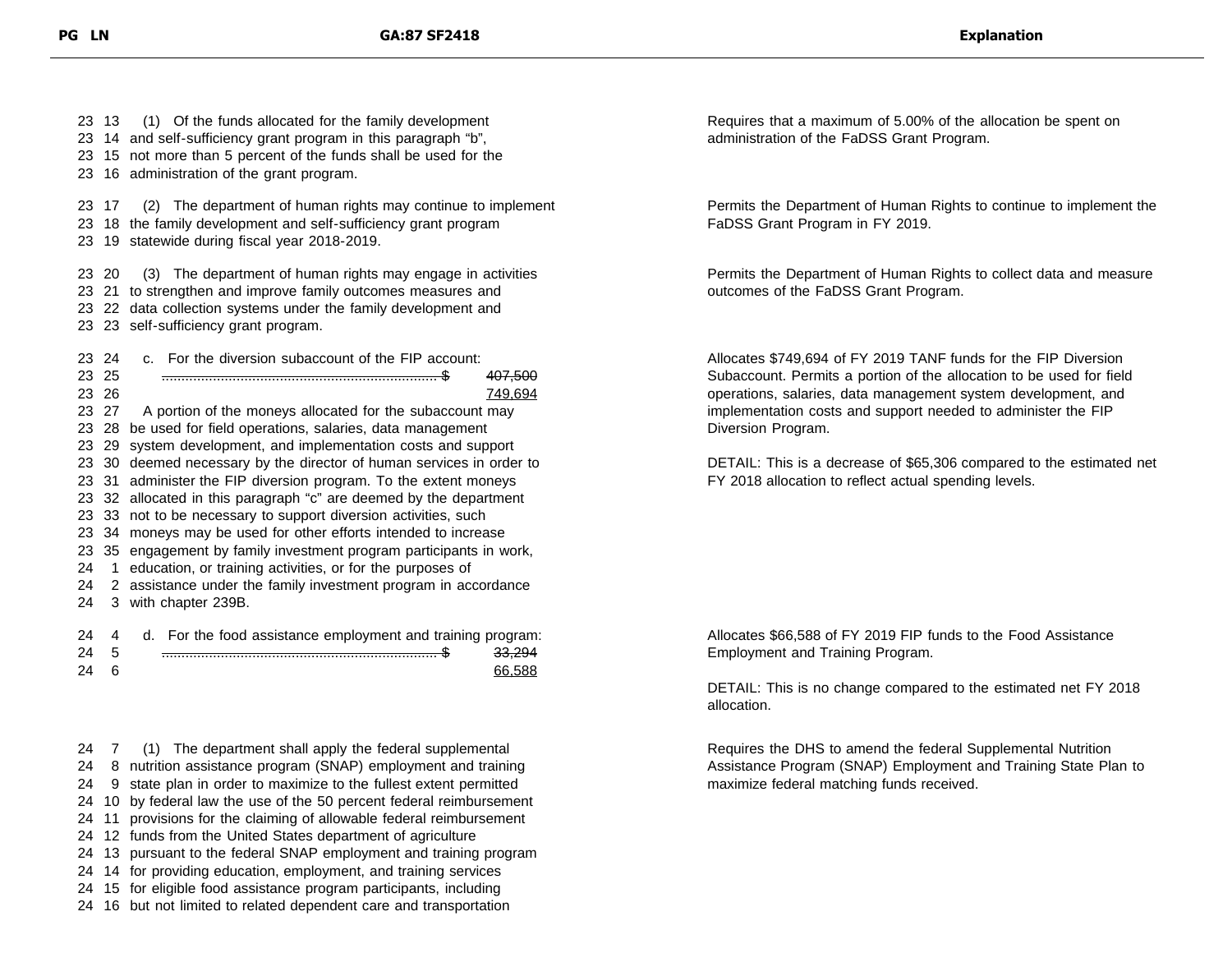17 expenses.

|  | 24 18 (2) The department shall continue the categorical federal      |
|--|----------------------------------------------------------------------|
|  | 24 19 food assistance program eligibility at 160 percent of the      |
|  | 24 20 federal poverty level and continue to eliminate the asset test |
|  | 24 21 from eligibility requirements, consistent with federal food    |
|  | 24 22 assistance program requirements. The department shall include  |
|  | 24 23 as many food assistance households as is allowed by federal    |
|  | 24 24 law. The eligibility provisions shall conform to all federal   |
|  | 24 25 requirements including requirements addressing individuals who |
|  | 24 26 are incarcerated or otherwise ineligible.                      |
|  |                                                                      |
|  | 24. 27 6 For the IODC program:                                       |

| $-1$  |                                    |
|-------|------------------------------------|
| 24 28 | 6.761.645                          |
| 24 29 | 12 139 821                         |
|       | $\sigma$ . To the sopport program. |

### 30 Sec. 12. 2017 Iowa Acts, chapter 174, section 46, is amended 31 by adding the following new subsection:

32 NEW SUBSECTION 7. The department of human services shall

- 33 convene a workgroup to review opportunities to increase state
- 34 engagement in the supplemental nutrition assistance program
- 35 (SNAP) employment and training program. The workgroup shall
- 1 explore the feasibility of expansion of the current pilot
- 2 program to a statewide basis, the potential involvement of
- 3 community-based organizations to the extent allowed by federal
- 4 law, and the leveraging of state and private funding to match
- 5 available federal funds. The membership of the workgroup
- 6 shall include representatives of the department of human
- 7 services, community colleges, community-based organizations
- 8 serving SNAP recipients, philanthropic organizations, and other
- 9 stakeholders with relevant interest or expertise as determined
- 10 by the department. The workgroup shall submit a report of its
- 11 findings and recommendations to the governor and the general
- 12 assembly by December 15, 2018.

 13 Sec. 13. 2017 Iowa Acts, chapter 174, section 47, unnumbered 14 paragraph 2, is amended to read as follows:

- 15 To be credited to the family investment program (FIP)
- 16 account and used for family investment program assistance under 17 chapter 239B:
- 18 ...................................................................... \$ 21,502,240 19 40,365,715

Requires the DHS to continue Food Assistance Program eligibility to persons with income up to 160.00% of the Federal Poverty Level (FPL). The DHS is to conform to all federal requirements, including requirements addressing individuals who are incarcerated.

Permits the DHS to allocate \$12,139,821 of the FY 2019 General Fund appropriation and TANF funds for the PROMISE JOBS Program.

DETAIL: This is a reduction of \$1,383,469 compared to the estimated net FY 2018 allocation due to lower caseloads.

Requires the DHS to convene a workgroup to review opportunities to increase State engagement in the SNAP. The workgroup is required to submit a report to the Governor and General Assembly by December 15, 2018.

General Fund appropriation to the DHS for the FIP to be credited to the FIP Account. The appropriation for the FIP Account also contains funding for the PROMISE JOBS and FaDSS Programs.

DETAIL: This is a net decrease of \$2,268,765 compared to estimated net FY 2018. The changes include: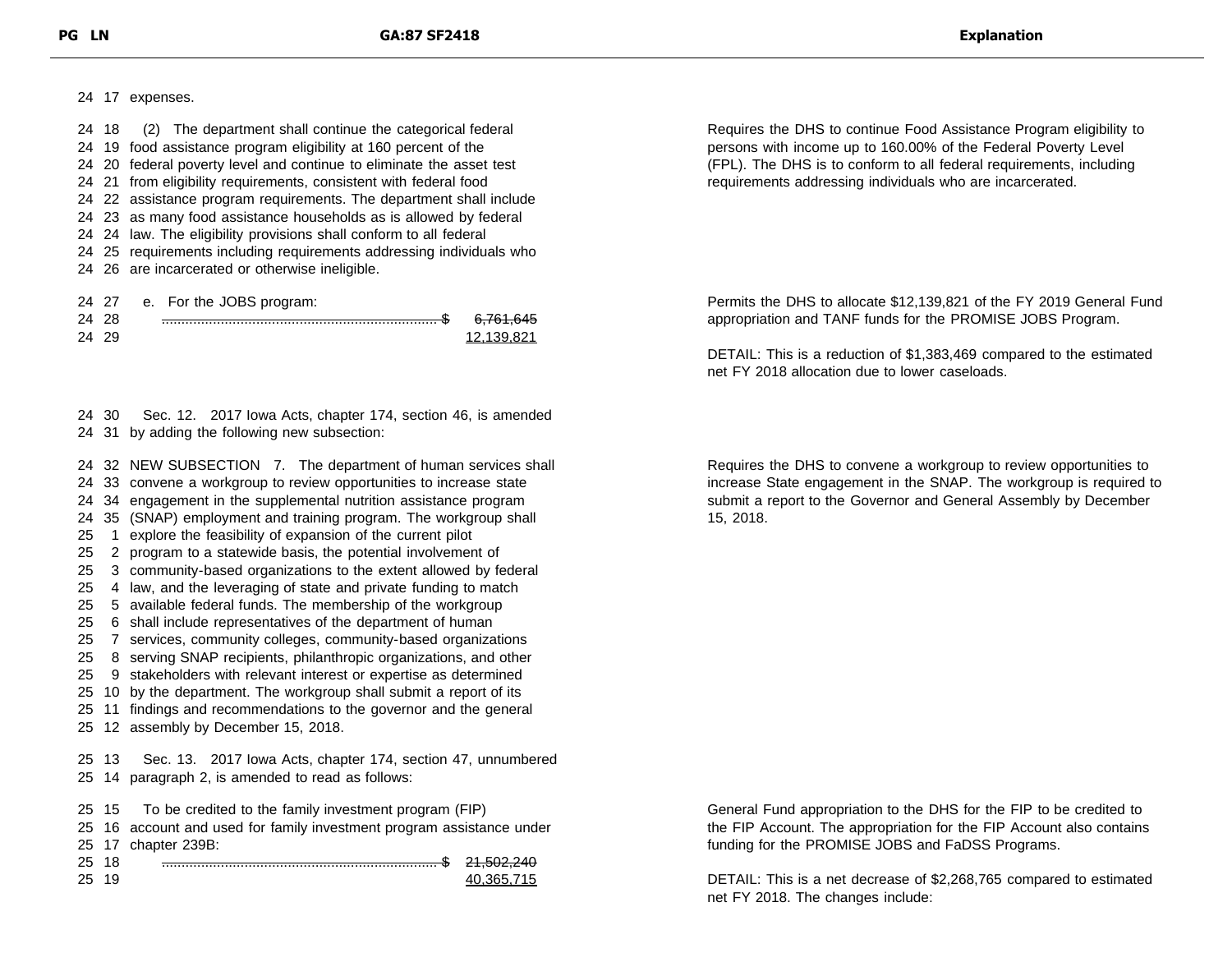- A decrease of \$2,278,765 due to declining caseloads in the FIP and PROMISE JOBS programs.
- An increase of \$10,000 for the Parenting Program.

The appropriation maintains the current FIP payment levels (maximum grants of \$361 per month for a family with two persons and \$426 for a family with three persons).

General Fund allocation of \$6,727,761 for the PROMISE JOBS Program.

DETAIL: This is a decrease of \$1,219,836 compared to the estimated net FY 2018 allocation, due to declining caseloads and the cost per case.

General Fund allocation of \$3,313,854 for the FaDSS Program.

DETAIL: This is no change compared to the estimated net FY 2018 allocation.

General Fund allocation of \$195,678 to provide tax preparation assistance to low-income Iowans.

DETAIL: This is no change compared to the estimated net FY 2018 allocation.

General Fund allocation of \$70,000 for the Parenting Program (formerly the Fatherhood Initiative Pilot Project).

DETAIL: This is an increase of \$10,000 compared to the estimated net FY 2018 allocation. The Parenting Program at the John R. Grubb YMCA in Des Moines, Iowa, is a program designed to strengthen parental skills and involvement of men who are living apart from their children. The Program offers classes in health and nutrition, effective communication, co-parenting, financial education, and community resources.

- 25 20 Sec. 14. 2017 Iowa Acts, chapter 174, section 47,
- 25 21 subsections 1, 2, 4, and 5, are amended to read as follows:

25 22 1. Of the funds appropriated in this section, \$3,973,798

25 23 \$6,727,761 is allocated for the JOBS program.

25 24 2. Of the funds appropriated in this section, \$1,656,927

- 25 25 \$3,313,854 is allocated for the family development and
- 25 26 self-sufficiency grant program.

25 27 4. Of the funds appropriated in this section,  $$97,839$ 25 28 \$195,678 shall be used for continuation of a grant to an 29 Iowa-based nonprofit organization with a history of providing 30 tax preparation assistance to low-income Iowans in order to 31 expand the usage of the earned income tax credit. The purpose 32 of the grant is to supply this assistance to underserved areas 33 of the state.

25 34 5. Of the funds appropriated in this section, \$30,000 25 35 \$70,000 shall be used for the continuation of an unfunded pilot 26 1 project the parenting program, as defined specified in 441 IAC 26 2 100.1 100, relating to parental obligations, in which the child 3 support recovery unit participates, to support the efforts 4 of a nonprofit organization committed to strengthening the 5 community through youth development, healthy living, and social 6 responsibility headquartered in a county with a population 7 over 350,000 according to the latest certified federal 8 census. The funds allocated in this subsection shall be used 9 by the recipient organization to develop a larger community 10 effort, through public and private partnerships, to support a 26 11 broad-based multi-county fatherhood parenthood initiative that 12 promotes payment of child support obligations, improved family 13 relationships, and full-time employment.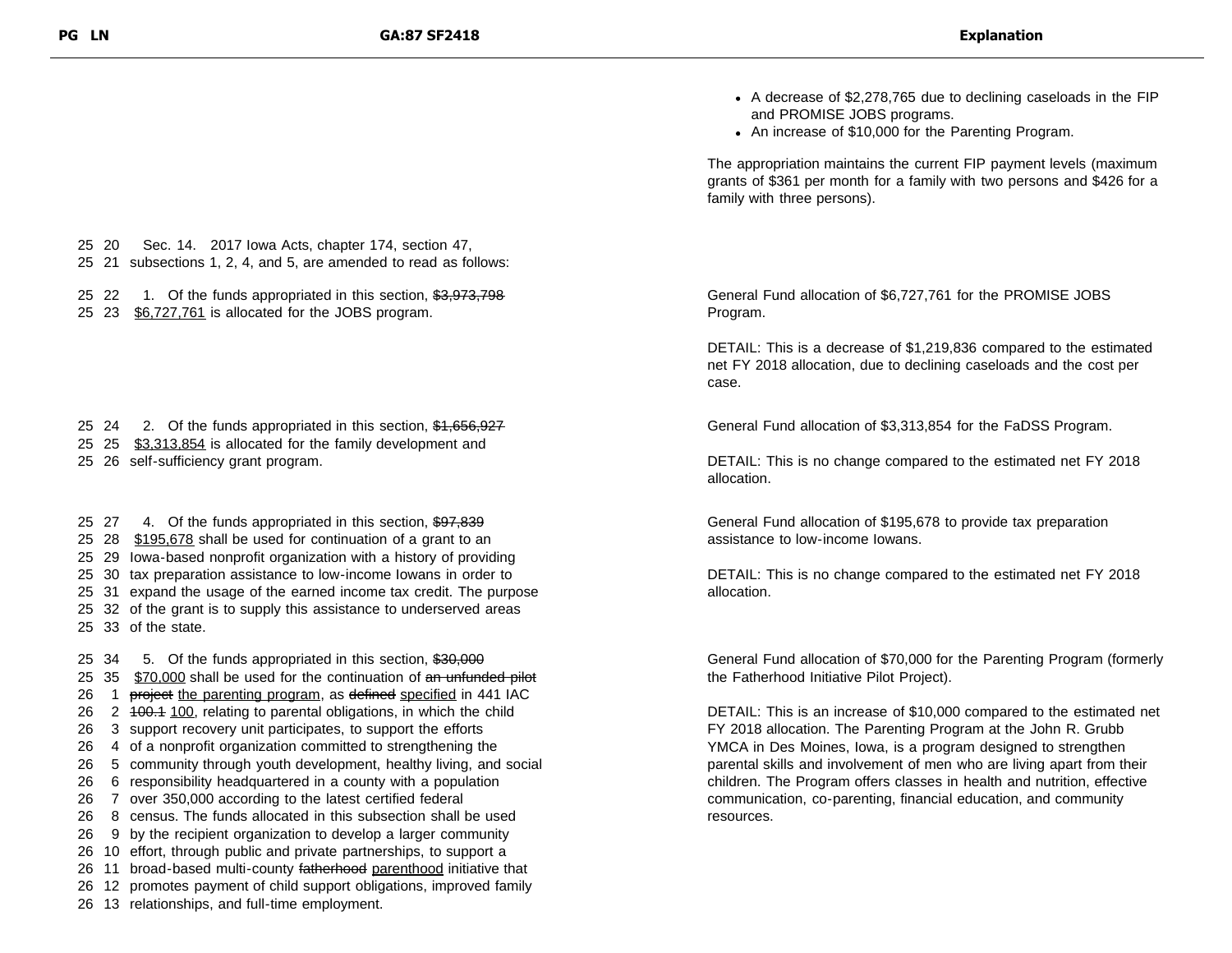|       |       | 26 14 Sec. 15. 2017 Iowa Acts, chapter 174, section 48, unnumbered   |                      |
|-------|-------|----------------------------------------------------------------------|----------------------|
|       |       | 26 15 paragraph 2, is amended to read as follows:                    |                      |
|       |       |                                                                      |                      |
|       |       | 26 16 For child support recovery, including salaries, support,       |                      |
|       |       | 26 17 maintenance, and miscellaneous purposes, and for not more than |                      |
|       |       | 26 18 the following full-time equivalent positions:                  |                      |
|       | 26 19 |                                                                      | <del>6.293.317</del> |
|       | 26 20 |                                                                      | 14.586.635           |
| 26 21 |       |                                                                      | 459.00               |

26 22 Sec. 16. 2017 Iowa Acts, chapter 174, section 48, subsection 26 23 1, is amended to read as follows:

26 24 1. The department shall expend up to \$12,164 \$24,329,

26 25 including federal financial participation, for the fiscal year

26 26 beginning July 1, 2018, for a child support public awareness

26 27 campaign. The department and the office of the attorney

26 28 general shall cooperate in continuation of the campaign. The

26 29 public awareness campaign shall emphasize, through a variety

26 30 of media activities, the importance of maximum involvement of

26 31 both parents in the lives of their children as well as the

26 32 importance of payment of child support obligations.

26 33 Sec. 17. 2017 Iowa Acts, chapter 174, section 48, subsection 26 34 4, is amended by striking the subsection.

26 35 Sec. 18. 2017 Iowa Acts, chapter 174, section 51, unnumbered 27 1 paragraph 2, is amended to read as follows:

- 27 2 For medical assistance program reimbursement and associated
- 27 3 costs as specifically provided in the reimbursement
- 27 4 methodologies in effect on June 30, 2018, except as otherwise
- 27 5 expressly authorized by law, consistent with options under
- 27 6 federal law and regulations, and contingent upon receipt of
- 27 7 approval from the office of the governor of reimbursement for

27 10 1,337,841,375

27 8 each abortion performed under the program:

27 9 ...................................................................... \$ 642,202,870

General Fund appropriation to the DHS for the Child Support Recovery Unit.

DETAIL: This is an increase of \$2,000,000 and 42.00 FTE positions compared to estimated net FY 2018. The changes include:

- An increase of \$2,000,000 to replace one-time funding used in FY 2018.
- An increase of 42.00 FTE positions to match the FY 2018 authorized amount.

Requires the DHS to expend up to \$24,329 during FY 2019 for a child support public awareness campaign. The funding limitation includes federal funds. The campaign is to be operated in cooperation with the Office of the Attorney General and is to emphasize parental involvement and financial support.

DETAIL: This is no change compared to the estimated net FY 2018 allocation.

Eliminates obsolete language related to the Child Support Recovery Unit.

DETAIL: The DHS adopted rules that will take effect July 1, 2018, that replace the language.

General Fund appropriation to the DHS for the Medicaid Program.

DETAIL: This is a net increase of \$54,848,958 compared to estimated net FY 2018. The changes include:

- An increase of \$54,360,743 to fund the Program at the Medicaid Forecasting Group's March 2018 estimate, which does not include an increase for Medicaid capitation rates.
- An increase of \$3,000,000 to increase tiered rates beginning July 1, 2018.
- An increase of \$1,545,530 to the provisions related to Medicaid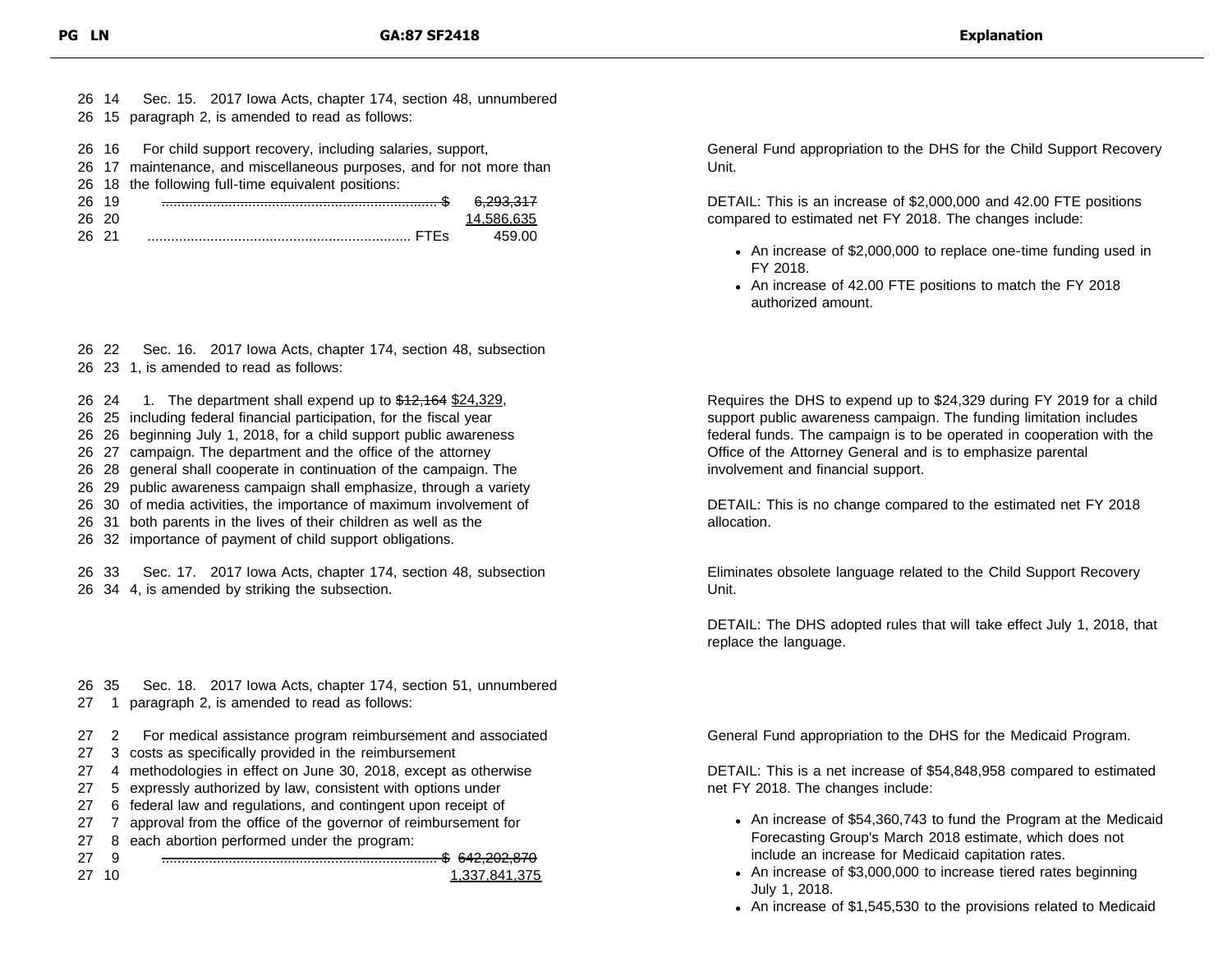oversight in Division XXV of this Act.

- An increase of \$1,000,000 for Home Health Low Utilization Payment Adjustment (LUPA) rates.
- An increase of \$876,015 to fund HF 2456 (FY 2019 Mental Health Complex Services Needs Act).
- An increase of \$488,033 to increase the age of eligibility for special population nursing facilities to include young adults up to age 30.
- An increase of \$195,000 to fund a partnership between the University of Iowa Hospitals and Clinics (UIHC) and a nonprofit entity to refurbish durable medical equipment (DME). *The Governor vetoed this allocation.*
- An increase of \$140,314 to restore retroactive eligibility for residents of long-term care facilities.
- A decrease of \$6,756,677 to annualize the elimination of the State match for the Disproportionate Share Hospital (DSH) Program and the Graduate Medical Education (GME) Program for the UIHC and Broadlawns Hospital. This change was implemented for two months of FY 2018 in [SF 2117](https://www.legis.iowa.gov/docs/publications/LGE/87/SF2117.pdf) (FY 2018 Budget Adjustment Act). The UIHC and Broadlawns will be required to provide the State match to draw down federal funds for both Programs.

- 27 11 Sec. 19. 2017 Iowa Acts, chapter 174, section 51,
- 27 12 subsections 3, 4, 5, 6, 7, 8, 14, 17, 18, and 19, are amended
- 27 13 to read as follows:

27 14 3. The department shall utilize not more than \$30,000

- 27 15 \$60,000 of the funds appropriated in this section to continue
- 27 16 the AIDS/HIV health insurance premium payment program as
- 27 17 established in 1992 Iowa Acts, Second Extraordinary Session,
- 27 18 chapter 1001, section 409, subsection 6. Of the funds
- 27 19 allocated in this subsection, not more than  $2,500$  \$5,000 may
- 27 20 be expended for administrative purposes.

27 31 maintain the level of services.

- 27 21 4. Of the funds appropriated in this Act to the
- 27 22 department of public health for addictive disorders, \$475,000
- 27 23 \$950,000 for the fiscal year beginning July 1, 2018, is
- 27 24 transferred to the department of human services for an
- 27 25 integrated substance-related disorder managed care system.
- 27 26 The departments of human services and public health shall
- 27 27 work together to maintain the level of mental health and
- 27 28 substance-related disorder treatment services provided by the
- 27 29 managed care contractors. Each department shall take the steps
- 27 30 necessary to continue the federal waivers as necessary to

Requires the DHS to use a maximum of \$60,000 of the funds appropriated for Medical Assistance to continue the AIDS/HIV Health Insurance Premium Payment Program as established during the 1992 Second Extraordinary Session. Requires that administrative costs be limited to \$5,000.

DETAIL: This is no change compared to the estimated net FY 2018 allocation.

Requires that \$950,000 of the Addictive Disorders appropriation to the DPH for Substance Abuse Grants be transferred to the Medical Assistance Program in the DHS for continuation of the Managed Substance Abuse Treatment Program.

DETAIL: This is no change compared to the estimated net FY 2018 allocation. The Managed Substance Abuse Treatment Program was funded for the first time in FY 1996.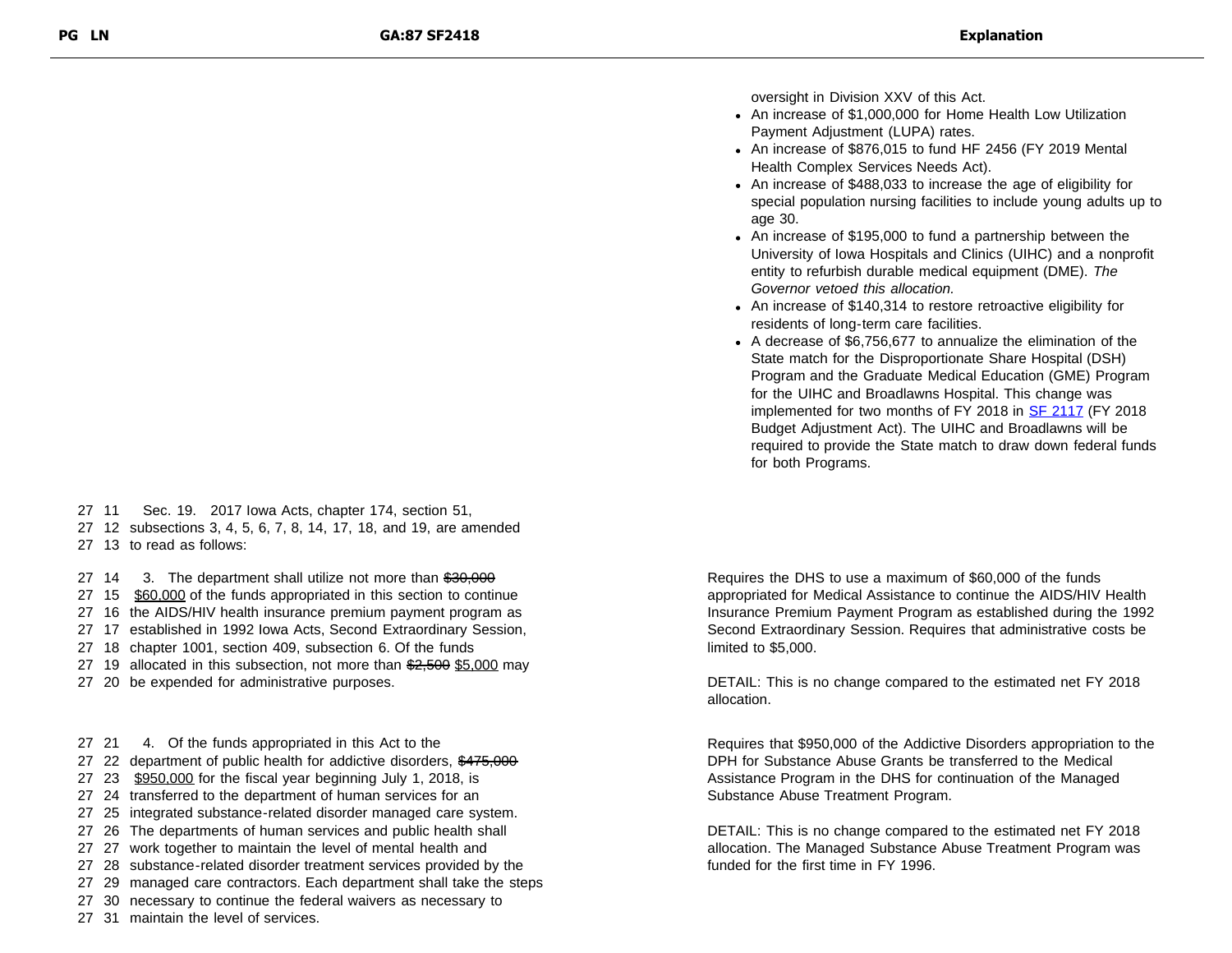32 5. a. The department shall aggressively pursue options for 33 providing medical assistance or other assistance to individuals 34 with special needs who become ineligible to continue receiving 35 services under the early and periodic screening, diagnostic, 1 and treatment program under the medical assistance program 2 due to becoming 21 years of age who have been approved for 3 additional assistance through the department's exception to 4 policy provisions, but who have health care needs in excess 5 of the funding available through the exception to policy 6 provisions. 28 7 b. Of the funds appropriated in this section, \$50,000 28 8 \$100,000 shall be used for participation in one or more 9 pilot projects operated by a private provider to allow the 10 individual or individuals to receive service in the community 11 in accordance with principles established in Olmstead v. 12 L.C., 527 U.S.581 (1999), for the purpose of providing 13 medical assistance or other assistance to individuals with 14 special needs who become ineligible to continue receiving 15 services under the early and periodic screening, diagnostic, 16 and treatment program under the medical assistance program 17 due to becoming 21 years of age who have been approved for 18 additional assistance through the department's exception to 19 policy provisions, but who have health care needs in excess 20 of the funding available through the exception to the policy 21 provisions. 22 6. Of the funds appropriated in this section, up to

28 23  $$1,525,041$  \$3,050,082 may be transferred to the field 24 operations or general administration appropriations in this 25 division of this Act for operational costs associated with Part 26 D of the federal Medicare Prescription Drug Improvement and 27 Modernization Act of 2003, Pub.L.No.108-173.

 28 7. Of the funds appropriated in this section, up to 28 29 \$221,050 \$442,100 may be transferred to the appropriation in 30 this division of this Act for medical contracts to be used 31 for clinical assessment services and prior authorization of 32 services.

 33 8. A portion of the funds appropriated in this section 34 may be transferred to the appropriations in this division of 35 this Act for general administration, medical contracts, the 1 children's health insurance program, or field operations to be 2 used for the state match cost to comply with the payment error 3 rate measurement (PERM) program for both the medical assistance Requires the DHS to aggressively pursue options for assisting special needs individuals who become ineligible for continued services under the Early and Periodic Screening, Diagnosis, and Treatment (EPSDT) Program as a result of turning 21 years of age. The individuals are to have been approved for additional assistance through the DHS exception to policy process but have health care needs exceeding available funding. This Section requires the Department to allocate \$100,000 to fund one or more pilot projects focused on providing care in the community.

DETAIL: This is no change compared to the estimated net FY 2018 allocation.

Permits the DHS to transfer up to \$3,050,082 to Field Operations or General Administration for implementation costs of the new Medicare Part D prescription drug benefit and low-income subsidy application processes.

DETAIL: This is no change compared to the estimated net FY 2018 allocation.

Permits a maximum of \$442,100 of Medicaid funds to be transferred to clinical assessment services.

DETAIL: This is no change compared to the estimated net FY 2018 allocation.

Permits the DHS to use a portion of the funds appropriated to carry out the Payment Error Rate Measurement (PERM) Program and other reviews and quality control activities. This continues the DHS compliance with the federal Improper Payments Information Act of 2002.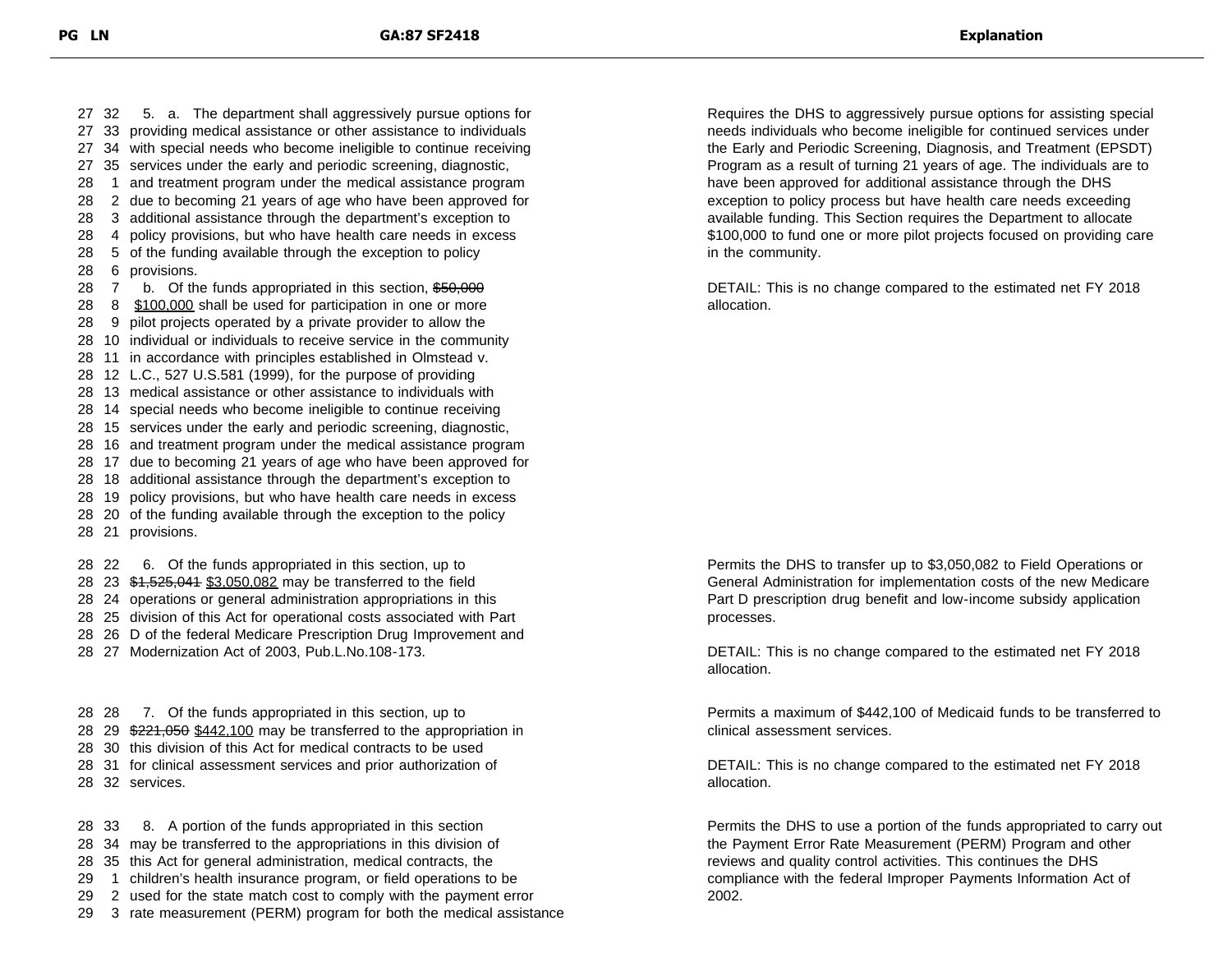29 4 and children's health insurance programs as developed by the

- 29 5 centers for Medicare and Medicaid services of the United States
- 29 6 department of health and human services to comply with the
- 29 7 federal Improper Payments Information Act of 2002, Pub.L.
- 29 8 No.107-300, and to support other reviews and quality control
- 29 9 activities to improve the integrity of these programs.

29 10 14. Of the funds appropriated in this section, \$174,505

- 29 11 \$349,011 shall be used for the administration of the health
- 29 12 insurance premium payment program, including salaries, support,
- 29 13 maintenance, and miscellaneous purposes.

 14 17. a. Of the funds appropriated in this section, up 29 15 to \$25,000 \$50,000 may be transferred by the department to 16 the appropriation made in this division of this Act to the 17 department for the same fiscal year for general administration 18 to be used for associated administrative expenses and for not 19 more than one full-time equivalent position, in addition to 20 those authorized for the same fiscal year, to be assigned to 21 implementing the children's mental health home project. 22 b. Of the funds appropriated in this section, up to 29 23 \$200,000 \$400,000 may be transferred by the department to

29 24 the appropriation made to the department in this division of

- 29 25 this Act for the same fiscal year for Medicaid program-related 29 26 general administration planning and implementation activities.
- 29 27 The funds may be used for contracts or for personnel in
- 29 28 addition to the amounts appropriated for and the positions
- 29 29 authorized for general administration for the fiscal year.

 30 c. Of the funds appropriated in this section, up to 29 31  $\frac{41,500,000}{2}$  \$3,000,000 may be transferred by the department 32 to the appropriations made in this division of this Act 33 for the same fiscal year for general administration or 34 medical contracts to be used to support the development 35 and implementation of standardized assessment tools for 1 persons with mental illness, an intellectual disability, a 2 developmental disability, or a brain injury. 30 3 18. Of the funds appropriated in this section, \$75,000

- 30 4 \$150,000 shall be used for lodging expenses associated with
- 30 5 care provided at the university of Iowa hospitals and clinics
- 30 6 for patients with cancer whose travel distance is 30 miles or
- 30 7 more and whose income is at or below 200 percent of the federal

DETAIL: The PERM Program measures improper payments in Medicaid and the Children's Health Insurance Program (CHIP), and produces error rates for each program. Error rates are based on reviews of the fee-for-service (FFS), managed care, and eligibility components of Medicaid and CHIP in the fiscal year under review. It is important to note the error rate is not a "fraud rate" but simply a measurement of payments made that did not meet statutory, regulatory, or administrative requirements.

Allocates \$349,011 to the Health Insurance Premium Payment Program.

DETAIL: This is no change compared to the estimated net FY 2018 allocation.

Allows the DHS to transfer up to \$50,000 to be used for administrative expenses related to the implementation of children's mental health homes.

DETAIL: This is no change compared to the estimated net FY 2018 allocation.

Permits the DHS to transfer up to \$400,000 to be used for administrative support to implement the MHDS Redesign and the Balancing Incentive Payment Program (BIPP).

DETAIL: This is no change compared to the estimated net FY 2018 allocation.

Permits the DHS to transfer up to \$3,000,000 to be used for the implementation of standardized assessment tools for persons with mental illness, intellectual disabilities, developmental disabilities, or brain injuries.

DETAIL: This is no change compared to the estimated net FY 2018 allocation.

Allocates \$150,000 to the UIHC to be used for lodging expenses for cancer patients with income below 200.00% of the federal poverty level who travel 30 miles or more to receive treatment.

DETAIL: This is no change compared to the estimated net FY 2018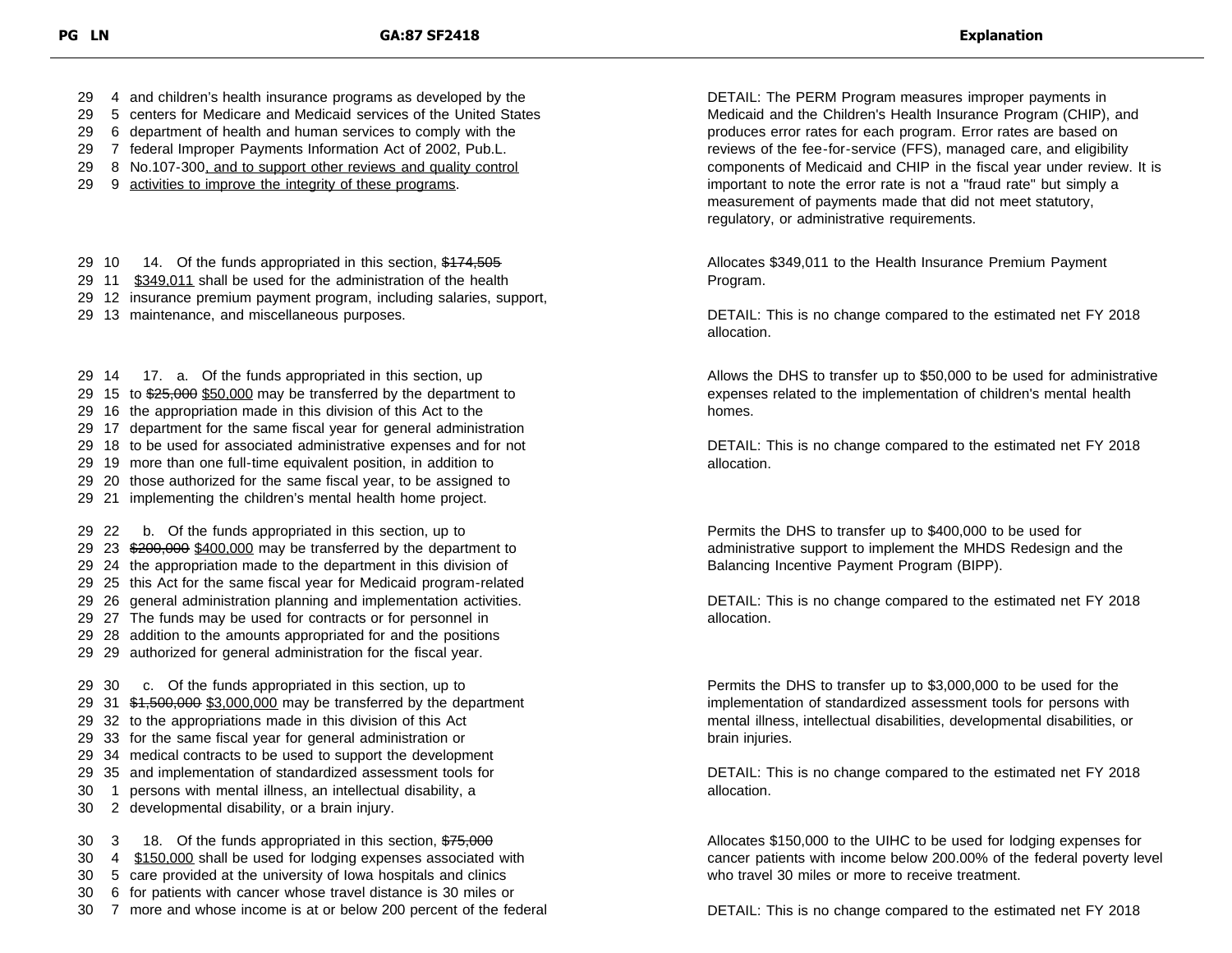30 8 poverty level as defined by the most recently revised poverty

30 9 income guidelines published by the United States department of

30 10 health and human services. The department of human services 30 11 shall establish the maximum number of overnight stays and the

30 12 maximum rate reimbursed for overnight lodging, which may be

- 30 13 based on the state employee rate established by the department
- 30 14 of administrative services. The funds allocated in this
- 30 15 subsection shall not be used as nonfederal share matching 30 16 funds.

30 17 19. Of the funds appropriated in this section, up to

30 18 \$1,691,940 \$3,383,880 shall be used for administration of the

30 19 state family planning services program as enacted in this 2017

- 30 20 Act, and of this amount the department may use to up \$100,000
- 30 21 up to \$200,000 for administrative expenses.

30 22 Sec. 20. 2017 Iowa Acts, chapter 174, section 51, is amended 30 23 by adding the following new subsections:

30 24 NEW SUBSECTION 22. Of the funds appropriated in this

30 25 section, \$195,000 shall be used by the department of human

30 26 services through a request for proposals process to establish

- 30 27 a partnership between the university of Iowa hospitals
- 30 28 and clinics and a durable medical equipment provider and
- 30 29 manufacturer to provide new, refurbished, or repaired durable
- 30 30 medical equipment to Medicaid members in the state. Such
- 30 31 durable medical equipment provider and manufacturer shall be
- 30 32 authorized as a Medicaid provider in the state on or after
- 30 33 April 1, 2018, and shall have the capability to provide
- 30 34 assessments for customized wheelchairs, manufacture bathing aid
- 30 35 equipment and mobility bathing aids, offer in-home care, and
- 31 1 sell durable medical equipment at cost in Iowa and online.

31 2 NEW SUBSECTION 23. The department of human services shall

- 31 3 expand Medicaid coverage to provide care for young adults with
- 31 4 complex medical conditions in a special population nursing
- 31 5 facility as specified by rule of the department pursuant to
- 31 6 this subsection. The department shall adopt rules pursuant to
- 31 7 chapter 17A to expand the criteria for a special population
- 31 8 nursing facility under the Medicaid program to include a
- 31 9 nursing facility that serves residents, 100 percent of whom are
- 31 10 aged 30 and under and require the skilled level of care, and to
- 31 11 include a nursing facility that serves residents, 100 percent
- 31 12 of whom require care from a facility licensed by the department

allocation.

**VETOED** 

Allocates \$3,383,880 to administer the State Family Planning Services Program. Permits up to \$200,000 to be used for administrative expenses.

DETAIL: This is no change compared to the estimated net FY 2018 allocation.

Allocates \$195,000 to the DHS to issue an RFP to establish a partnership between the UIHC and an authorized Medicaid Durable Medical Equipment (DME) provider to provide new, refurbished, or repaired DME.

DETAIL: This is a new allocation for FY 2019.

**VETOED**: The Governor vetoed this paragraph and stated there is nothing in current law that would prevent a durable medical equipment vendor from independently responding to a request for proposal and/or providing durable medical equipment products and services in the State of Iowa. The Governor stated that the request for proposal process should be applied fairly and competitively to all providers of durable medical equipment and not limited in a way that excludes Iowa's existing providers.

Increases the eligible age for admittance to special population nursing facilities for young adults with complex medical conditions up to age 30.

**FISCAL IMPACT:** This change is estimated to cost the Medicaid Program \$488,000 in FY 2019.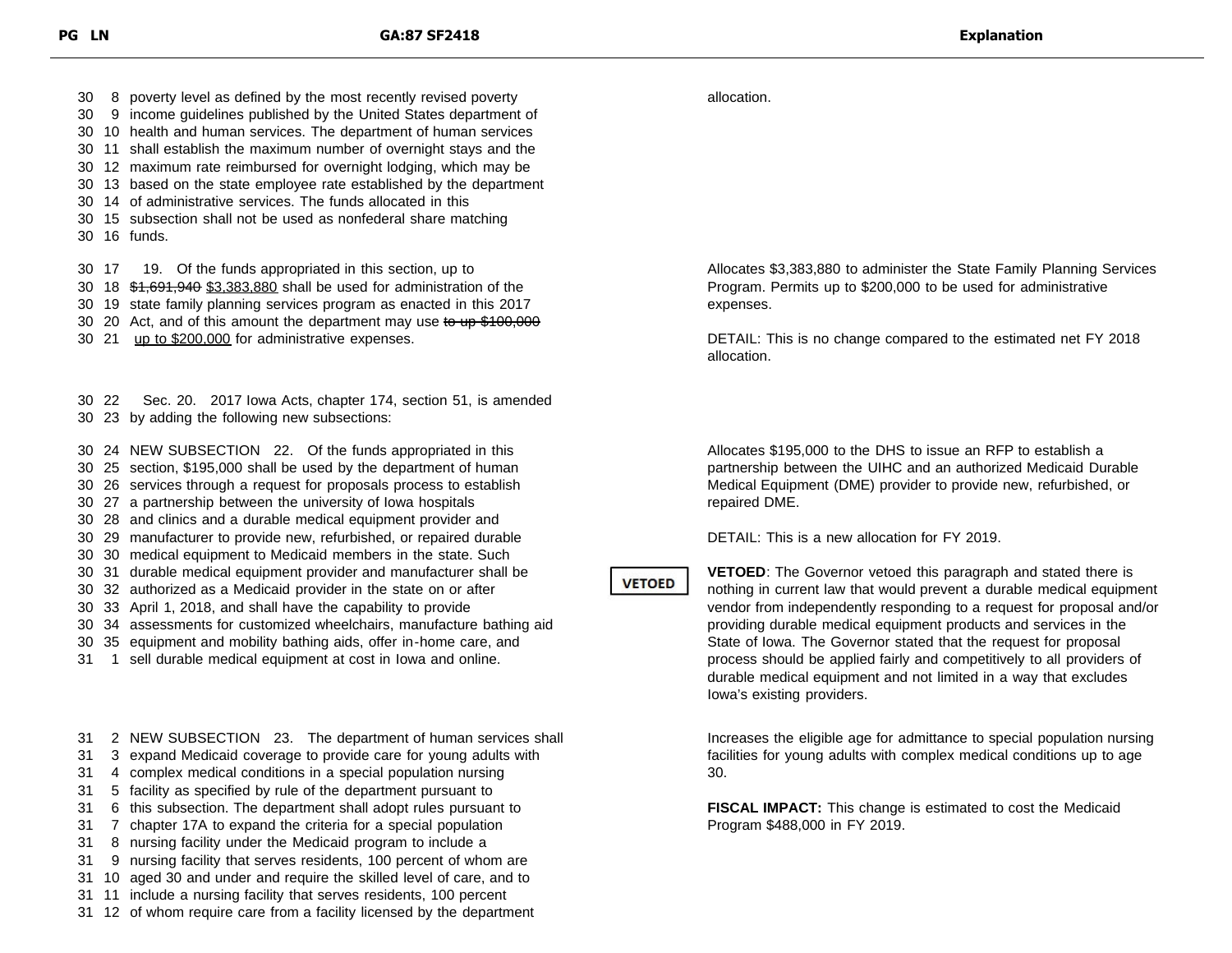13 of inspections and appeals as an intermediate care facility

14 for persons with medical complexity as defined by rule of the

15 department.

 16 NEW SUBSECTION 24. Consistent with the informational 17 bulletin published May 9, 2017, by the centers for Medicare and 18 Medicaid services of the United States department of health and 19 human services, in implementing the regulation that finalized 20 criteria for home and community-based settings appropriate for 21 provision of home and community-based services, the department 22 of human services shall continue progress with the statewide 23 transition plan to be approved by March 17, 2019, but shall 24 extend the transition period to demonstrate compliance with 25 the home and community-based settings criteria until March 17, 26 2022, for those settings to which a transition period applies. 27 NEW SUBSECTION 25. The department of human services shall 28 utilize \$3,000,000 of the funds appropriated under this section 29 to adjust current supported community living provider daily 30 rate cells under the tiered rate reimbursement methodology 31 effective with dates of service beginning July 1, 2018. The 32 department shall work with the Medicaid program actuary to 33 evaluate the current tiered rates and the tiered rates phase-in 34 plan to determine the necessary apportionment of such funds. 35 In addition, the department, working with the Medicaid program 1 actuary, shall review the current tiered rates and the tiered 2 rates phase-in plan and shall propose recommendations for any 3 changes. The department shall convene the tiered rate provider 4 workgroup initially convened in the fiscal year beginning July 5 1, 2016, to review the actuarial findings and recommendations. 6 The tiered rates may be adjusted based upon the actuarial 7 findings and recommendations if such adjustments are budget 8 neutral. A report of the actuarial findings, recommendations, 9 and comments provided by the tiered rate provider workgroup 10 shall be submitted to the governor and the general assembly by 11 December 15, 2018. If additional funding is appropriated to 12 implement the recommendations, the additional funding shall be 13 incorporated into the managed care organization capitation rate 14 setting process for the fiscal year beginning July 1, 2019. 15 NEW SUBSECTION 26. The department of human services shall 16 review all current Medicaid fee schedules and shall submit a 17 report to the governor and the general assembly by January 15, 18 2019, regarding how the current rates compare to the equivalent

19 Medicare fee schedules or other appropriate reimbursement

20 methodologies for specific services and including a plan for

21 phased-in implementation of any changes.

Requires the DHS to delay implementation of federal guidelines related to home and community-based setting criteria until March 17, 2022, to match the delay in the changes to federal law.

Allocates \$3,000,000 to provide additional funding beginning July 1, 2018, for tiered rate reimbursement.

DETAIL: This is a new allocation for FY 2019. The DHS is required to work with an actuary to evaluate the tiered rates to appropriately distribute the funds provided for supported community living tiered rates. In addition, the DHS is required to convene a Tiered Rate Workgroup to review actuarial findings and recommendations. The tiered rates may be adjusted if the changes are budget neutral. The DHS is required to submit a report of the actuarial findings, recommendations, and comments provided by the Tiered Rate Workgroup to the Governor and General Assembly by December 15, 2018. Additionally, the subsection specifies that if additional funding is provided, it should be incorporated into the FY 2020 MCO capitation rates.

Requires the DHS to review all current Medicaid fee schedules regarding how the current rates compare to the equivalent Medicare fee schedules and other appropriate reimbursement methodologies and submit a report to the Governor and General Assembly by January 15, 2019.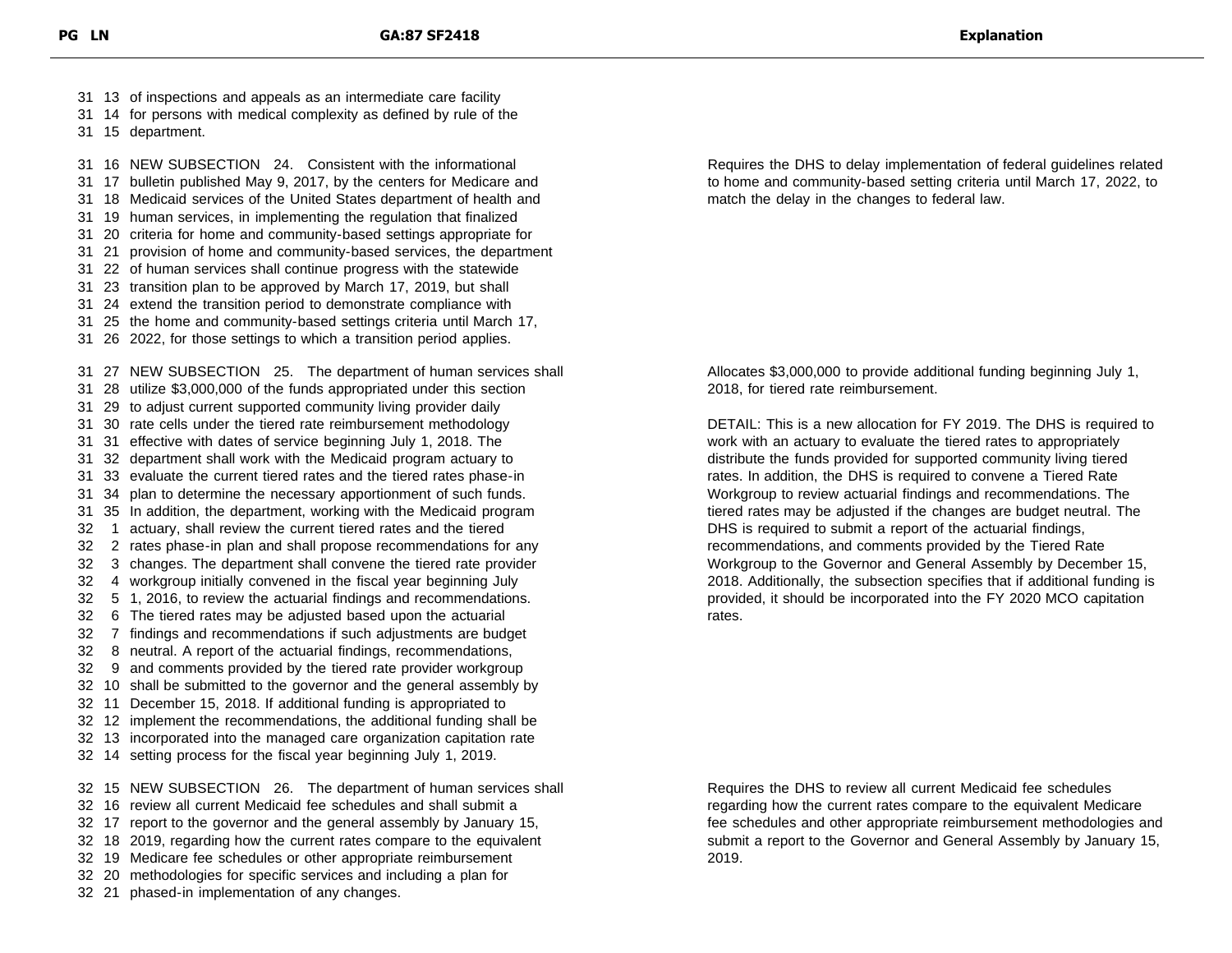32 22 NEW SUBSECTION 27. Of the funds appropriated in this 32 23 section, \$1,545,530 shall be used and may be transferred to

- 32 24 other appropriations in this division of this Act as necessary
- 32 25 to administer the provisions in the division of this Act
- 32 26 relating to Medicaid program administration.

32 27 NEW SUBSECTION 28. Of the funds appropriated in this

32 28 section, \$876,015 shall be used and may be transferred to other

32 29 appropriations in this division of this Act as necessary to

32 30 administer the provisions of 2018 Iowa Acts, House File 2456,

32 31 as enacted.

32 32 Sec. 21. 2017 Iowa Acts, chapter 174, section 52, is amended 32 33 to read as follows:

32 34 SEC. 52. MEDICAL CONTRACTS. There is appropriated from the

32 35 general fund of the state to the department of human services

- 33 1 for the fiscal year beginning July 1, 2018, and ending June 30,
- 33 2 2019, the following amount, or so much thereof as is necessary,
- 33 3 to be used for the purpose designated:
- 33 4 For medical contracts:

| $\sim$<br>ندې |  | $\overline{1}$ $\overline{2}$ |
|---------------|--|-------------------------------|
| $\sim$<br>ა.  |  |                               |

- 33 7 1. The department of inspections and appeals shall
- 33 8 provide all state matching funds for survey and certification
- 33 9 activities performed by the department of inspections
- 33 10 and appeals. The department of human services is solely
- 33 11 responsible for distributing the federal matching funds for
- 33 12 such activities.
- 33 13 2. Of the funds appropriated in this section, \$25,000
- 33 14 \$50,000 shall be used for continuation of home and
- 33 15 community-based services waiver quality assurance programs,
- 33 16 including the review and streamlining of processes and policies
- 33 17 related to oversight and quality management to meet state and
- 33 18 federal requirements.
- 33 19 3. Of the amount appropriated in this section, up to 33 20 \$100,000 \$200,000 may be transferred to the appropriation 33 21 for general administration in this division of this Act to

Allocates \$1,545,530 to implement Division XXV related to Medicaid Oversight.

DETAIL: This is a new allocation for FY 2019. The DHS is allowed to transfer funds to other appropriations as necessary to implement the Division.

Allocates \$876,015 to implement [HF 2456](https://www.legis.iowa.gov/docs/publications/LGE/87/HF2456.pdf) (Mental Health Complex Needs Workgroup Report Act).

DETAIL: This is a new allocation for FY 2019. The DHS is allowed to transfer funds to other appropriations as necessary to implement the Act.

General Fund appropriation to Medical Contracts.

DETAIL: This is a net decrease of \$709,009 compared to estimated net FY 2018. The changes include:

- A decrease of \$202,000 to reflect the Governor's FY 2018 veto of funding for a Drake University Autism Program.
- A decrease of \$646,266 due to additional funding from the Pharmaceutical Settlement Account.
- A decrease of \$175,000 due to surplus funds.
- An increase of \$314,257 to backfill the FY 2018 deappropriation.

Requires the Department of Inspections and Appeals (DIA) to provide the State matching funds for survey and certification activities.

Allocates \$50,000 for the HCBS Waiver Quality Assurance Program to review and streamline processes and policies related to oversight.

DETAIL: This is no change compared to the estimated net FY 2018 allocation. The Program reviews policies related to oversight and quality management to meet State and federal requirements.

Permits up to \$200,000 to be transferred to the DHS General Administration appropriation to hire additional FTE positions to implement cost containment and managed care oversight initiatives.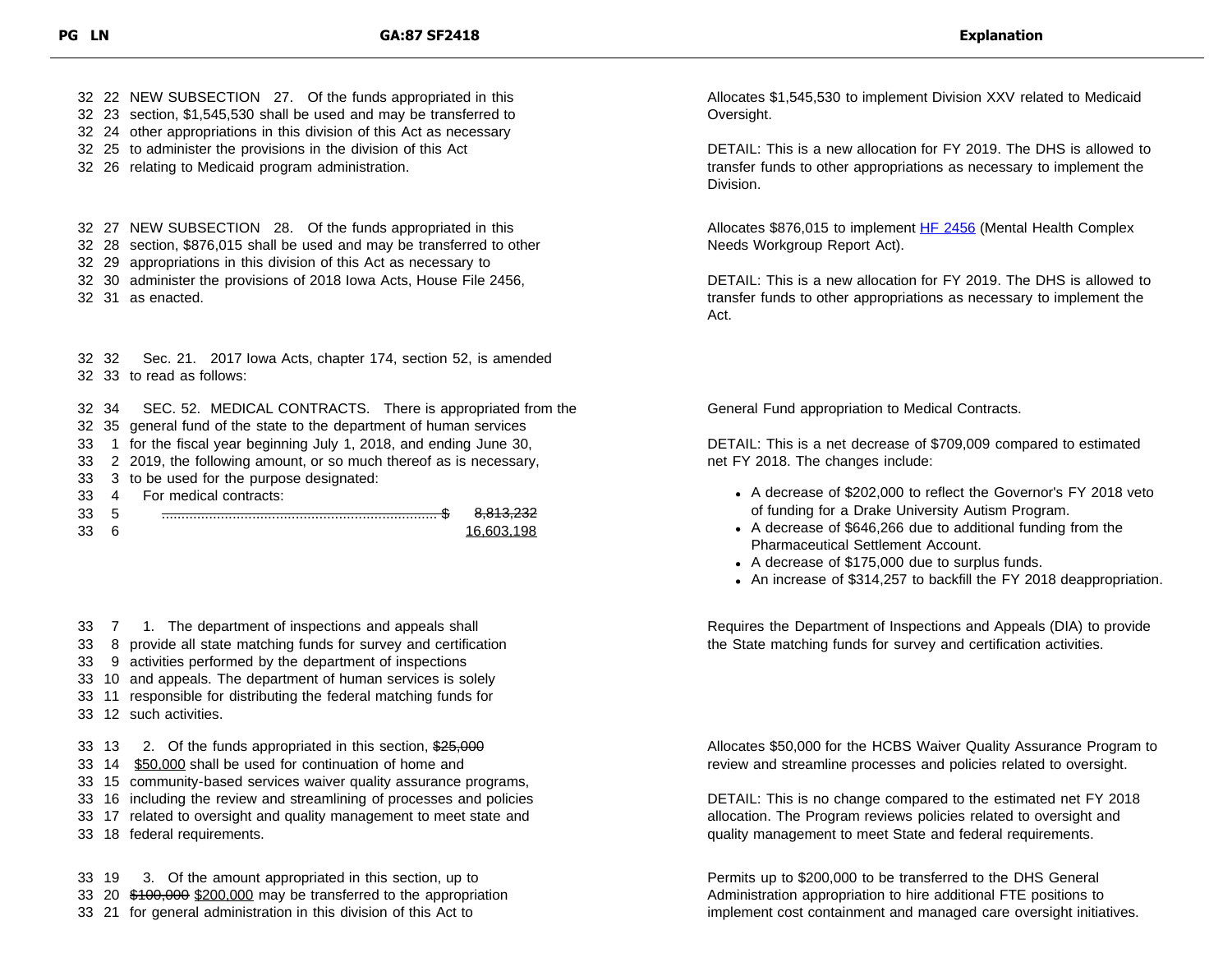33 22 be used for additional full-time equivalent positions in the

- 33 23 development of key health initiatives such as cost containment,
- 33 24 development and oversight of managed care programs, and
- 33 25 development of health strategies targeted toward improved
- 33 26 quality and reduced costs in the Medicaid program.

33 27 4. Of the funds appropriated in this section, \$500,000

33 28 \$1,000,000 shall be used for planning and development,

- 33 29 in cooperation with the department of public health, of a
- 33 30 phased-in program to provide a dental home for children.

33 31 5. Of the funds appropriated in this section, \$475,000 32 \$573,000 shall be credited to the autism support program fund 33 created in section 225D.2 to be used for the autism support 34 program created in chapter 225D, with the exception of the 35 following amounts of this allocation which shall be used as 1 follows:

 $34 \quad 2 \quad -a$ . Of the funds allocated in this subsection, \$125,000

- 34 3 shall be deposited in the board-certified behavior analyst and
- 34 4 board-certified assistant behavior analyst grants program fund
- 34 5 created in section 135.181, to be used for the purposes of the  $34 \quad 6 \quad \text{fund.}$
- 34 7 b. Of the funds allocated in this subsection, \$12,500
- 34 8 \$25,000 shall be used for the public purpose of continuation
- 34 9 of a grant to a nonprofit provider of child welfare services

34 10 provider headquartered that has been in existence for more than

- 34 11 115 years, is located in a county with a population between
- 34 12 205,000 200,000 and 215,000 in 220,000 according to the latest
- 34 13 certified federal census that provides multiple services
- 34 14 including but not limited to, is licensed as a psychiatric
- 34 15 medical institution for children, shelter, residential
- 34 16 treatment, after school programs, and provides school-based
- 34 17 programming, and an Asperger's syndrome program, to be used for
- 34 18 support services for children with autism spectrum disorder and
- 34 19 their families.
- $34$  20  $-e$ . Of the funds allocated in this subsection, \$12,500
- 34 21 shall be used for the public purpose of continuing a grant to
- 34 22 a hospital-based provider headquartered in a county with a
- 34 23 population between 90,000 and 95,000 in the latest certified
- 34 24 federal census that provides multiple services including
- 34 25 but not limited to diagnostic, therapeutic, and behavioral
- 34 26 services to individuals with autism spectrum disorder across

DETAIL: This is no change compared to the estimated net FY 2018 allocation.

Allocates \$1,000,000 to the I-Smile Program.

DETAIL: This is no change compared to the estimated net FY 2018 allocation. The I-Smile Dental Home Initiative is a program that helps Iowa's children connect with dental services.

Allocates \$573,000 to the Autism Support Program.

DETAIL: This is a decrease of \$452,000 compared to the estimated net FY 2018 allocation. This Program was created in FY 2014, and the funds are to be used to provide applied behavioral analysis and other treatment for children who do not qualify for Medicaid or autism coverage under private insurance.

Eliminates the allocation for board-certified behavioral analyst and board-certified assistant behavioral analyst grants.

DETAIL: This allocation has not been funded since FY 2017.

Allocates \$25,000 from the \$573,000 Autism Support Program allocation to Tanager Place for various autism spectrum disorder services.

DETAIL: This is no change compared to the estimated net FY 2018 allocation. The Program was previously located at Four Oaks in Cedar Rapids.

Eliminates the allocation for a grant for a hospital-based provider in Dubuque County for support services for children with autism spectrum disorder and their families.

DETAIL: The hospital previously offering these services discontinued the project.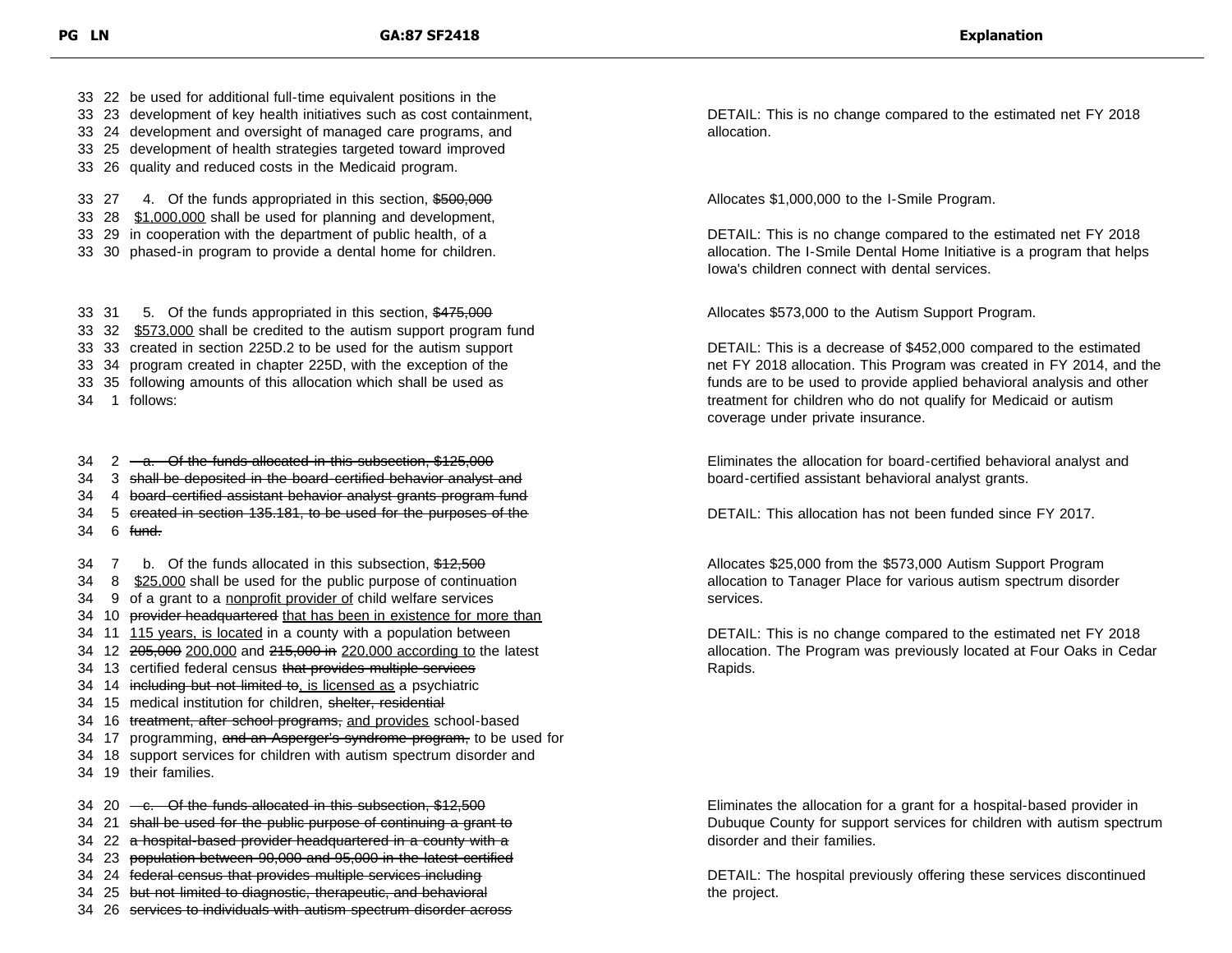34 27 one's lifespan. The grant recipient shall utilize the funds 34 28 to continue the pilot project to determine the necessary 34 29 support services for children with autism spectrum disorder and 34 30 their families to be included in the children's disabilities 34 31 services system. The grant recipient shall submit findings and 34 32 recommendations based upon the results of the pilot project 34 33 to the individuals specified in this division of this Act for

34 34 submission of reports by December 31, 2018.

34 35 Sec. 22. 2017 Iowa Acts, chapter 174, section 53, unnumbered 35 1 paragraph 2, is amended to read as follows:

35 2 For the state supplementary assistance program:

| $\sim$ |  |  |
|--------|--|--|
| $\sim$ |  |  |

35 5 Sec. 23. 2017 Iowa Acts, chapter 174, section 53, is amended

35 6 by adding the following new subsection:

35 7 NEW SUBSECTION 4. Notwithstanding section 8.33, moneys

- 35 8 appropriated in this section that remain unencumbered or
- 35 9 unobligated at the close of the fiscal year shall not revert
- 35 10 but shall remain available for expenditure for the purposes
- 35 11 designated until the close of the succeeding fiscal year.

35 12 Sec. 24. 2017 Iowa Acts, chapter 174, section 54, is amended 35 13 to read as follows:

35 14 SEC. 54. CHILDREN'S HEALTH INSURANCE PROGRAM.

35 15 1. There is appropriated from the general fund of the

- 35 16 state to the department of human services for the fiscal year
- 35 17 beginning July 1, 2018, and ending June 30, 2019, the following
- 35 18 amount, or so much thereof as is necessary, to be used for the 35 19 purpose designated:

35 20 For maintenance of the healthy and well kids in Iowa (hawk-i)

- 35 21 program pursuant to chapter 514I, including supplemental dental
- 35 22 services, for receipt of federal financial participation under
- 35 23 Tit.XXI of the federal Social Security Act, which creates the



35 27 2. Of the funds appropriated in this section, \$21,400

- 35 28 \$42,800 is allocated for continuation of the contract for
- 35 29 outreach with the department of public health.

General Fund appropriation to the DHS for State Supplementary Assistance.

DETAIL: This is an increase of \$378,215 compared to estimated net FY 2018 to partially backfill the FY 2018 deappropriation.

CODE: Allows the DHS to carry forward State Supplementary Assistance funds to be used for the Program in FY 2020.

General Fund appropriation to the DHS for the Children's Health Insurance Program, also known as the Healthy and Well Kids in Iowa ( *hawk-i*) Program.

DETAIL: This is a net decrease of \$1,354,395 compared to estimated net FY 2018. The changes include:

- An increase of \$41,286 to reflect the current *hawk-i* Program forecasted need.
- A decrease of \$1,395,681 due to an adjustment to the Federal Medical Assistance Percentage (FMAP) rate.

Allocates \$42,800 for the continuation of an outreach contract with the DPH.

DETAIL: This is no change compared to the estimated net FY 2018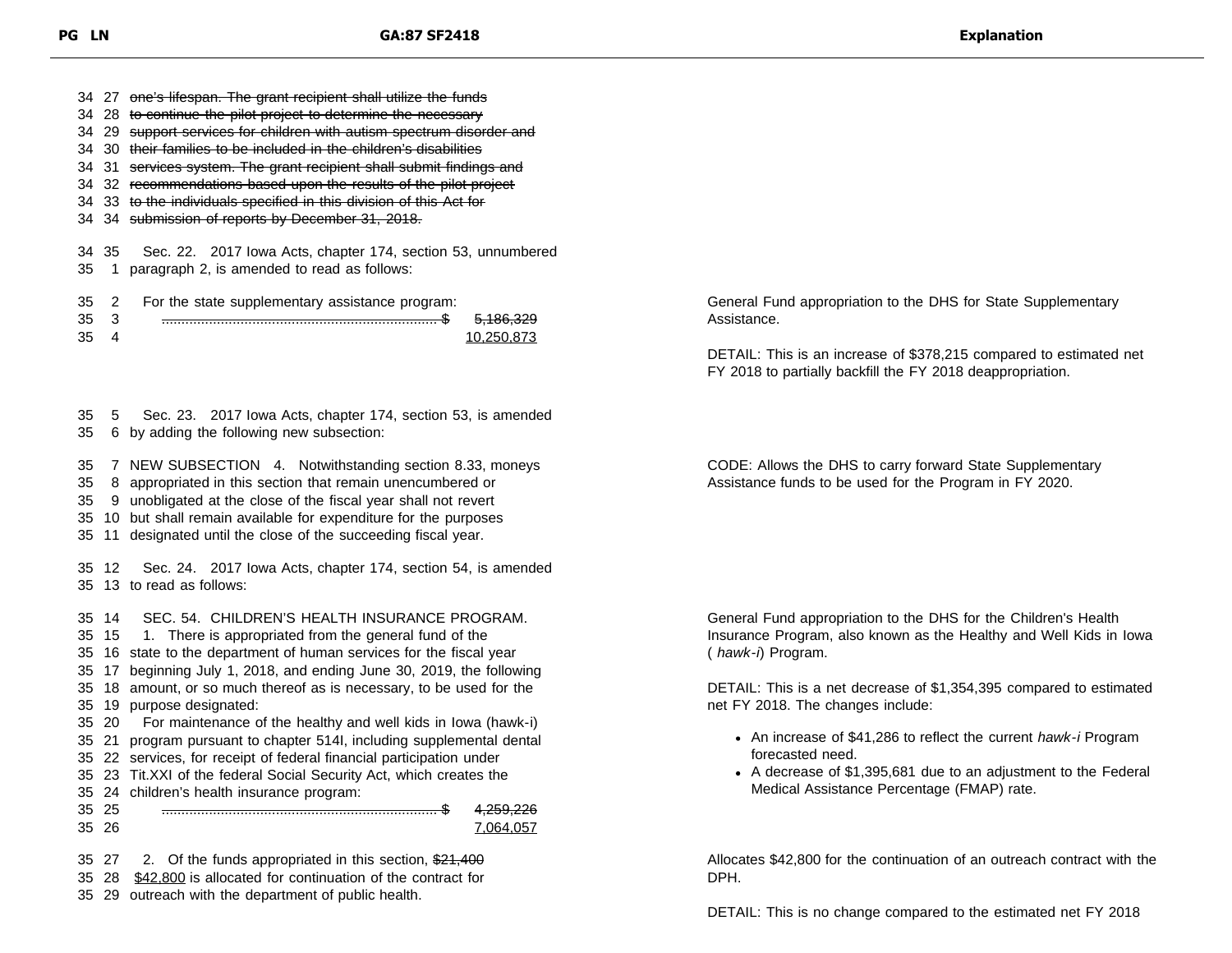## allocation.

General Fund appropriation to the DHS for Child Care Assistance (CCA).

DETAIL: This is a net increase of \$1,473,315 compared to estimated net FY 2018. The changes include:

- An increase of \$14,476,959 to reflect the current CCA Program forecasted need.
- A decrease of \$16,703,644 to use additional Child Care Development Fund dollars.
- An increase of \$700,000 to use more General Fund dollars instead of TANF funds to cover the Program.
- An increase of \$3,000,000 to increase certain provider rates specified in the Act.

Allocates \$34,966,931 to the State CCA Program.

DETAIL: This is an increase of \$1,473,315 compared to the estimated net FY 2018 allocation.

Allocates \$5,850,000 to be transferred to the Early Childhood Programs Grant Account in the Early Childhood Iowa Fund.

DETAIL: This is no change compared to the estimated net FY 2018 allocation.

General Fund appropriation to the State Training School at Eldora.

DETAIL: This is an increase of \$1,412,000 and 14.70 FTE positions compared to estimated net FY 2018. The changes include:

- An increase of \$212,000 for a Substance Use Disorder Program.
- An increase of \$1,200,000 to meet staffing level needs of the federal Prison Rape Elimination Act (PREA).
- An increase of 14.70 FTE positions to match the authorized

|  | 35 30 Sec. 25. 2017 Iowa Acts, chapter 174, section 55, unnumbered |
|--|--------------------------------------------------------------------|
|  | 35 31 paragraph 2, is amended to read as follows:                  |
|  | 35 32 For child care programs:                                     |

| 35 |  |  |
|----|--|--|
| 35 |  |  |

35 35 Sec. 26. 2017 Iowa Acts, chapter 174, section 55,

36 1 subsections 1 and 4, are amended to read as follows:

36 2 1. Of the funds appropriated in this section, \$16,746,808

- 36 3 \$34,966,931 shall be used for state child care assistance in
- 36 4 accordance with section 237A.13.

36 5 4. Of the funds appropriated in this section, \$2,925,000

- 36 6 \$5,850,000 shall be credited to the early childhood programs
- 36 7 grants account in the early childhood Iowa fund created
- 36 8 in section 256I.11. The moneys shall be distributed for

36 9 funding of community-based early childhood programs targeted

36 10 to children from birth through five years of age developed

- 36 11 by early childhood Iowa areas in accordance with approved
- 36 12 community plans as provided in section 256I.8.

36 13 Sec. 27. 2017 Iowa Acts, chapter 174, section 56, is amended 36 14 to read as follows:

 15 SEC. 56. JUVENILE INSTITUTION. There is appropriated 16 from the general fund of the state to the department of human 17 services for the fiscal year beginning July 1, 2018, and ending 18 June 30, 2019, the following amounts, or so much thereof as is 19 necessary, to be used for the purposes designated: 20 1. For operation of the state training school at Eldora and 21 for salaries, support, maintenance, and miscellaneous purposes, 22 and for not more than the following full-time equivalent

36 23 positions: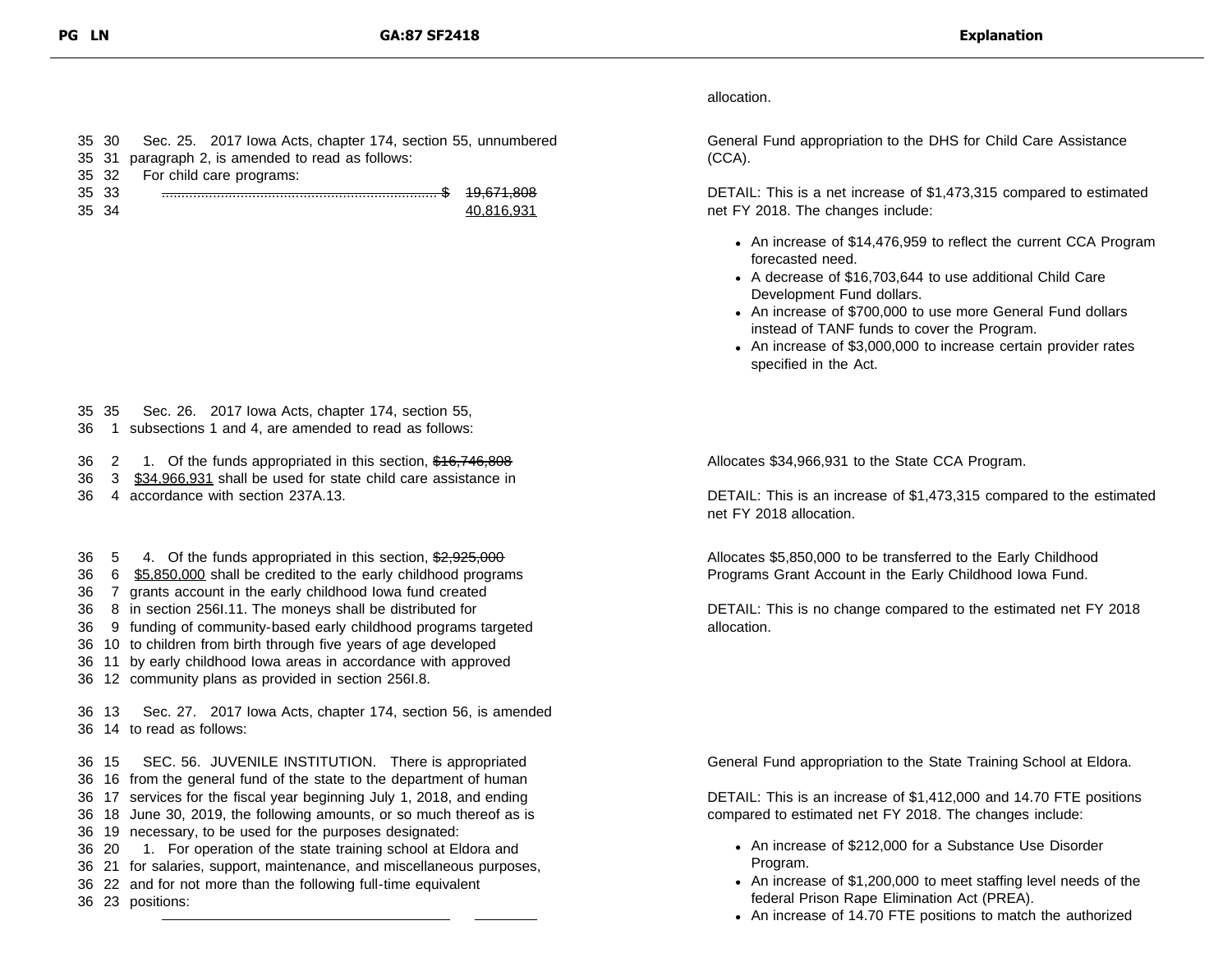| 36 24<br>36 25 |                 | 5,675,221<br>12.762.443                                                                                                 |
|----------------|-----------------|-------------------------------------------------------------------------------------------------------------------------|
|                | 36 26           | 189.00                                                                                                                  |
|                |                 |                                                                                                                         |
|                | 36 27<br>36 28  | Of the funds appropriated in this subsection, \$45,575<br>\$91,150 shall be used for distribution to licensed classroom |
|                | 36 29           | teachers at this and other institutions under the control of                                                            |
|                | 36 30           | the department of human services based upon the average student                                                         |
|                | 36 31           | yearly enrollment at each institution as determined by the                                                              |
|                |                 | 36 32 department.                                                                                                       |
|                |                 |                                                                                                                         |
|                | 36 33           | 2. A portion of the moneys appropriated in this section                                                                 |
|                | 36 34           | shall be used by the state training school at Eldora for                                                                |
| 36             | 35              | grants for adolescent pregnancy prevention activities at the                                                            |
| 37             | 1               | institution in the fiscal year beginning July 1, 2018.                                                                  |
| 37             |                 | 2 3. Of the funds appropriated in this subsection, \$212,000                                                            |
| 37             | 3               | shall be used by the state training school at Eldora for a                                                              |
| 37             |                 | 4 substance use disorder treatment program at the institution in                                                        |
| 37             |                 | 5 the fiscal year beginning July 1, 2018.                                                                               |
|                |                 |                                                                                                                         |
| 37             | 6               | Sec. 28. 2017 Iowa Acts, chapter 174, section 57, is amended                                                            |
| 37             |                 | 7 to read as follows:                                                                                                   |
|                |                 |                                                                                                                         |
| 37             | 8               | SEC. 57. CHILD AND FAMILY SERVICES.                                                                                     |
| 37             | 9               | 1. There is appropriated from the general fund of the                                                                   |
| 37             | 10              | state to the department of human services for the fiscal year                                                           |
| 37             | 11              | beginning July 1, 2018, and ending June 30, 2019, the following                                                         |
| 37             | 12 <sup>2</sup> | amount, or so much thereof as is necessary, to be used for the                                                          |
| 37             | 13              | purpose designated:                                                                                                     |
| 37             | 14              | For child and family services:                                                                                          |
| 37             | 15              | 43,639,687                                                                                                              |
| 37 16          |                 | 84,939,774                                                                                                              |
|                |                 |                                                                                                                         |

amount in FY 2018.

Allocates \$91,150 for licensed classroom teachers in State institutions.

DETAIL: This is no change compared to the estimated net FY 2018 allocation.

Requires a portion of the funds appropriated for the Eldora State Training School to be used for pregnancy prevention activities in FY 2019.

Allocates \$212,000 to be used for a substance use disorder treatment program beginning in FY 2019.

DETAIL: This is a new allocation.

General Fund appropriation for Child and Family Services.

DETAIL: This is a net increase of \$526,164 compared to estimated net FY 2018. Changes include:

- An increase of \$1,467,303 to adjust for an internal transfer within the Department.
- A decrease of \$254,601 due to the FMAP rate adjustment.
- A decrease of \$600,000 to be replaced with federal Social Services Block Grant funds.
- A decrease of \$1,200,000 to reduce the number of guaranteed group care beds.
- A decrease of \$285,000 for the Community Circle of Care Grant in northeast Iowa.
- An increase of \$1,398,462 to backfill the FY 2018 deappropriation.

Permits the Department to transfer funds appropriated for Child and Family Services to Medicaid, the FIP, General Administration, or Field Operations to pay for costs associated with child welfare services under these appropriations.

 17 2. The department may transfer funds appropriated in this 18 section as necessary to pay the nonfederal costs of services 19 reimbursed under the medical assistance program, state child 20 care assistance program, or the family investment program which 21 are provided to children who would otherwise receive services 22 paid under the appropriation in this section. The department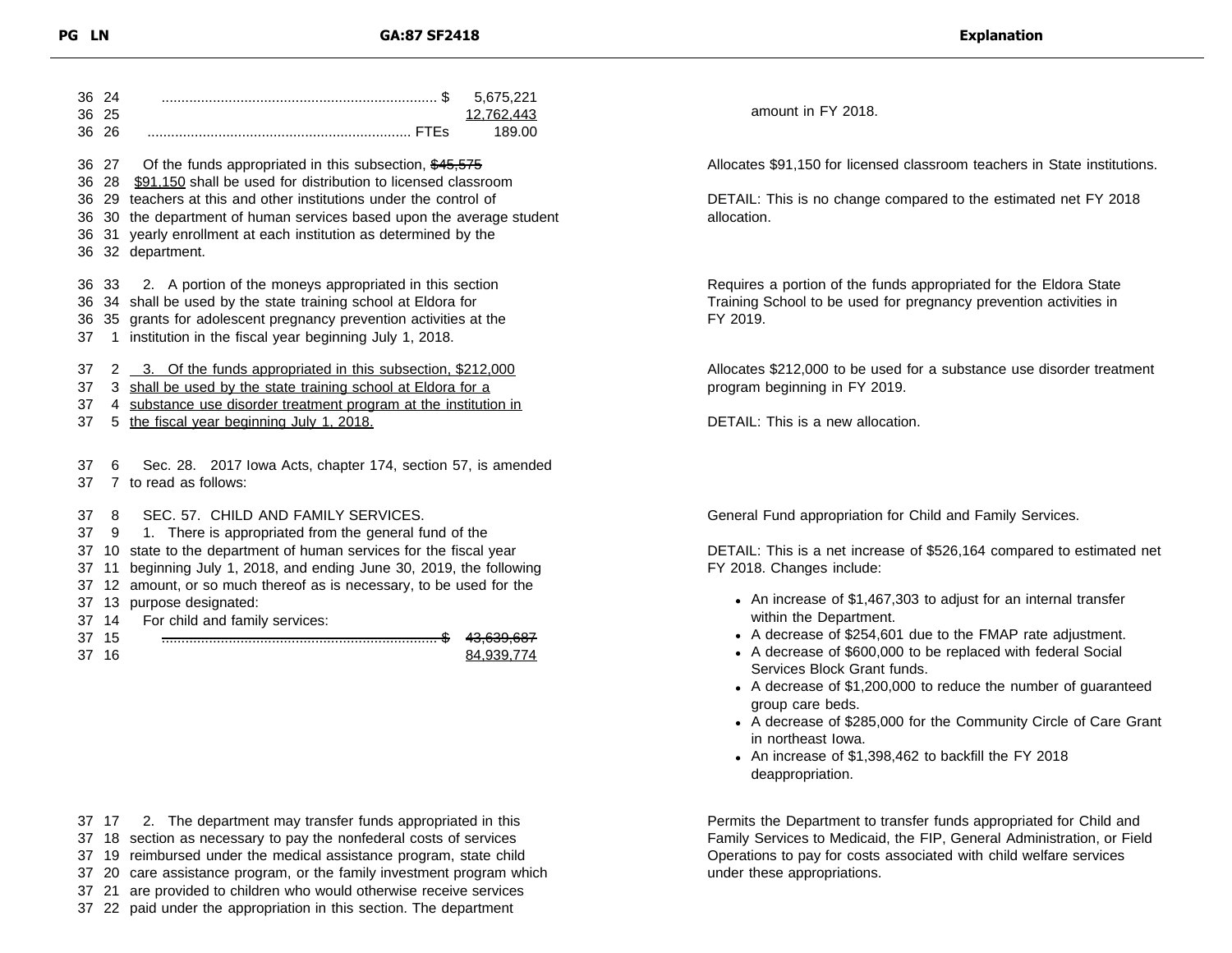23 may transfer funds appropriated in this section to the 24 appropriations made in this division of this Act for general 25 administration and for field operations for resources necessary 26 to implement and operate the services funded in this section. 27 3. a. Of the funds appropriated in this section, up 37 28 to \$17,868,324 \$34,536,648 is allocated as the statewide 29 expenditure target under section 232.143 for group foster care 30 maintenance and services. If the department projects that such 31 expenditures for the fiscal year will be less than the target 32 amount allocated in this paragraph "a", the department may 33 reallocate the excess to provide additional funding for shelter 34 care or the child welfare emergency services addressed with the 35 allocation for shelter care. 1 b. If at any time after September 30, 2018, annualization 2 of a service area's current expenditures indicates a service 3 area is at risk of exceeding its group foster care expenditure 4 target under section 232.143 by more than 5 percent, the 5 department and juvenile court services shall examine all 6 group foster care placements in that service area in order to 7 identify those which might be appropriate for termination. 8 In addition, any aftercare services believed to be needed 9 for the children whose placements may be terminated shall be 10 identified. The department and juvenile court services shall 11 initiate action to set dispositional review hearings for the 12 placements identified. In such a dispositional review hearing, 13 the juvenile court shall determine whether needed aftercare 14 services are available and whether termination of the placement 15 is in the best interest of the child and the community. 16 4. In accordance with the provisions of section 232.188, 17 the department shall continue the child welfare and juvenile 18 justice funding initiative during fiscal year 2018-2019. Of 19 the funds appropriated in this section, \$858,876 \$1,717,753 20 is allocated specifically for expenditure for fiscal year 21 2018-2019 through the decategorization services funding pools 22 and governance boards established pursuant to section 232.188. 23 5. A portion of the funds appropriated in this section 24 may be used for emergency family assistance to provide other

25 resources required for a family participating in a family

- 26 preservation or reunification project or successor project to
- 27 stay together or to be reunified.

 28 6. Notwithstanding section 234.35 or any other provision 29 of law to the contrary, state funding for shelter care and

30 the child welfare emergency services contracting implemented

Allocates up to \$34,536,648 for group foster care services and maintenance costs. Permits reallocation of excess funds.

DETAIL: This is a decrease of \$1,200,001 compared to the estimated net FY 2018 allocation.

Requires a service area's group foster care expenditure target to be reviewed if the service area is at risk of exceeding its group foster care spending target by more than 5.00%, and requires review hearings when appropriate, but not until after September 30, 2018.

Allocates \$1,717,753 for decategorization services.

DETAIL: This is no change compared to the estimated net FY 2018 allocation.

Permits a portion of the Child and Family Services appropriation to be used for emergency family assistance under specified conditions.

CODE: Limits State funding for shelter care to \$8,096,158.

DETAIL: This is no change compared to the estimated net FY 2018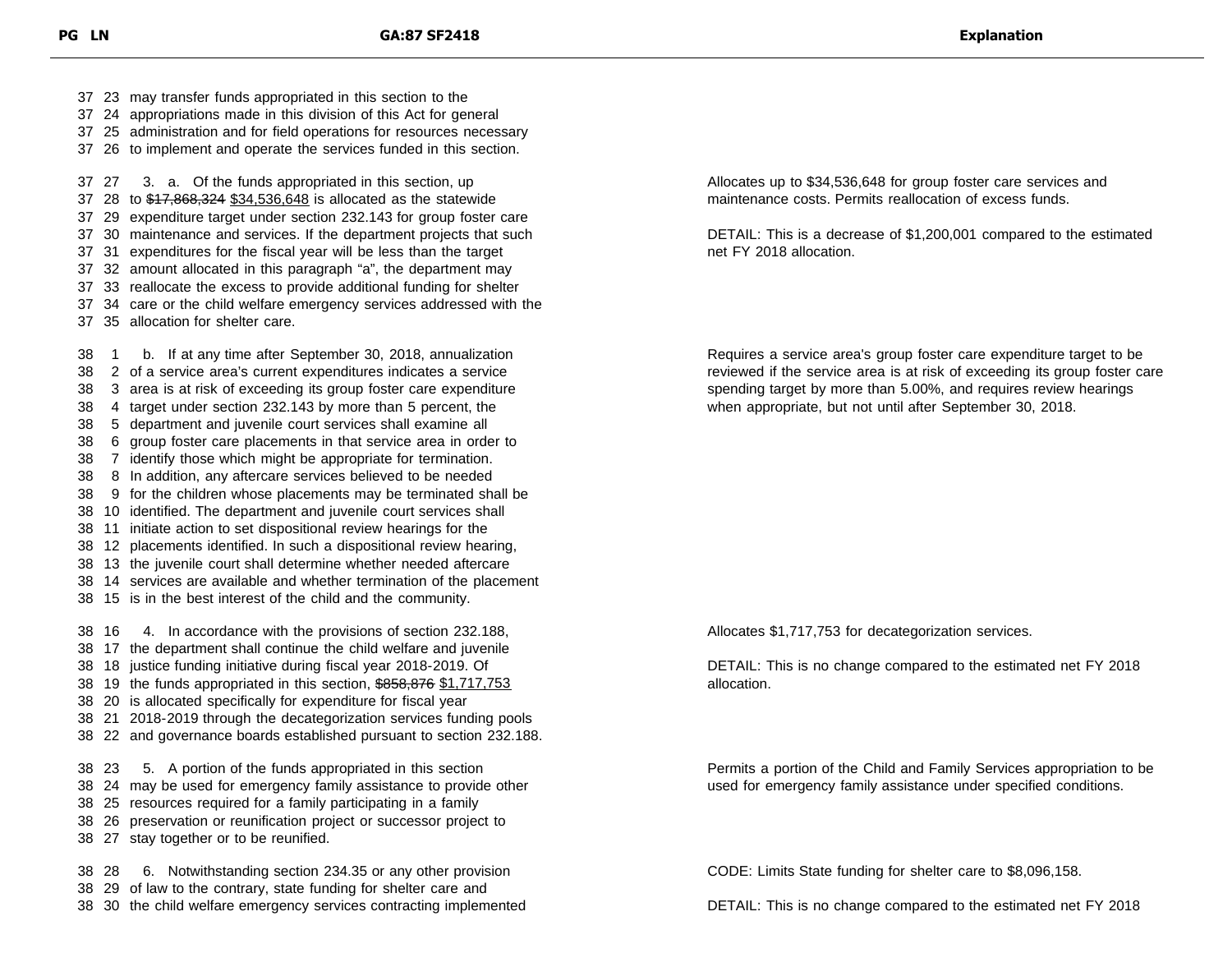31 to provide for or prevent the need for shelter care shall be 38 32 limited to \$4,048,079 \$8,096,158. 33 7. Federal funds received by the state during the fiscal 34 year beginning July 1, 2018, as the result of the expenditure 35 of state funds appropriated during a previous state fiscal 1 year for a service or activity funded under this section are 2 appropriated to the department to be used as additional funding 3 for services and purposes provided for under this section. 4 Notwithstanding section 8.33, moneys received in accordance 5 with this subsection that remain unencumbered or unobligated at 6 the close of the fiscal year shall not revert to any fund but 7 shall remain available for the purposes designated until the 8 close of the succeeding fiscal year. 9 8. a. Of the funds appropriated in this section, up to 39 10  $$1,645,000$  \$3,290,000 is allocated for the payment of the 11 expenses of court-ordered services provided to juveniles 12 who are under the supervision of juvenile court services, 13 which expenses are a charge upon the state pursuant to 14 section 232.141, subsection 4. Of the amount allocated in 39 15 this paragraph "a", up to  $\frac{2778,143 \frac{1}{556,287}}{1.556,287}$  shall be made 16 available to provide school-based supervision of children 39 17 adjudicated under chapter 232, of which not more than \$7,500 18 \$15,000 may be used for the purpose of training. A portion of 19 the cost of each school-based liaison officer shall be paid by 20 the school district or other funding source as approved by the 21 chief juvenile court officer. 39 22 b. Of the funds appropriated in this section, up to \$374,492 39 23 \$748,985 is allocated for the payment of the expenses of 24 court-ordered services provided to children who are under the 25 supervision of the department, which expenses are a charge upon 26 the state pursuant to section 232.141, subsection 4. 27 c. Notwithstanding section 232.141 or any other provision 28 of law to the contrary, the amounts allocated in this 29 subsection shall be distributed to the judicial districts 30 as determined by the state court administrator and to the 31 department's service areas as determined by the administrator 32 of the department of human services' division of child and 33 family services. The state court administrator and the 34 division administrator shall make the determination of the 35 distribution amounts on or before June 15, 2018. 1 d. Notwithstanding chapter 232 or any other provision of 2 law to the contrary, a district or juvenile court shall not

40 3 order any service which is a charge upon the state pursuant 40 4 to section 232.141 if there are insufficient court-ordered

allocation.

CODE: Requires federal funds received in FY 2019 as a result of the expenditure of State funds in a previous year to be used for child welfare services. Allows nonreversion of funds through FY 2020.

Provides the following allocations related to court-ordered services for iuveniles:

- Allocates up to \$3,290,000 for court-ordered services provided to children who are under the supervision of juvenile court services. Of this amount, \$1,556,287 is allocated to schoolbased supervision of delinquent children, of which \$15,000 may be used for training. A portion of the cost for school-based liaisons is required to be paid by school districts.
- Allocates \$748,985 to court-ordered services provided to children who are under the supervision of the DHS.

DETAIL: This is no change compared to the estimated net FY 2018 allocations.

CODE: Requires allocations to be distributed among the judicial districts, as determined by the State Court Administrator, and among the DHS districts, as determined by the Division of Child and Family Services Administrator, by June 15, 2018.

CODE: Prohibits a district or juvenile court from ordering any service that is a charge to the State if there are insufficient funds to reimburse the service. Requires the Chief Juvenile Court Officer to use the funds in a manner that will cover the entire fiscal year, and permits funds to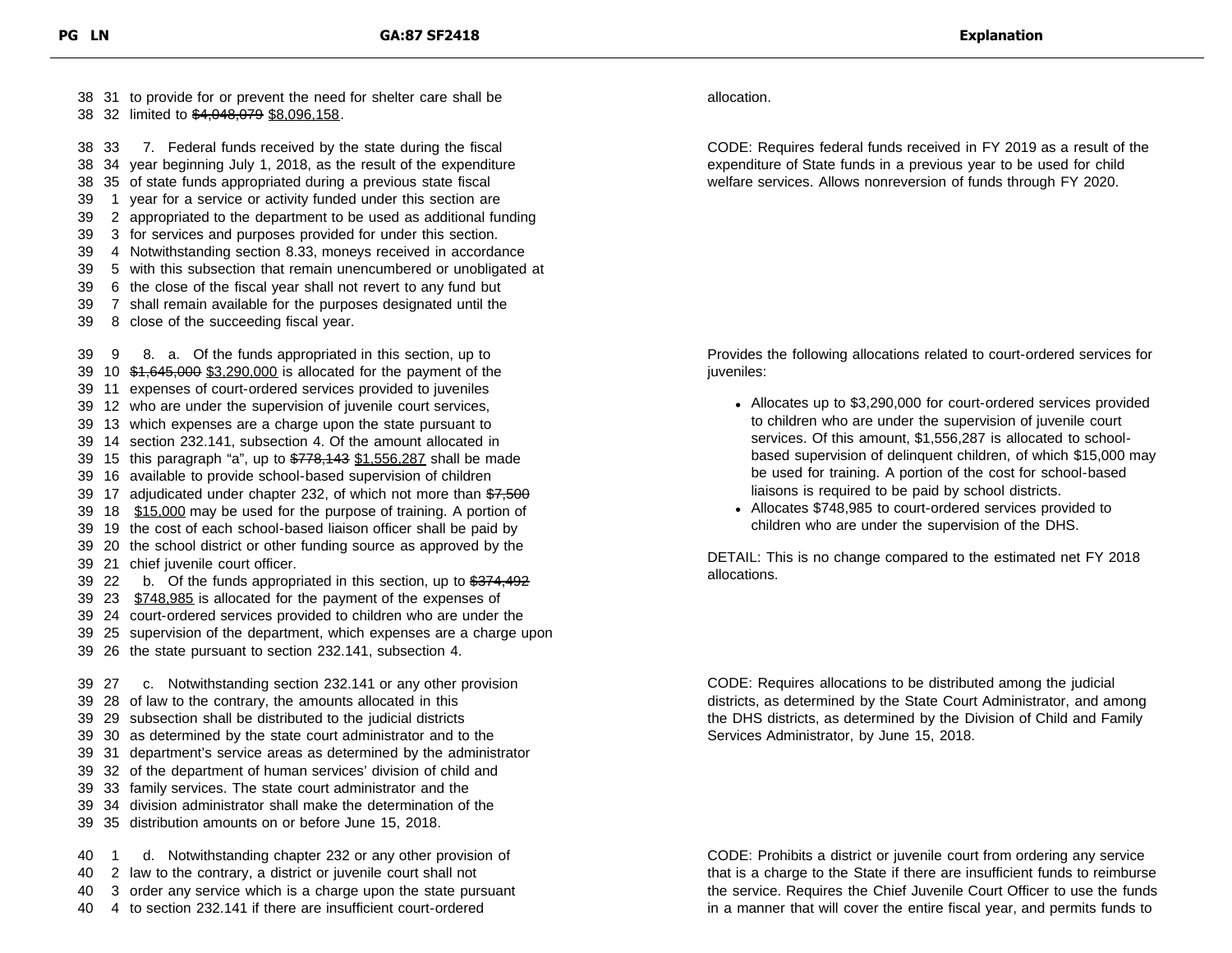40 5 services funds available in the district court or departmental

- 40 6 service area distribution amounts to pay for the service. The
- 40 7 chief juvenile court officer and the departmental service area
- 40 8 manager shall encourage use of the funds allocated in this
- 40 9 subsection such that there are sufficient funds to pay for
- 40 10 all court-related services during the entire year. The chief
- 40 11 juvenile court officers and departmental service area managers
- 40 12 shall attempt to anticipate potential surpluses and shortfalls
- 40 13 in the distribution amounts and shall cooperatively request the
- 40 14 state court administrator or division administrator to transfer
- 40 15 funds between the judicial districts' or departmental service
- 40 16 areas' distribution amounts as prudent.

40 17 e. Notwithstanding any provision of law to the contrary,

- 40 18 a district or juvenile court shall not order a county to pay
- 40 19 for any service provided to a juvenile pursuant to an order
- 40 20 entered under chapter 232 which is a charge upon the state
- 40 21 under section 232.141, subsection 4.
- 40 22 f. Of the funds allocated in this subsection, not more
- 40 23 than \$41,500 \$83,000 may be used by the judicial branch for
- 40 24 administration of the requirements under this subsection.
- 40 25 g. Of the funds allocated in this subsection, \$8,500 \$17,000
- 40 26 shall be used by the department of human services to support
- 40 27 the interstate commission for juveniles in accordance with
- 40 28 the interstate compact for juveniles as provided in section

40 29 232.173.

40 30 9. Of the funds appropriated in this section, \$6,126,613 31 \$12,253,227 is allocated for juvenile delinquent graduated 32 sanctions services. Any state funds saved as a result of 33 efforts by juvenile court services to earn a federal Tit.IV-E 34 match for juvenile court services administration may be used 35 for the juvenile delinquent graduated sanctions services.

41 1 10. Of the funds appropriated in this section, \$829,142 41 2 \$1,658,285 is transferred to the department of public health 41 3 to be used for the child protection center grant program for

41 4 child protection centers located in Iowa in accordance with

be transferred between districts.

CODE: Prohibits a district or juvenile court from ordering a county to pay for a service provided to a juvenile that is chargeable to the State.

Prohibits expenditure by the Judicial Branch of more than \$83,000 of the funds appropriated in this Section for administration related to court-ordered services.

DETAIL: This is no change compared to the estimated net FY 2018 allocation.

Requires that \$17,000 of the funds allocated to the DHS be used to support the Interstate Commission for Juveniles in accordance with the Interstate Compact for Juveniles.

DETAIL: This is no change compared to the estimated net FY 2018 allocation.

Allocates \$12,253,227 to juvenile delinquent graduated sanctions services.

DETAIL: This is no change compared to the estimated net FY 2018 allocation. Any State funds saved as a result of increasing federal Title IV-E claims for juvenile court services, as indicated by the 2009 Public Works Efficiency Report, may be used for juvenile delinquent graduated sanctions services.

Requires \$1,658,285 to be transferred to the DPH for the Child Protection Center (CPC) Grant Program. Each CPC will receive \$245,000 and \$50,000 is awarded to a satellite CPC in Mason City.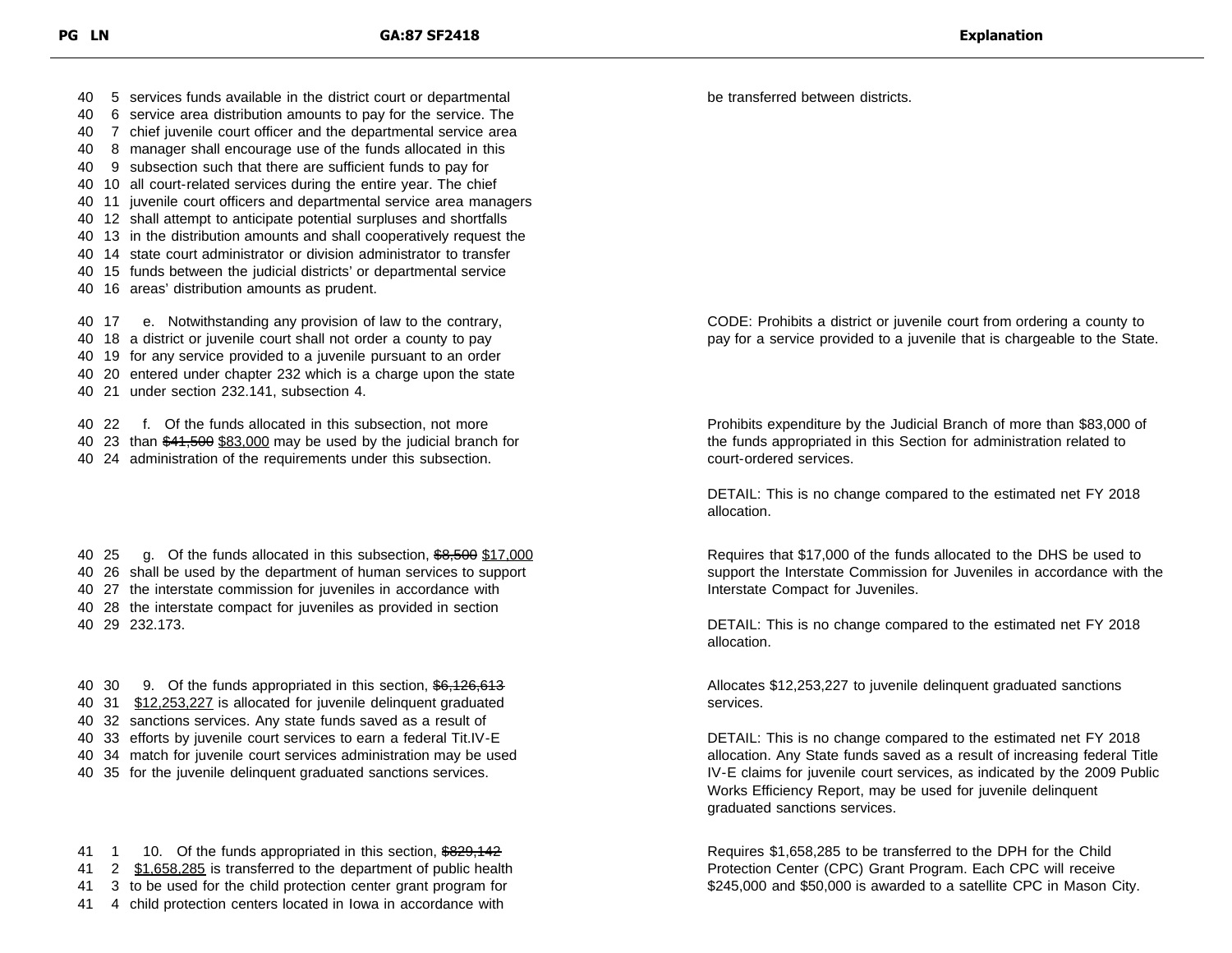- 41 5 section 135.118. The grant amounts under the program shall be
- 41 6 equalized so that each center receives a uniform base amount
- 41 7 of \$122,500 \$245,000, so that \$25,000 \$50,000 is awarded to
- 41 8 establish a satellite child protection center in a city in
- 41 9 north central Iowa that is the county seat of a county with
- 41 10 a population between 44,000 and 45,000 according to the 2010
- 41 11 federal decennial census, and so that the remaining funds are
- 41 12 awarded through a funding formula based upon the volume of
- 41 13 children served.

41 14 11. If the department receives federal approval to

- 41 15 implement a waiver under Tit.IV-E of the federal Social
- 41 16 Security Act to enable providers to serve children who remain
- 41 17 in the children's families and communities, for purposes of
- 41 18 eligibility under the medical assistance program through 25
- 41 19 years of age, children who participate in the waiver shall be
- 41 20 considered to be placed in foster care.

41 21 12. Of the funds appropriated in this section, \$2,012,583

- 41 22 \$4,025,167 is allocated for the preparation for adult living
- 41 23 program pursuant to section 234.46.

41 24 13. Of the funds appropriated in this section, \$113,668 41 25 \$227,337 shall be used for the public purpose of continuing 26 a grant to a nonprofit human services organization providing 27 services to individuals and families in multiple locations in 28 southwest Iowa and Nebraska for support of a project providing 29 immediate, sensitive support and forensic interviews, medical 30 exams, needs assessments, and referrals for victims of child 31 abuse and their nonoffending family members. 41 32 14. Of the funds appropriated in this section, \$150,310 33 \$300,620 is allocated for the foster care youth council 34 approach of providing a support network to children placed in 35 foster care.

42 1 15. Of the funds appropriated in this section, \$101,000

- 42 2 \$202,000 is allocated for use pursuant to section 235A.1 for
- 42 3 continuation of the initiative to address child sexual abuse
- 42 4 implemented pursuant to 2007 Iowa Acts, chapter 218, section
- 42 5 18, subsection 21.

42 6 16. Of the funds appropriated in this section, \$315,120

42 7 \$630,240 is allocated for the community partnership for child

42 8 protection sites.

DETAIL: This is no change compared to the estimated net FY 2018 allocation.

Requires children who receive in-home or community-based services under a federal Title IV-E waiver to be considered in foster care for purposes of remaining eligible for Medicaid, if the DHS receives federal approval to implement the waiver.

Allocates \$4,025,167 to the Preparation for Adult Living (PAL) Program.

DETAIL: This is no change compared to the estimated net FY 2018 allocation.

Allocates \$227,337 to Project Harmony for support of victims of child abuse and their nonoffending family members.

DETAIL: This is no change compared to the estimated net FY 2018 allocation.

Allocates \$300,620 to provide support for foster care youth councils.

DETAIL: This is no change compared to the estimated net FY 2018 allocation.

Allocates \$202,000 to an initiative to address child sexual abuse.

DETAIL: This is no change compared to the estimated net FY 2018 allocation.

Allocates \$630,240 to the Child Welfare Community Partnerships for Child Protection sites. Community Partnerships for Protecting Children (CPPC) is a community-based approach to child protection.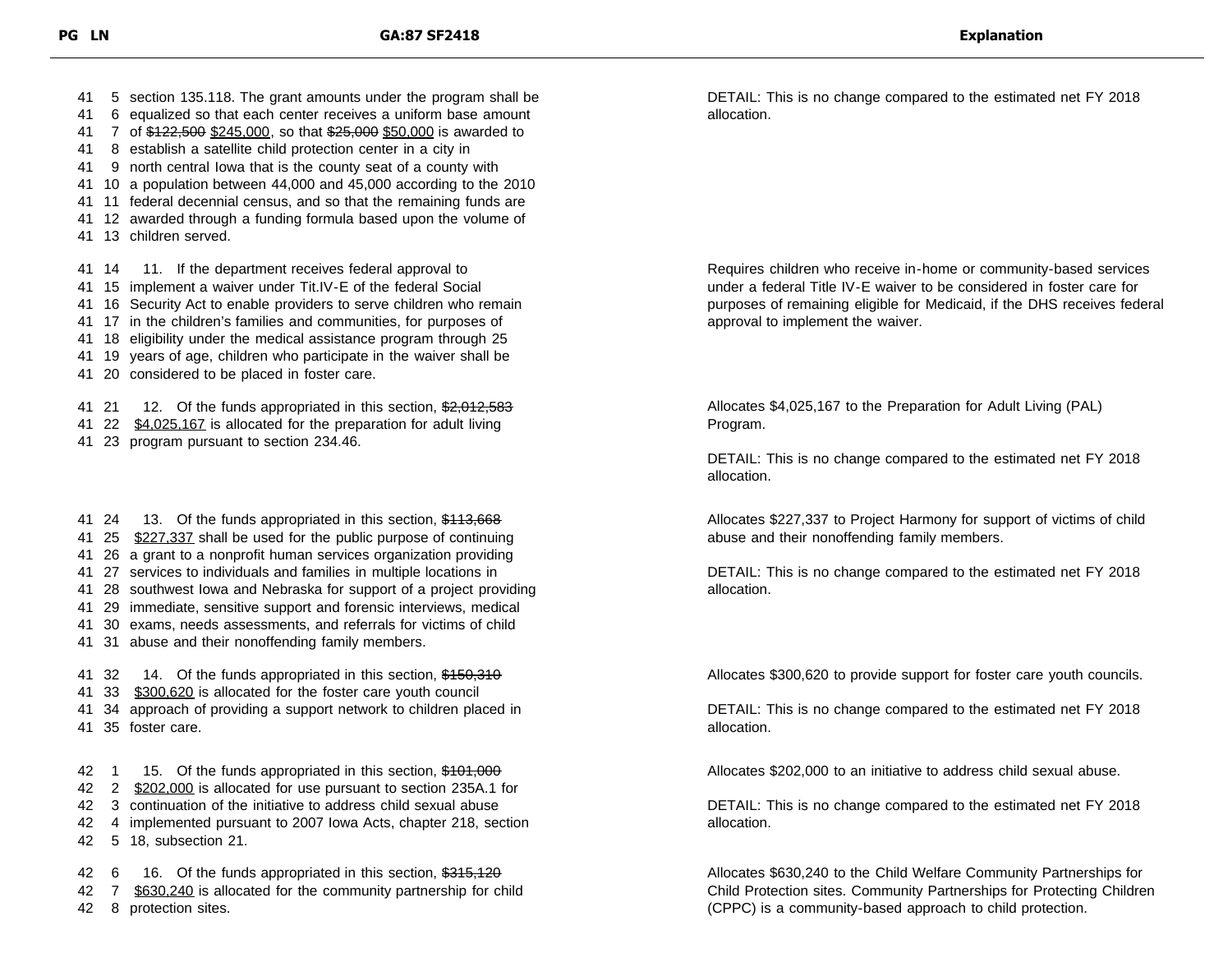42 9 17. Of the funds appropriated in this section, \$185,625 42 10 \$371,250 is allocated for the department's minority youth and 42 11 family projects under the redesign of the child welfare system.

- 42 12 18. Of the funds appropriated in this section, \$568,297 42 13 \$851,595 is allocated for funding of the community circle of
- 42 14 care collaboration for children and youth in northeast Iowa.

- 42 15 19. Of the funds appropriated in this section, at least 42 16 \$73,579 \$147,158 shall be used for the continuation of the 42 17 child welfare provider training academy, a collaboration 42 18 between the coalition for family and children's services in
- 42 19 Iowa and the department.

42 20 20. Of the funds appropriated in this section, \$105,936 42 21 \$211,872 shall be used for continuation of the central Iowa 42 22 system of care program grant through June 30, 2019.

42 23 21. Of the funds appropriated in this section, \$117,500 24 \$235,000 shall be used for the public purpose of the 25 continuation and expansion of a system of care program grant 26 implemented in Cerro Gordo and Linn counties to utilize a 27 comprehensive and long-term approach for helping children 28 and families by addressing the key areas in a child's life 29 of childhood basic needs, education and work, family, and 30 community.

42 31 22. Of the funds appropriated in this section, at least 42 32 \$12,500 \$25,000 shall be used to continue and to expand the 42 33 foster care respite pilot program in which postsecondary

DETAIL: This is no change compared to the estimated net FY 2018 allocation. Community Partnerships work to prevent child abuse and neglect, safely decrease the number of out-of-home placements, and promote timely reunification when children are placed in foster care.

Allocates \$371,250 to minority youth and family projects included in the child welfare redesign.

DETAIL: This is no change compared to the estimated net FY 2018 allocation.

Allocates \$851,595 to the Community Circle of Care Grant in northeast Iowa.

DETAIL: This is a general decrease of \$285,000 compared to the estimated net FY 2018 allocation. The Community Circle of Care Program is a regional System of Care Program that coordinates community-based services and support to address the needs of children and youth with severe behavioral or mental health conditions.

Allocates \$147,158 to the Online Child Welfare Provider Training Academy.

DETAIL: This is no change compared to the estimated net FY 2018 allocation.

Allocates \$211,872 to the continuation of a System of Care program in Polk County.

DETAIL: This is no change compared to the estimated net FY 2018 allocation.

Allocates \$235,000 to the continuation and expansion of a System of Care program in Cerro Gordo and Linn counties at Four Oaks.

DETAIL: This is no change compared to the estimated net FY 2018 allocation.

Allocates at least \$25,000 to the Foster Care Respite Pilot Program at Wartburg College, for students in social work and other human services-related programs, to allow for Program expansion to additional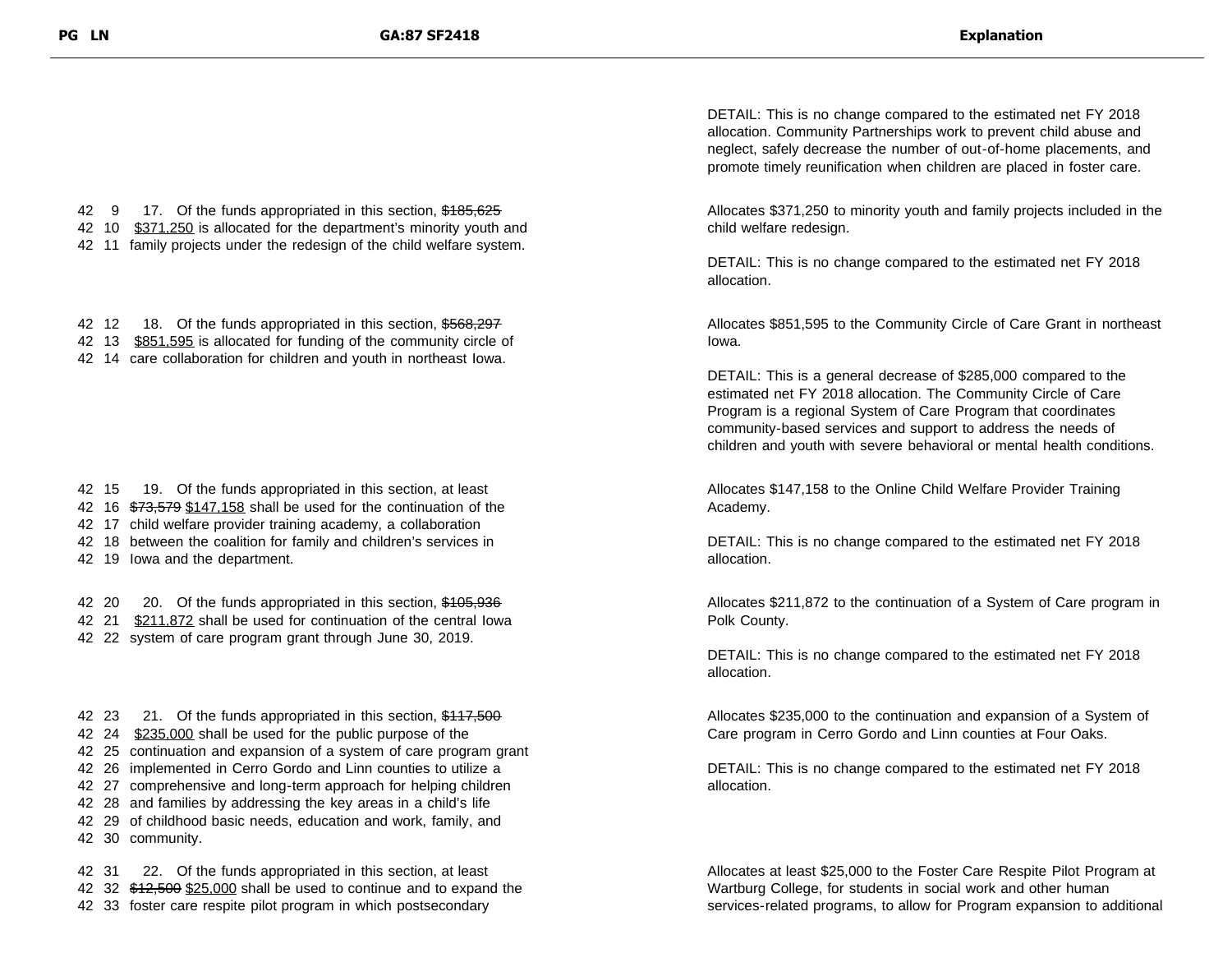42 34 students in social work and other human services-related

- 42 35 programs receive experience by assisting family foster care
- 43 1 providers with respite and other support.

43 2 23. Of the funds appropriated in this section, \$55,000 43 3 \$110,000 shall be used for the public purpose of funding 4 community-based services and other supports with a system of 5 care approach for children with a serious emotional disturbance 6 and their families through a nonprofit provider of child 7 welfare services that has been in existence for more than 8 115 years, is located in a county with a population of more 9 than 200,000 but less than 220,000 according to the latest 10 certified federal census, is licensed as a psychiatric medical 11 institution for children, and was a system of care grantee 12 prior to July 1, 2018.

43 13 Sec. 29. 2017 Iowa Acts, chapter 174, section 58, subsection

43 14 1, paragraph a, is amended to read as follows:

|       |  | 43 15 a. For adoption subsidy payments and services: |                       |
|-------|--|------------------------------------------------------|-----------------------|
| 43 16 |  |                                                      | <del>20.388.955</del> |
| 43 17 |  |                                                      | 40.445.137            |

43 18 Sec. 30. 2017 Iowa Acts, chapter 174, section 60, is amended 43 19 to read as follows:

43 20 SEC. 60. FAMILY SUPPORT SUBSIDY PROGRAM.

43 21 1. There is appropriated from the general fund of the

43 22 state to the department of human services for the fiscal year

43 23 beginning July 1, 2018, and ending June 30, 2019, the following

43 24 amount, or so much thereof as is necessary, to be used for the

43 25 purpose designated:

43 26 For the family support subsidy program subject to the

43 27 enrollment restrictions in section 225C.37, subsection 3:

43 28 ...................................................................... \$ 534,641

43 29 949,282

43 30 2. At least \$393,750 \$787,500 of the moneys appropriated in 43 31 this section is transferred to the department of public health

43 32 for the family support center component of the comprehensive

43 33 family support program under chapter 225C, subchapter V.

## counties.

DETAIL: This is no change compared to the estimated net FY 2018 allocation.

Allocates \$110,000 to Tanager Place Behavioral Health Clinic in Cedar Rapids.

DETAIL: This is no change compared to the estimated net FY 2018 allocation.

General Fund appropriation to the Adoption Subsidy Program.

DETAIL: This is a decrease of \$332,773 compared to estimated net FY 2018. The decrease covers changes in the Iowa FMAP rate and Title IV-E eligibility, but allows funding to also remain in the Program to account for eligibility savings.

General Fund appropriation for the Family Support Subsidy Program.

DETAIL: This is a decrease of \$20,000 compared to estimated net FY 2018.

Requires an allocation of \$787,500 from the Family Support Subsidy appropriation to the DPH to continue the Family Support Center component of the Children at Home Program. Permits the DHS to transfer the appropriated funds to make funding available statewide. The DPH has existing statewide coordinated intake for family support services through the Division of Health Promotion and Chronic Disease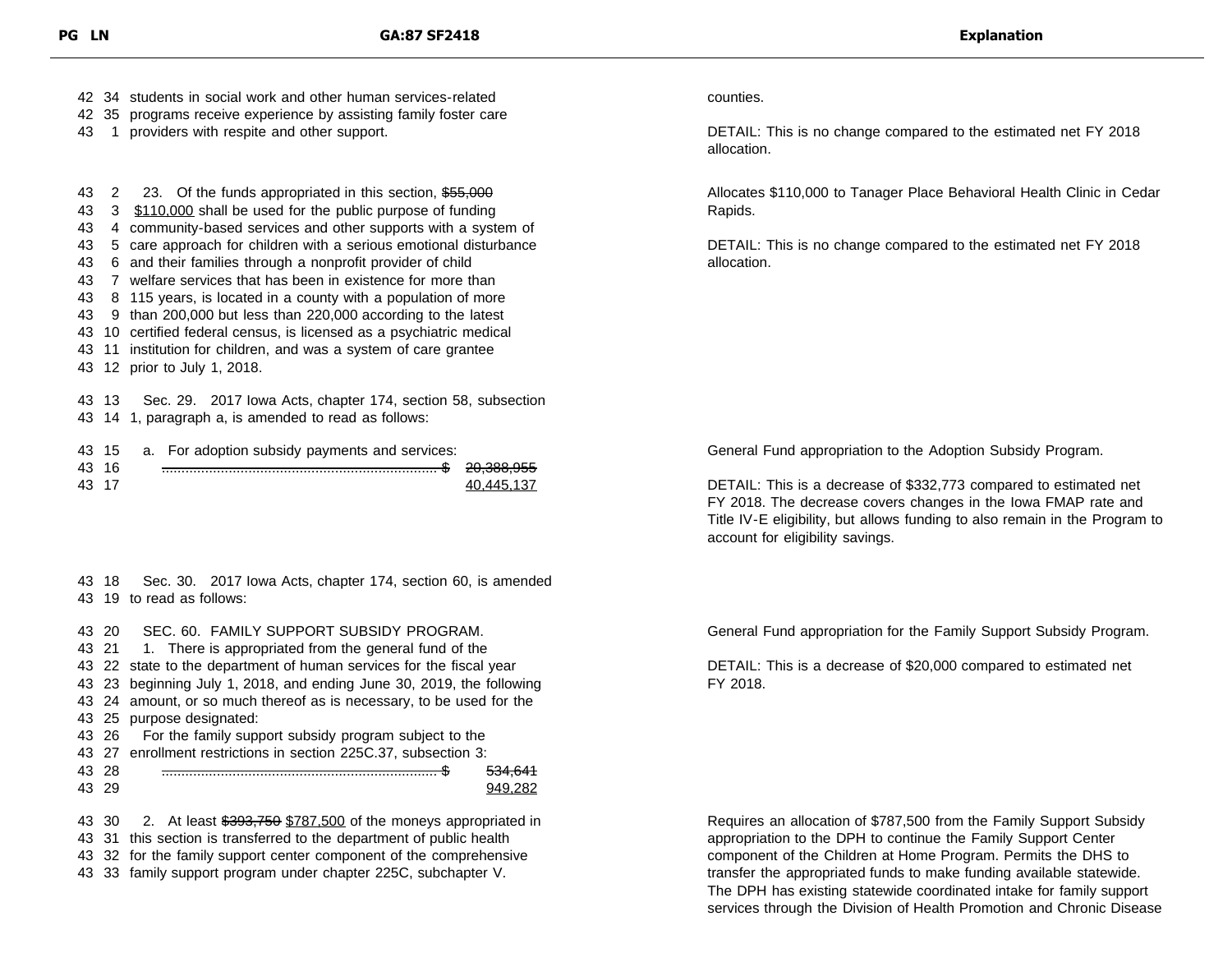Prevention.

DETAIL: This allocation is no change compared to the estimated net FY 2018 allocation.

CODE: Requires the Department to reduce funding to participants in the Family Support Subsidy Program if available funds are less than anticipated.

General Fund appropriation to the DHS for Conner Decree training requirements.

DETAIL: This is no change compared to estimated net FY 2018. The funds are used for training purposes to comply with the [Conner v.](http://www.clearinghouse.net/detail.php?id=446) **Branstad** consent decree mandating placement of persons with developmental disabilities in the least restrictive setting possible.

General Fund appropriation to the mental health institute (MHI) at Cherokee.

DETAIL: This is no change in funding and an increase of 9.71 FTE positions compared to estimated net FY 2018. The increase in FTE positions reflects the number of positions appropriated in FY 2018.

General Fund appropriation to the MHI at Independence.

 34 3. If at any time during the fiscal year, the amount of 35 funding available for the family support subsidy program 1 is reduced from the amount initially used to establish the 2 figure for the number of family members for whom a subsidy 3 is to be provided at any one time during the fiscal year, 4 notwithstanding section 225C.38, subsection 2, the department 5 shall revise the figure as necessary to conform to the amount 6 of funding available. 7 Sec. 31. 2017 Iowa Acts, chapter 174, section 61, is amended 8 to read as follows: 9 SEC. 61. CONNER DECREE. There is appropriated from the 10 general fund of the state to the department of human services 11 for the fiscal year beginning July 1, 2018, and ending June 30, 12 2019, the following amount, or so much thereof as is necessary, 13 to be used for the purpose designated: 14 For building community capacity through the coordination 15 and provision of training opportunities in accordance with the 16 consent decree of Conner v.Branstad, No.4-86-CV-30871(S.D. 17 Iowa, July 14, 1994): 44 18 <del>……………………………………………………………………\$</del> <del>16.816</del> 44 19 33,632 20 Sec. 32. 2017 Iowa Acts, chapter 174, section 62, subsection 21 1, is amended to read as follows: 22 1. There is appropriated from the general fund of the 23 state to the department of human services for the fiscal year 24 beginning July 1, 2018, and ending June 30, 2019, the following 25 amounts, or so much thereof as is necessary, to be used for the 26 purposes designated: 27 a. For operation of the state mental health institute at 28 Cherokee as required by chapters 218 and 226 for salaries, 29 support, maintenance, and miscellaneous purposes, and for not

 30 more than the following full-time equivalent positions: 31 ...................................................................... \$ 6,935,127 32 13,870,254 33 ................................................................... FTEs 162.00

34 b. For operation of the state mental health institute at

35 Independence as required by chapters 218 and 226 for salaries,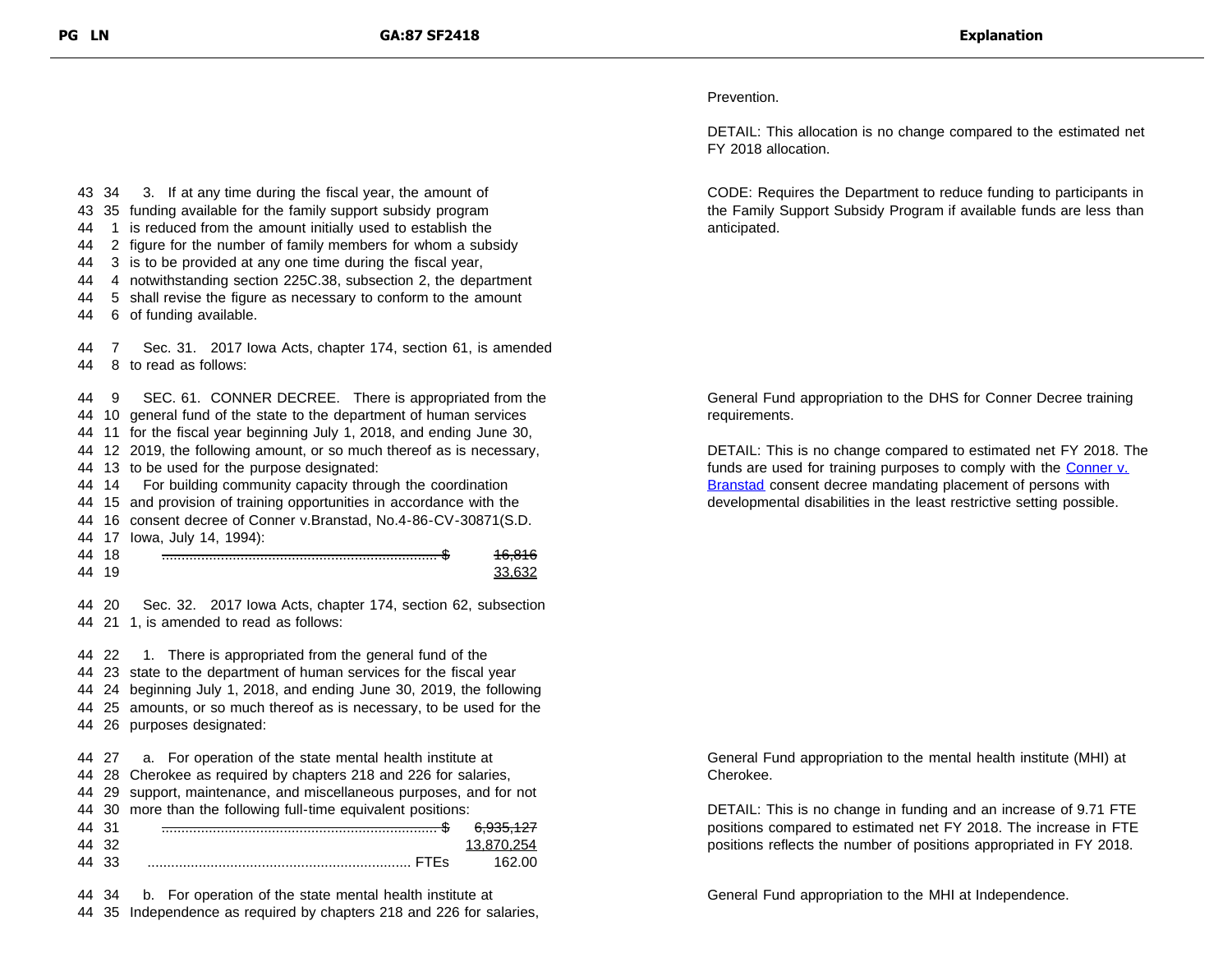| 45<br>45<br>45<br>45<br>45 | 1<br>2<br>3<br>4<br>5    | support, maintenance, and miscellaneous purposes, and for not<br>more than the following full-time equivalent positions:<br><del>8,756,810</del><br>17,513,621<br>204.00                                                                                                             |
|----------------------------|--------------------------|--------------------------------------------------------------------------------------------------------------------------------------------------------------------------------------------------------------------------------------------------------------------------------------|
| 45<br>45                   | 6                        | Sec. 33. 2017 Iowa Acts, chapter 174, section 63, subsection<br>7 1, is amended to read as follows:                                                                                                                                                                                  |
| 45<br>45<br>45<br>45<br>45 | 8<br>9<br>10<br>11<br>12 | 1. There is appropriated from the general fund of the<br>state to the department of human services for the fiscal year<br>beginning July 1, 2018, and ending June 30, 2019, the following<br>amounts, or so much thereof as is necessary, to be used for the<br>purposes designated: |
| 45<br>45<br>45<br>45       | 13<br>14<br>-15<br>16    | a. For the state resource center at Glenwood for salaries,<br>support, maintenance, and miscellaneous purposes:<br><del>8.943.890</del><br>16,858,523                                                                                                                                |

|       | 45 17 b. For the state resource center at Woodward for salaries, |            |
|-------|------------------------------------------------------------------|------------|
|       | 45 18 support, maintenance, and miscellaneous purposes:          |            |
| 45 19 |                                                                  | 6,038,517  |
| 45 20 |                                                                  | 11.386.679 |
|       |                                                                  |            |

 21 Sec. 34. 2017 Iowa Acts, chapter 174, section 64, subsection 22 1, is amended to read as follows:

23 1. There is appropriated from the general fund of the

24 state to the department of human services for the fiscal year

25 beginning July 1, 2018, and ending June 30, 2019, the following

 26 amount, or so much thereof as is necessary, to be used for the 27 purpose designated:

28 For costs associated with the commitment and treatment of

29 sexually violent predators in the unit located at the state

30 mental health institute at Cherokee, including costs of legal

31 services and other associated costs, including salaries,

 32 support, maintenance, and miscellaneous purposes, and for not 33 more than the following full-time equivalent positions:

|       |       | -- |                      |
|-------|-------|----|----------------------|
| 45 34 |       |    | <del>4,732,373</del> |
|       | 45 35 |    |                      |
| 46    |       |    | 112. QQ<br>—∠.oo     |
| 46    |       |    |                      |
|       |       |    |                      |

3 Sec. 35. 2017 Iowa Acts, chapter 174, section 65, is amended

DETAIL: This is no change in funding and an increase of 13.90 FTE positions compared to estimated net FY 2018. The increase in FTE positions reflects the number of positions appropriated in FY 2018.

General Fund appropriation to the State Resource Center at Glenwood.

DETAIL: This is a decrease of \$1,029,258 compared to estimated net FY 2018 due to an adjustment in the FMAP rate.

General Fund appropriation to the State Resource Center at Woodward.

DETAIL: This is a decrease of \$690,355 compared to estimated net FY 2018 due to an adjustment in the FMAP rate.

General Fund appropriation to the DHS for the Civil Commitment Unit for Sexual Offenders.

DETAIL: This is an increase of \$1,400,000 and 31.25 FTE positions compared to estimated net FY 2018 due to an additional 27 offenders anticipated at the facility.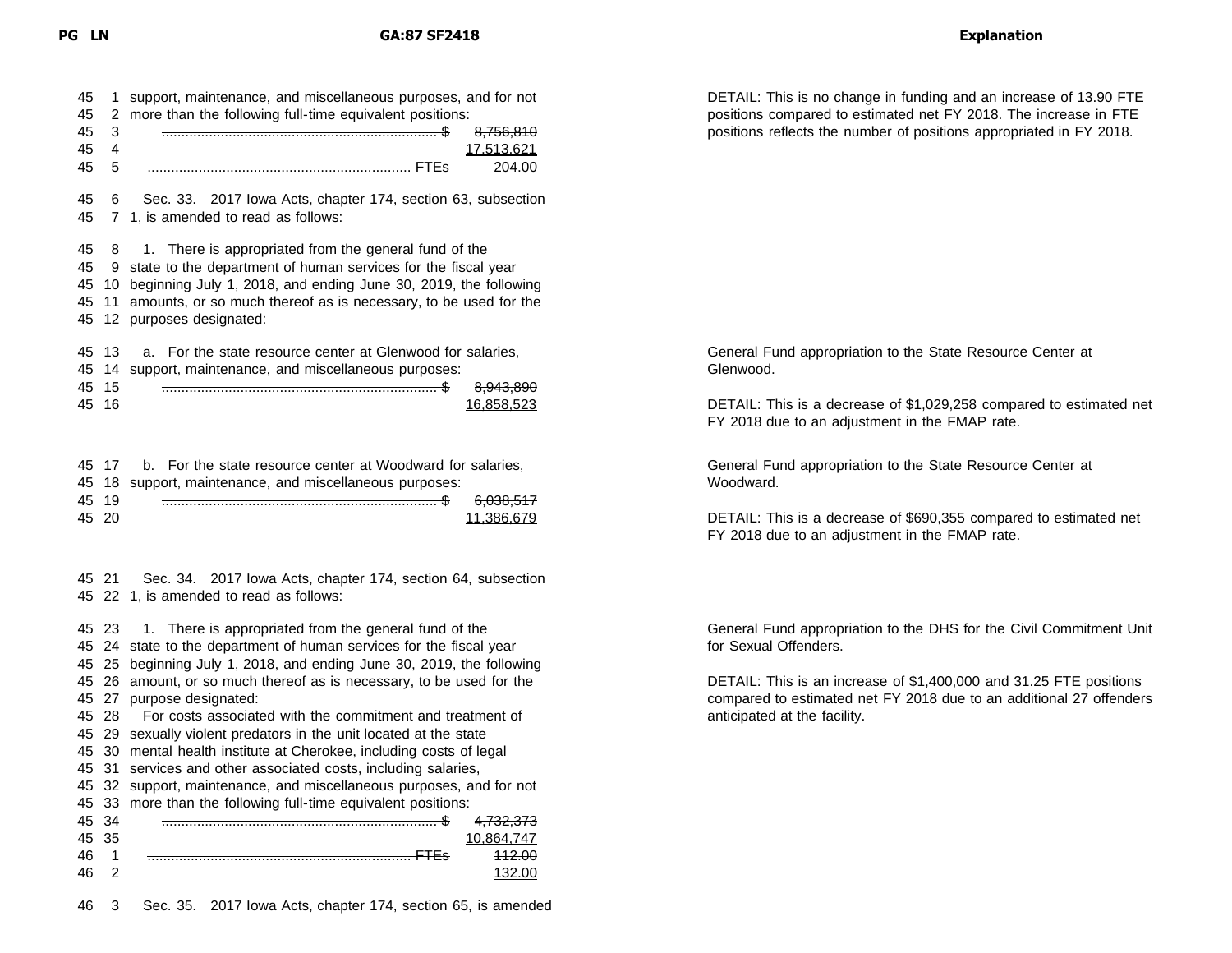46 4 to read as follows:

- 46 5 SEC. 65. FIELD OPERATIONS. There is appropriated from the
- 46 6 general fund of the state to the department of human services
- 46 7 for the fiscal year beginning July 1, 2018, and ending June 30,
- 46 8 2019, the following amount, or so much thereof as is necessary,
- 46 9 to be used for the purposes designated:
- 46 10 For field operations, including salaries, support,
- 46 11 maintenance, and miscellaneous purposes, and for not more than
- 46 12 the following full-time equivalent positions:

| 46    | - 12 | 24,242,217            |
|-------|------|-----------------------|
| 46    | 14   |                       |
| 46 15 |      | مم وقع<br><del></del> |
| 46    | - 16 |                       |

46 17 Priority in filling full-time equivalent positions shall be

46 18 given to those positions related to child protection services

46 19 and eligibility determination for low-income families.

46 20 Sec. 36. 2017 Iowa Acts, chapter 174, section 66, is amended 46 21 to read as follows:

 22 SEC. 66. GENERAL ADMINISTRATION. There is appropriated 23 from the general fund of the state to the department of human 24 services for the fiscal year beginning July 1, 2018, and ending 25 June 30, 2019, the following amount, or so much thereof as is 26 necessary, to be used for the purpose designated: 27 For general administration, including salaries, support, 28 maintenance, and miscellaneous purposes, and for not more than 29 the following full-time equivalent positions: 30 ...................................................................... \$ 7,016,520 31 13,833,040 32 ................................................................... FTEs 294.00

46 33 2. Of the funds appropriated in this section, \$75,000 46 34 \$150,000 shall be used to continue the contract for the

- 46 35 provision of a program to provide technical assistance,
- 47 1 support, and consultation to providers of habilitation services
- 47 2 and home and community-based services waiver services for
- 47 3 adults with disabilities under the medical assistance program.
- 47 4 3. Of the funds appropriated in this section, \$25,000 47 5 \$50,000 is transferred to the Iowa finance authority to be
- 47 6 used for administrative support of the council on homelessness
- 47 7 established in section 16.2D and for the council to fulfill its
- 47 8 duties in addressing and reducing homelessness in the state.

General Fund appropriation to the DHS for Field Operations staff and support.

DETAIL: This is an increase of \$590,082 and 68.00 FTE positions compared to estimated net FY 2018. Changes include:

- An increase of 68.00 FTE positions to revise the authorized positions.
- An increase of \$590,082 to replace Child Care Facility Fund dollars.

Requires priority to be given to filling positions related to child protection services and eligibility determination for low-income families.

General Fund appropriation for General Administration.

DETAIL: This is a decrease of \$200,000 and an increase of 21.05 FTE positions compared to estimated net FY 2018. The changes include:

- A decrease of \$200,000 to reflect the item veto of college of direct support Internet training.
- An increase of 21.05 FTE positions to maintain the current authorized level.

Allocates \$150,000 to continue the existing contract for technical assistance for providers of habilitation services under the HCBS Waiver Program.

DETAIL: This is no change compared to the estimated net FY 2018 allocation.

Transfers \$50,000 to the Iowa Finance Authority to be used for support of the Council on Homelessness.

DETAIL: This is no change compared to the estimated net FY 2018 allocation.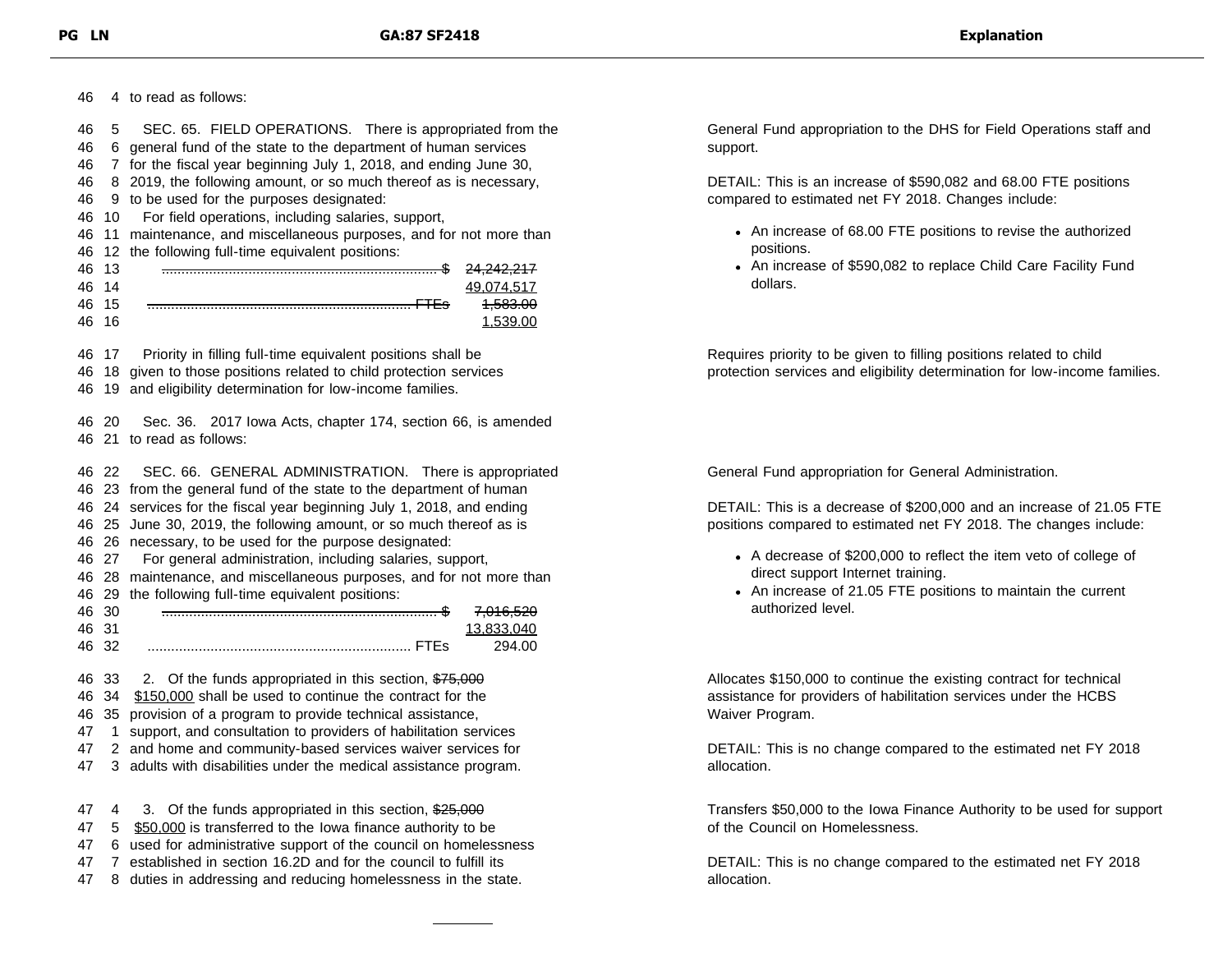47 9 4. Of the funds appropriated in this section, \$100,000

- 47 10 \$200,000 shall be transferred to and deposited in the
- 47 11 administrative fund of the Iowa ABLE savings plan trust
- 47 12 created in section 12I.4, to be used for implementation and
- 47 13 administration activities of the Iowa ABLE savings plan trust.

47 14 5. Of the funds appropriated in this section, \$100,000

- 47 15 \$200,000 is transferred to the economic development authority
- 47 16 for the Iowa commission on volunteer services to continue
- 47 17 to be used for RefugeeRISE AmeriCorps program established
- 47 18 under section 15H.8 for member recruitment and training to
- 47 19 improve the economic well-being and health of economically
- 47 20 disadvantaged refugees in local communities across Iowa. Funds
- 47 21 transferred may be used to supplement federal funds under
- 47 22 federal regulations.

47 23 7. Of the funds appropriated in this section, \$300,000 shall

- 47 24 be used to contract for children's well-being collaboratives
- 47 25 grants for the development and implementation of children's
- 47 26 well-being collaboratives to establish and coordinate
- 47 27 prevention and early intervention services to promote improved
- 47 28 mental health and well-being for children and families, as
- 47 29 enacted in 2017 Iowa Acts, chapter 174, section 88.
- 47 30 8. The department of human services shall submit the
- 47 31 strategic plan to create and implement a children's mental
- 47 32 health system submitted to the governor by the children's
- 47 33 system state board established by Executive Order Number Two
- 47 34 issued April 23, 2018, to the general assembly by November 15. 47 35 2018.

48 1 Sec. 37. 2017 Iowa Acts, chapter 174, section 67, is amended 48 2 to read as follows:

 3 SEC. 67. DEPARTMENT-WIDE DUTIES. There is appropriated 4 from the general fund of the state to the department of human 5 services for the fiscal year beginning July 1, 2018, and ending 6 June 30, 2019, the following amount, or so much thereof as is 7 necessary, to be used for the purposes designated: 8 For salaries, support, maintenance, and miscellaneous 9 purposes at facilities under the purview of the department of 10 human services: 11 ...................................................................... \$ 1,439,637 12 2,879,274

Transfers \$200,000 to the Treasurer of State to implement the Achieving a Better Life Experience (ABLE) Trust Act.

DETAIL: This is no change compared to the estimated net FY 2018 allocation. The ABLE Trust makes tax-free savings accounts available to individuals with disabilities to cover qualified expenses such as education, housing, and transportation.

Transfers \$200,000 to the Economic Development Authority through the DHS for the RefugeeRISE AmeriCorps Program, to be used for member recruitment and training.

DETAIL: This is no change compared to the estimated net FY 2018 allocation. This transfer was authorized for the first time in FY 2017. The transfer requires funds to be used to supplement federal funds.

Allocates \$300,000 to the DHS for the purpose of continuing the development and implementation of children's mental health crisis services.

DETAIL: This is no change compared to the estimated net FY 2018 allocation.

Requires the DHS to submit a copy of the strategic plan for a children's mental health system report developed by the State board established by the Governor's Executive Order Number Two to the General Assembly by November 15, 2018.

General Fund appropriation to the DHS facilities.

DETAIL: This is no change compared to estimated net FY 2018. This appropriation is to ensure adequate staffing among the DHS facilities and to transfer staff as needed, while remaining within the set number of authorized positions.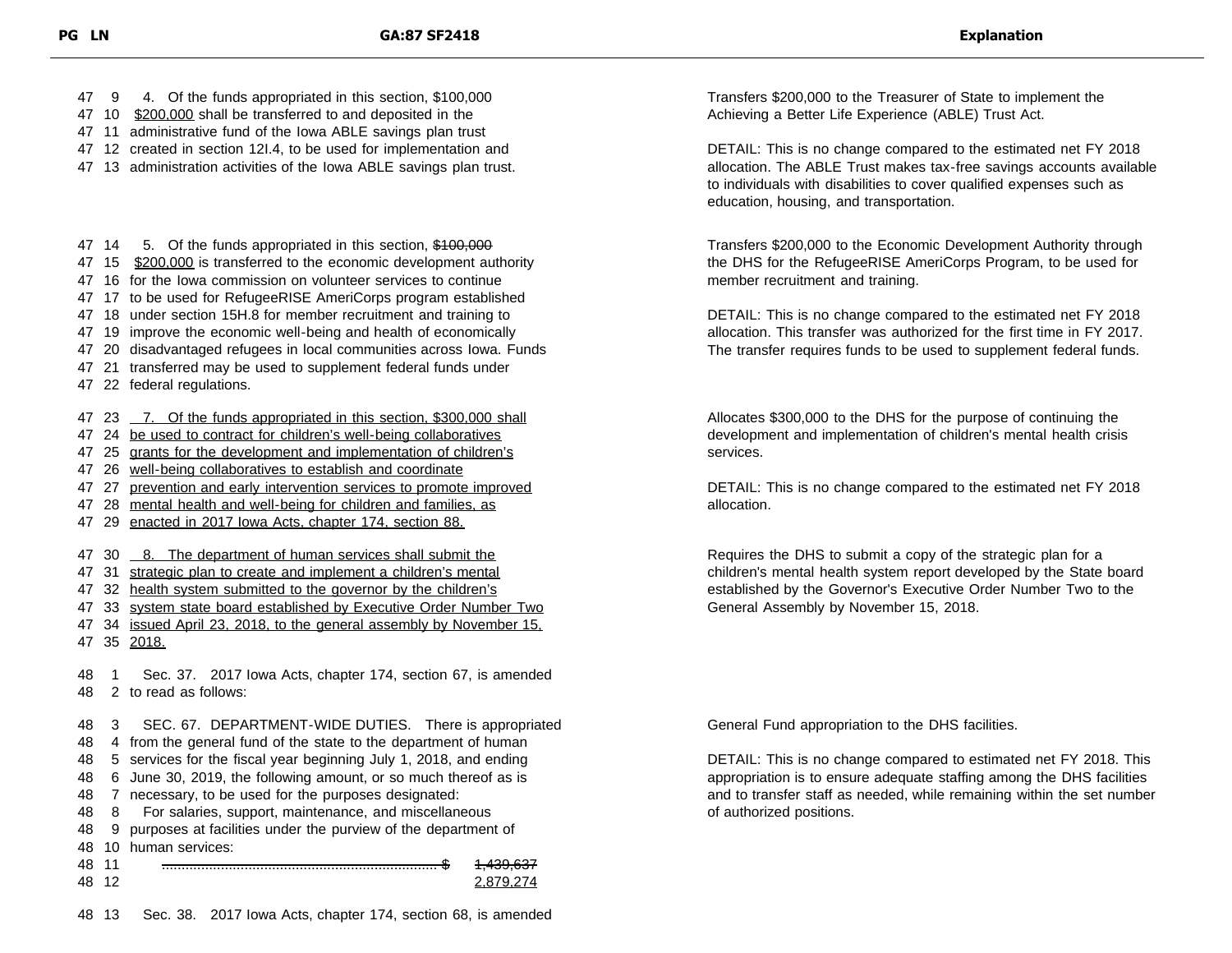|       |       | 48 14 to read as follows:                                                                                                                                                                                 |                      |
|-------|-------|-----------------------------------------------------------------------------------------------------------------------------------------------------------------------------------------------------------|----------------------|
|       | 48 15 | SEC. 68. VOLUNTEERS. There is appropriated from the general<br>48 16 fund of the state to the department of human services for the<br>48 17 fiscal year beginning July 1, 2018, and ending June 30, 2019, | General<br>coordinat |
| 48    |       | 18 the following amount, or so much thereof as is necessary, to be                                                                                                                                        | DETAIL:              |
|       |       | 48 19 used for the purpose designated:                                                                                                                                                                    | appropria            |
|       | 48 20 | For development and coordination of volunteer services:                                                                                                                                                   |                      |
| 48 21 |       | 42,343                                                                                                                                                                                                    |                      |
| 48 22 |       | 84,686                                                                                                                                                                                                    |                      |
|       | 48 23 | Sec. 39. 2017 Iowa Acts, chapter 174, section 70, subsection                                                                                                                                              |                      |
|       |       | 48 24 1, paragraph f, subparagraph (1), is amended to read as                                                                                                                                             |                      |
|       |       | 48 25 follows:                                                                                                                                                                                            |                      |
| 48 26 |       | (1) For the fiscal year beginning July 1, 2018,                                                                                                                                                           | Requires             |
|       |       | 48 27 reimbursement rates for home health agencies shall continue to                                                                                                                                      | the Medi             |
|       |       | 48 28 be based on the Medicare low utilization payment adjustment                                                                                                                                         | rates in e           |
|       |       | 48 29 (LUPA) methodology with state geographic wage adjustments and                                                                                                                                       |                      |
|       |       | 48 30 shall be adjusted to increase the rates to the extent possible                                                                                                                                      |                      |
|       |       | 48 31 within the \$1,000,000 of state funding appropriated for this                                                                                                                                       |                      |
|       |       | 48 32 purpose. The department shall continue to update the rates                                                                                                                                          |                      |
|       |       | 48 33 every two years to reflect the most recent Medicare LUPA rates                                                                                                                                      |                      |
|       |       | 48 34 to the extent possible within the state funding appropriated                                                                                                                                        |                      |
|       |       | 48 35 for this purpose.                                                                                                                                                                                   |                      |
| 49    | 1     | Sec. 40. 2017 Iowa Acts, chapter 174, section 70, subsection                                                                                                                                              |                      |
| 49    |       | 2 1, paragraphs j and k, are amended to read as follows:                                                                                                                                                  |                      |
| 49    | 3     | j. For the fiscal year beginning July 1, 2018, unless                                                                                                                                                     | Requires             |
| 49    |       | 4 otherwise specified in this Act, all noninstitutional medical                                                                                                                                           | providers            |
| 49    |       | 5 assistance provider reimbursement rates shall remain at the                                                                                                                                             | FY 2018              |
| 49    |       | 6 rates in effect on June 30, 2018, except for area education                                                                                                                                             |                      |
| 49    |       | 7 agencies, local education agencies, infant and toddler                                                                                                                                                  |                      |
| 49    |       | 8 services providers, home and community-based services providers                                                                                                                                         |                      |
| 49    |       | 9 including consumer-directed attendant care providers under a                                                                                                                                            |                      |
| 49    |       | 10 section 1915(c) or 1915(i) waiver, targeted case management                                                                                                                                            |                      |
| 49    |       | 11 providers, and those providers whose rates are required to be                                                                                                                                          |                      |
| 49    |       | 12 determined pursuant to section 249A.20, or to meet federal                                                                                                                                             |                      |
| 49    |       | 13 mental health parity requirements.                                                                                                                                                                     |                      |
| 49    | 14    | k. Notwithstanding any provision to the contrary, for the                                                                                                                                                 | CODE: F              |
| 49    |       | 15 fiscal year beginning July 1, 2018, the reimbursement rate                                                                                                                                             | remain a             |
| 49    |       | 16 for anesthesiologists shall be adjusted to implement the cost                                                                                                                                          | 2019, to             |
| 49    | 17    | containment strategies authorized for the medical assistance                                                                                                                                              |                      |
| 49    |       | 18 program in this 2017 Act remain at the rate in effect on June                                                                                                                                          |                      |
| 49    | 19    | 30, 2018, and updated on January 1, 2019, to align with the                                                                                                                                               |                      |
| 49    |       | 20 most current Iowa Medicare anesthesia base rate.                                                                                                                                                       |                      |

Fund appropriation to the DHS for the development and tion of the Volunteer Services Program.

This is no change compared to the estimated net FY 2018 ation.

the FY 2019 rates for home health agencies to be based on icare LUPA and be increased by \$1,000,000 compared to the effect in FY 2018.

the reimbursement rates for all noninstitutional Medicaid s, with specified exceptions, to remain at the rates in effect in or to meet federal mental health parity requirements.

Requires the reimbursement rate for anesthesiologists to at the rate in effect in FY 2018 and updated on January 1, align with the most current Iowa Medicare anesthesia rate.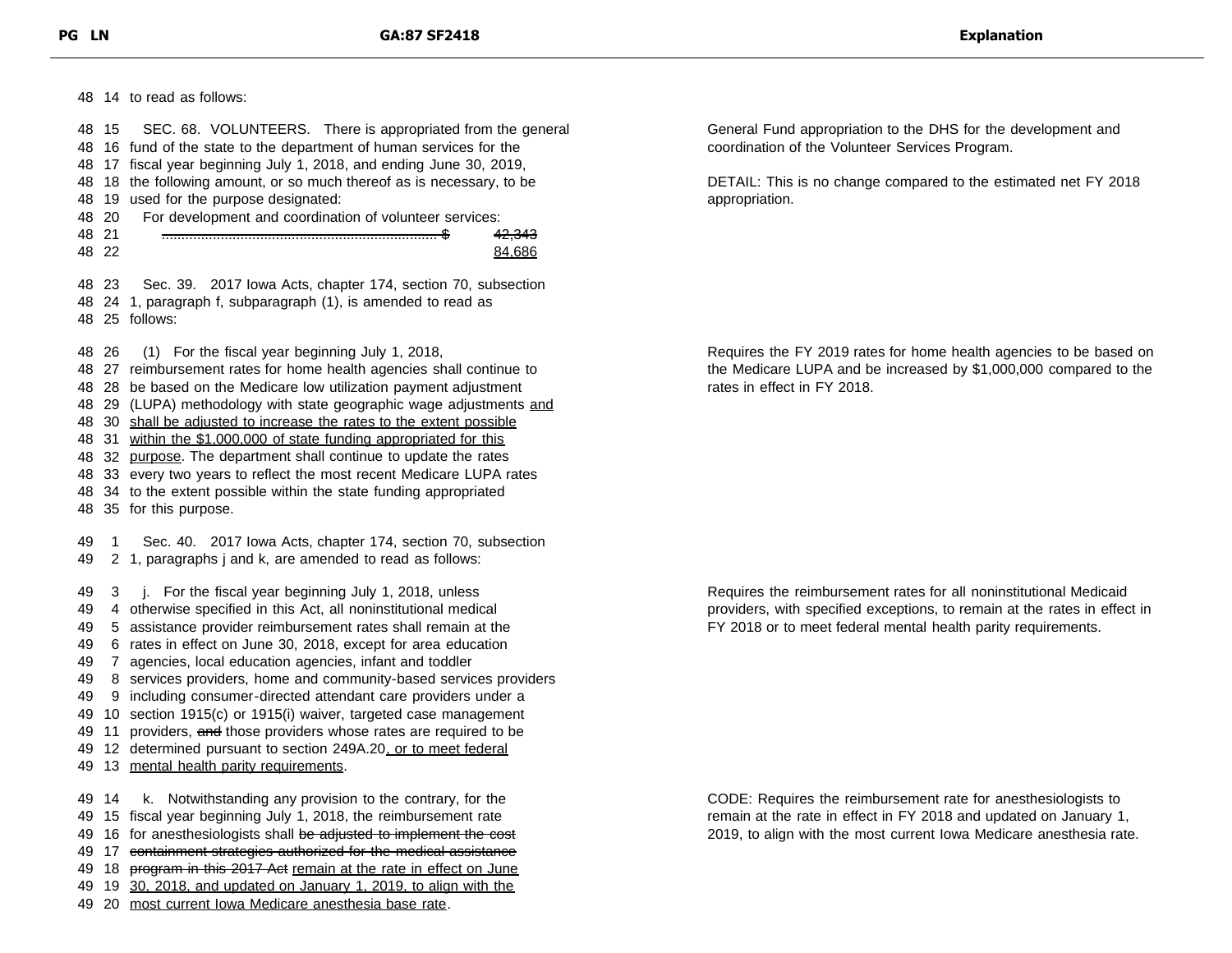49 22 7, is amended to read as follows: 49 23 7. a. For the purposes of this subsection, "combined 49 24 reimbursement rate" means the combined service and maintenance 49 25 reimbursement rate for a service level under the department's 49 26 reimbursement methodology. Effective July 1, 2018, the 49 27 combined reimbursement rate for a group foster care service 49 28 level shall be the amount designated in this subsection. 49 29 However, if a group foster care provider's reimbursement rate 49 30 for a service level as of June 30, 2018, is more than the rate 49 31 designated in this subsection, the provider's reimbursement 49 32 shall remain at the higher rate. 49 33 - b. Unless a group foster care provider is subject to the 49 34 exception provided in paragraph "a", effective July 1, 2018, 49 35 the combined reimbursement rates for the service levels under 50 1 the department's reimbursement methodology shall be as follows: 50  $2 - (1)$  For service level, community - D1, the daily rate shall 50 3 be at least \$84.17. 50  $4 - (2)$  For service level, comprehensive - D2, the daily rate 50 5 shall be at least \$119.09. 50 6 (3) For service level, enhanced - D3, the daily rate shall 50 7 be at least \$131.09 established by contract. 50 8 Sec. 42. 2017 Iowa Acts, chapter 174, section 70, subsection 50 9 11, is amended to read as follows: 50 10 11.  $a$ -For the fiscal year beginning July 1, 2018, 50 11 Effective July 1, 2018, the child care provider reimbursement 50 12 rates shall remain at the rates in effect on June 30, 2018. 50 13 Effective January 1, 2019, for child care providers reimbursed 50 14 under the state child care assistance program, the department 50 15 shall set utilize \$3,000,000 of the amount appropriated for 50 16 child care assistance under this division to increase provider 50 17 reimbursement rates based on the rate reimbursement survey 50 18 completed in December 2004 2014. Effective July 1, 2018, 50 19 the child care provider reimbursement rates shall remain at 50 20 the rates in effect on June 30, 2018. The department shall 50 21 increase the lowest rate that is furthest from the fiftieth 50 22 percentile to a rate consistent with the relative percentage of 50 23 the second lowest rate as compared to the fiftieth percentile. 50 24 As funds remain available, the department shall increase 50 25 the subsequent lowest rates in a similar manner until the 50 26 \$3,000,000 is projected to be fully expended in the fiscal 50 27 year. The department shall set rates in a manner so as to 50 28 provide incentives for a nonregistered provider to become 50 29 registered by applying the increase only to registered and 50 30 licensed providers. 50 31 <u>b. Effective January 1, 2019, for infant and toddler</u>

49 21 Sec. 41. 2017 Iowa Acts, chapter 174, section 70, subsection

50 32 child care providers reimbursed under the state child

Requires the combined reimbursement rates for group foster care to be set by contract.

Sets Child Care Assistance reimbursement rates for FY 2019 in the following manner:

- Maintains the FY 2018 child care provider reimbursement rate from July 1, 2018 to December 31, 2018.
- Effective January 1, 2019, reimbursement rates for providers will increase, within \$3,000,000 of funds available, starting at the rate furthest from the 50th percentile of the 2014 Market Rate Survey (MRS) up to the relative percentage of the second lowest rate as compared to the 50th percentile of the 2014 MRS.
- If funds are projected to remain available, the rates that are now the lowest rates will continue to increase in a similar manner.
- Effective January 1, 2019, the infant and toddler care reimbursement rate for providers participating in the Quality Rating System will move to the 75th percentile of the 2014 MRS, to the extent that the expenditures fit within the infant and toddler quality improvement expenditures and fit within the expected increase of funding in the federal Consolidated Appropriations Act of 2018 for the Program. Federal Funds Information for States (FFIS) estimates Iowa's share of this increase to be \$19,080,000. The quality improvement expenditure requirement of 11.00% is estimated at \$2,098,800.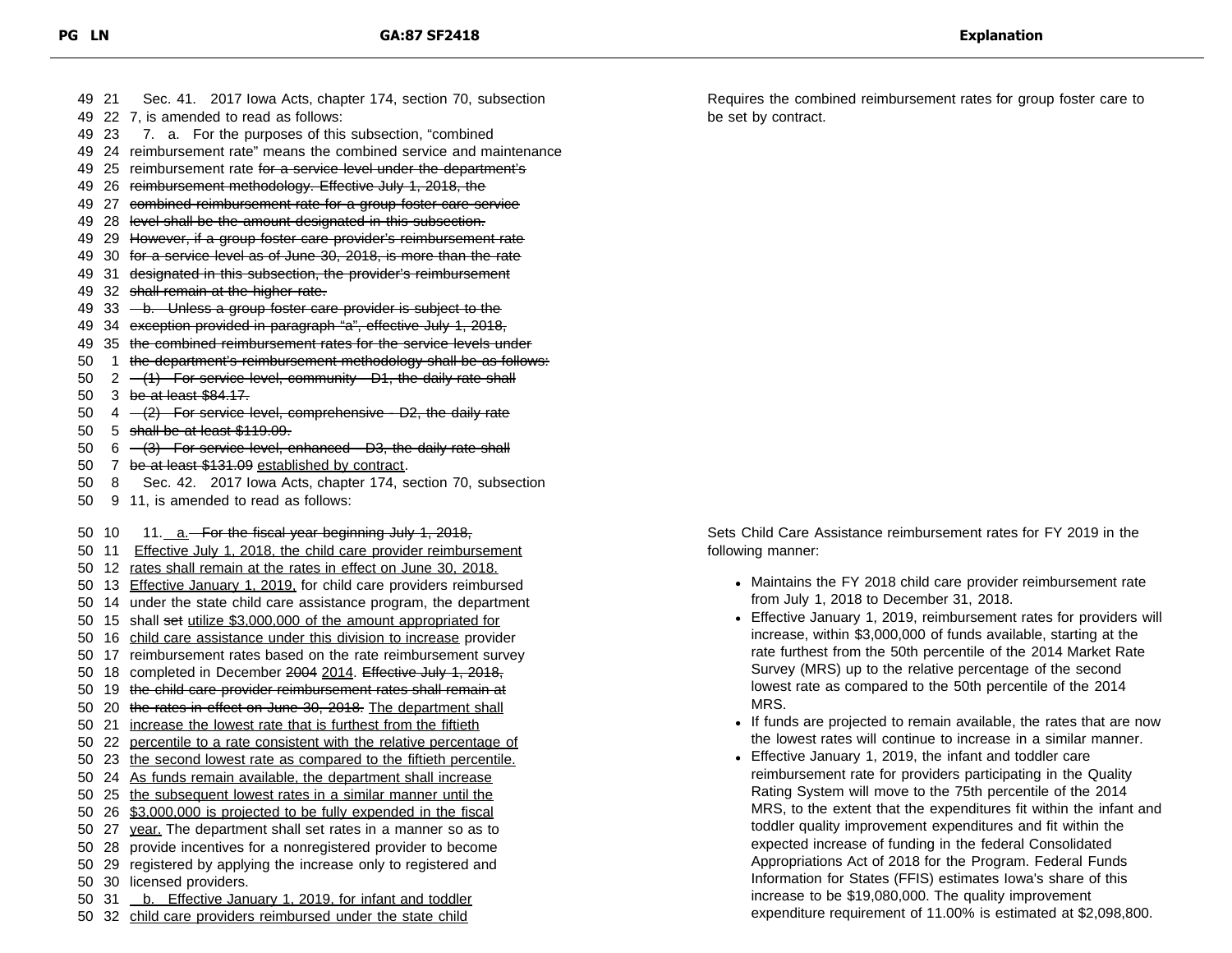33 care assistance program, the department shall set provider

- 34 reimbursement rates at the seventy-fifth percentile of the rate
- 35 reimbursement survey completed in December 2014, within the
- 1 expected increase for the federal child care and development
- 2 block grant expenditure requirement for infant and toddler
- 3 quality improvement, subject to quality rating system criteria
- 4 developed pursuant to section 237A.30. The department shall
- 51 5 set rates in a manner so as to provide incentives for a
- 6 nonregistered provider to become registered by applying the
- 7 increase only to registered and licensed providers.

12 DIVISION VI

8 Sec. 43. 2017 Iowa Acts, chapter 174, section 70, subsection

9 13, is amended by striking the subsection.

Eliminates language allowing the DHS to adjust rates due to cost containment.

DETAIL: The Act does not have any cost containment provisions.

Eliminates the General Fund reduction of \$733,651 to all appropriations under the DHS.

DETAIL: This reduction was incorporated into the DHS budget in estimated net FY 2018.

11 is repealed.

10 Sec. 44. REPEAL. 2017 Iowa Acts, chapter 174, section 69,

|    | 51 13    | <u>DIVIOIOIN VI</u><br>HEALTH CARE ACCOUNTS AND FUNDS - FY 2018-2019  |
|----|----------|-----------------------------------------------------------------------|
|    | 51 14    | Sec. 45. 2017 Iowa Acts, chapter 174, section 75, is amended          |
|    |          | 51 15 to read as follows:                                             |
| 51 | 16       | SEC. 75. PHARMACEUTICAL SETTLEMENT ACCOUNT. There is                  |
| 51 |          | 17 appropriated from the pharmaceutical settlement account created    |
| 51 |          | 18 in section 249A.33 to the department of human services for the     |
| 51 |          | 19 fiscal year beginning July 1, 2018, and ending June 30, 2019,      |
|    |          | 51 20 the following amount, or so much thereof as is necessary, to be |
|    |          | 51 21 used for the purpose designated:                                |
|    | 51 22    | Notwithstanding any provision of law to the contrary, to              |
|    |          | 51 23 supplement the appropriations made in this Act for medical      |
|    |          | 51 24 contracts under the medical assistance program for the fiscal   |
|    |          | 51 25 year beginning July 1, 2018, and ending June 30, 2019:          |
|    | 51 26    | <del>400.000</del>                                                    |
|    | 51 27    | 1.446.266                                                             |
|    | <u>_</u> | 0047 Luis Asta sharetar 474 sasting 70 is accorded<br>$\sqrt{2}$      |

Pharmaceutical Settlement Account appropriation to the DHS for the Medical Contracts appropriation in Medicaid.

DETAIL: This is an increase of \$582,009 compared to estimated net FY 2018 due to additional funds available in the Account.

 28 Sec. 46. 2017 Iowa Acts, chapter 174, section 76, is amended 29 to read as follows:

30 SEC. 76. QUALITY ASSURANCE TRUST FUND —— DEPARTMENT OF HUMAN

31 SERVICES. Notwithstanding any provision to the contrary and

32 subject to the availability of funds, there is appropriated

Quality Assurance Trust Fund appropriation to supplement nursing facilities under the Medicaid Program.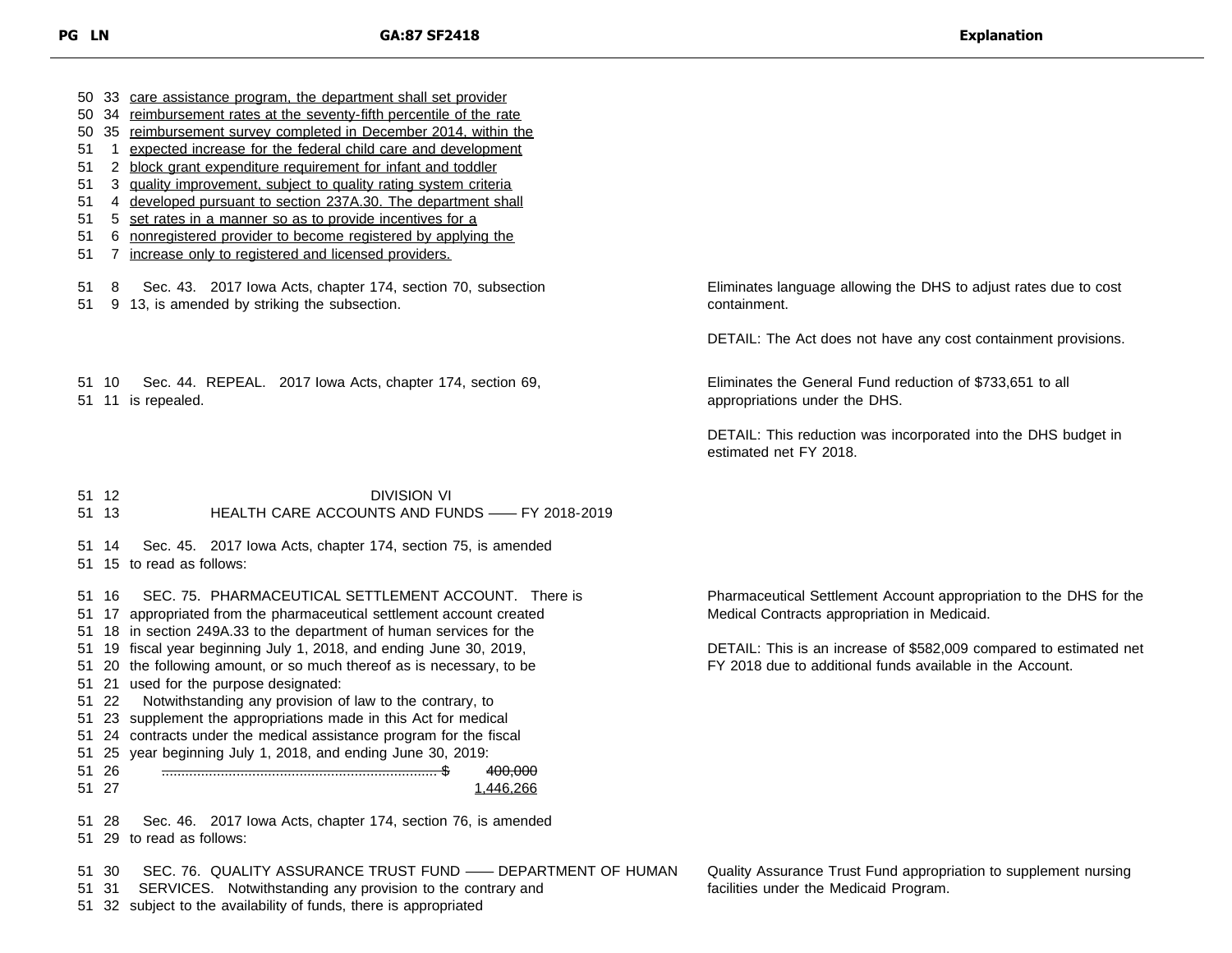33 from the quality assurance trust fund created in section 34 249L.4 to the department of human services for the fiscal year 35 beginning July 1, 2018, and ending June 30, 2019, the following 1 amounts, or so much thereof as is necessary, for the purposes 2 designated: 3 To supplement the appropriation made in this Act from the 4 general fund of the state to the department of human services 5 for medical assistance for the same fiscal year: 6 ...................................................................... \$ 18,352,604 7 36,705,208 8 Sec. 47. 2017 Iowa Acts, chapter 174, section 77, is amended 9 to read as follows: 10 SEC. 77. HOSPITAL HEALTH CARE ACCESS TRUST FUND —— 11 DEPARTMENT OF HUMAN SERVICES. Notwithstanding any provision to 12 the contrary and subject to the availability of funds, there is 13 appropriated from the hospital health care access trust fund 14 created in section 249M.4 to the department of human services 15 for the fiscal year beginning July 1, 2018, and ending June 16 30, 2019, the following amounts, or so much thereof as is 17 necessary, for the purposes designated: 18 To supplement the appropriation made in this Act from the 19 general fund of the state to the department of human services 20 for medical assistance for the same fiscal year: 21 ...................................................................... \$ 16,960,277 33,920,554 23 DIVISION VII 24 PRIOR YEAR APPROPRIATIONS AND OTHER PROVISIONS 25 FEDERAL FUNDING 26 Sec. 48. 2017 Iowa Acts, chapter 165, section 13, subsection 27 3, paragraphs b and e, are amended to read as follows: 28 b. Child and family services: 29 (1) FFY 2017-2018: 30 ...................................................................... \$ 7,672,390 31 8,022,390 32 (2) FFY 2018-2019: 33 ...................................................................... \$ 7,672,390 52 34 8,272,390 35 e. For distribution to counties for state case services 1 provided for persons with mental illness, intellectual 2 disability, or a developmental disability in accordance with

3 section 331.440, Code 2013, or in accordance with a dispute

DETAIL: This is no change compared to the estimated net FY 2018 appropriation.

Hospital Health Care Access Trust Fund appropriation to the Medicaid Program.

DETAIL: This is no change compared to the estimated net FY 2018 appropriation.

Amends the Social Services Block Grant appropriations to Child and Family Services.

DETAIL: This is an increase of \$350,000 in FY 2018 and \$600,000 in FY 2019.

Amends the Social Services Block Grant State Cases appropriation for FY 2018 and eliminates the appropriation for FY 2019.

DETAIL: This is a decrease of \$350,000 in FY 2018 and \$600,000 in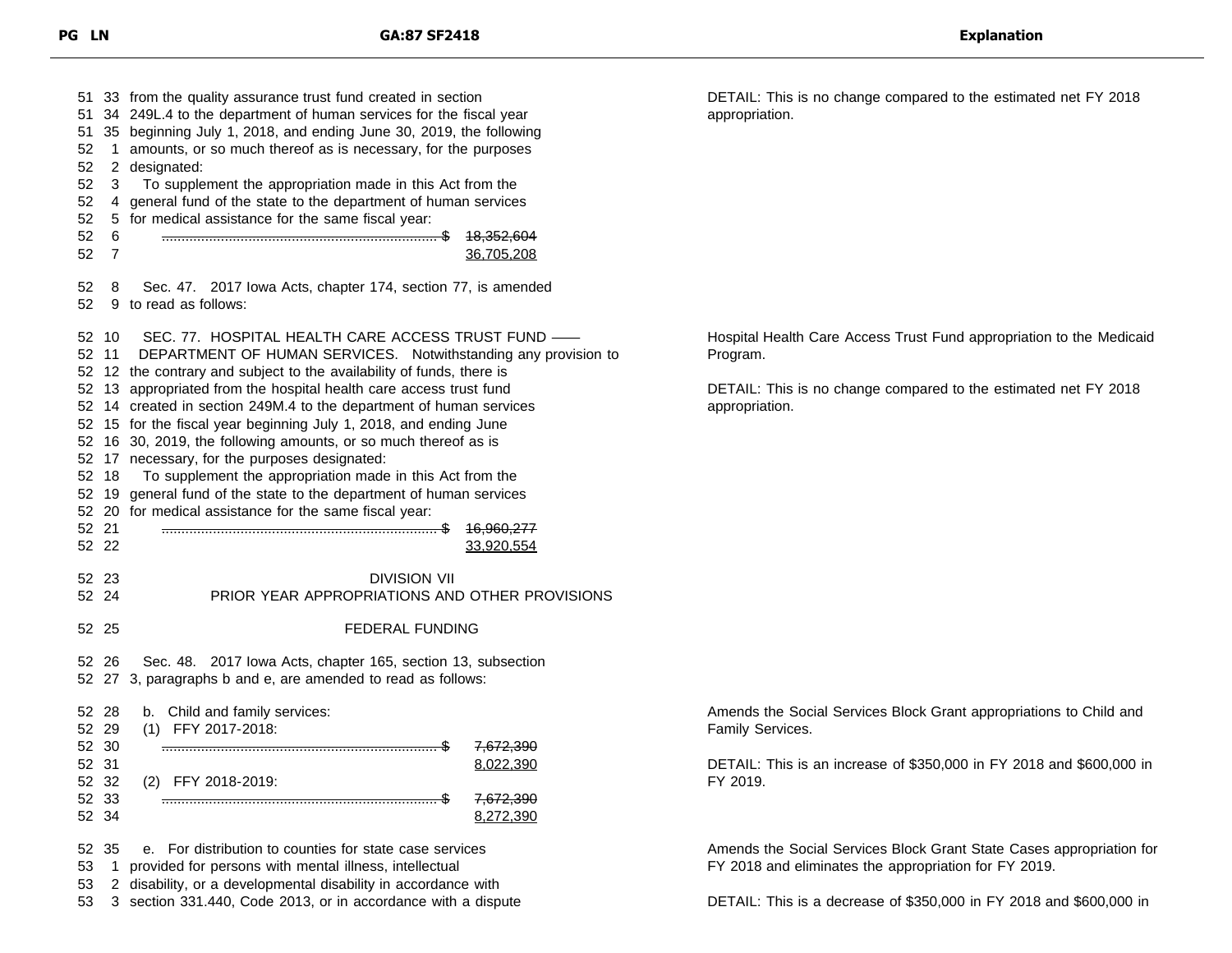| 53       | 4         | resolution process implemented in accordance with section                                                                 |                      |  |
|----------|-----------|---------------------------------------------------------------------------------------------------------------------------|----------------------|--|
| 53       | 5         | 331.394, subsections 5 or 6:                                                                                              |                      |  |
| 53       | 6         | (1) FFY 2017-2018:                                                                                                        |                      |  |
| 53       | 7         |                                                                                                                           | 600,000              |  |
| 53       | 8         |                                                                                                                           | 250,000              |  |
| 53       | 9         | (2) FFY 2018-2019:                                                                                                        |                      |  |
| 53       | 10        |                                                                                                                           | 600,000              |  |
| 53       | 11        |                                                                                                                           |                      |  |
|          |           |                                                                                                                           | $\Omega$             |  |
| 53       | 12        | Moneys appropriated in this lettered paragraph "e"                                                                        |                      |  |
| 53       | 13        | that remain unencumbered or unallocated at the close of a                                                                 |                      |  |
| 53       | 14        | federal fiscal year shall not revert but shall be retained                                                                |                      |  |
| 53 15    |           | by the department and used to supplement amounts otherwise                                                                |                      |  |
| 53       | 16        | appropriated for child and family services under paragraph "b".                                                           |                      |  |
| 53       | 17        | TEMPORARY ASSISTANCE FOR NEEDY FAMILIES (TANF)                                                                            |                      |  |
| 53<br>53 | -18<br>19 | Sec. 49. 2017 lowa Acts, chapter 174, section 6, is amended<br>to read as follows:                                        |                      |  |
| 53 21    | 53 20     | SEC. 6. TEMPORARY ASSISTANCE FOR NEEDY FAMILIES BLOCK<br>There is appropriated from the fund created in section<br>GRANT. |                      |  |
|          |           | 53 22 8.41 to the department of human services for the fiscal year                                                        |                      |  |
|          | 53 23     | beginning July 1, 2017, and ending June 30, 2018, from moneys                                                             |                      |  |
|          |           | 53 24 received under the federal temporary assistance for needy                                                           |                      |  |
|          |           |                                                                                                                           |                      |  |
|          |           | 53 25 families (TANF) block grant pursuant to the federal Personal                                                        |                      |  |
|          | 53 26     | Responsibility and Work Opportunity Reconciliation Act of 1996,                                                           |                      |  |
|          |           | 53 27 Pub.L.No.104-193, and successor legislation, the following                                                          |                      |  |
|          | 53 28     | amounts, or so much thereof as is necessary, to be used for the                                                           |                      |  |
|          | 53 29     | purposes designated:                                                                                                      |                      |  |
|          |           |                                                                                                                           |                      |  |
|          | 53 30     | To be credited to the family investment program account<br>1.                                                             |                      |  |
| 53 31    |           | and used for assistance under the family investment program                                                               |                      |  |
|          | 53 32     | under chapter 239B:                                                                                                       |                      |  |
|          | 53 33     |                                                                                                                           | <del>5,112,462</del> |  |
| 53 34    |           |                                                                                                                           | 4,539,006            |  |
|          |           |                                                                                                                           |                      |  |
| 53       | -35       | 2. To be credited to the family investment program account                                                                |                      |  |
| 54       | 1         | and used for the job opportunities and basic skills (JOBS)                                                                |                      |  |
| 54       |           |                                                                                                                           |                      |  |
|          | 2         | program and implementing family investment agreements in                                                                  |                      |  |
| 54       | 3         | accordance with chapter 239B:                                                                                             |                      |  |
| 54       | 4         |                                                                                                                           | <del>5,575,693</del> |  |
| 54       | 5         |                                                                                                                           | 5,412,060            |  |
|          |           |                                                                                                                           |                      |  |
| 54       | 6         | To be used for the family development and<br>3.                                                                           |                      |  |
| 54       | 7         | self-sufficiency grant program in accordance with section                                                                 |                      |  |
| 54       | 8         | 216A.107:                                                                                                                 |                      |  |
| 54       | 9         |                                                                                                                           | 2,898,980            |  |
| 54       | 10        |                                                                                                                           | 2,883,980            |  |

Deappropriates \$573,456 from the estimated FY 2018 TANF appropriation for the FIP.

FY 2019.

DETAIL: This deappropriation is due to funds not being expended during FY 2018.

Deappropriates \$163,633 from the estimated FY 2018 TANF appropriation for the PROMISE JOBS Program.

DETAIL: This deappropriation is due to funds not being expended during FY 2018.

Deappropriates \$15,000 from the estimated FY 2018 TANF appropriation for the FaDSS Program.

DETAIL: This deappropriation is due to funds not being expended during FY 2018.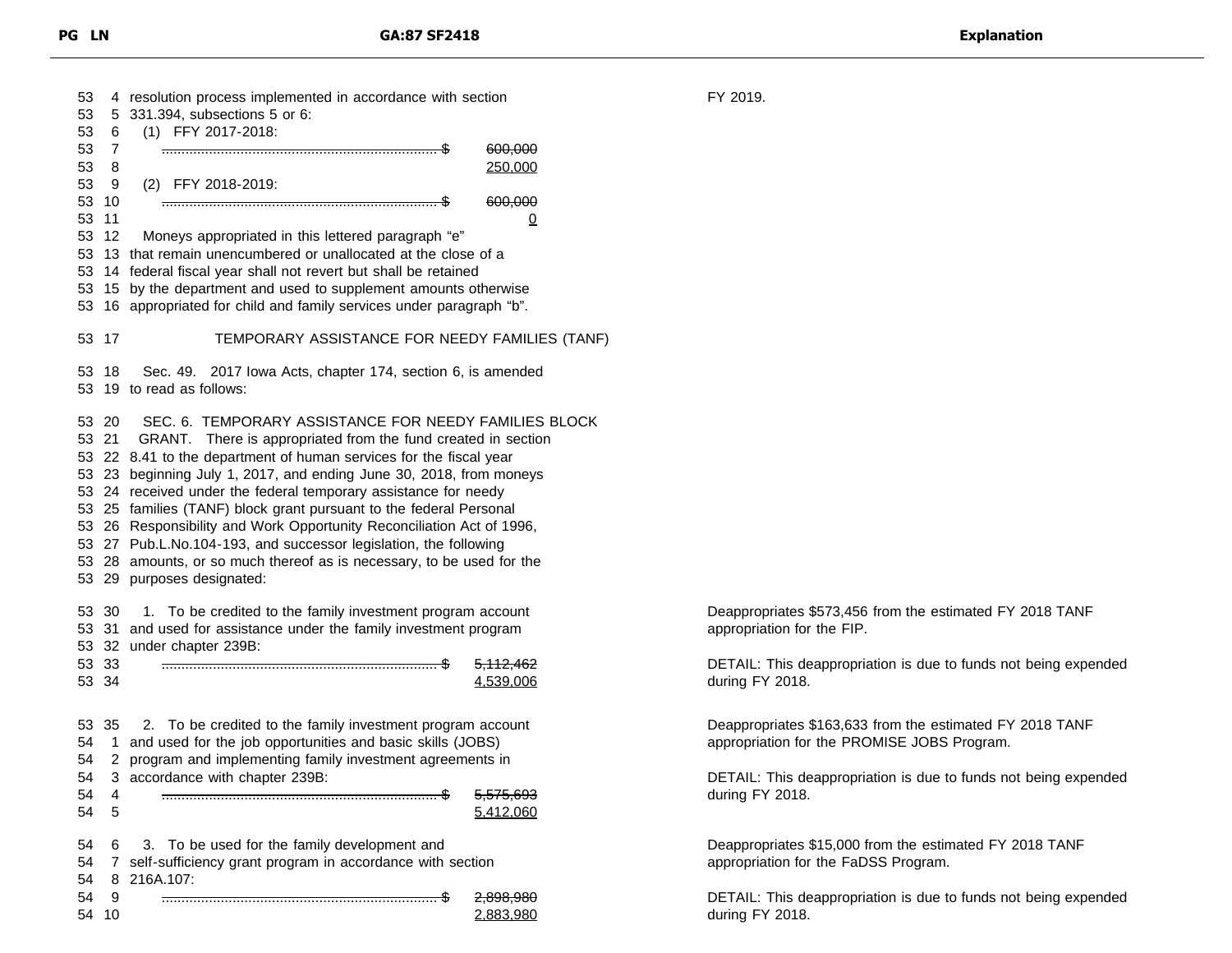| 54 | 11    | Notwithstanding section 8.33, moneys appropriated in this       |  |  |
|----|-------|-----------------------------------------------------------------|--|--|
| 54 | 12    | subsection that remain unencumbered or unobligated at the close |  |  |
| 54 | 13    | of the fiscal year shall not revert but shall remain available  |  |  |
| 54 | 14    | for expenditure for the purposes designated until the close of  |  |  |
| 54 | 15    | the succeeding fiscal year. However, unless such moneys are     |  |  |
| 54 | 16    | encumbered or obligated on or before September 30, 2018, the    |  |  |
| 54 | 17    | moneys shall revert.                                            |  |  |
| 54 | 18    | For field operations:<br>4.                                     |  |  |
| 54 | 19    | 31,296,232                                                      |  |  |
| 54 | 20    | 5. For general administration:                                  |  |  |
| 54 | 21    | 3,744,000                                                       |  |  |
|    |       |                                                                 |  |  |
|    | 54 22 | For state child care assistance:<br>6.                          |  |  |
|    | 54 23 | 47,866,826                                                      |  |  |
|    | 54 24 | 53,603,561                                                      |  |  |
|    | 54 25 | Of the funds appropriated in this subsection,<br>a.             |  |  |
|    | 54 26 | \$26,328,097 \$26,205,412 is transferred to the child care      |  |  |
|    | 54 27 | and development block grant appropriation made by the           |  |  |
| 54 | 28    | Eighty-seventh General Assembly, 2017 session, for the federal  |  |  |
| 54 | 29    | fiscal year beginning October 1, 2017, and ending September 30, |  |  |
| 54 | 30    | 2018. Of this amount, \$200,000 shall be used for provision     |  |  |
| 54 | 31    | of educational opportunities to registered child care home      |  |  |
|    | 32    |                                                                 |  |  |
| 54 |       | providers in order to improve services and programs offered     |  |  |
| 54 | 33    | by this category of providers and to increase the number of     |  |  |
| 54 | 34    | providers. The department may contract with institutions        |  |  |
| 54 | 35    | of higher education or child care resource and referral         |  |  |
| 55 | 1     | centers to provide the educational opportunities. Allowable     |  |  |
| 55 | 2     | administrative costs under the contracts shall not exceed 5     |  |  |
| 55 | 3     | percent. The application for a grant shall not exceed two       |  |  |
| 55 | 4     | pages in length.                                                |  |  |
| 55 | 5     | b. Any funds appropriated in this subsection remaining          |  |  |
| 55 | 6     | unallocated shall be used for state child care assistance       |  |  |
| 55 | 7     | payments for families who are employed including but not        |  |  |
| 55 | 8     | limited to individuals enrolled in the family investment        |  |  |
| 55 | 9     | program.                                                        |  |  |
| 55 | 10    | 7. For child and family services:                               |  |  |
| 55 | 11    | . \$<br>32,380,654<br>.                                         |  |  |
| 55 | 12    | For child abuse prevention grants:<br>8.                        |  |  |
| 55 | 13    | 125,000                                                         |  |  |
|    |       |                                                                 |  |  |
| 55 | 14    | For pregnancy prevention grants on the condition that<br>9.     |  |  |
| 55 | 15    | family planning services are funded:                            |  |  |
| 55 | 16    | <del>1,930,067</del>                                            |  |  |
| 55 | 17    | 1,913,203                                                       |  |  |
| 55 | 18    | Pregnancy prevention grants shall be awarded to programs        |  |  |
| 55 | 19    | in existence on or before July 1, 2017, if the programs have    |  |  |

CODE: Allows any unexpended funds allocated for the FaDSS Grant Program for FY 2018 to remain available for expenditure in FY 2019.

Increases the FY 2018 Child Care Assistance TANF appropriation by \$5,736,735. Additionally, the amount of funds transferred to the Child Care and Development Block Grant for fund conversion is decreased by \$122,685.

Deappropriates \$16,864 from the estimated FY 2018 TANF appropriation for the Pregnancy Prevention Program.

DETAIL: This deappropriation is due to funds not being expended during FY 2018.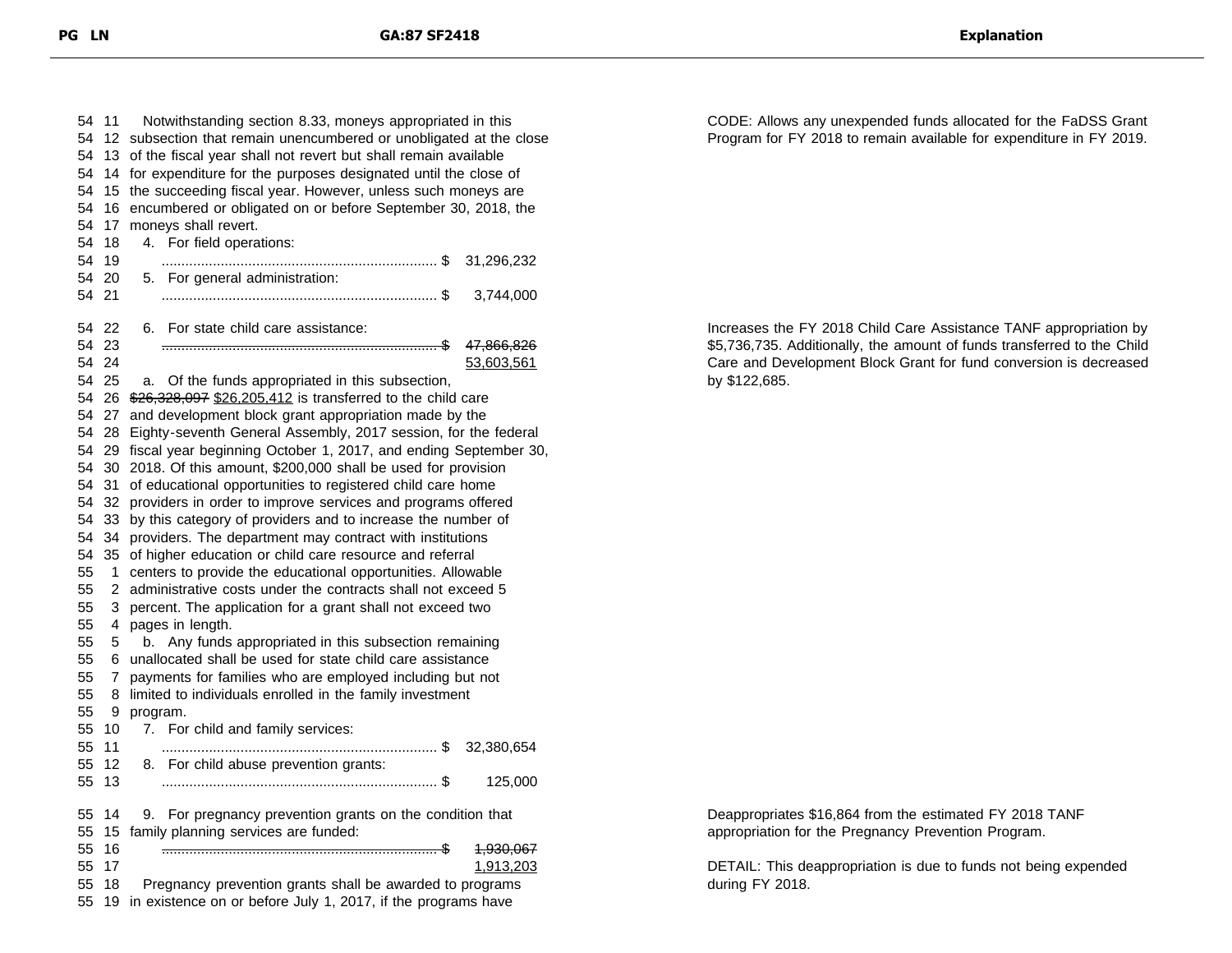20 demonstrated positive outcomes. Grants shall be awarded to 21 pregnancy prevention programs which are developed after July 22 1, 2017, if the programs are based on existing models that 23 have demonstrated positive outcomes. Grants shall comply with 24 the requirements provided in 1997 Iowa Acts, chapter 208, 25 section 14, subsections 1 and 2, including the requirement that 26 grant programs must emphasize sexual abstinence. Priority in 27 the awarding of grants shall be given to programs that serve 28 areas of the state which demonstrate the highest percentage of 29 unplanned pregnancies of females of childbearing age within the 30 geographic area to be served by the grant. 55 31 10. For technology needs and other resources necessary 32 to meet federal welfare reform reporting, tracking, and case 33 management requirements: 34 ...................................................................... \$ 1,037,186 35 294,155 56 1 11. a. Notwithstanding any provision to the contrary, 2 including but not limited to requirements in section 8.41 or 3 provisions in 2016 or 2017 Iowa Acts regarding the receipt and 4 appropriation of federal block grants, federal funds from the 5 temporary assistance for needy families block grant received by 6 the state and not otherwise appropriated in this section and 7 remaining available for the fiscal year beginning July 1, 2017, 8 are appropriated to the department of human services to the 9 extent as may be necessary to be used in the following priority 10 order:the family investment program, for state child care 11 assistance program payments for families who are employed, and 12 for the family investment program share of costs to develop and 13 maintain a new, integrated eligibility determination system. 14 The federal funds appropriated in this paragraph "a" shall be 15 expended only after all other funds appropriated in subsection 16 1 for assistance under the family investment program, in 17 subsection 6 for child care assistance, or in subsection 10 18 for technology costs related to the family investment program, 19 as applicable, have been expended. For the purposes of this 20 subsection, the funds appropriated in subsection 6, paragraph 21 "a", for transfer to the child care and development block grant 22 appropriation are considered fully expended when the full 23 amount has been transferred. 24 b. The department shall, on a quarterly basis, advise the 25 legislative services agency and department of management of 26 the amount of funds appropriated in this subsection that was 27 expended in the prior quarter. 28 12. Of the amounts appropriated in this section, 29 \$12,962,008 for the fiscal year beginning July 1, 2017, is 30 transferred to the appropriation of the federal social services 31 block grant made to the department of human services for that

Deappropriates \$743,031 from the estimated FY 2018 TANF appropriation for Training and Technology.

DETAIL: This deappropriation is due to funds not being expended during FY 2018.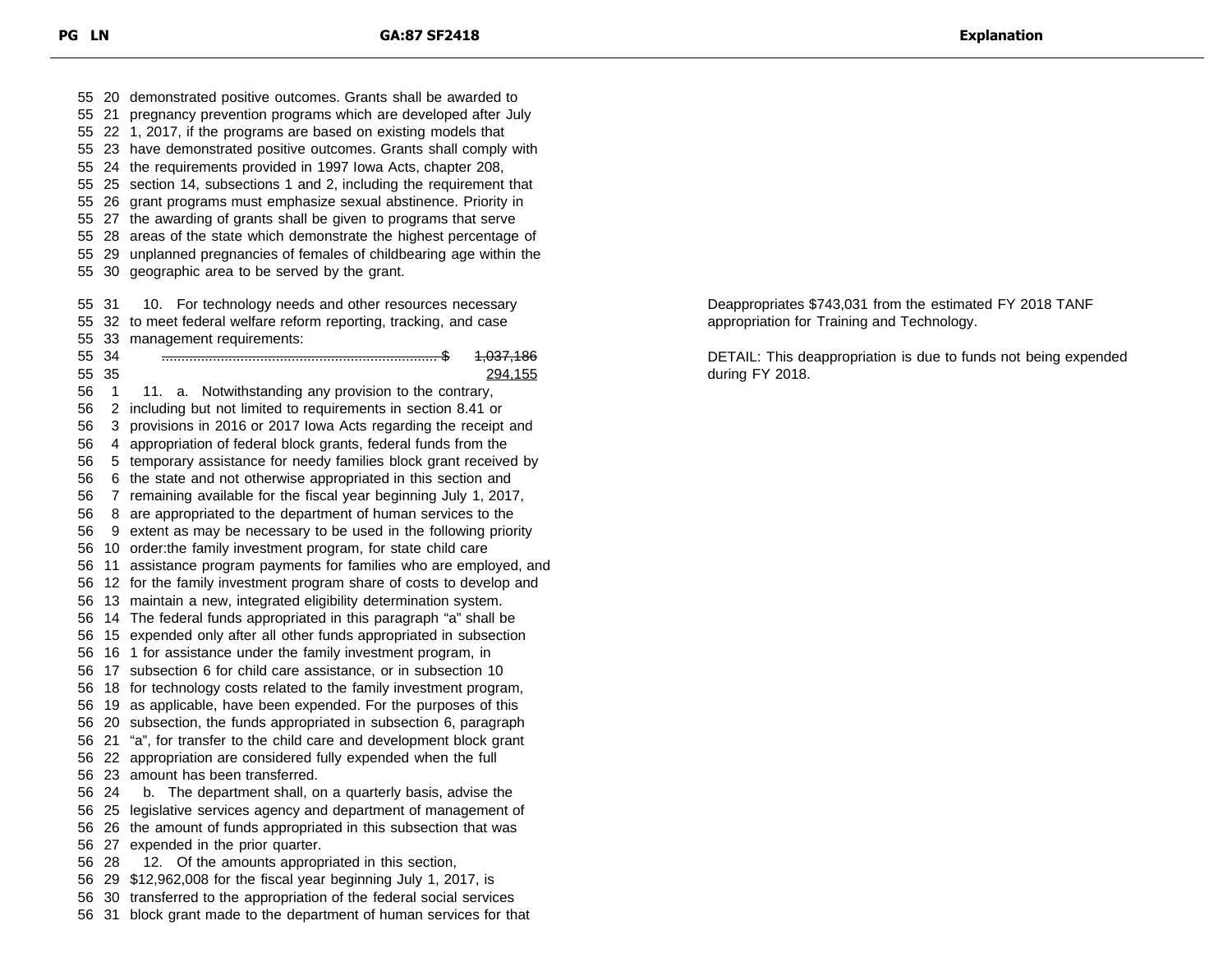32 fiscal year.

| 56       | 33       | For continuation of the program providing categorical<br>13.                                                                 |
|----------|----------|------------------------------------------------------------------------------------------------------------------------------|
| 56       | 34       | eligibility for the food assistance program as specified                                                                     |
| 56       | 35       | for the program in the section of this division of this Act                                                                  |
| 57       | 1        | relating to the family investment program account:                                                                           |
| 57       | 2        | <del>25,000</del>                                                                                                            |
| 57       | 3        | 14,236                                                                                                                       |
| 57       | 4        | The department may transfer funds allocated in this<br>14.                                                                   |
| 57       |          | 5 section to the appropriations made in this division of this Act                                                            |
| 57       | 6        | for the same fiscal year for general administration and field                                                                |
| 57       | 7        | operations for resources necessary to implement and operate the                                                              |
| 57       | 8        | services referred to in this section and those funded in the                                                                 |
| 57       | 9        | appropriation made in this division of this Act for the same                                                                 |
| 57       |          | 10 fiscal year for the family investment program from the general                                                            |
| 57       | 11       | fund of the state.                                                                                                           |
|          |          |                                                                                                                              |
| 57       | 12       | With the exception of moneys allocated under this<br>15.                                                                     |
| 57       |          | 13 section for the family development and self-sufficiency grant                                                             |
| 57       | 14       | program, to the extent moneys allocated in this section are                                                                  |
| 57       | 15       | deemed by the department not to be necessary to support the                                                                  |
| 57       | 16       |                                                                                                                              |
| 57       | 17       | purposes for which they are allocated, such moneys may be<br>eredited used in the same fiscal year for any other purpose for |
| 57       | 18       | which funds are allocated in this section or in section 7 of                                                                 |
| 57       |          |                                                                                                                              |
|          | 19       | this division for the family investment program account. If                                                                  |
| 57       | 20       | there are competing needs, priority shall first be given to the                                                              |
| 57       | 21       | family investment program account as specified under subsection                                                              |
| 57       | 22       | 1 of this section and used for the purposes of assistance                                                                    |
| 57       |          | 23 under the family investment program in accordance with chapter                                                            |
| 57       |          | 24 239B in the same fiscal year, followed by state child care                                                                |
| 57       | 25       | assistance program payments for families who are employed.                                                                   |
| 57       | 26       | followed by other priorities as specified by the department.                                                                 |
| 57<br>57 | 27<br>28 | MEDICAID TRANSFERS TO SUPPORT REVIEWS AND QUALITY CONTROL<br><b>ACTIVITIES</b>                                               |
| 57       | 29       | Sec. 50.                                                                                                                     |
|          |          | 2017 Iowa Acts, chapter 174, section 12, subsection                                                                          |
| 57       |          | 30 8, is amended to read as follows:                                                                                         |
| 57       | 31       | A portion of the funds appropriated in this section<br>8.                                                                    |
| 57       | 32       | may be transferred to the appropriations in this division of                                                                 |
| 57       | 33       | this Act for general administration, medical contracts, the                                                                  |
| 57       |          | 34 children's health insurance program, or field operations to be                                                            |
| 57       |          | 35 used for the state match cost to comply with the payment error                                                            |
|          |          |                                                                                                                              |
| 58       | 1        | rate measurement (PERM) program for both the medical assistance                                                              |
| 58       | 2        | and children's health insurance programs as developed by the                                                                 |
| 58       |          | 3 centers for Medicare and Medicaid services of the United States                                                            |
| 58       |          | 4 department of health and human services to comply with the                                                                 |
|          |          |                                                                                                                              |

Deappropriates \$10,764 from the estimated FY 2018 TANF appropriation for the Expanded Categorical Eligibility for the SNAP Program.

DETAIL: This deappropriation is due to funds not being expended during FY 2018.

Adds the Child Care Assistance Program to the list of programs to which the DHS can transfer available TANF funds.

DETAIL: The Act specifies that if there are competing needs, first priority will be given to the FIP, followed by the Child Care Assistance Program payments for employed families, followed by other priorities specified by the DHS.

Amends FY 2018 language related to the PERM Program to allow for funds to be used to support other reviews and quality control activities.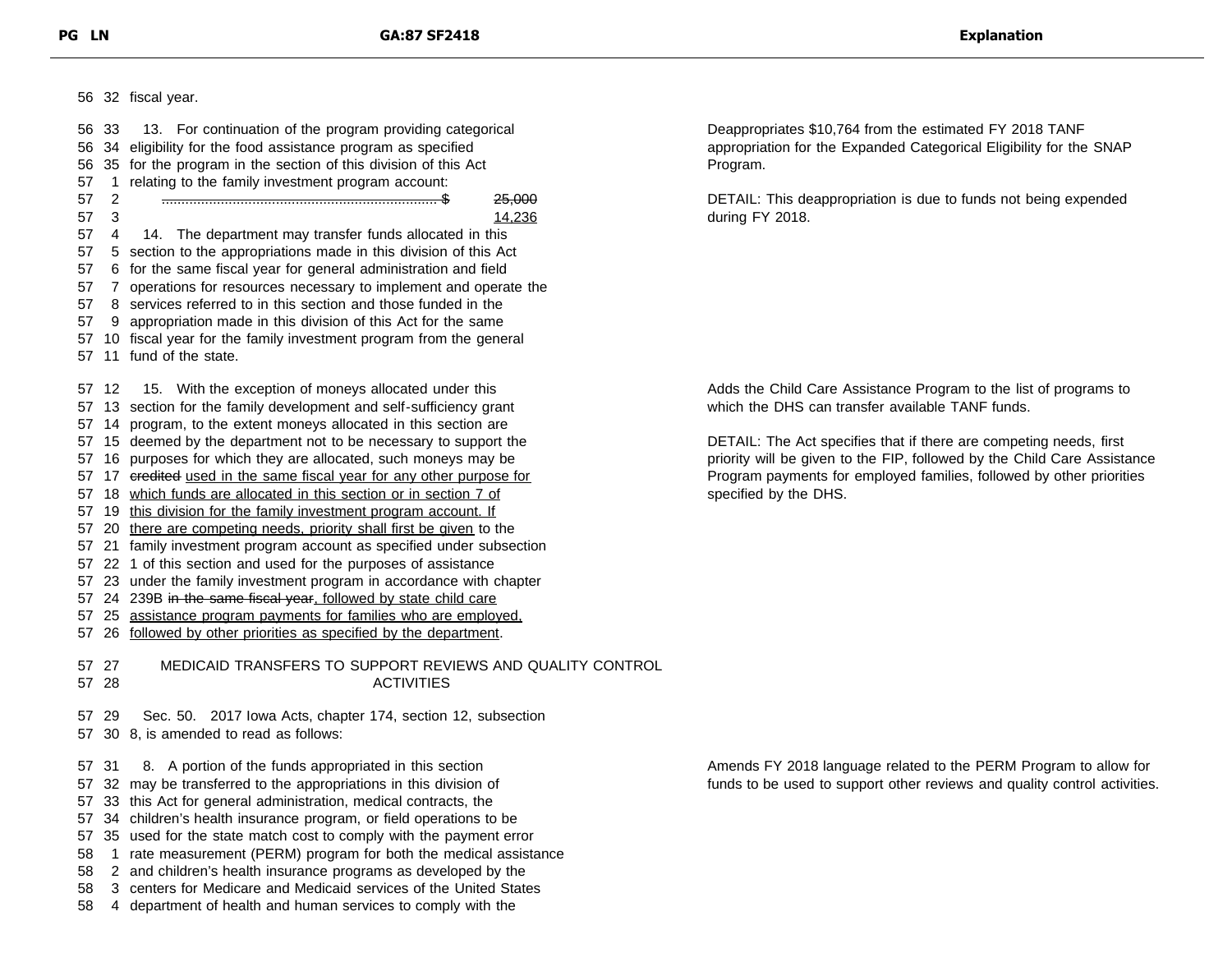5 federal Improper Payments Information Act of 2002, Pub.L. 6 No.107-300, and to support other reviews and quality control 7 activities to improve the integrity of these programs. 8 STATE SUPPLEMENTARY ASSISTANCE 9 Sec. 51. 2017 Iowa Acts, chapter 174, section 14, is amended 10 by adding the following new subsection: 11 NEW SUBSECTION 4. Notwithstanding section 8.33, moneys 12 appropriated in this section that remain unencumbered or 13 unobligated at the close of the fiscal year shall not revert 14 but shall remain available for expenditure for the purposes 15 designated until the close of the succeeding fiscal year. 16 JUVENILE INSTITUTION 17 Sec. 52. 2017 Iowa Acts, chapter 174, section 17, is amended 18 by adding the following new subsection: 19 NEW SUBSECTION 3. Notwithstanding section 8.33, moneys 20 appropriated in this section that remain unencumbered or 21 unobligated at the close of the fiscal year shall not revert 22 but shall remain available for expenditure for the purposes 23 designated until the close of the succeeding fiscal year. 24 MENTAL HEALTH INSTITUTES 25 Sec. 53. 2017 Iowa Acts, chapter 174, section 23, is amended 26 by adding the following new subsection: 27 NEW SUBSECTION 4. Notwithstanding section 8.33, moneys 28 appropriated in this section that remain unencumbered or 29 unobligated at the close of the fiscal year shall not revert 30 but shall remain available for expenditure for the purposes 31 designated until the close of the succeeding fiscal year. 32 STATE RESOURCE CENTERS 33 Sec. 54. 2017 Iowa Acts, chapter 174, section 24, is amended 34 by adding the following new subsection: 35 NEW SUBSECTION 6. Notwithstanding section 8.33, and 1 notwithstanding the amount limitation specified in section

- 2 222.92, moneys appropriated in this section that remain
- 3 unencumbered or unobligated at the close of the fiscal year
- 4 shall not revert but shall remain available for expenditure
- 5 for the purposes designated until the close of the succeeding
- 6 fiscal year.

CODE: Allows any unexpended funds appropriated for the State Supplementary Assistance Program for FY 2018 to remain available for FY 2019.

CODE: Allows any unexpended funds appropriated for the State Training School at Eldora for FY 2018 to remain available for FY 2019.

CODE: Allows any unexpended funds appropriated for the Cherokee and Independence MHIs for FY 2018 to remain available for FY 2019.

CODE: Allows any unexpended funds appropriated for the State Resource Centers at Glenwood and Woodward for FY 2018 to remain available for FY 2019.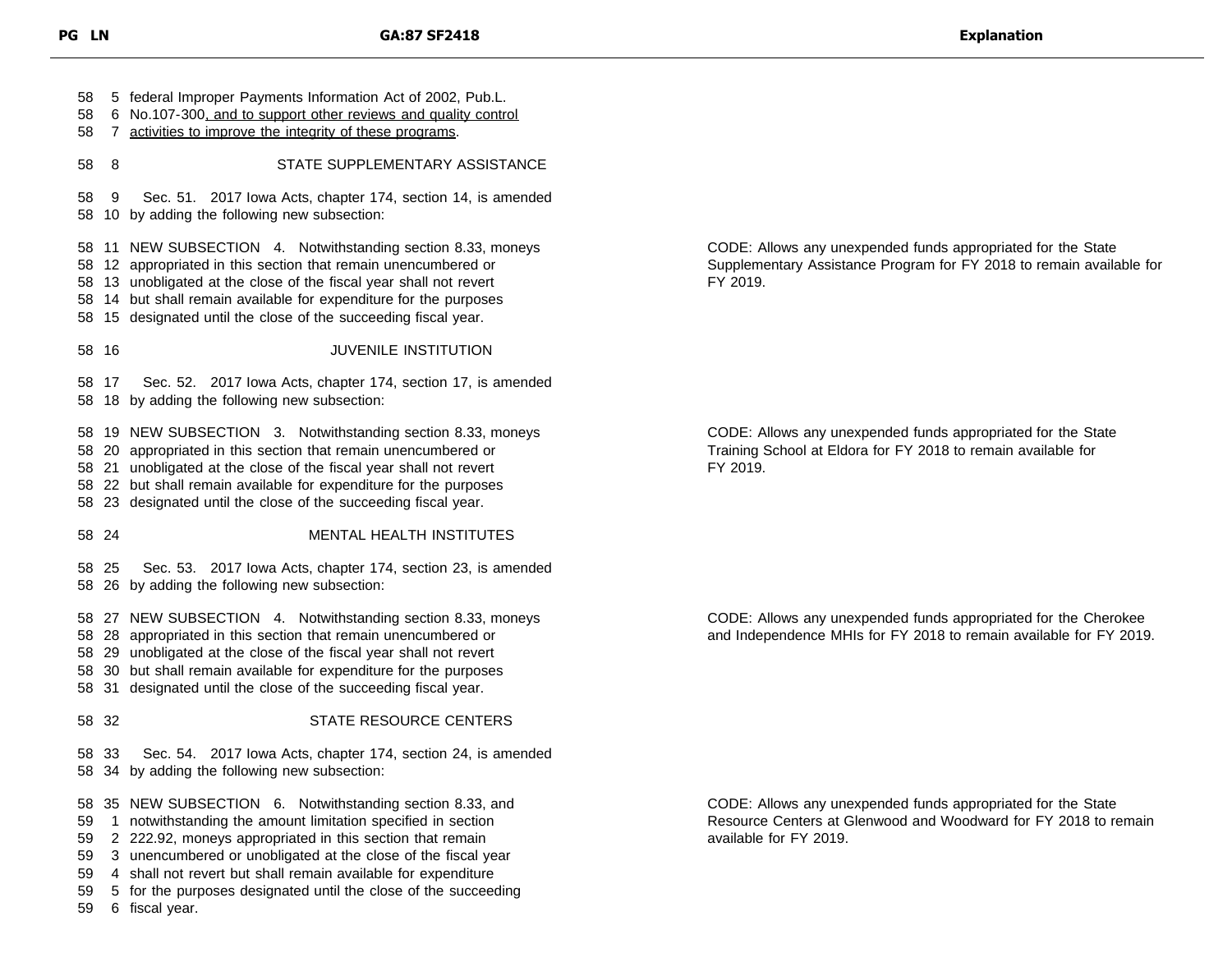10 NEW SUBSECTION 3. Notwithstanding section 8.33, moneys 11 appropriated in this section that remain unencumbered or 12 unobligated at the close of the fiscal year shall not revert 13 but shall remain available for expenditure for the purposes 14 designated until the close of the succeeding fiscal year. 15 Sec. 56. EFFECTIVE DATE. This division of this Act, being 16 deemed of immediate importance, takes effect upon enactment. 17 Sec. 57. RETROACTIVE APPLICABILITY. This division of this 18 Act applies retroactively to July 1, 2017. 19 DIVISION VIII 20 DECATEGORIZATION 21 Sec. 58. DECATEGORIZATION CARRYOVER FUNDING —— TRANSFER TO 22 MEDICAID PROGRAM. Notwithstanding section 232.188, subsection 23 5, paragraph "b", any state appropriated moneys in the funding 24 pool that remained unencumbered or unobligated at the close 25 of the fiscal year beginning July 1, 2015, and were deemed 26 carryover funding to remain available for the two succeeding 27 fiscal years that still remain unencumbered or unobligated at 28 the close of the fiscal year beginning July 1, 2017, shall 29 not revert but shall be transferred to the medical assistance 30 program for the fiscal year beginning July 1, 2018. 31 Sec. 59. EFFECTIVE DATE. This division of this Act, being 32 deemed of immediate importance, takes effect upon enactment. 33 Sec. 60. RETROACTIVE APPLICABILITY. This division of this 34 Act applies retroactively to July 1, 2017. 35 DIVISION IX 1 STATE CASES 2 Sec. 61. Section 218.99, Code 2018, is amended to read as 3 follows: 4 218.99 COUNTIES TO BE NOTIFIED OF PATIENTS' PERSONAL 5 ACCOUNTS. 6 The administrator in control of a state institution shall 7 direct the business manager of each institution under the 8 administrator's jurisdiction which is mentioned in section 9 331.424, subsection 1, paragraph "a", subparagraphs (1) and 10 (2), and for which services are paid under section 331.424A, 11 to quarterly inform the county of residence of any patient or CODE: Allows any unexpended funds appropriated for the CCUSO for FY 2018 to remain available for FY 2019. July 1, 2017. CODE: Transfers decategorization funds to Medicaid that would have previously reverted to the General Fund. DETAIL: It is estimated that \$500,000 will be transferred to Medicaid in FY 2019. The Division is effective upon enactment and is retroactive to July 1, 2017. CODE: This Division removes references to "state cases" for mental health services provided to individuals with no counties of legal settlement. DETAIL: Counties will now be responsible for paying for services of individuals within a MHDS region. **FISCAL IMPACT:** This will decrease annual expenditures from the Social Services Block Grant by \$600,000 beginning in FY 2019.

The Division is effective upon enactment and retroactive to

7 SEXUALLY VIOLENT PREDATORS

9 by adding the following new subsection:

8 Sec. 55. 2017 Iowa Acts, chapter 174, section 25, is amended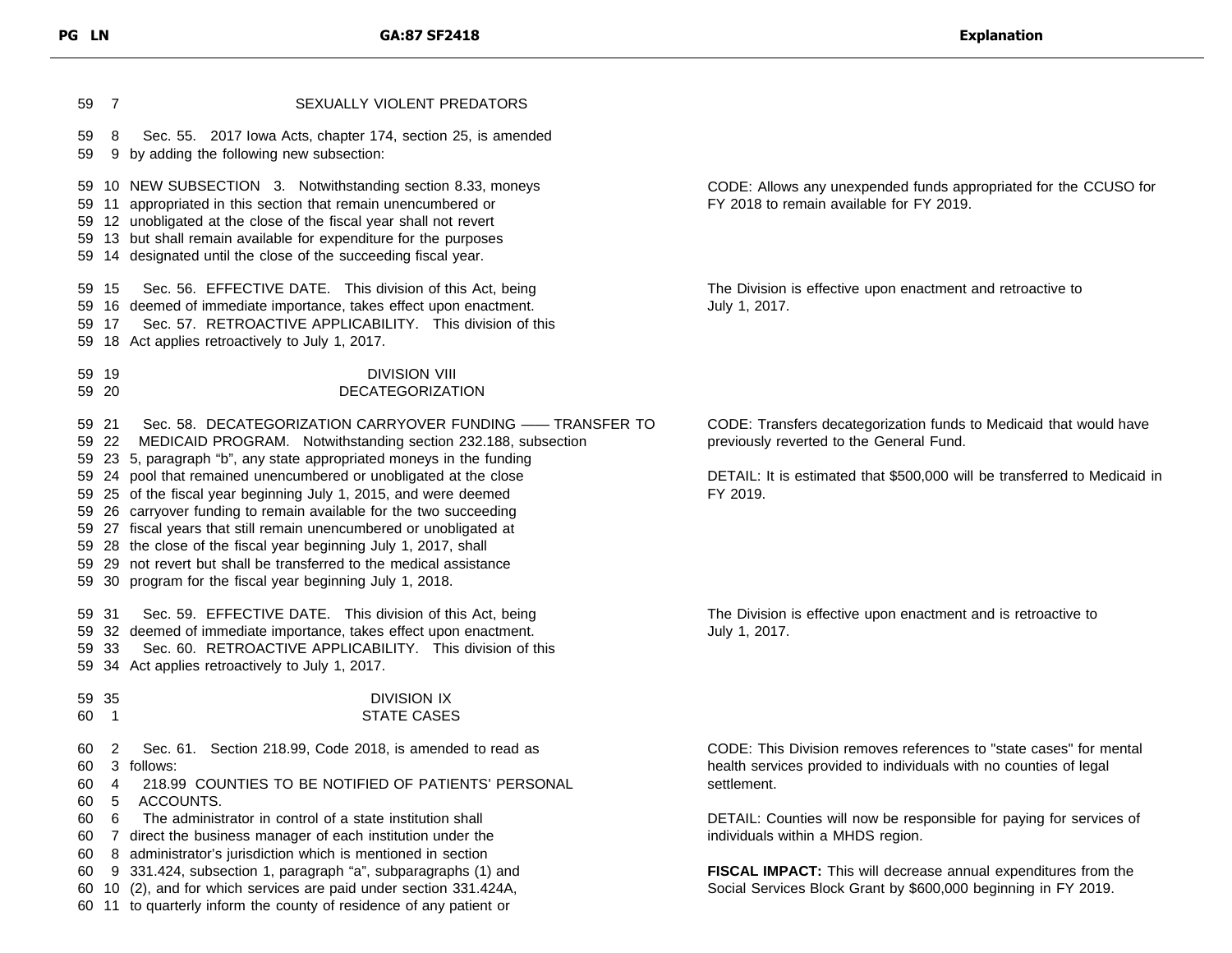12 resident who has an amount in excess of two hundred dollars on 13 account in the patients' personal deposit fund and the amount 14 on deposit. The administrators shall direct the business 15 manager to further notify the county of residence at least 16 fifteen days before the release of funds in excess of two 17 hundred dollars or upon the death of the patient or resident. 18 If the patient or resident has no residency in this state 60 19 or the person's residency is unknown so that the person is 60 20 <del>deemed to be a state case</del>, notice shall be made to the director 21 of human services and the administrator in control of the 22 institution involved. 23 Sec. 62. Section 222.60, subsection 1, paragraph b, Code 24 2018, is amended to read as follows: 25 b. The state when the person is a resident in another state 26 or in a foreign country, or when the person's residence is 60 27 unknown. The payment responsibility shall be deemed to be a 60 28 state case. 29 Sec. 63. Section 222.60, subsection 2, paragraph b, Code 30 2018, is amended to read as follows: 31 b. The cost of a regional administrator-required diagnosis 32 and an evaluation is at the mental health and disability 60 33 services region's expense. For a state case When a person is 34 a resident in another state or in a foreign country, or when 35 the persons' residence is unknown, the state may apply the 1 diagnosis and evaluation provisions of this subsection at the 2 state's expense. 3 Sec. 64. Section 222.65, subsection 1, Code 2018, is amended 4 to read as follows: 5 1. If the administrator concurs with a certified 61 6 determination as to residency of the person so that the 61 7 person is deemed a state case in another state or in a foreign 8 country, or the person's residence is unknown under section 9 222.60, the administrator shall cause the person either to be 10 transferred to a resource center or a special unit or to be 11 transferred to the place of foreign residency. 12 Sec. 65. Section 222.66, Code 2018, is amended to read as 13 follows: 61 14 222.66 TRANSFERS - - STATE CASES NO RESIDENCY IN THE STATE OR 15 RESIDENCY UNKNOWN —— EXPENSES. 61 16  $-4$ . The transfer to a resource center or a special unit or 17 to the place of residency of a person with an intellectual 18 disability who has no residence in this state or whose 19 residency is unknown, shall be made in accordance with such 20 directions as shall be prescribed by the administrator and 21 when practicable by employees of the state resource center or 22 the special unit. The actual and necessary expenses of such 23 transfers shall be paid by the department on itemized vouchers 24 sworn to by the claimants and approved by the administrator and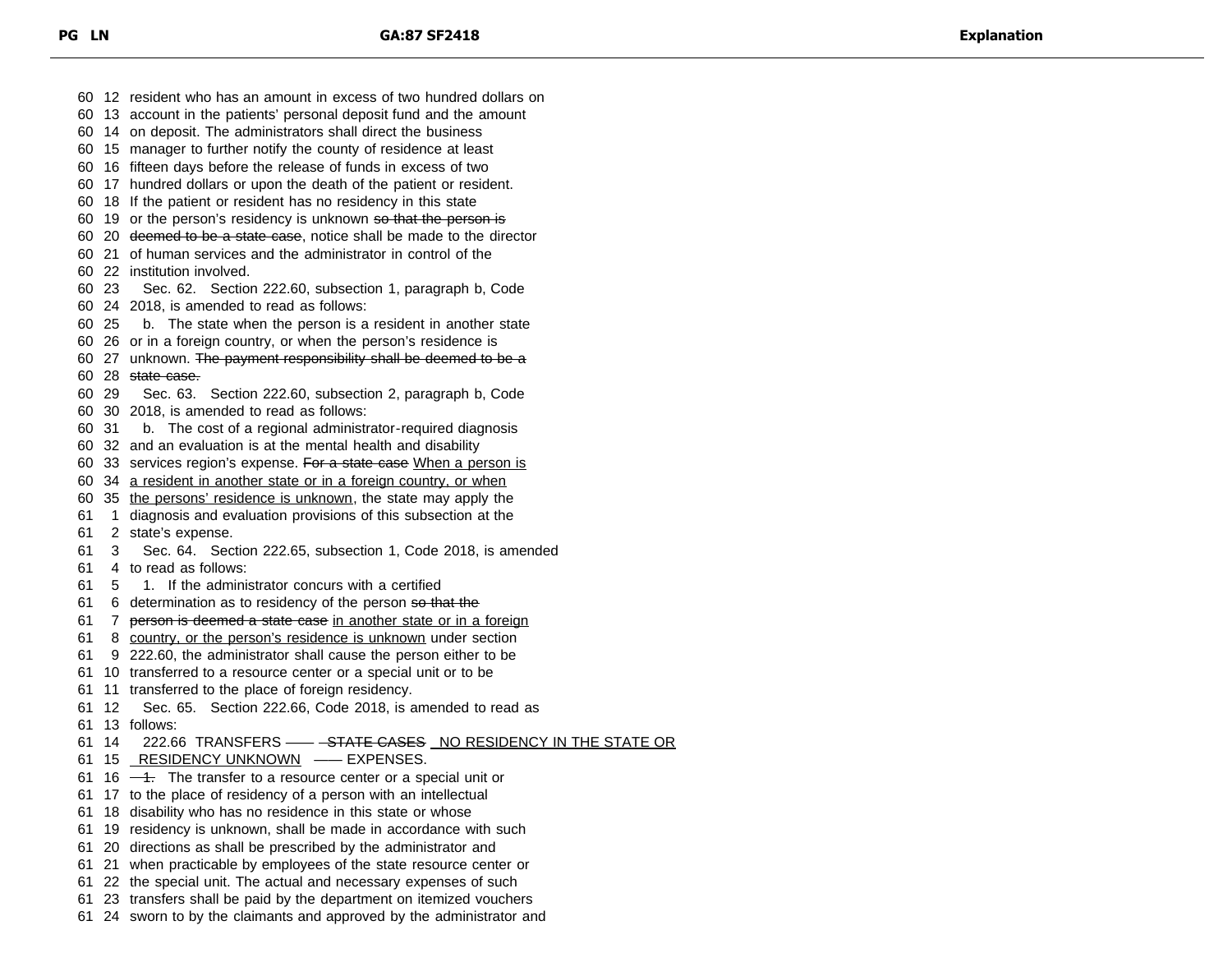25 the approved amount is appropriated to the department from any 26 funds in the state treasury not otherwise appropriated. 61 27  $-2$ . The case of a person with an intellectual disability 28 who is determined to have no residence in this state or whose 29 residence is unknown shall be considered a state case. 30 Sec. 66. Section 222.67, Code 2018, is amended to read as 31 follows: 32 222.67 CHARGE ON FINDING OF RESIDENCY. 33 If a person has been received into a resource center or a 34 special unit as a patient whose residency is unknown and the 35 administrator determines that the residency of the patient 1 was at the time of admission in a county of this state, the 2 administrator shall certify the determination and charge 3 all legal costs and expenses pertaining to the admission 4 and support of the patient to the county of residence. The 5 certification shall be sent to the county of residence. The 6 certification shall be accompanied by a copy of the evidence 7 supporting the determination. If the person's residency status 8 has been determined in accordance with section 331.394, the 62 9 legal costs and expenses shall be charged to the county  $\theta$  as a 62 10 state case in accordance with that determination. The costs 11 and expenses shall be collected as provided by law in other 12 cases. 13 Sec. 67. Section 222.70, Code 2018, is amended to read as 14 follows: 15 222.70 RESIDENCY DISPUTES. 16 If a dispute arises between counties or between the 17 department and a county as to the residency of a person 62 18 admitted to a resource center, or a special unit, or  $a$ 62 19 community-based service, the dispute shall be resolved as 20 provided in section 331.394. 21 Sec. 68. Section 226.45, Code 2018, is amended to read as 22 follows: 23 226.45 REIMBURSEMENT TO COUNTY OR STATE. 24 If a patient is not receiving medical assistance under 62 25 chapter 249A and the amount to in the account of any patient 26 in the patients' personal deposit fund exceeds two hundred 27 dollars, the business manager of the hospital may apply any 28 of the excess to reimburse the county of residence or the 62 29 state for a state case when the patient is a resident in 30 another state or in a foreign country, or when the patient's 31 residence is unknown for liability incurred by the county or 32 the state for the payment of care, support and maintenance of 33 the patient, when billed by the county of residence or by the 62 34 administrator for a state case when the patient is a resident 35 in another state or in a foreign country, or when the patient's 1 residence is unknown. 2 Sec. 69. Section 230.1, subsection 1, paragraph b, Code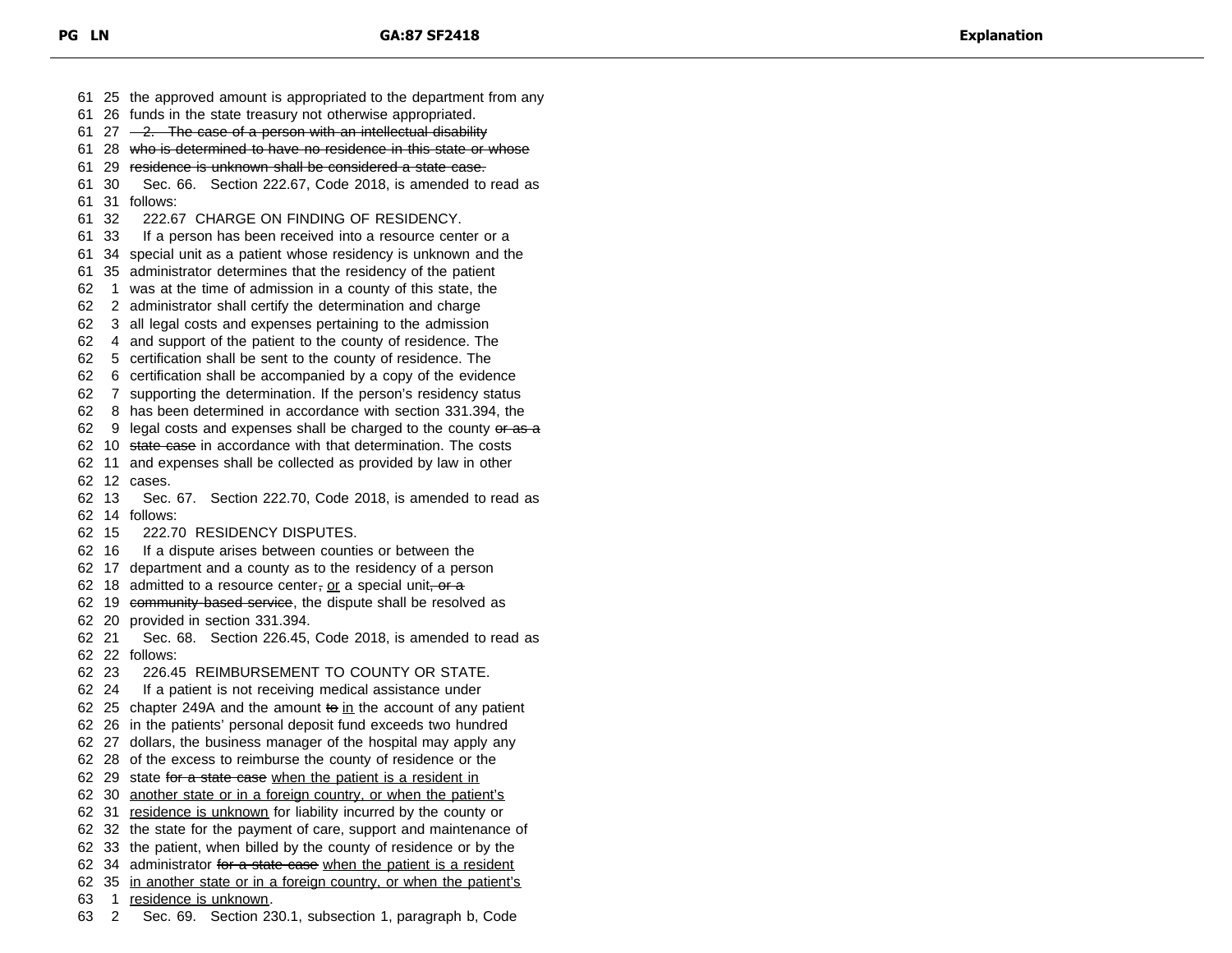3 2018, is amended to read as follows:  $-4$  b. By the state  $\overline{a}$  b as a state case if such person has no 5 residence in this state, if the person's residence is unknown, 6 or if the person is under eighteen years of age. 7 Sec. 70. Section 230.2, Code 2018, is amended to read as 8 follows: 9 230.2 FINDING OF RESIDENCE. 10 If a person's residency status is disputed, the residency 11 shall be determined in accordance with section 331.394. 12 Otherwise, the district court may, when the person is 13 ordered placed in a hospital for psychiatric examination and 14 appropriate treatment, or as soon thereafter as the court 15 obtains the proper information, make one of the following 16 determinations and enter of record whether the residence of the 63 17 person is in a county or the person is deemed to be a state case 18 a resident in another state or in a foreign country, or when 19 the person's residence is unknown, as follows: 20 1. That the person's residence is in the county from which 21 the person was placed in the hospital. 22 2. That the person's residence is in another county of the 23 state. 24 3. That the person's residence is in a foreign state or 63 25 country and the person is deemed to be a state case. 63 26 4. That the person's residence is unknown and the person is 27 deemed to be a state case. 28 Sec. 71. Section 230.8, Code 2018, is amended to read as 29 follows: 30 230.8 TRANSFERS OF PERSONS WITH MENTAL ILLNESS —— EXPENSES. 31 The transfer to any state hospitals or to the places of their 32 residence of persons with mental illness who have no residence 63 33 in this state or whose residence is unknown and deemed to be a 63 34 state case, shall be made according to the directions of the 35 administrator, and when practicable by employees of the state 1 hospitals. The actual and necessary expenses of such transfers 2 shall be paid by the department on itemized vouchers sworn to 3 by the claimants and approved by the administrator. 4 Sec. 72. Section 230.9, Code 2018, is amended to read as 5 follows: 6 230.9 SUBSEQUENT DISCOVERY OF RESIDENCE. 7 If, after a person has been received by a state hospital 64 8 for persons with mental illness as a state case patient 9 whose residence is supposed to be outside this state, the 10 administrator determines that the residence of the person 11 was, at the time of admission or commitment, in a county of 12 this state, the administrator shall certify the determination 13 and charge all legal costs and expenses pertaining to the 14 admission or commitment and support of the person to the county

15 of residence. The certification shall be sent to the county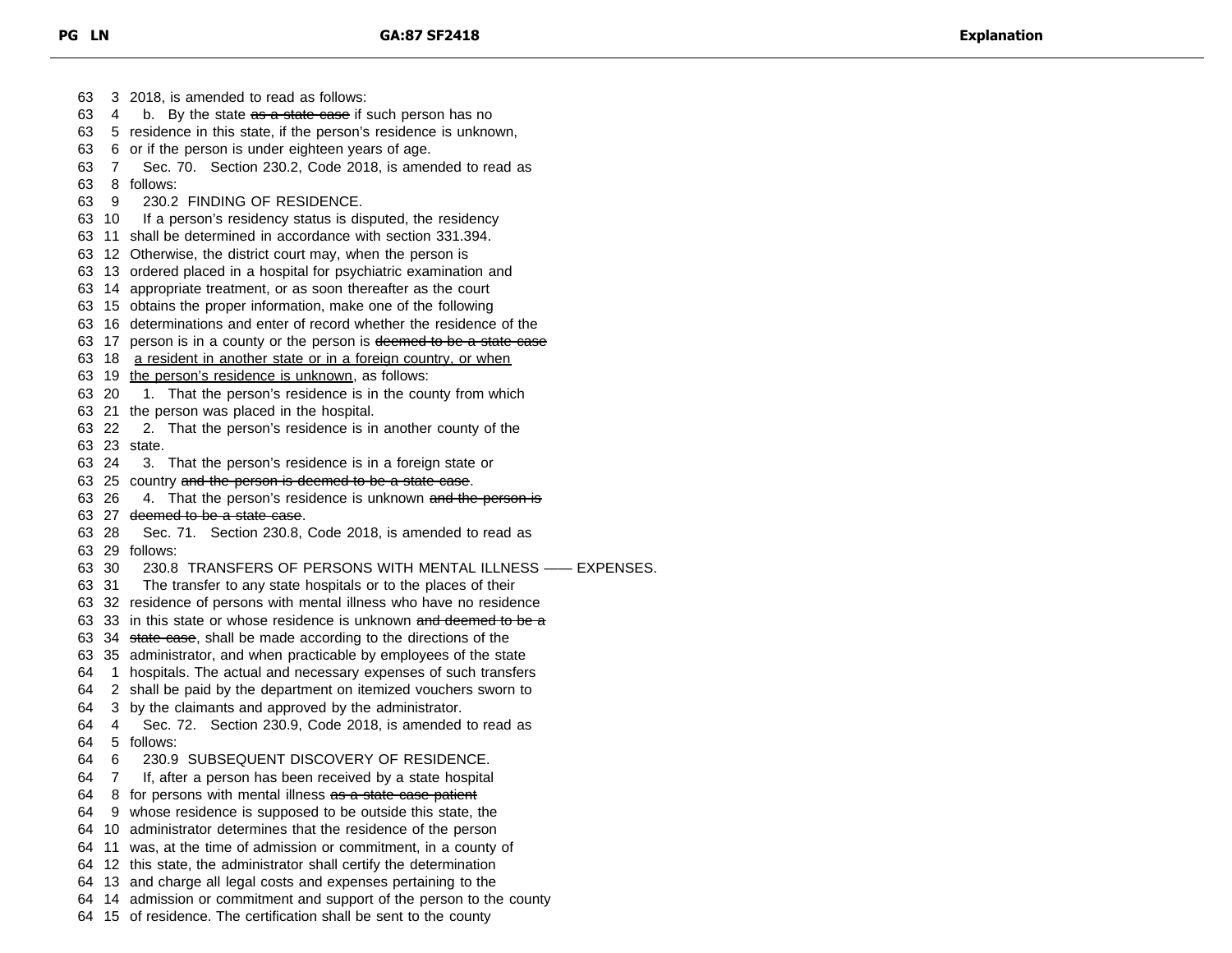16 of residence. The certification shall be accompanied by a 17 copy of the evidence supporting the determination. The costs 18 and expenses shall be collected as provided by law in other 19 cases. If the person's residency status has been determined in 20 accordance with section 331.394, the legal costs and expenses 64 21 shall be charged to the county of residence or as a state case 22 in accordance with that determination. 23 Sec. 73. Section 230.11, Code 2018, is amended to read as 24 follows: 25 230.11 RECOVERY OF COSTS FROM STATE. 26 Costs and expenses attending the taking into custody, 27 care, and investigation of a person who has been admitted 28 or committed to a state hospital, United States department 29 of veterans affairs hospital, or other agency of the United 30 States government, for persons with mental illness and who 31 has no residence in this state or whose residence is unknown, 64 32 including cost of commitment, if any, shall be paid as a state 64 33 ease as approved by the administrator. The amount of the costs 34 and expenses approved by the administrator is appropriated 35 to the department from any money in the state treasury 1 not otherwise appropriated. Payment shall be made by the 2 department on itemized vouchers executed by the auditor of the 3 county which has paid them, and approved by the administrator. 4 Sec. 74. Section 249A.26, subsection 2, paragraph b, Code 5 2018, is amended to read as follows: 6 b. The state shall pay for one hundred percent of the 7 nonfederal share of the costs of case management provided for 8 adults, day treatment, partial hospitalization, and the home 65 9 and community-based services waiver services for persons who 10 have no residence in this state or whose residence is unknown 11 so that the persons are deemed to be state cases. 12 Sec. 75. Section 249A.26, subsection 7, Code 2018, is 13 amended by striking the subsection. 14 Sec. 76. Section 331.394, Code 2018, is amended to read as 15 follows: 16 331.394 COUNTY OF RESIDENCE —— SERVICES TO RESIDENTS —— 17 SERVICE AUTHORIZATION APPEALS —— DISPUTES BETWEEN COUNTIES OR 65 18 REGIONS <del>AND THE DEPARTMENT</del>. 19 1. For the purposes of this section, unless the context 20 otherwise requires: 21 a. "County of residence" means the county in this state in 22 which, at the time a person applies for or receives services, 23 the person is living and has established an ongoing presence 24 with the declared, good faith intention of living in the 25 county for a permanent or indefinite period of time. The 26 county of residence of a person who is a homeless person 27 is the county where the homeless person usually sleeps. A 65 28 person maintains residency in the county or state in which the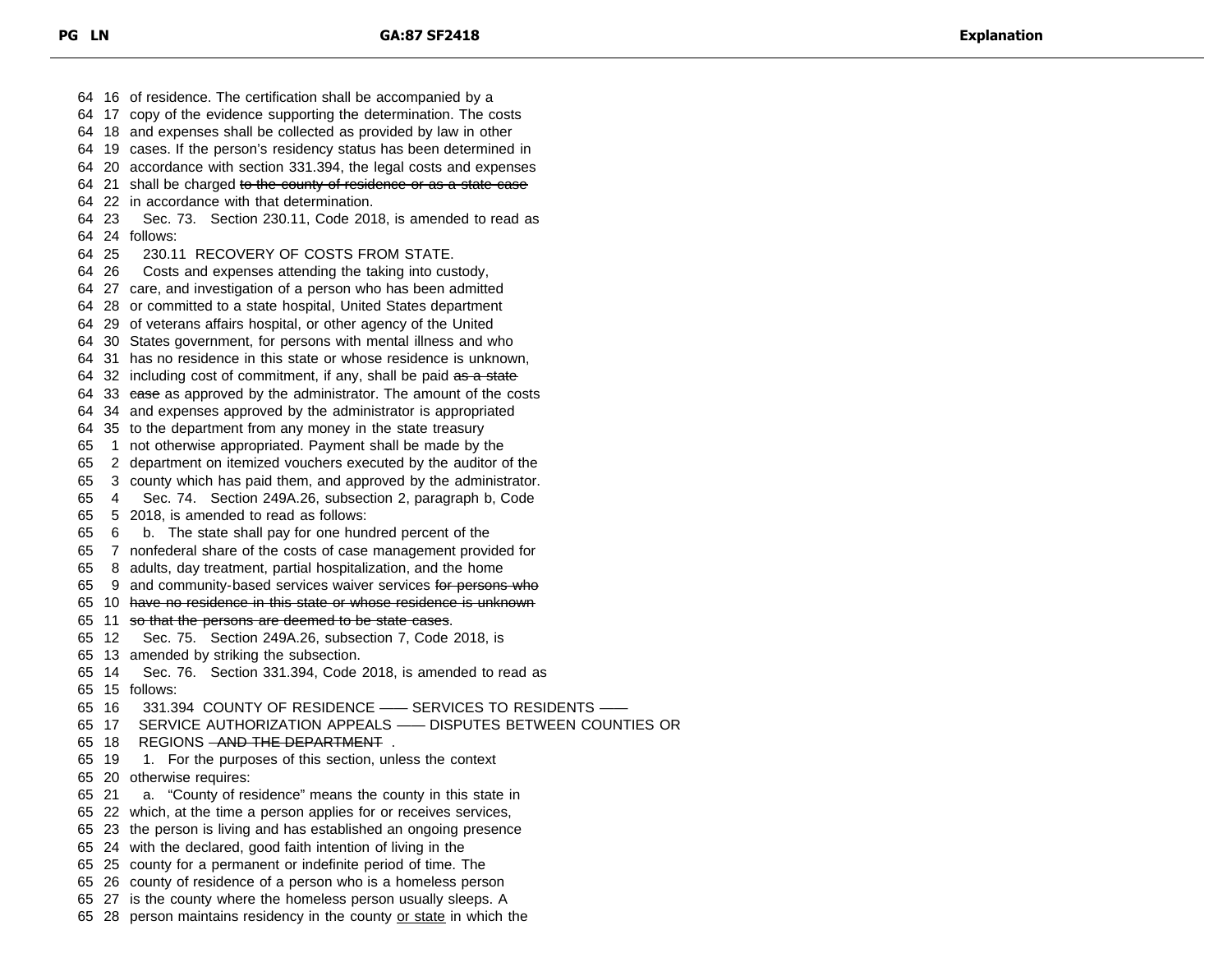29 person last resided while the person is present in another 30 county or this state receiving services in a hospital, a 31 correctional facility, a halfway house for community-based 32 corrections or substance-related treatment, a nursing facility, 33 an intermediate care facility for persons with an intellectual 34 disability, or a residential care facility, or for the purpose 35 of attending a college or university. 1 b. "Homeless person" means the same as defined in section 2 48A.2. 3 c. "Mental health professional" means the same as defined 4 in section 228.1. 5 d. "Person" means a person who is a United States citizen or 6 a qualified alien as defined in 8 U.S.C. §1641. 7 2. If a person appeals a decision regarding a service 8 authorization or other services-related decision made by a 9 regional administrator that cannot be resolved informally, 10 the appeal shall be heard in a contested case proceeding by a 11 state administrative law judge. The administrative law judge's 12 decision shall be considered final agency action under chapter 13 17A. 14 3. If a service authorization or other services-related 15 decision made by a regional administrator concerning a person 16 varies from the type and amount of service identified to be 17 necessary for the person in a clinical determination made by a 18 mental health professional and the mental health professional 19 believes that failure to provide the type and amount of service 20 identified could cause an immediate danger to the person's 21 health or safety, the person may request an expedited review 22 of the regional administrator's decision to be made by the 23 department of human services. An expedited review held in 24 accordance with this subsection is subject to the following 25 procedures: 26 a. The request for the expedited review shall be filed 27 within five business days of receiving the notice of decision 28 by the regional administrator. The request must be in writing, 29 plainly state the request for an expedited review in the 30 caption and body of the request, and be supported by written 31 documentation from the mental health professional who made the 32 clinical determination stating how the notice of decision on 33 services could cause an immediate danger to the person's health 34 or safety. 35 b. The expedited review shall be performed by a mental 1 health professional, who is either the administrator of the 2 division of mental health and disability services of the 3 department of human services or the administrator's designee. 4 If the administrator is not a mental health professional, 5 the expedited review shall be performed by a designee of the

6 administrator who is a mental health professional and is free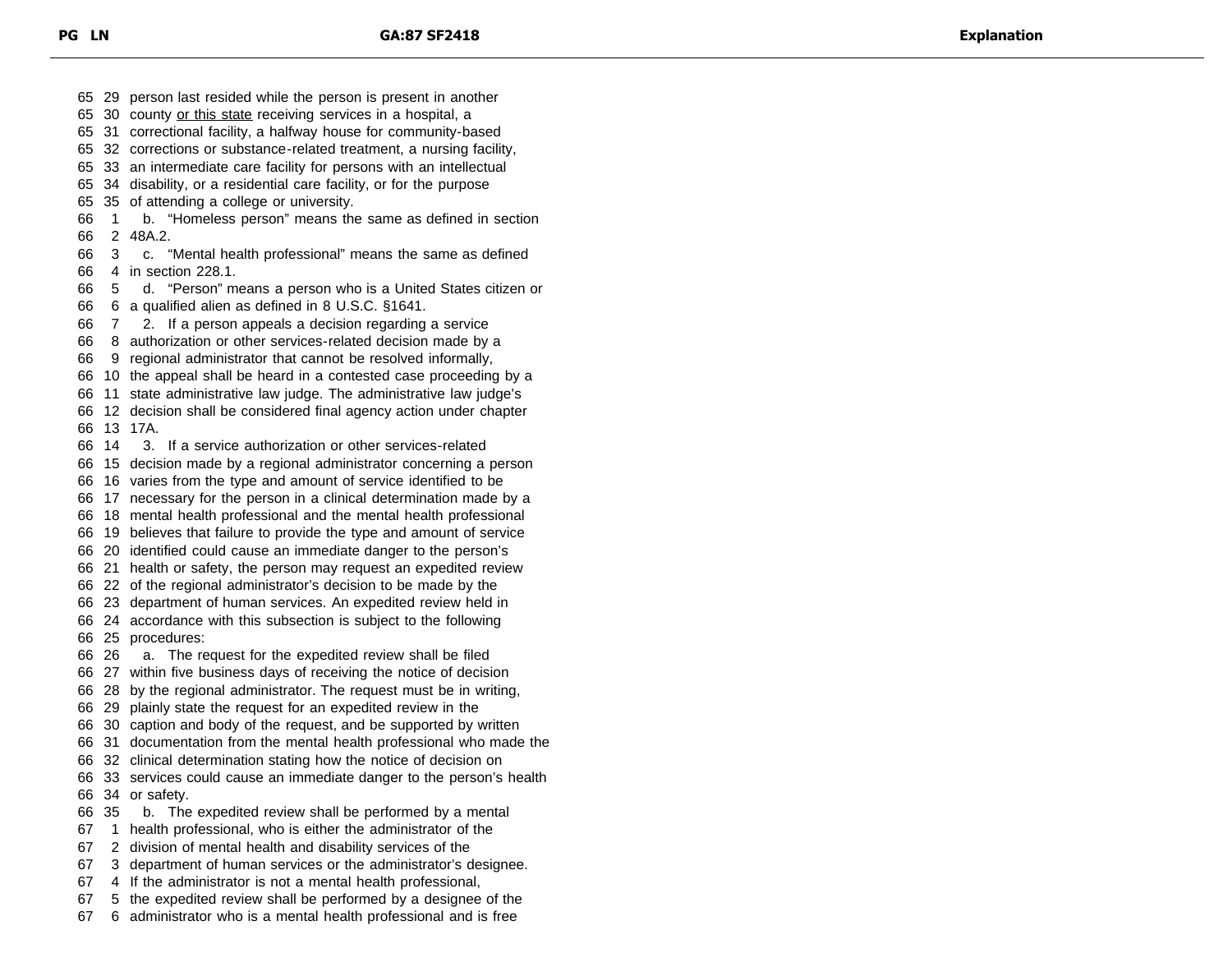7 of any conflict of interest to perform the expedited review. 8 The expedited review shall be performed within two business 9 days of the time the request is filed. If the reviewer 10 determines the information submitted in connection with the 11 request is inadequate to perform the review, the reviewer shall 12 request the submission of additional information and the review 13 shall be performed within two business days of the time that 14 adequate information is submitted. The regional administrator 15 and the person, with the assistance of the mental health 16 professional who made the clinical determination, shall each 17 provide a brief statement of facts, conclusions, and reasons 18 for the decision made. Supporting clinical information shall 19 also be attached. All information related to the proceedings 20 and any related filings shall be considered to be mental health 21 information subject to chapter 228. 22 c. The administrator or designee shall issue an order, 23 including a brief statement of findings of fact, conclusions of 24 law, and policy reasons for the order, to justify the decision 25 made concerning the expedited review. If the decision concurs 26 with the contention that there is an immediate danger to the 27 person's health or safety, the order shall identify the type 28 and amount of service which shall be provided for the person. 29 The administrator or designee shall give such notice as is 30 practicable to persons who are required to comply with the 31 order. The order is effective when issued. 32 d. The decision of the administrator or designee shall be 33 considered a final agency action and is subject to judicial 34 review in accordance with section 17A.19. The record for 35 judicial review consists of any documents regarding the matter 1 that were considered or prepared by the administrator or 2 designee. The administrator or designee shall maintain these 3 documents as the official record of the decision. If the 4 matter is appealed to the district court, the record shall be 5 filed as confidential. 6 4. If a county of residence is part of a mental health and 7 disability services region that has agreed to pool funding and 8 liability for services, the responsibilities of the county 9 under law regarding such services shall be performed on behalf 10 of the county by the regional administrator. The county of 11 residence or the county's mental health and disability services 12 region, as applicable, is responsible for paying the public 13 costs of the mental health and disability services that are 14 not covered by the medical assistance program under chapter 15 249A and are provided in accordance with the region's approved 16 service management plan to persons who are residents of the 17 county or region. 18 5. a. The dispute resolution process implemented in

19 accordance with this subsection applies to residency disputes.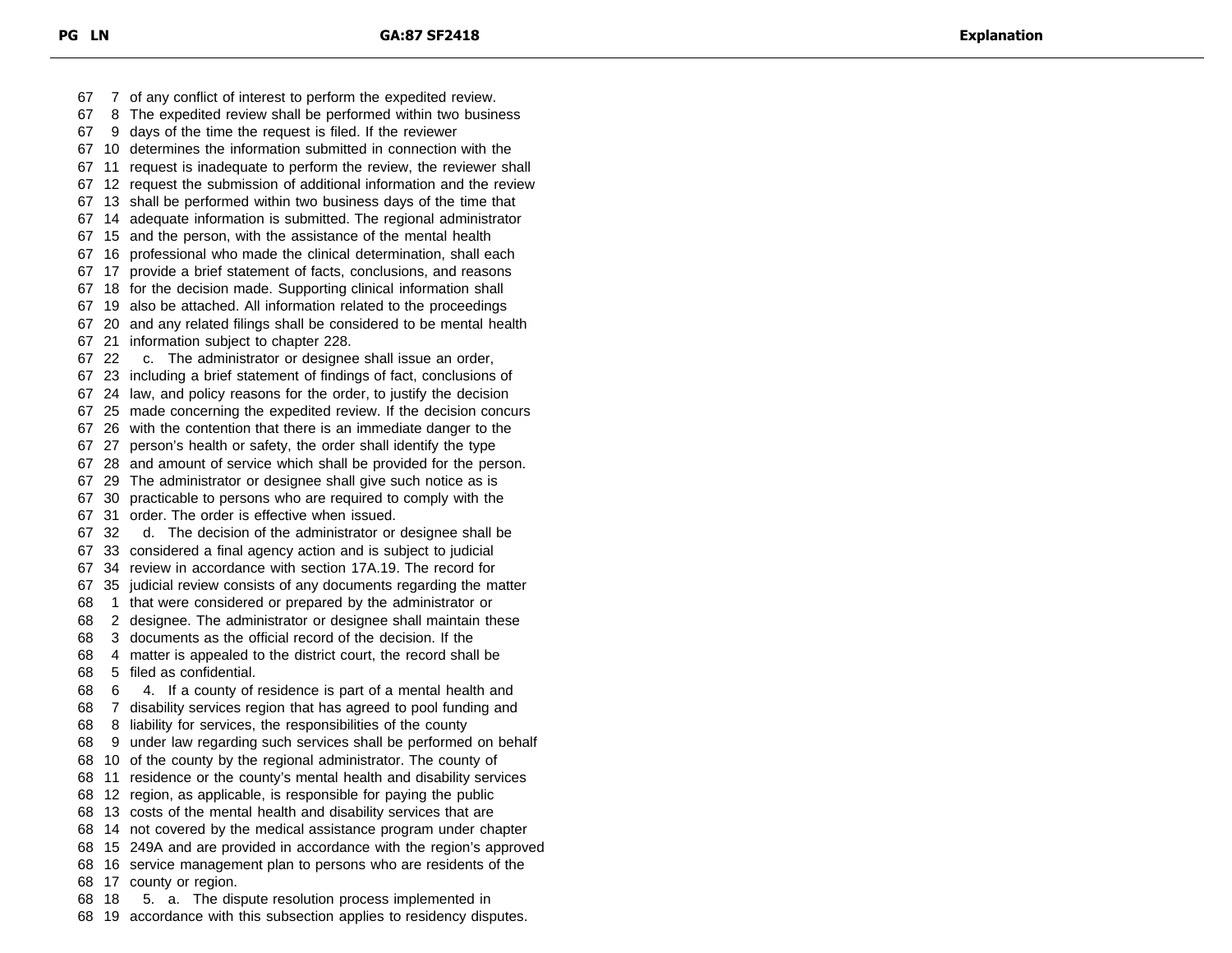20 The dispute resolution process is not applicable to disputes 21 involving persons committed to a state facility pursuant to 22 chapter 812 or rule of criminal procedure 2.22, Iowa court 23 rules, or to disputes involving service authorization decisions 24 made by a region. 68 25 b. If a county, or region, or the department, as applicable, 26 receives a billing for services provided to a resident 27 in another county or region, or objects to a residency 68 28 determination certified by the department or another county's 29 or region's regional administrator and asserts either that the 30 person has residency in another county or region or the person 68 31 is not a resident of this state or the person's residency is 68 32 unknown so that the person is deemed a state case, the person's 33 residency status shall be determined as provided in this 68 34 subsection. The county or region shall notify the department 35 of the county's or region's assertion within one hundred twenty 69 1 days of receiving the billing. If the county or region asserts 2 that the person has residency in another county or region, 69 3 that the county or region shall be notified at the same time 4 as the department. If the department disputes a residency 69 5 determination certification made by a regional administrator, 6 the department shall notify the affected counties or regions of 7 the department's assertion notify the other county or region 8 within one hundred twenty days of receiving the billing for 9 services. 69 10  $\cdot$  c. The department, county, or region that received the 11 notification, as applicable, shall respond to the party that 12 provided the notification within forty-five days of receiving 13 the notification. If the parties cannot agree to a settlement 14 as to the person's residency status within ninety days of the 15 date of notification, on motion of any of the parties, the 16 matter shall be referred to the department of inspections and 17 appeals for a contested case hearing under chapter 17A before 18 an administrative law judge assigned in accordance with section 19 10A.801 to determine the person's residency status. 20 d. (1) The administrative law judge's determination 21 of the person's residency status shall be considered final 22 agency action, notwithstanding contrary provisions of section 23 17A.15. The party that does not prevail in the determination 24 or subsequent judicial review is liable for costs associated 25 with the proceeding, including reimbursement of the department 26 of inspections and appeals' actual costs associated with 27 the administrative proceeding. Judicial review of the 28 determination may be sought in accordance with section 17A.19. 29 (2) If following the determination of a person's residency 30 status in accordance with this subsection, additional evidence 31 becomes available that merits a change in that determination, 32 the parties affected may change the determination by mutual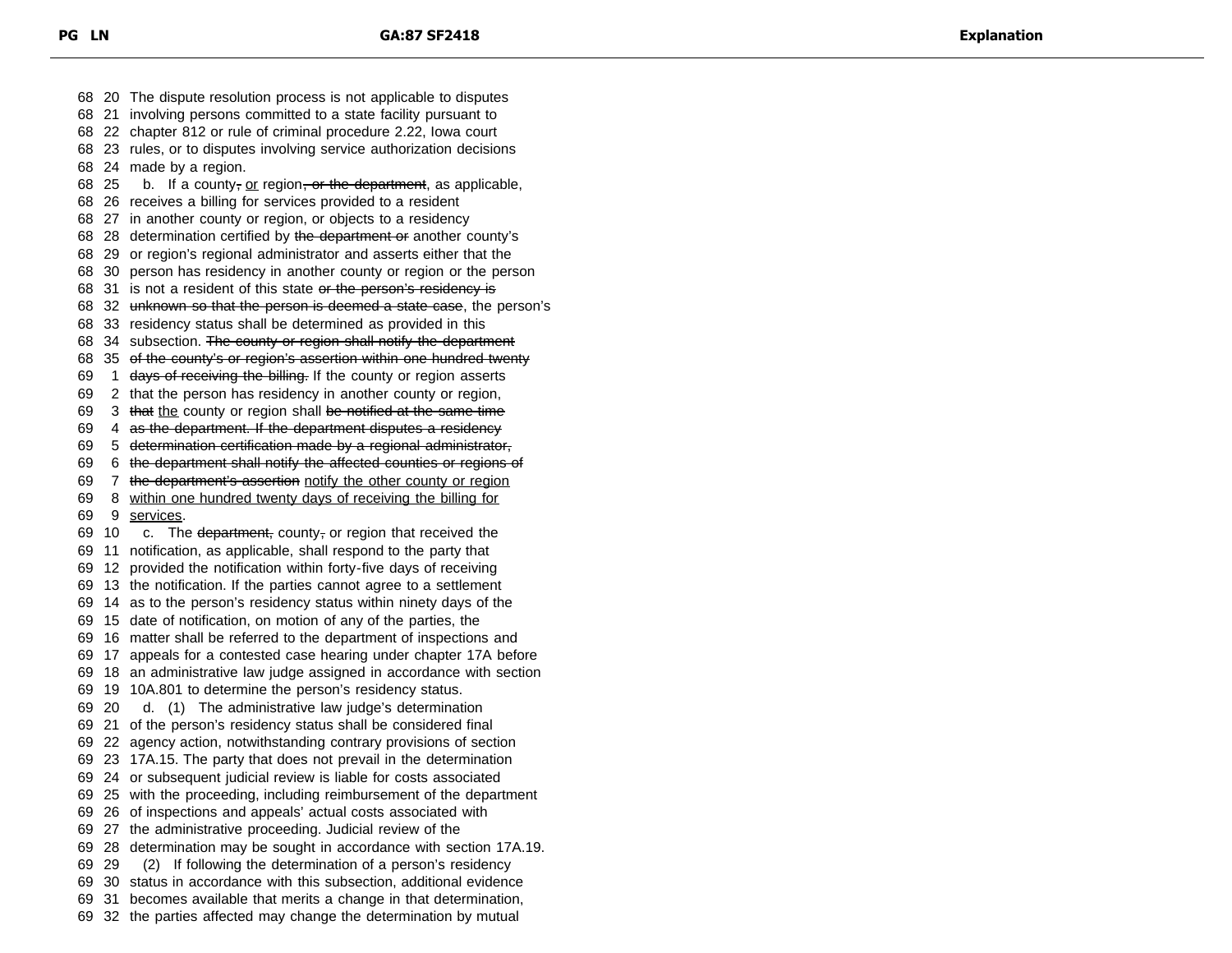33 agreement. Otherwise, a party may move that the matter be 69 34 reconsidered by the department, county, or region, or by the 35 administrative law judge. 1 e. (1) Unless a petition is filed for judicial review, 2 the administrative law judge's determination of the person's 3 residency status shall result in one of the following: 4 (a) If a county or region is determined to be the person's 5 residence, the county or region shall pay the amounts due and 6 shall reimburse any other amounts paid for services provided by 70 7 the other county or region or the department on the person's 8 behalf prior to the determination. 9 (b) If it is determined that the person is not a resident 70 10 of this state or the person's residency is unknown so that the 11 person is deemed to be a state case, the department shall pay 12 the amounts due and shall reimburse the county or region, as 13 applicable, for any payment made on behalf of the person prior 14 to the determination neither the region in which the services 15 were provided nor the state shall be liable for payment of 16 amounts due for services provided to the person prior to the 17 determination. 18 (2) The payment or reimbursement shall be remitted within 19 forty-five days of the date the determination was issued. 20 After the forty-five-day period, a penalty of not greater than 21 one percent per month may be added to the amount due. 22 6. a. The dispute resolution process implemented in 23 accordance with this subsection applies beginning July 1, 2012, 24 to billing disputes between the state and a county or region, 25 other than residency disputes or other dispute processes under 26 this section, involving the responsibility for service costs 27 for services provided on or after July 1, 2011, under any of 28 the following: 29 (1) Chapter 221. 30 (2) Chapter 222. 31 (3) Chapter 229. 32 (4) Chapter 230. 33 (5) Chapter 249A. 34 (6) Chapter 812. 35 b. If a county, region, or the department, as applicable, 1 disputes a billing for service costs listed in paragraph "a", 2 the dispute shall be resolved as provided in this subsection. 3 The county or region shall notify the department of the 4 county's or region's assertion within ninety days of receiving 5 the billing. However, for services provided on or after July 6 1, 2011, for which a county has received the billing as of July 7 1, 2012, the county shall notify the department of the county's 8 assertion on or before October 1, 2012. If the department 9 disputes such a billing of a regional administrator, the

10 department shall notify the affected counties or regions of the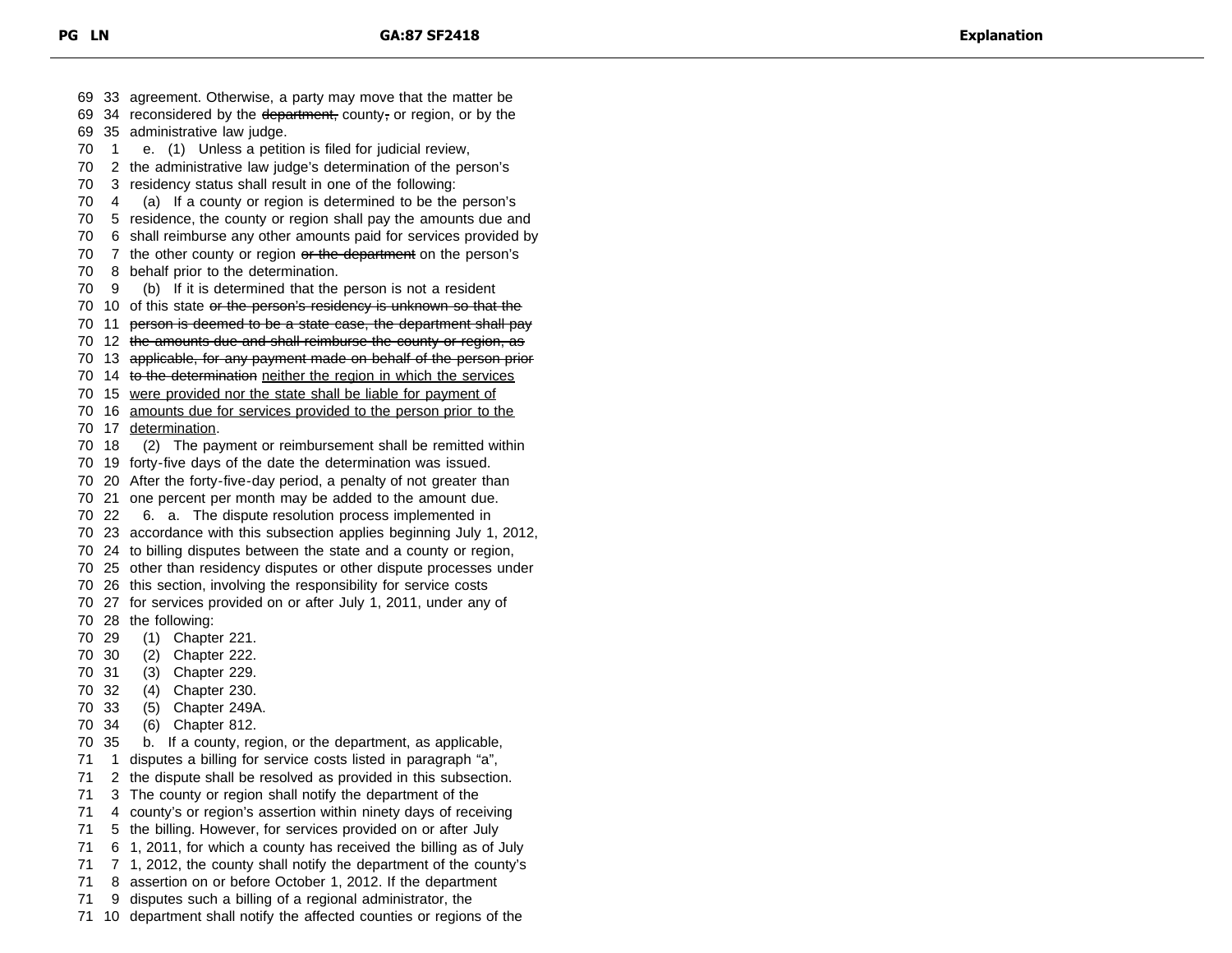11 department's assertion. 12 c. The department, county, or region that received the 13 notification, as applicable, shall respond to the party 14 that provided the notification within forty-five days of 15 receiving the notification. If the parties cannot agree to a 16 settlement as to the dispute within ninety days of the date 17 of notification, on motion of any of the parties, the matter 18 shall be referred to the department of inspections and appeals 19 for a contested case hearing under chapter 17A before an 20 administrative law judge assigned in accordance with section 21 10A.801 to determine facts and issue a decision to resolve the 22 dispute. 23 d. (1) The administrative law judge's decision is a final 24 agency action, notwithstanding contrary provisions of section 25 17A.15. The party that does not prevail in the decision or 26 subsequent judicial review is liable for costs associated with 27 the proceeding, including reimbursement of the department of 28 inspections and appeals' actual costs associated with the 29 administrative proceeding. Judicial review of the decision may 30 be sought in accordance with section 17A.19. 31 (2) If following the decision regarding a dispute in 32 accordance with this subsection, additional evidence becomes 33 available that merits a change in that decision, the parties 34 affected may change the decision by mutual agreement. 35 Otherwise, a party may move that the matter be reconsidered by 1 the department, county, or region, or by the administrative law 2 judge. 3 e. (1) Unless a petition is filed for judicial review, 4 the administrative law judge's decision regarding a disputed 5 billing shall result in one of the following: 6 (a) If a county or region is determined to be responsible 7 for the disputed amounts, the county or region shall pay 8 the amounts due and shall reimburse any other amounts paid 9 for services provided by the other county or region or the 10 department on the person's behalf prior to the decision. 11 (b) If it is determined that the state is responsible for 12 the disputed amounts, the state shall pay the amounts due and 13 shall reimburse the county or region, as applicable, for any 14 payment made on behalf of the person prior to the decision. 15 (2) The payment or reimbursement shall be remitted within 16 forty-five days of the date the decision was issued. After 17 the forty-five-day period, a penalty of not greater than one 18 percent per month may be added to the amount due. 19 Sec. 77. REPEAL. Section 226.9C, Code 2018, is repealed.

 20 DIVISION X 21 IOWA DEPARTMENT ON AGING —— MEDICAID CLAIMING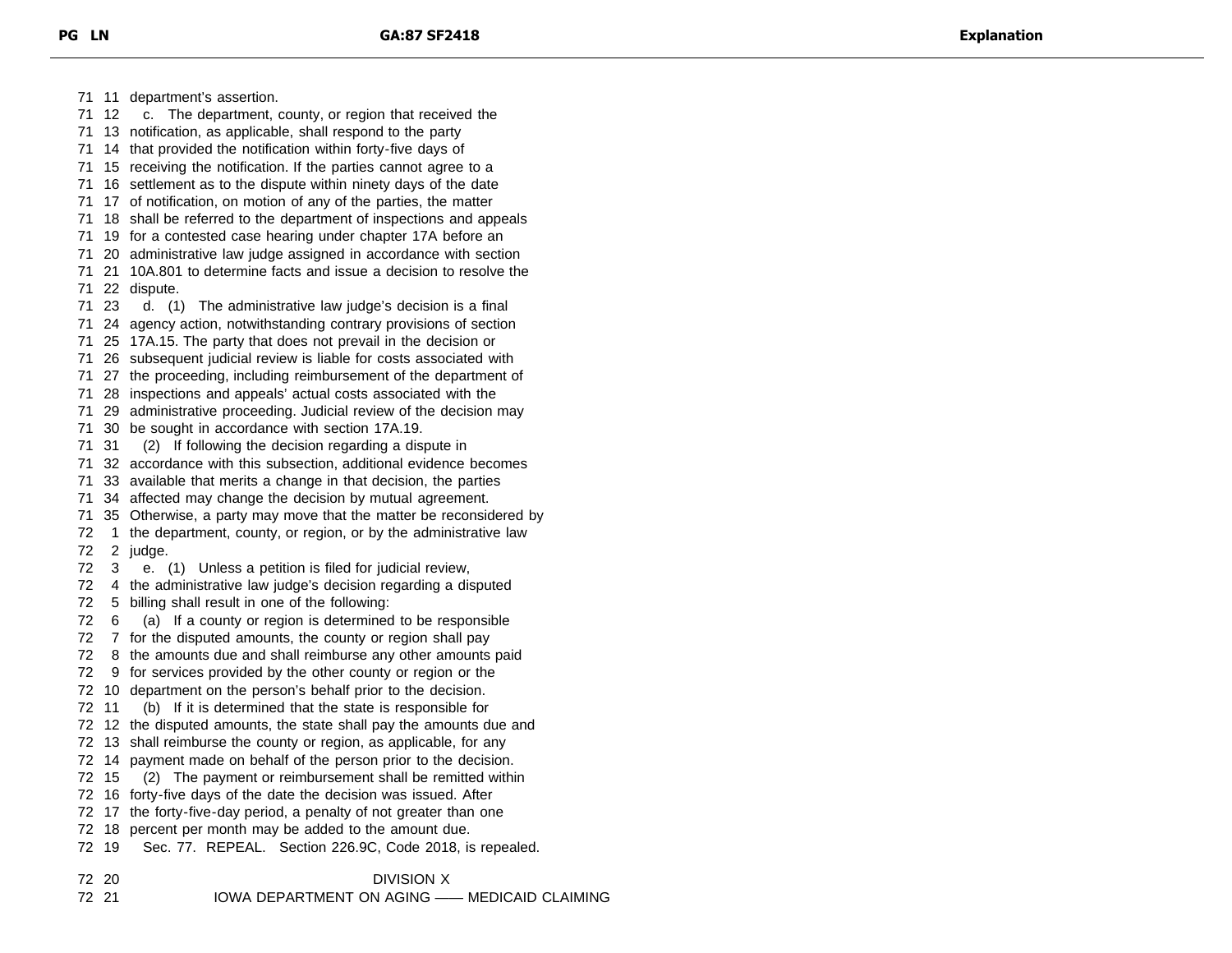| 72 22                                                                     | Sec. 78. IOWA DEPARTMENT ON AGING - MEDICAID CLAIMING. The<br>72 23 department on aging and the department of human services shall<br>72 24 collaborate to develop a cost allocation plan requesting<br>72 25 Medicaid administrative funding to provide for the claiming<br>72 26 of federal financial participation for aging and disability<br>72 27 resource center activities that are performed to assist with<br>72 28 administration of the Medicaid program. By January 1, 2019,<br>72 29 the department of human services shall submit to the centers<br>72 30 for Medicare and Medicaid services of the United States<br>72 31 department of health and human services any Medicaid state plan<br>72 32 amendment as necessary and shall enter into an interagency<br>72 33 agreement with the department on aging to implement this<br>72 34 section.                                                                                                                                                                                                                                                                                                                                                                                                                                                                                                                                                                     | Requires the IDA and the DHS to develop a cost allocation plan<br>requesting federal Medicaid administrative funds for the Aging and<br>Disability Resource Centers (ADRCs).                                                                                                                                                                                                   |
|---------------------------------------------------------------------------|---------------------------------------------------------------------------------------------------------------------------------------------------------------------------------------------------------------------------------------------------------------------------------------------------------------------------------------------------------------------------------------------------------------------------------------------------------------------------------------------------------------------------------------------------------------------------------------------------------------------------------------------------------------------------------------------------------------------------------------------------------------------------------------------------------------------------------------------------------------------------------------------------------------------------------------------------------------------------------------------------------------------------------------------------------------------------------------------------------------------------------------------------------------------------------------------------------------------------------------------------------------------------------------------------------------------------------------------------------------------------------------------------------------------------------------|--------------------------------------------------------------------------------------------------------------------------------------------------------------------------------------------------------------------------------------------------------------------------------------------------------------------------------------------------------------------------------|
| 72 35<br>73<br>$\mathbf{1}$                                               | Sec. 79. EFFECTIVE DATE. This division of this Act, being<br>deemed of immediate importance, takes effect upon enactment.                                                                                                                                                                                                                                                                                                                                                                                                                                                                                                                                                                                                                                                                                                                                                                                                                                                                                                                                                                                                                                                                                                                                                                                                                                                                                                             | This Division is effective upon enactment.                                                                                                                                                                                                                                                                                                                                     |
| $\overline{2}$<br>73<br>73<br>$\mathbf{3}$                                | <b>DIVISION XI</b><br>EXECUTIVE DIRECTOR - DEPARTMENT OF VETERANS AFFAIRS                                                                                                                                                                                                                                                                                                                                                                                                                                                                                                                                                                                                                                                                                                                                                                                                                                                                                                                                                                                                                                                                                                                                                                                                                                                                                                                                                             |                                                                                                                                                                                                                                                                                                                                                                                |
| 73<br>4<br>73<br>73<br>6<br>73<br>73<br>73<br>73<br>73 13<br>73 16<br>73. | Sec. 80. 2008 Iowa Acts, chapter 1191, section 14,<br>5 subsection 3, is amended to read as follows:<br>3. The following are range 3 positions: administrator of<br>7 the division of criminal and juvenile justice planning of the<br>8 department of human rights, administrator of the division of<br>9 community action agencies of the department of human rights,<br>73 10 executive director of the department of veterans affairs, and<br>73 11 chairperson and members of the employment appeal board of the<br>12 department of inspections and appeals.<br>Sec. 81. 2008 lowa Acts, chapter 1191, section 14,<br>73 14 subsection 5, as amended by 2013 lowa Acts, chapter 123,<br>73 15 section 63, is amended to read as follows:<br>5. The following are range 5 positions: administrator of<br>73 17 the division of homeland security and emergency management of<br>73 18 the department of public defense, state public defender, drug<br>73 19 policy coordinator, labor commissioner, workers' compensation<br>20 commissioner, director of the department of cultural affairs,<br>73 21 director of the department of elder affairs, director of the<br>73 22 law enforcement academy, members of the property assessment<br>73 23 appeal board, executive director of the department of veterans<br>73 24 affairs, and administrator of the historical division of the<br>73 25 department of cultural affairs. | CODE: Amends the FY 2009 Standing Appropriation Act (2008 lowa<br>Acts, chapter 1191) to reclassify the Director of the Department of<br>Veterans Affairs from a salary Range 3 position to a Range 5 position.<br>DETAIL: The Act set Range 3 positions at a salary between \$55,380<br>and \$84,750 and set Range 5 positions at a salary between \$73,250<br>and \$112,070. |
| 73 26                                                                     | Sec. 82. EFFECTIVE DATE. This division of this Act, being<br>73 27 deemed of immediate importance, takes effect upon enactment.                                                                                                                                                                                                                                                                                                                                                                                                                                                                                                                                                                                                                                                                                                                                                                                                                                                                                                                                                                                                                                                                                                                                                                                                                                                                                                       | This Division is effective upon enactment.                                                                                                                                                                                                                                                                                                                                     |
| 73 28<br>73 29                                                            | <b>DIVISION XII</b><br>FAMILY PLANNING SERVICES PROGRAM                                                                                                                                                                                                                                                                                                                                                                                                                                                                                                                                                                                                                                                                                                                                                                                                                                                                                                                                                                                                                                                                                                                                                                                                                                                                                                                                                                               |                                                                                                                                                                                                                                                                                                                                                                                |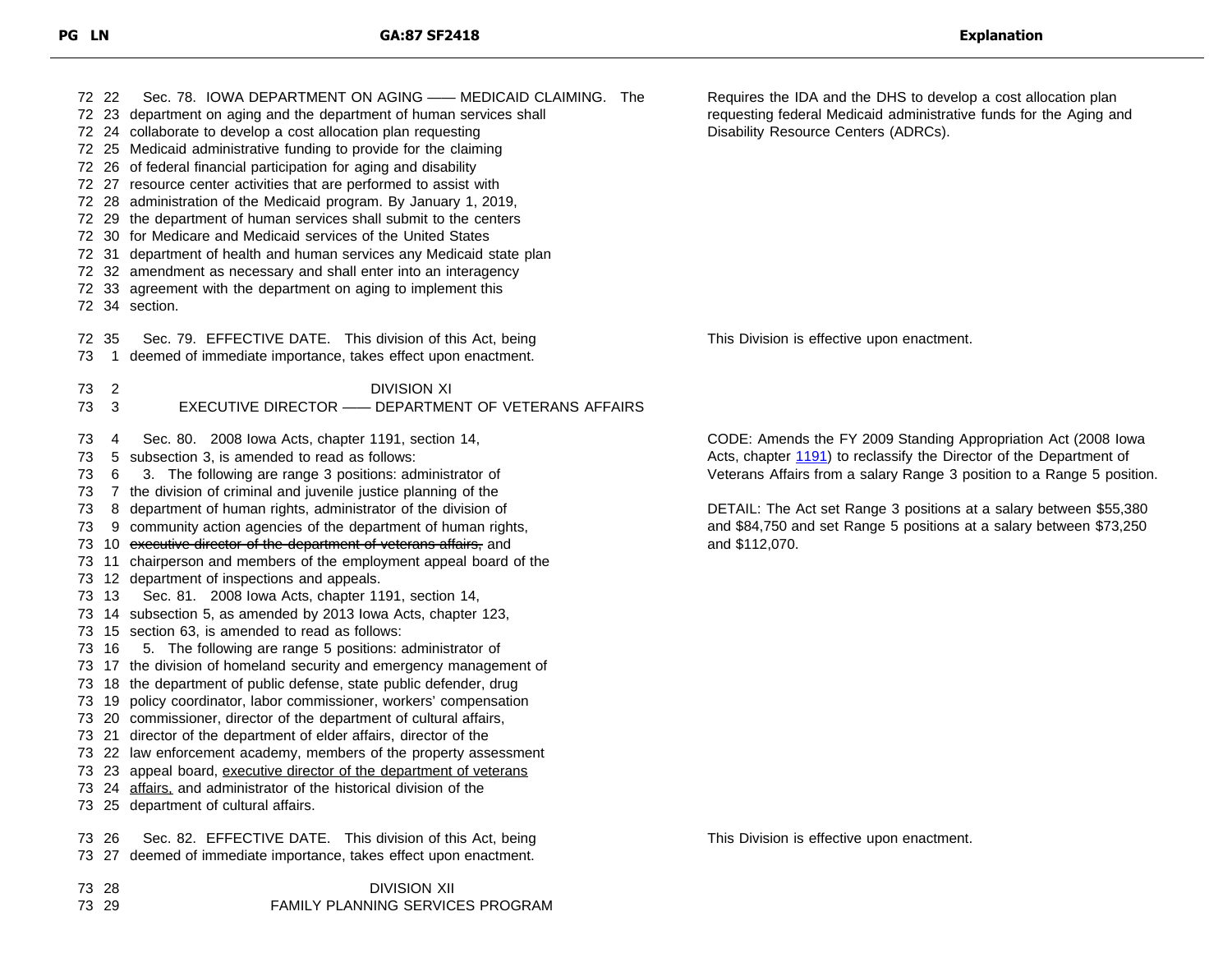|    | 73 30 | Sec. 83. Section 217.41B, subsection 3, Code 2018, is                                                              |  |  |
|----|-------|--------------------------------------------------------------------------------------------------------------------|--|--|
|    |       | 73 31 amended to read as follows:                                                                                  |  |  |
|    | 73 32 | 3. a. (1) Distribution of family planning services program                                                         |  |  |
|    |       | 73 33 funds shall not be made to any entity that performs abortions                                                |  |  |
|    |       | 73 34 or that maintains or operates a facility where abortions                                                     |  |  |
| 73 |       | 35 are performed, which shall not be interpreted to include a                                                      |  |  |
| 74 |       | 1 nonpublic entity that is a distinct location of a nonprofit                                                      |  |  |
| 74 |       | 2 health care delivery system, if the distinct location provides                                                   |  |  |
| 74 |       | 3 family planning services but does not perform abortions                                                          |  |  |
| 74 |       | 4 or maintain or operate as a facility where abortions are                                                         |  |  |
| 74 |       | 5 performed.                                                                                                       |  |  |
| 74 |       | 6 (2) The department of human services shall adopt rules                                                           |  |  |
| 74 |       | 7 pursuant to chapter 17A to require that as a condition of                                                        |  |  |
| 74 |       | 8 eligibility as a provider under the family planning services                                                     |  |  |
| 74 |       | 9 program, each distinct location of a nonprofit health care                                                       |  |  |
| 74 |       | 10 delivery system shall enroll in the program as a separate                                                       |  |  |
| 74 |       | 11 provider, be assigned a distinct provider identification                                                        |  |  |
| 74 |       | 12 number, and complete an attestation that abortions are not                                                      |  |  |
|    |       | 74 13 performed at the distinct location.                                                                          |  |  |
|    |       | 74 14 (3) For the purposes of this section, "nonprofit health                                                      |  |  |
|    |       | 74 15 care delivery system" means an lowa nonprofit corporation                                                    |  |  |
|    |       | 74 16 that controls, directly or indirectly, a regional health                                                     |  |  |
|    |       | 74 17 care network consisting of hospital facilities and various                                                   |  |  |
|    |       | 74 18 ambulatory and clinic locations that provide a range of                                                      |  |  |
|    |       | 74 19 primary, secondary, and tertiary inpatient, outpatient, and                                                  |  |  |
|    |       | 74 20 physician services.                                                                                          |  |  |
|    |       | 74 21 <b>b.</b> For the purposes of this section, "abortion" does not                                              |  |  |
|    |       | 74 22 include any of the following:                                                                                |  |  |
|    |       | 74 23 $-a$ . $(1)$ The treatment of a woman for a physical                                                         |  |  |
|    |       | 74 24 disorder, physical injury, or physical illness, including a                                                  |  |  |
|    |       | 74 25 life-endangering physical condition caused by or arising from                                                |  |  |
|    |       | 74 26 the pregnancy itself, that would, as certified by a physician,                                               |  |  |
|    |       | 74 27 place the woman in danger of death.<br>74 28 $-$ b. (2) The treatment of a woman for a spontaneous abortion, |  |  |
|    |       | 74 29 commonly known as a miscarriage, when not all of the products                                                |  |  |
|    |       | 74 30 of human conception are expelled.                                                                            |  |  |
|    |       |                                                                                                                    |  |  |
|    | 74 31 | <b>DIVISION XIII</b>                                                                                               |  |  |
|    | 74 32 | PROVISIONAL REGIONALIZATION AUTHORIZATION                                                                          |  |  |
|    |       |                                                                                                                    |  |  |
| 74 | 33    | Sec. 84. Section 331.389, subsection 1, paragraphs b and c,                                                        |  |  |
| 74 |       | 34 Code 2018, are amended to read as follows:                                                                      |  |  |
| 74 |       | 35 - b. The director of human services shall exempt a county                                                       |  |  |
| 75 | 1     | from being required to enter into a regional service system if                                                     |  |  |
| 75 |       | 2 the county furnishes evidence that the county complies with                                                      |  |  |
| 75 |       | 3 the requirements in subsection 3, paragraphs "c", "d", "e",                                                      |  |  |
| 75 |       | 4 and "f", and is able to provide the core services required                                                       |  |  |
| 75 | 5     | by law to the county's residents in a manner that is as cost                                                       |  |  |

CODE: Amends the Family Planning Services Program to allow for the UnityPoint Health Care Group to participate.

CODE: Specifies that Polk County is exempt from the requirement to enter into an MHDS regional service system, but the Board of

Supervisors must meet all requirements of a region.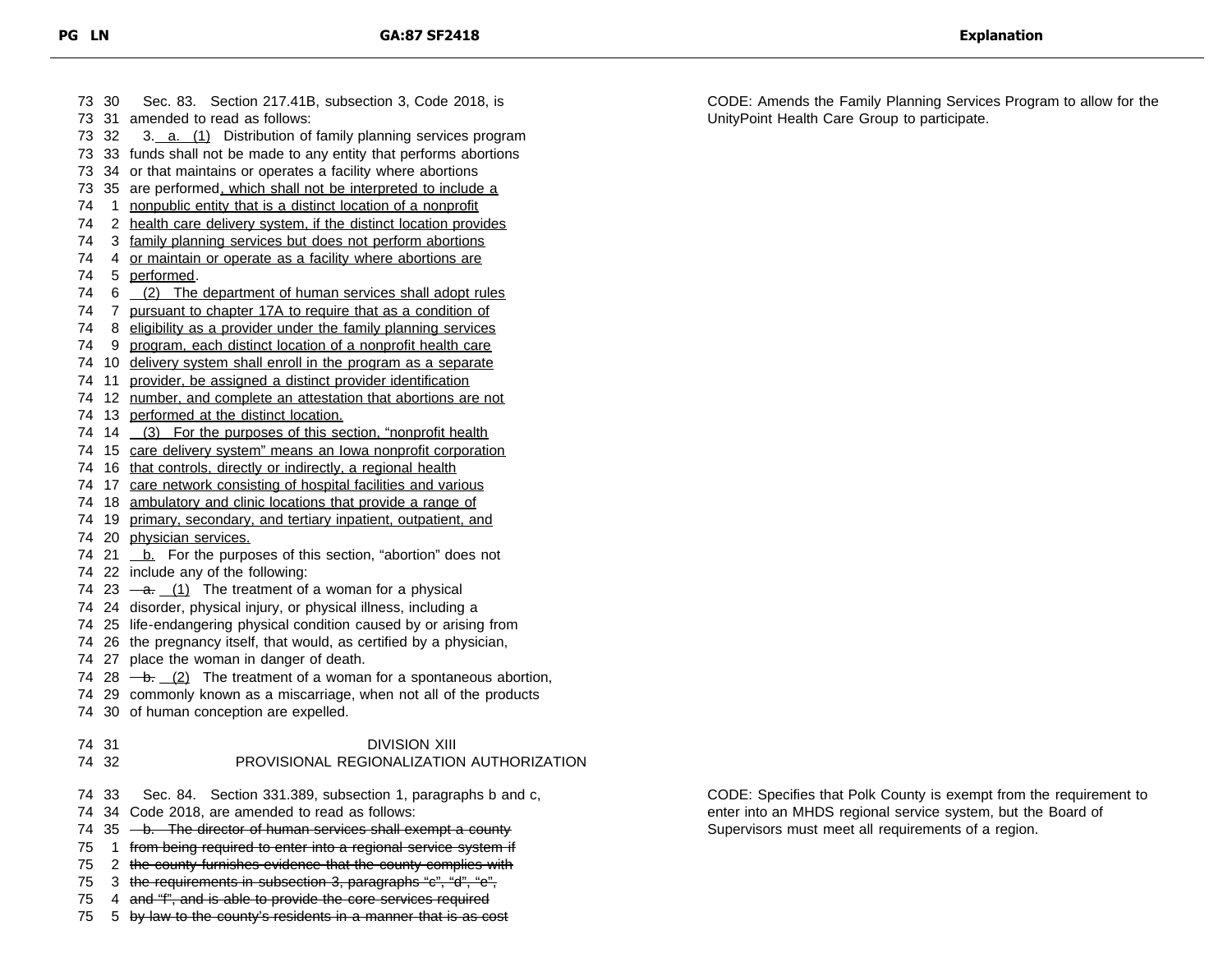6 effective and with outcomes that are at least equal to what 7 could be provided to the residents if the county would provide 8 the services through a regional service system. The director 9 shall identify criteria for evaluating the evidence provided by 10 counties applying for the exemption. The criteria identified 11 shall be specified in rule adopted by the state commission. 75 12  $\leftarrow$   $\leftarrow$   $\leftarrow$   $\leftarrow$   $\leftarrow$   $\leftarrow$  If a county has been exempted <del>pursuant to this</del> 75 13 subsection prior to July 1, 2014, from the requirement to enter 14 into a regional service system, the county and the county's 15 board of supervisors shall fulfill all requirements under 16 this chapter and chapter 225C for a regional service system, 17 regional service system management plan, regional governing 18 board, and regional administrator, and any other provisions 19 applicable to a region of counties providing local mental 20 health and disability services. 21 Sec. 85. Section 331.389, subsection 2, Code 2018, is 22 amended to read as follows: 23 2. The director of human services shall approve any region 75 24 meeting the requirements of subsection 3. However, the 25 director of human services, in consultation with the state 75 26 commission, may grant a waiver from the requirement relating to 27 the minimum number of counties if there is convincing evidence 28 that compliance with such requirement is not workable. 29 Sec. 86. Section 331.389, subsection 3, paragraph a, Code 30 2018, is amended to read as follows: 75 31 a. The counties comprising the region are contiguous except 32 that a region may include a county that is not contiguous with 75 33 any of the other counties in the region, if the county that is 34 not contiguous has had a formal relationship for two years or 35 longer with one or more of the other counties in the region for 76 1 the provision of mental health and disability services. 2 Sec. 87. Section 331.389, subsection 4, paragraph c, Code 3 2018, is amended to read as follows: 76 4 c. - During the period of April 2, 2013, through July 1, 76 5 2013, the The department shall work with any county that has 6 not agreed to be part of a region in accordance with paragraph 7 "a" and with the regions forming around the county to resolve 76 8 issues preventing the county from joining a region. By July 76 9 1, 2013,  $a \triangle$  county that has not agreed to be part of a region 10 in accordance with paragraph "a" shall be assigned by the 76 11 department to a region, unless exempted pursuant to subsection 76 12 4 prior to July 1, 2014.

76 13 Sec. 88. Section 331.389, subsection 4, paragraph e, 76 14 unnumbered paragraph 1, Code 2018, is amended to read as CODE: Specifies that the Director of DHS is to approve any MHDS region meeting the requirements of Iowa Code section [331.389,](https://www.legis.iowa.gov/docs/code/331.389.pdf) subsection 3.

CODE: Eliminates exceptions to counties joining regions that are not contiguous.

CODE: Conforming change to specify that Polk County is exempt from the requirement to enter into an MHDS regional service system.

CODE: Conforming change to specify that Polk County is exempt from the requirement to enter into a regional service system.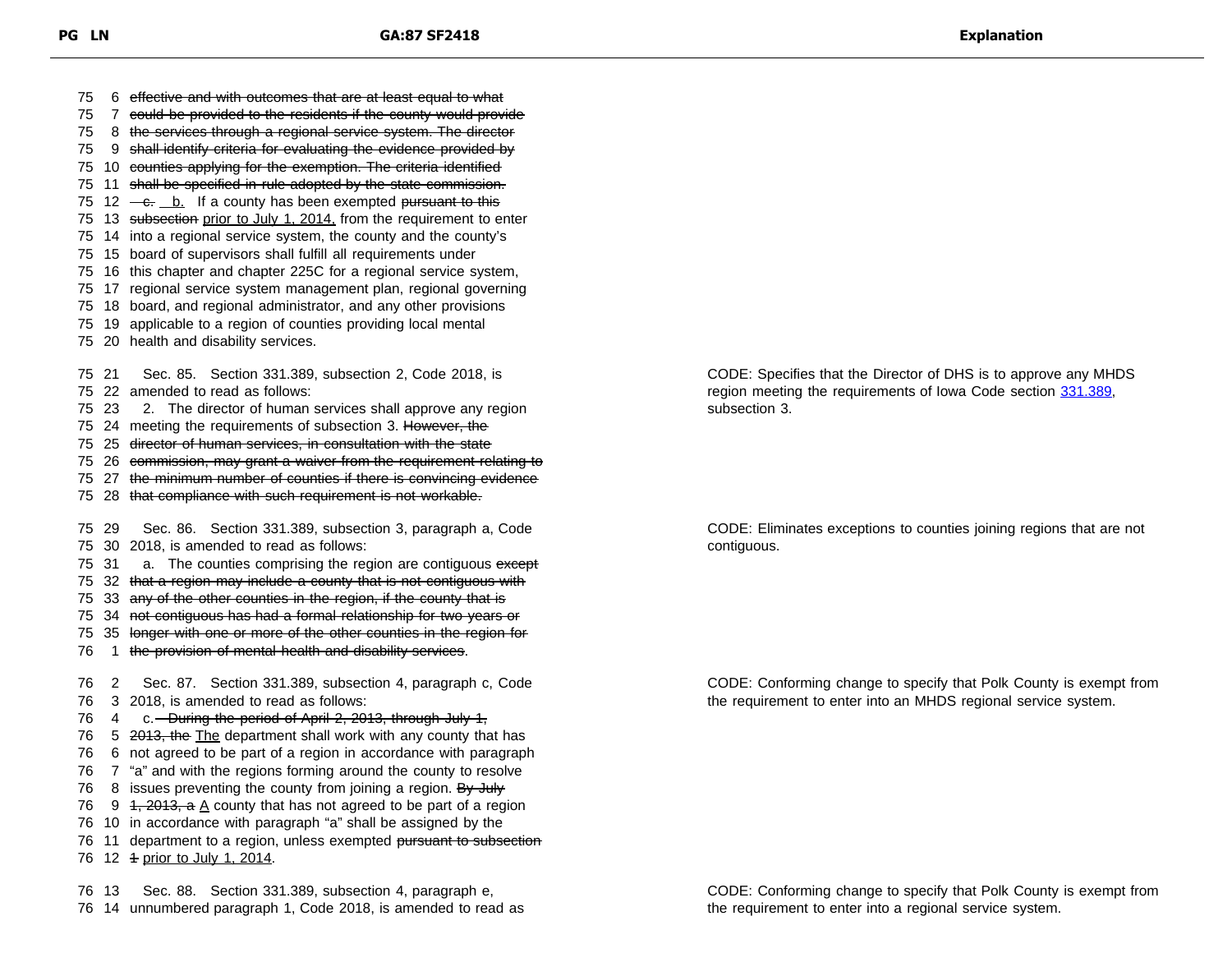15 follows:

| 76     | -18            | in compliance with all of the following mental health and                                                                               |
|--------|----------------|-----------------------------------------------------------------------------------------------------------------------------------------|
|        | 76 19          | disability services region implementation criteria:                                                                                     |
|        | 76 20          | Section 331.424A, subsection 8, Code 2018, is<br>Sec. 89.                                                                               |
| 76 21  |                | amended to read as follows:                                                                                                             |
|        | 76 22          | 8. a. For the fiscal year beginning July 1, 2017, the                                                                                   |
|        |                | 76 23 regional per capita expenditure target amount is the sum of the                                                                   |
|        | 76 24          | base expenditure amount for all counties in the region divided                                                                          |
|        |                | 76 25 by the population of the region. However, a regional per                                                                          |
|        | 76 26          | capita expenditure target amount shall not exceed the statewide                                                                         |
|        | 76 27          | per capita expenditure target amount. For the fiscal year                                                                               |
|        |                | 76 28 beginning July 1, 2018, and each subsequent fiscal year, the                                                                      |
|        |                |                                                                                                                                         |
|        |                | 76 29 regional per capita expenditure target amount for each region                                                                     |
|        |                | 76 30 is equal to the regional per capita expenditure target amount                                                                     |
|        | 76 31          | for the fiscal year beginning July 1, 2017.                                                                                             |
|        | 76 32          | b. Notwithstanding paragraph "a", for the fiscal year                                                                                   |
|        |                |                                                                                                                                         |
|        |                | 76 33 beginning July 1, 2019, the regional per capita expenditure<br>76 34 target amount for a region formed pursuant to the section of |
|        |                |                                                                                                                                         |
| 76     |                | 35 this Act which authorizes regionalization is the sum of the                                                                          |
| $77\,$ | 1              | base expenditure amount for all counties in the region divided                                                                          |
| 77     | $\overline{2}$ | by the population of the region. However, the regional per                                                                              |
| 77     | 3              | capita expenditure target amount shall not exceed the statewide                                                                         |
| 77     | 4              | per capita expenditure target amount. For the fiscal year                                                                               |
| 77     |                | 5 beginning July 1, 2020, and each subsequent fiscal year, the                                                                          |
| 77     | 6.             | regional per capita expenditure target amount for the region                                                                            |
| 77     | $\overline{7}$ | shall be equal to the regional per capita expenditure target                                                                            |
| 77     |                | 8 amount for the fiscal year beginning July 1, 2019.                                                                                    |
|        |                |                                                                                                                                         |
| 77     | 9              | Sec. 90. MENTAL HEALTH AND DISABILITY SERVICES -                                                                                        |
|        | 77 10          | REGIONALIZATION AUTHORIZATION.                                                                                                          |
| 77 11  |                | 1.<br>Upon receiving a request from any county within the                                                                               |
| 77     |                | 12 county social services mental health and disability services                                                                         |
| 77     |                |                                                                                                                                         |
|        |                | 13 region to be removed from the region, the director of human                                                                          |
|        |                | 77 14 services may authorize the county to join with other counties                                                                     |
| 77     |                | 15 requesting to be removed from the county social services mental                                                                      |
| 77     |                | 16 health and disability services region in the formation of a                                                                          |
| 77     |                | 17 proposed new mental health and disability services region.                                                                           |
|        | 77 18          | County formation of a proposed new mental health and<br>2.                                                                              |
| 77     |                | 19 disability services region pursuant to this section is subject                                                                       |
|        | 77 20          | to all of the following:                                                                                                                |
|        |                |                                                                                                                                         |
| 77 21  |                | The aggregate population of all counties forming<br>a.                                                                                  |
| 77     |                | 22 the region is at least 100,000 and includes at least one                                                                             |
|        |                | 77 23 incorporated city with a population of more than 24,000. For                                                                      |
|        |                |                                                                                                                                         |
|        |                |                                                                                                                                         |

76 16 On or before June 30, 2014, unless exempted pursuant to 76 17 subsection 1 prior to July 1, 2014, all counties shall be

> CODE: Specifies the base funding formula for the new region beginning in FY 2020 and continuing in perpetuity, not to exceed the statewide per capita expenditure target of \$47.28 per capita.

Allows the Director of the DHS to authorize counties in the County Social Services Region to join with other counties requesting to be removed from the Region to form a new region.

Requires counties forming a new region to have a total combined population of more than 100,000 and a city with a population of more than 24,000. In addition, the new region must meet the requirements listed in the paragraph.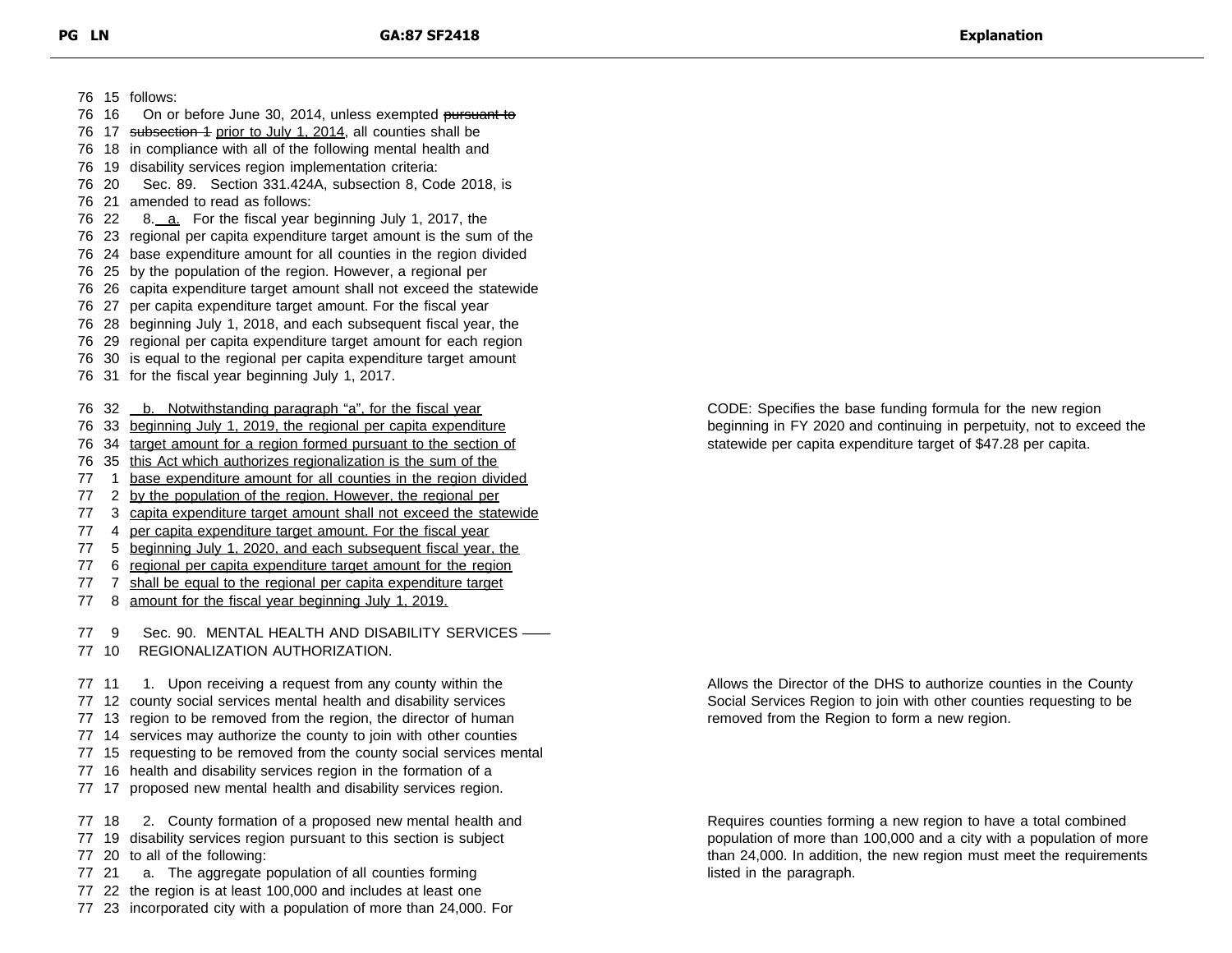24 purposes of this subparagraph, "population" means the same as 25 defined in section 331.388, subsection 3, Code 2018. 26 b. Notwithstanding section 331.389, subsection 4, on or 27 before February 1, 2019, the counties forming the region have 28 complied with section 331.389, subsection 3, as amended in 29 this division of this Act, and all of the following additional 30 requirements: 31 (1) The board of supervisors of each county forming the 32 region has voted to approve a chapter 28E agreement. 33 (2) The duly authorized representatives of all the counties 34 forming the region have signed a chapter 28E agreement that is 35 in compliance with section 331.392 and 441 IAC 25.14. 1 (3) The county board of supervisors' or supervisors' 2 designee members and other members of the region's governing 3 board are appointed in accordance with section 331.390. 4 (4) Executive staff for the region's regional administrator 5 are identified or engaged. 6 (5) The regional service management plan is developed in 7 accordance with section 331.393 and 441 IAC 25.18 and 441 IAC 8 25.21 and is submitted to the department. 9 (6) The initial regional service management plan shall 10 identify the service provider network for the region, identify 11 the information technology and data management capacity to be 12 employed to support regional functions, and establish business 13 functions, accounting procedures, and other administrative 14 processes. 15 c. Each county forming the region shall submit the 16 compliance information required in paragraph "b" to the 17 director of human services on or before February 1, 2019. 18 Within 45 days of receipt of such information, the director 19 of human services shall determine if the region is in full 20 compliance and shall approve the region if the region has met 21 all of the requirements of this section. 22 d. The director of human services shall work with a county 23 making a request under this section that has not agreed or 24 is unable to join the proposed new region to resolve issues

25 preventing the county from joining the proposed new region.

 26 e. By February 1, 2019, the director of human services shall 27 assign a county making a request under this section that has 28 not reached an agreement to be part of the proposed new region 29 to an existing region or to the new proposed region, consistent 30 with this section.

 31 3. If approved by the department, the region shall commence 32 full operations no later than July 1, 2019.

Requires each county in the region to submit compliance information to the Director of the DHS by February 1, 2019, for the Director to determine if the region is in full compliance.

Requires the Director of the DHS to work with a county making a request under this Section, that has had difficulty joining a new region.

Requires the Director of the DHS, by February 1, 2019, to assign any county that has made a request under this Section but has not reached agreement to join a region.

Specifies that if the new region is approved by the DHS, it is required to be in full operation by July 1, 2019.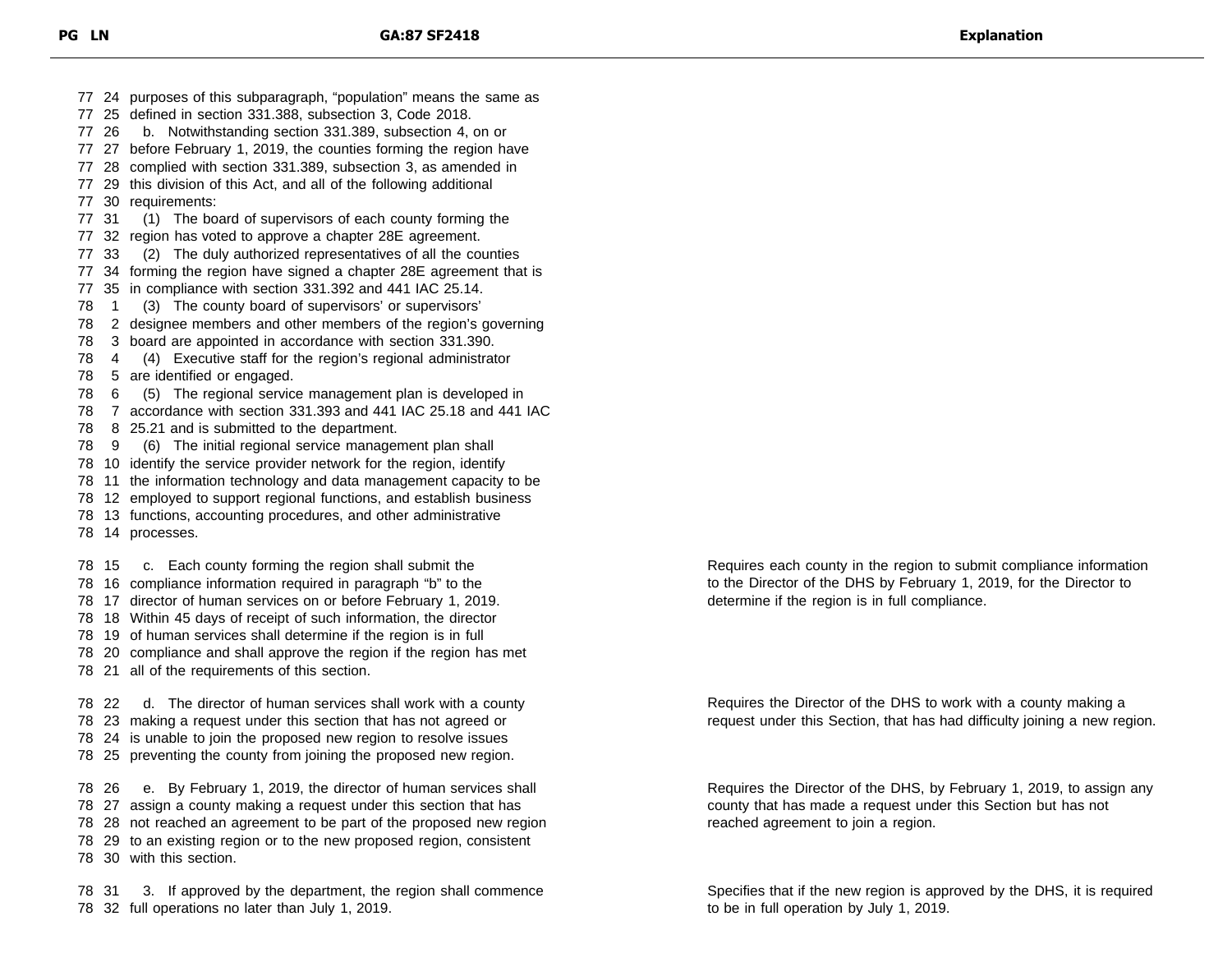| 78 33                                                                                      | Sec. 91. EFFECTIVE DATE. This division of this Act, being<br>78 34 deemed of immediate importance, takes effect upon enactment.                                                                                                                                                                                                                                                                                                                                                                                                                                                                                                                                                                                                                                                                                                                                                                                                                                                                                                                                                                                                                                                                                                                                                                                                                                                                                                                                                                                                                                                                                                                                                                                                                                                                                                   | The Division relating to MHDS Regional Authorization is effective upon<br>enactment.                                                                                                                                                |
|--------------------------------------------------------------------------------------------|-----------------------------------------------------------------------------------------------------------------------------------------------------------------------------------------------------------------------------------------------------------------------------------------------------------------------------------------------------------------------------------------------------------------------------------------------------------------------------------------------------------------------------------------------------------------------------------------------------------------------------------------------------------------------------------------------------------------------------------------------------------------------------------------------------------------------------------------------------------------------------------------------------------------------------------------------------------------------------------------------------------------------------------------------------------------------------------------------------------------------------------------------------------------------------------------------------------------------------------------------------------------------------------------------------------------------------------------------------------------------------------------------------------------------------------------------------------------------------------------------------------------------------------------------------------------------------------------------------------------------------------------------------------------------------------------------------------------------------------------------------------------------------------------------------------------------------------|-------------------------------------------------------------------------------------------------------------------------------------------------------------------------------------------------------------------------------------|
| 78 35<br>79<br>$\overline{1}$                                                              | <b>DIVISION XIV</b><br>MANDATORY REPORTER TRAINING AND CERTIFICATION WORKGROUP                                                                                                                                                                                                                                                                                                                                                                                                                                                                                                                                                                                                                                                                                                                                                                                                                                                                                                                                                                                                                                                                                                                                                                                                                                                                                                                                                                                                                                                                                                                                                                                                                                                                                                                                                    |                                                                                                                                                                                                                                     |
| 79<br>2<br>3<br>79<br>79<br>79<br>79<br>79<br>79<br>79<br>79<br>79<br>79<br>79 27<br>79 28 | Sec. 92. DEPARTMENT OF HUMAN SERVICES —— MANDATORY REPORTER<br>TRAINING AND CERTIFICATION WORKGROUP. The department of human<br>4 services, in cooperation with the departments of education<br>5 and public health, shall facilitate a study by a workgroup of<br>6 stakeholders to make recommendations relating to mandatory<br>7 child abuse and mandatory dependent adult abuse reporter<br>8 training and certification requirements. The workgroup shall<br>9 develop interdepartmental strategies for improving mandatory<br>10 child abuse and mandatory dependent adult abuse reporter<br>11 training and certification requirements. The workgroup<br>79 12 shall consist of representatives from the departments of<br>79 13 human services, education, public health, public safety, and<br>79 14 human rights, the department on aging, and the office of the<br>79 15 attorney general; a court appointed special advocate; and other<br>16 experts the department of human services deems necessary. The<br>79 17 membership of the workgroup shall also include four members of<br>79 18 the general assembly. The legislative members shall serve as<br>79 19 ex officio, nonvoting members of the workgroup, with one member<br>79 20 to be appointed by each of the following: the majority leader<br>79 21 of the senate, the minority leader of the senate, the speaker<br>79 22 of the house of representatives, and the minority leader of the<br>79 23 house of representatives. The workgroup shall submit a report<br>79 24 with recommendations, including but not limited to strategies<br>79 25 developed and other proposed improvements, to the governor and<br>79 26 the general assembly on or before December 15, 2018.<br><b>DIVISION XV</b><br>NURSING FACILITY QUALITY ASSURANCE ASSESSMENT | Establishes a workgroup to make recommendations related to<br>mandatory child abuse and dependent adult abuse reporter training<br>and certification. A report is due to the Governor and General<br>Assembly by December 15, 2018. |
| 79 29                                                                                      | Sec. 93. Section 249L.3, subsection 1, paragraph d, Code                                                                                                                                                                                                                                                                                                                                                                                                                                                                                                                                                                                                                                                                                                                                                                                                                                                                                                                                                                                                                                                                                                                                                                                                                                                                                                                                                                                                                                                                                                                                                                                                                                                                                                                                                                          | CODE: Eliminates the 3.00% cap on the nursing facility provider                                                                                                                                                                     |
| 79 31                                                                                      | 79 30 2018, is amended to read as follows:<br>d. The aggregate quality assurance assessments imposed under                                                                                                                                                                                                                                                                                                                                                                                                                                                                                                                                                                                                                                                                                                                                                                                                                                                                                                                                                                                                                                                                                                                                                                                                                                                                                                                                                                                                                                                                                                                                                                                                                                                                                                                        | assessment and sets the cap at the maximum amount allowed by the<br>federal government.                                                                                                                                             |
| 79                                                                                         | 32 this chapter shall not exceed the lower of three percent of the                                                                                                                                                                                                                                                                                                                                                                                                                                                                                                                                                                                                                                                                                                                                                                                                                                                                                                                                                                                                                                                                                                                                                                                                                                                                                                                                                                                                                                                                                                                                                                                                                                                                                                                                                                |                                                                                                                                                                                                                                     |
| 79                                                                                         | 33 aggregate non-Medicare revenues of a nursing facility or the                                                                                                                                                                                                                                                                                                                                                                                                                                                                                                                                                                                                                                                                                                                                                                                                                                                                                                                                                                                                                                                                                                                                                                                                                                                                                                                                                                                                                                                                                                                                                                                                                                                                                                                                                                   | DETAIL: The current federal cap for provider assessments is 6.00%.                                                                                                                                                                  |
|                                                                                            | 79 34 maximum amount that may be assessed pursuant to the indirect                                                                                                                                                                                                                                                                                                                                                                                                                                                                                                                                                                                                                                                                                                                                                                                                                                                                                                                                                                                                                                                                                                                                                                                                                                                                                                                                                                                                                                                                                                                                                                                                                                                                                                                                                                |                                                                                                                                                                                                                                     |
|                                                                                            | 79 35 guarantee threshold as established pursuant to 42 C.F.R.                                                                                                                                                                                                                                                                                                                                                                                                                                                                                                                                                                                                                                                                                                                                                                                                                                                                                                                                                                                                                                                                                                                                                                                                                                                                                                                                                                                                                                                                                                                                                                                                                                                                                                                                                                    | FISCAL IMPACT: The current 3.00% assessment raises \$36,705,208                                                                                                                                                                     |
| 80                                                                                         | 1 §433.68(f)(3)(i), and shall be stated on a per-patient-day                                                                                                                                                                                                                                                                                                                                                                                                                                                                                                                                                                                                                                                                                                                                                                                                                                                                                                                                                                                                                                                                                                                                                                                                                                                                                                                                                                                                                                                                                                                                                                                                                                                                                                                                                                      | annually. The new assessment may generate up to \$73,410,416                                                                                                                                                                        |
| 80                                                                                         | 2 basis.                                                                                                                                                                                                                                                                                                                                                                                                                                                                                                                                                                                                                                                                                                                                                                                                                                                                                                                                                                                                                                                                                                                                                                                                                                                                                                                                                                                                                                                                                                                                                                                                                                                                                                                                                                                                                          | annually for the Quality Assurance Trust Fund, which may be used for                                                                                                                                                                |
| 80<br>3                                                                                    | Sec. 94. Section 249L.4, subsection 2, Code 2018, is amended                                                                                                                                                                                                                                                                                                                                                                                                                                                                                                                                                                                                                                                                                                                                                                                                                                                                                                                                                                                                                                                                                                                                                                                                                                                                                                                                                                                                                                                                                                                                                                                                                                                                                                                                                                      | increased Medicaid reimbursement for nursing facilities.                                                                                                                                                                            |
| 80                                                                                         | 4 to read as follows:                                                                                                                                                                                                                                                                                                                                                                                                                                                                                                                                                                                                                                                                                                                                                                                                                                                                                                                                                                                                                                                                                                                                                                                                                                                                                                                                                                                                                                                                                                                                                                                                                                                                                                                                                                                                             |                                                                                                                                                                                                                                     |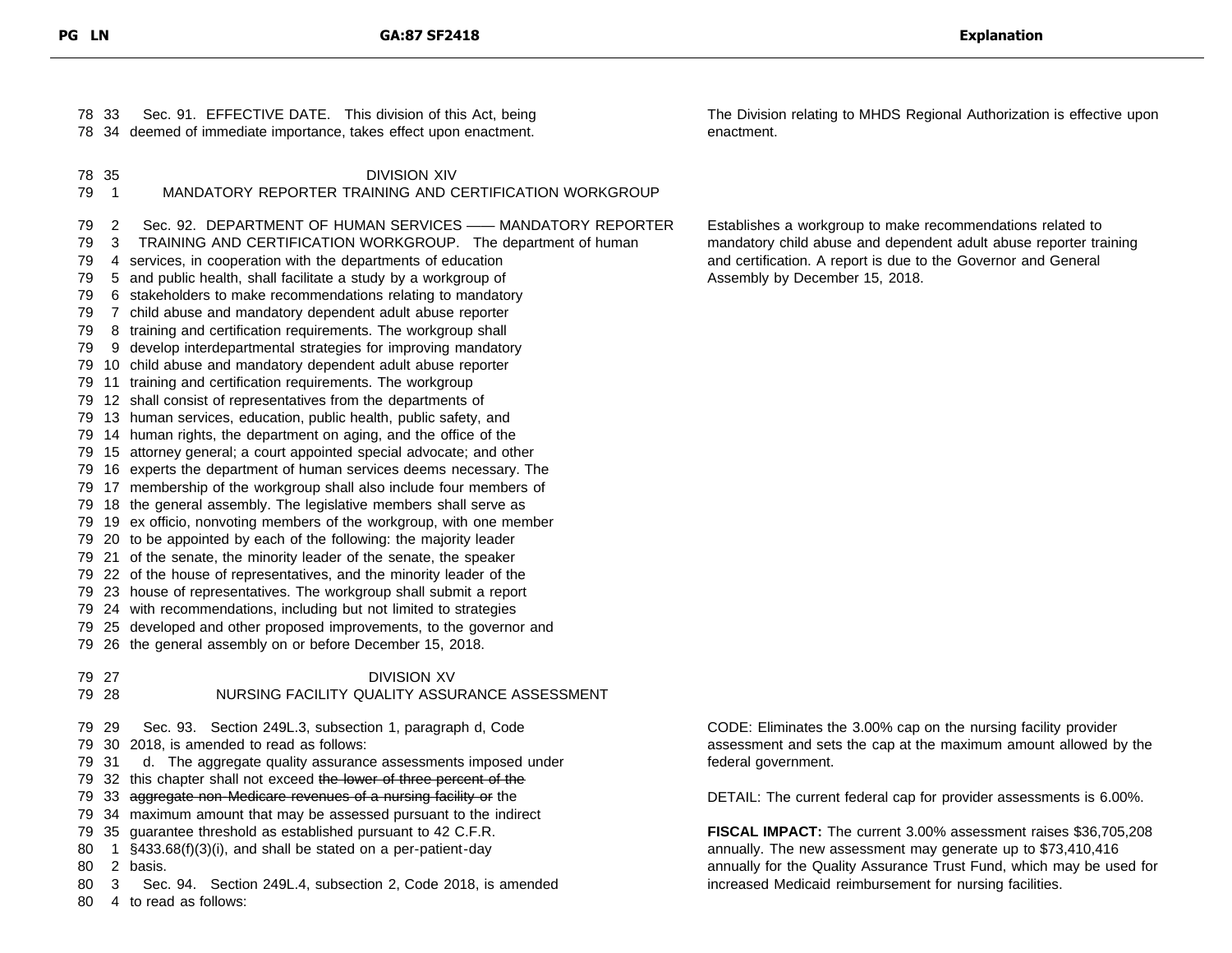5 2. Moneys in the trust fund shall be used, subject to 6 their appropriation by the general assembly, by the department 80 7 only for reimbursement of nursing facility services for which 8 federal financial participation under the medical assistance 80 9 program is available to match state funds. Any moneys Moneys 10 appropriated from the trust fund for reimbursement of nursing 11 facilities, in addition to the quality assurance assessment 12 pass-through and the quality assurance assessment rate add-on 13 which shall be used as specified in subsection 5, paragraph "b", 14 shall be used in a manner such that no less than thirty-five 15 percent of the amount received by a nursing facility is used 16 for increases in compensation and costs of employment for 17 direct care workers, and no less than sixty percent of the 18 total is used to increase compensation and costs of employment 19 for all nursing facility staff. For the purposes of use of 20 such funds, "direct care worker", "nursing facility staff", 21 "increases in compensation", and "costs of employment" mean as 22 defined or specified in this chapter. 23 Sec. 95. DIRECTIVES TO DEPARTMENT OF HUMAN SERVICES. 24 1. The department of human services shall request approval 25 from the centers for Medicare and Medicaid services of the 26 United States department of health and human services for any 27 waiver or state plan amendment necessary to administer this 28 division of this Act. 29 2. The change in the quality assurance assessment shall 30 accrue beginning on the first day of the calendar quarter 31 following the date of approval of any waiver or state plan 32 amendment. 33 DIVISION XVI 34 SEXUAL OFFENSES AND SEX OFFENDERS 35 Sec. 96. Section 229A.2, subsection 4, Code 2018, is amended 1 to read as follows:

 2 4. "Discharge" means an unconditional discharge from the 3 sexually violent predator program. A person released from a 4 secure facility into a transitional release program or released 81 5 with or without supervision is not considered to be discharged. 6 Sec. 97. Section 229A.5B, subsection 1, unnumbered 7 paragraph 1, Code 2018, is amended to read as follows: 81 8 A person who is detained pursuant to section 229A.5 or is 9 subject to an order of civil commitment under this chapter 10 shall remain in custody unless released by court order or 11 discharged under section 229A.8 or 229A.10. A person who has 12 been placed in a transitional release program or who is under 81 13 release with or without supervision is considered to be in 14 custody. A person in custody under this chapter shall not do

Directs the DHS to request approval from CMS to increase the provider tax for nursing facilities. Any change is required to take effect on the first day of the calendar quarter following the date of approval by the CMS.

CODE: This Division eliminates provisions permitting a person committed as a sexually violent predator under Iowa Code chapter [229A](https://www.legis.iowa.gov/docs/code/229A.pdf) to be released from a secure facility or a transitional release program without supervision. In addition, the Division eliminates the requirement that a hearing be held within five days of the committed person's return to a secure facility after the person absconds from a transitional release program. The hearing will now be held after an evaluation has been performed.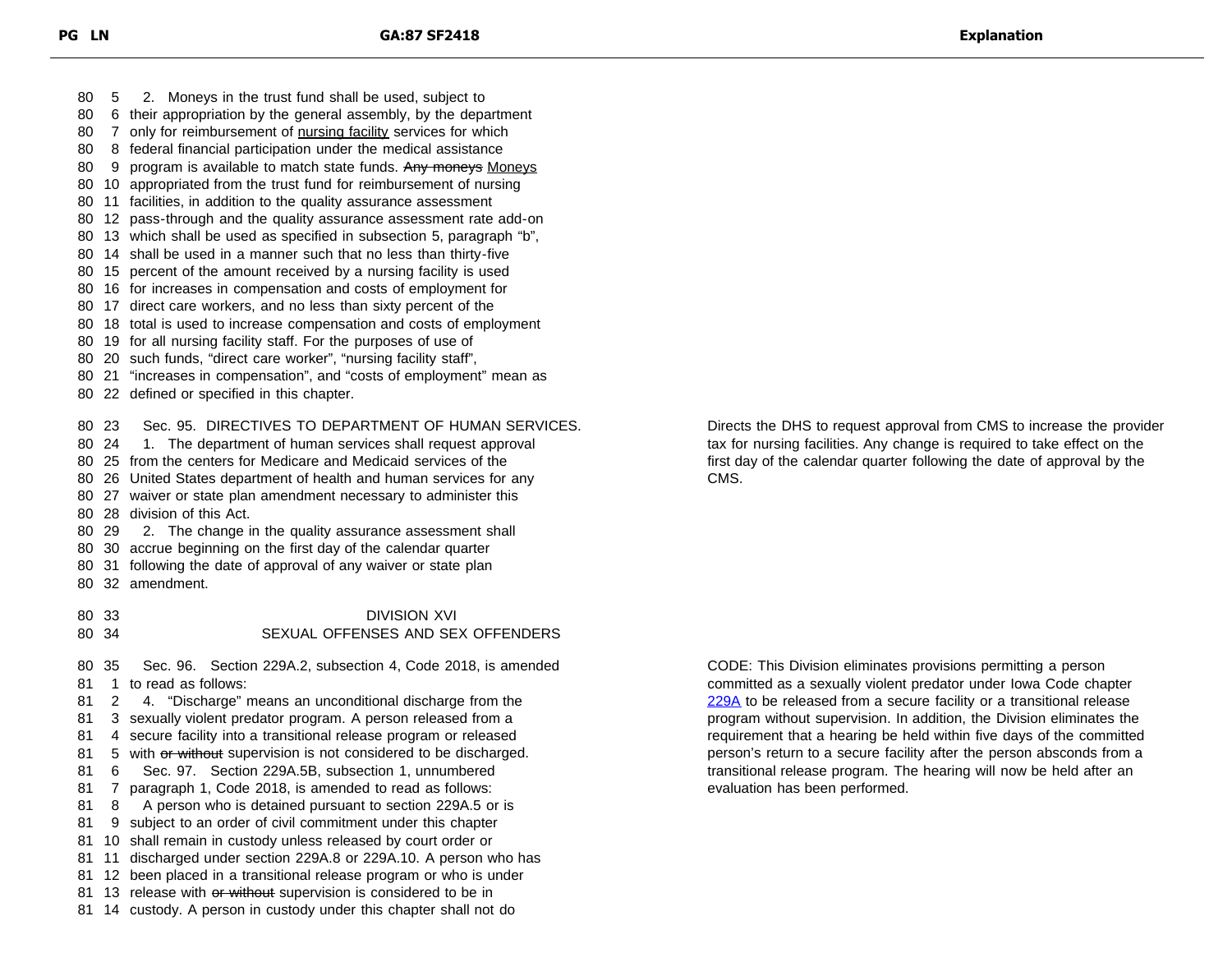15 any of the following: 16 Sec. 98. Section 229A.5C, subsection 4, Code 2018, is 17 amended to read as follows: 18 4. A person who committed a public offense while in a 81 19 transitional release program or on release with or without 20 supervision may be returned to a secure facility operated by 21 the department of human services upon completion of any term 22 of confinement that resulted from the commission of the public 23 offense. 24 Sec. 99. Section 229A.6A, subsection 1, paragraph d, Code 25 2018, is amended to read as follows: 26 d. To a facility for placement or treatment in a 81 27 transitional release program or for release with or without 28 supervision. A transport order is not required under this 29 paragraph. 30 Sec. 100. Section 229A.7, subsection 7, Code 2018, is 31 amended to read as follows: 32 7. The control, care, and treatment of a person determined 33 to be a sexually violent predator shall be provided at a 34 facility operated by the department of human services. At all 35 times prior to placement in a transitional release program 82 1 or release with or without supervision, persons committed 2 for control, care, and treatment by the department of human 3 services pursuant to this chapter shall be kept in a secure 4 facility and those patients shall be segregated at all times 5 from any other patient under the supervision of the department 6 of human services. A person committed pursuant to this chapter 7 to the custody of the department of human services may be kept 8 in a facility or building separate from any other patient 9 under the supervision of the department of human services. 10 The department of human services may enter into a chapter 11 28E agreement with the department of corrections or other 12 appropriate agency in this state or another state for the 13 confinement of patients who have been determined to be sexually 14 violent predators. Patients who are in the custody of the 15 director of the department of corrections pursuant to a chapter 16 28E agreement and who have not been placed in a transitional 82 17 release program or released with or without supervision shall 18 be housed and managed separately from criminal offenders in 82 19 the custody of the director of the department of corrections, 20 and except for occasional instances of supervised incidental 21 contact, shall be segregated from those offenders. 22 Sec. 101. Section 229A.8B, subsection 3, Code 2018, is 23 amended to read as follows: 24 3. Upon the return of the committed person to a secure 25 facility, the director of human services or the director's 26 designee shall notify the court that issued the ex parte order 27 that the absconder has been returned to a secure facility, and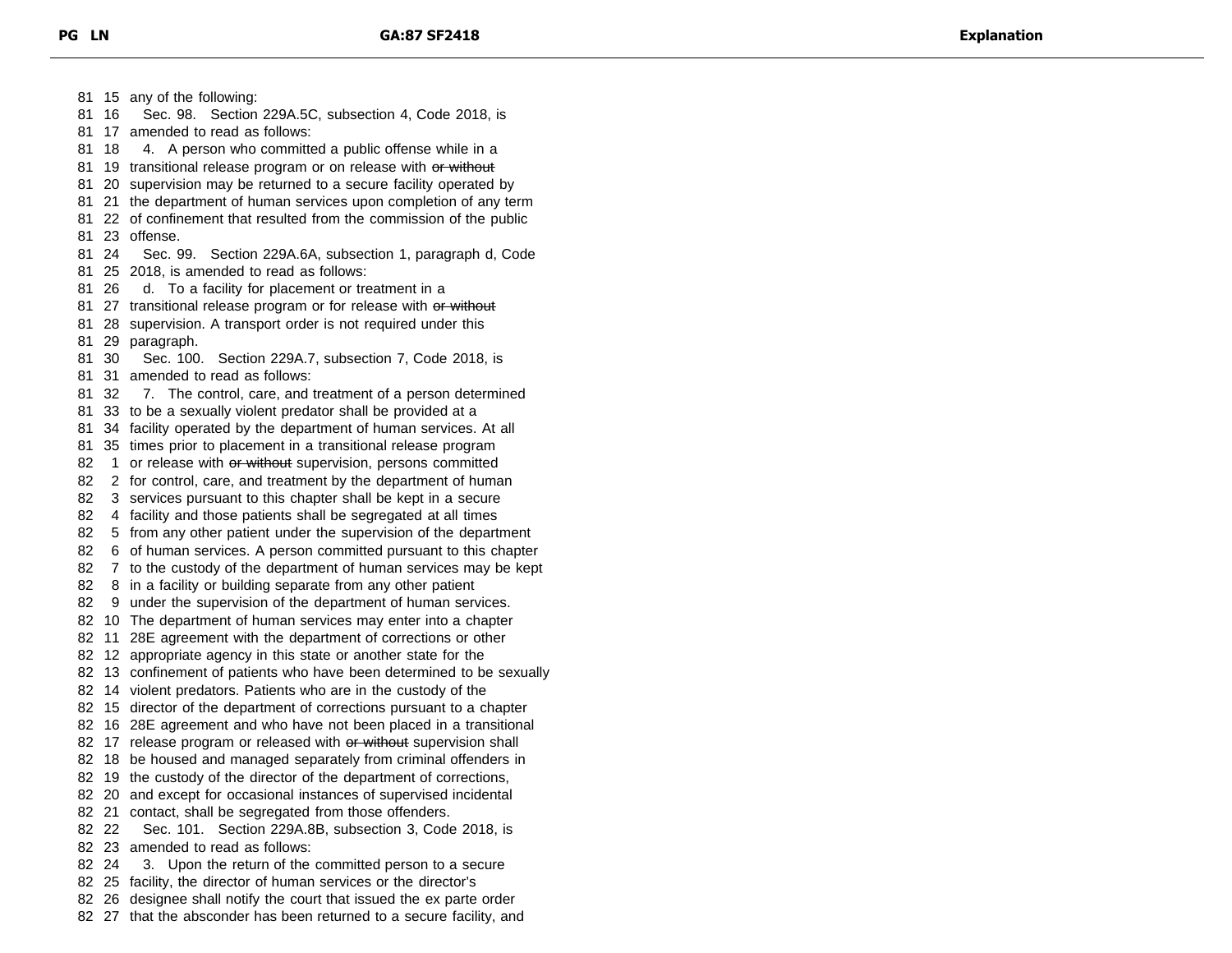82 28 the court shall set a hearing within five days to determine if 29 a violation occurred. If a court order was not issued, the 30 director or the director's designee shall contact the nearest 31 district court with jurisdiction to set a hearing to determine 32 whether a violation of the rules or directives occurred. The 82 33 court shall schedule a hearing within five days of after 34 receiving notice that the committed person has been returned 35 from the transitional release program to a secure facility. 1 Sec. 102. Section 229A.9A, Code 2018, is amended to read as 2 follows: 83 3 229A.9A RELEASE WITH <del>OR WITHOUT</del> SUPERVISION. 4 1. In any proceeding under section 229A.8, the court may 83 5 order the committed person released with or without supervision 6 if any of the following apply: 83 7 a. The attorney general stipulates to the release with  $er$ 83 8 without supervision. 9 b. The court or jury has determined that the person should 83 10 be discharged released from the program a secure facility or 11 a transitional release program, but the court has determined 12 the person suffers from a mental abnormality and it is in the 83 13 best interest of the community to order release with or without 14 supervision before the committed person is discharged. 83 15 2. If release with or without supervision is ordered, the 16 department of human services shall prepare within sixty days of 17 the order of the court a release plan addressing the person's 18 needs for counseling, medication, community support services, 19 residential services, vocational services, alcohol or other 20 drug abuse treatment, sex offender treatment, or any other 21 treatment or supervision necessary. 22 3. The court shall set a hearing on the release plan 23 prepared by the department of human services before the 24 committed person is released from a secure facility or a 25 transitional release program. 26 4. If the court orders release with supervision, the court 27 shall order supervision by an agency with jurisdiction that 28 is familiar with the placement of criminal offenders in the 29 community. The agency with jurisdiction shall be responsible 30 for initiating proceedings for violations of the release plan 83 31 as provided in section 229A.9B. If the court orders release 83 32 without supervision, the agency with jurisdiction shall also be 83 33 responsible for initiating proceedings for any violations of 83 34 the release plan as provided in section 229A.9B. 35 5. A committed person may not petition the court for release 84 1 with or without supervision. 84 2 6. A committed person released with or without supervision 84 3 is not considered discharged from civil commitment under this 4 chapter.

84 5 7. After being released with or without supervision, the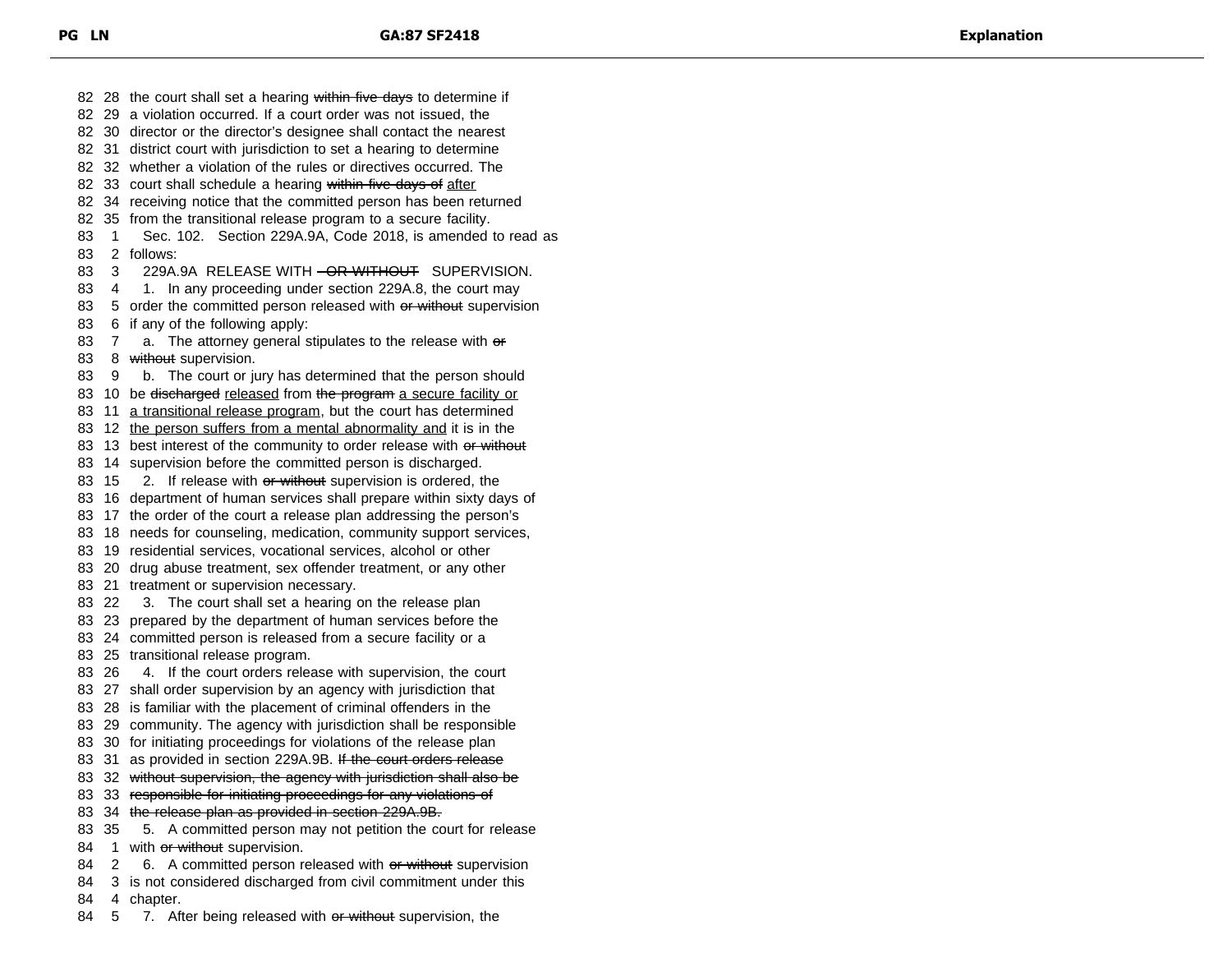6 person may petition the court for discharge as provided in 7 section 229A.8. 84 8 8. The court shall retain jurisdiction over the committed 84 9 person who has been released with or without supervision until 10 the person is discharged from the program. The department 84 11 of human services or a judicial district department of 84 12 correctional services shall not be held liable for any acts 13 committed by a committed person who has been ordered released 84 14 with or without supervision. 15 Sec. 103. Section 229A.9B, Code 2018, is amended to read as 16 follows: 84 17 229A.9B VIOLATIONS OF RELEASE WITH <del>OR WITHOUT</del> SUPERVISION. 84 18 1. If a committed person violates the release plan, the 19 agency with jurisdiction over the person may request the 84 20 <del>district</del> court to issue an emergency ex parte order directing 21 any law enforcement officer to take the person into custody 22 so that the person can be returned to a secure facility. 23 The request for an ex parte order may be made orally or by 24 telephone, but the original written request or a facsimile copy 25 of the request shall be filed with the clerk of court no later 26 than 4:30 p.m.on the next business day the office of the clerk 27 of court is open. 84 28 2. If a committed person has absconded in violation of the 29 conditions of the person's release plan, a presumption arises 30 that the person poses a risk to public safety. The department 31 of human services or contracting agency, in cooperation with 32 local law enforcement agencies, may make a public announcement 33 about the absconder. The public announcement may include a 34 description of the committed person, that the committed person 84 35 is on release with or without supervision from the sexually 1 violent predator program, and any other information pertinent 2 to public safety. 3 3. Upon the return of the committed person to a secure 4 facility, the director of human services or the director's 5 designee shall notify the court that issued the ex parte 6 order that the committed person has been returned to a secure 85 7 facility, and the court shall set hearing within five days to 8 determine if a violation occurred. If a court order was not 9 issued, the director or the director's designee shall contact 10 the nearest district court with jurisdiction to set a hearing 11 to determine whether a violation of the conditions of the 12 release plan occurred. The court shall schedule a hearing 85 13 within five days of after receiving notice that the committed 14 person has been returned to a secure facility. 15 4. At the hearing, the burden shall be upon the attorney 16 general to show by a preponderance of the evidence that a 17 violation of the release plan occurred. 18 5. If the court determines a violation occurred, the court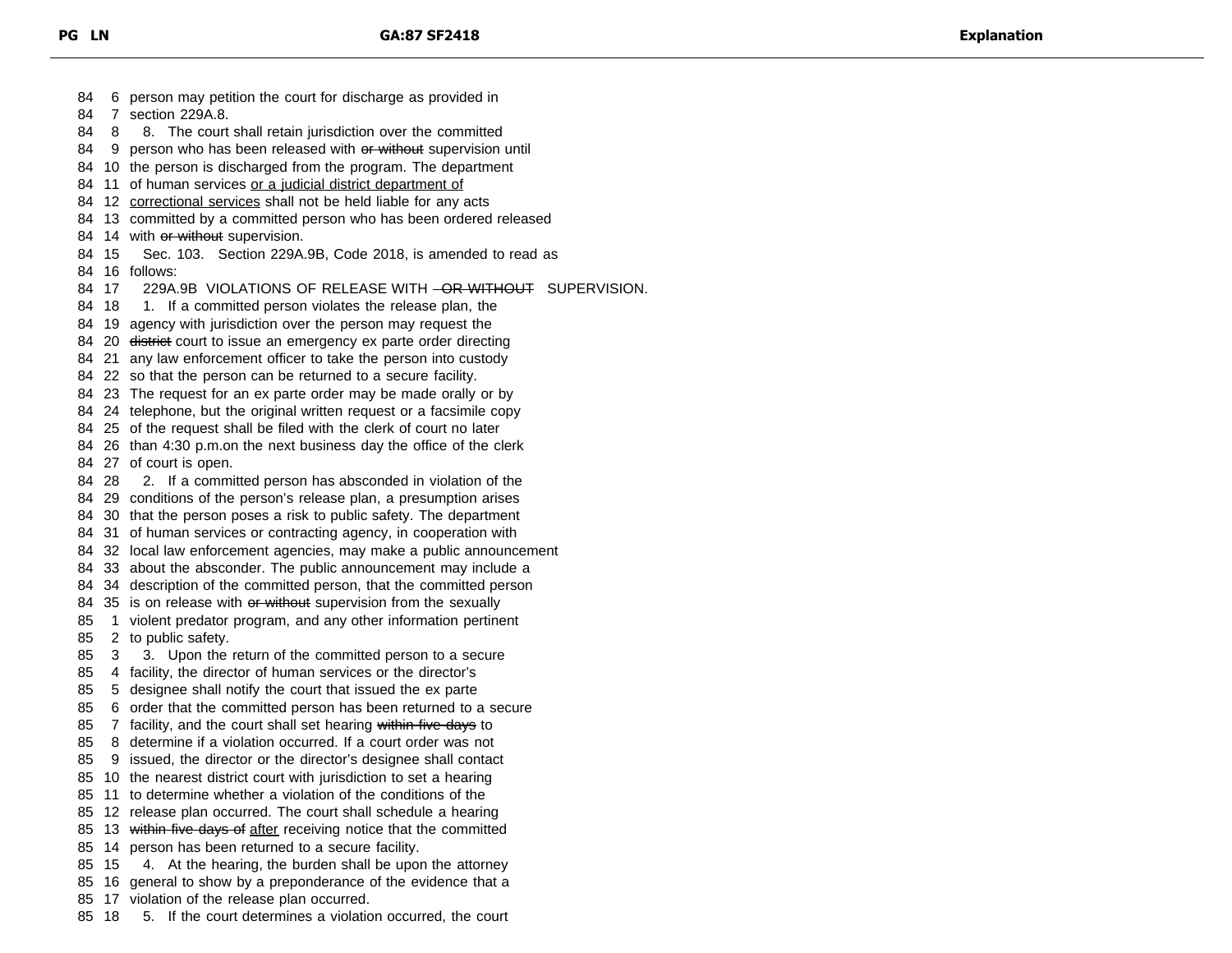19 shall receive release recommendations from the department of 20 human services and either order that the committed person be 85 21 returned to release with or without supervision or placed 22 in a transitional release program, or be confined in a 23 secure facility. The court may impose further conditions 85 24 upon the committed person if returned to release with er

- 85 25 without supervision or placed in the transitional release
- 85 26 program. If the court determines no violation occurred, the
- 85 27 committed person shall be returned to release with or without
- 85 28 supervision.

 29 Sec. 104. Section 232.68, subsection 2, paragraph a, 30 subparagraph (3), Code 2018, is amended to read as follows: 31 (3) The commission of a sexual offense with or to a child 32 pursuant to chapter 709, section 726.2, or section 728.12,

- 85 33 subsection 1, as a result of the acts or omissions of the
- 85 34 person responsible for the care of the child or of a person who
- 85 35 is fourteen years of age or older and resides in a home with
- 86 1 the child. Notwithstanding section 702.5, the commission of
- 86 2 a sexual offense under this subparagraph includes any sexual
- 86 3 offense referred to in this subparagraph with or to a person
- 86 4 under the age of eighteen years.

86 5 Sec. 105. Section 232.68, subsection 2, paragraph a, 86 6 subparagraph (9), Code 2018, is amended to read as follows: 86 7 (9) (a) Knowingly A person who is responsible for the 86 8 care of a child knowingly allowing a person another person 86 9 custody or of, control of over, or unsupervised access to a 86 10 child or minor child under the age of fourteen or a child with 86 11 a physical or mental disability, after knowing the person 86 12 other person is required to register or is on the sex offender 86 13 registry under chapter 692A for a violation of section 726.6. 86 14 (b) This subparagraph does not apply in any of the following 86 15 circumstances: 86 16 (i) A child living with a parent or guardian who is a sex 86 17 offender required to register or on the sex offender registry 86 18 under chapter 692A. 86 19 (ii) A child living with a parent or quardian who is married 86 20 to and living with a sex offender required to register or on 86 21 the sex offender registry under chapter 692A. 86 22 (iii) A child who is a sex offender required to register or 86 23 on the sex offender registry under chapter 692A who is living

- 86 24 with the child's parent, quardian, or foster parent and is also
- 86 25 living with the child to whom access was allowed.
- 86 26 (c) For purposes of this subparagraph, "control over" means

CODE: Modifies the criteria for commission of a sexual offense under the definition of child abuse to establish that the offense only applies to a person who is 14 years old or older. Under current law, the offense applies regardless of age.

**FISCAL IMPACT:** This provision may decrease expenses of the DHS Field Operations operating budget. Fewer commissions of sexual offense referral cases is expected to lead to decreased caseloads for Social Worker III employees. Due to the unknown nature of net referral changes and the variability of caseloads across the State, the total savings is unknown. Changes to programming for the Child Welfare Information System (CWIS) are estimated to be minimal and will be absorbed in the DHS General Administration appropriation.

CODE: Modifies the criteria for allowing access to a registered sex offender under the definition of child abuse to establish that the offense applies to a person responsible for the care of a child who knowingly allows access to the child to a person who is required to register on the sex offender registry, and provides some exceptions.

**FISCAL IMPACT:** Changes to programming for the CWIS are estimated to be minimal and will be absorbed in the DHS General Administration appropriation.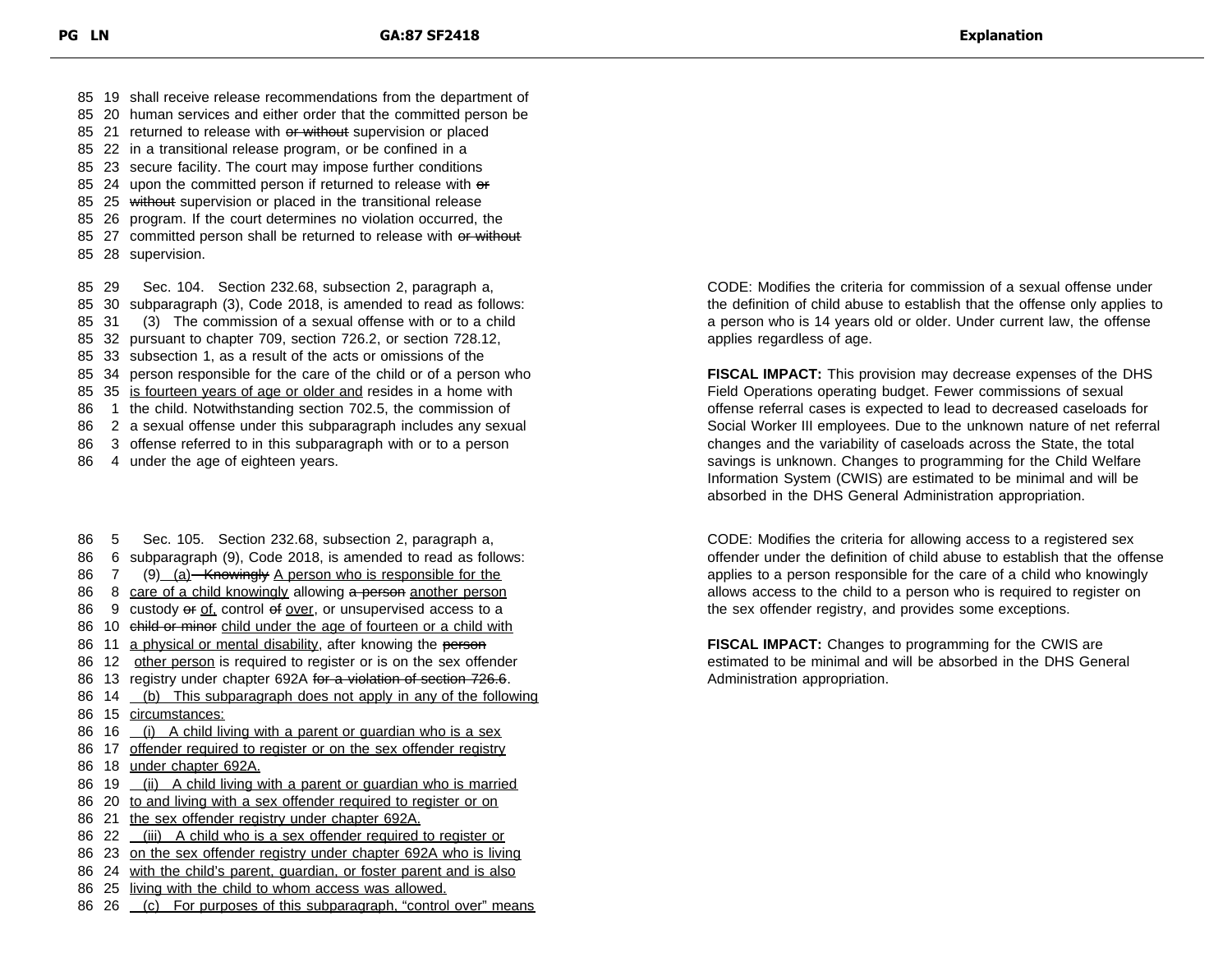27 any of the following: 86 28 (i) A person who has accepted, undertaken, or assumed 29 supervision of a child from the parent or guardian of the 30 child. 86 31 (ii) A person who has undertaken or assumed temporary 86 32 supervision of a child without explicit consent from the parent 33 or guardian of the child. 34 Sec. 106. Section 901A.2, subsection 6, Code 2018, is 35 amended to read as follows: 87 1 6. A person who has been placed in a transitional release 87 2 program, released with or without supervision, or discharged 3 pursuant to chapter 229A, and who is subsequently convicted of 4 a sexually predatory offense or a sexually violent offense, 5 shall be sentenced to life in prison on the same terms as 6 a class "A" felon under section 902.1, notwithstanding any 7 other provision of the Code to the contrary. The terms and 8 conditions applicable to sentences for class "A" felons under 9 chapters 901 through 909 shall apply to persons sentenced under 10 this subsection. However, if the person commits a sexually 11 violent offense which is a misdemeanor offense under chapter 12 709, the person shall be sentenced to life in prison, with 13 eligibility for parole as provided in chapter 906. 87 14 DIVISION XVII 15 MEDICAID RETROACTIVE ELIGIBILITY 16 Sec. 107. 2017 Iowa Acts, chapter 174, section 12, 17 subsection 15, paragraph a, subparagraph (7), is amended to 18 read as follows: 87 19 (7) (a) Elimination of the three-month retroactive 20 Medicaid coverage benefit for Medicaid applicants effective 21 October 1, 2017. The department shall seek a waiver from 22 the centers for Medicare and Medicaid services of the United 23 States department of health and human services to implement 24 the strategy. If federal approval is received, an applicant's 25 Medicaid coverage shall be effective on the first day of the 26 month of application, as allowed under the Medicaid state plan. 87 27 (b) Effective July 1, 2018, a three-month retroactive 28 Medicaid coverage benefit shall apply to a Medicaid applicant 87 29 who is otherwise Medicaid-eligible and is a resident of a 30 nursing facility licensed under chapter 135C. The department 31 shall seek federal approval for any Medicaid waiver or state 32 plan amendment necessary to implement this subparagraph (b). 33 Sec. 108. EFFECTIVE DATE. This division of this Act, being 34 deemed of immediate importance, takes effect upon enactment.

CODE: Reinstates the three-month retroactive coverage benefit under Medicaid for individuals residing in long-term care facilities.

DETAIL: Retroactive coverage was eliminated for all Medicaid members beginning FY 2019.

**FISCAL IMPACT:** This change is estimated to increase General Fund expenditures for Medicaid by \$140,314 in FY 2019 and FY 2020.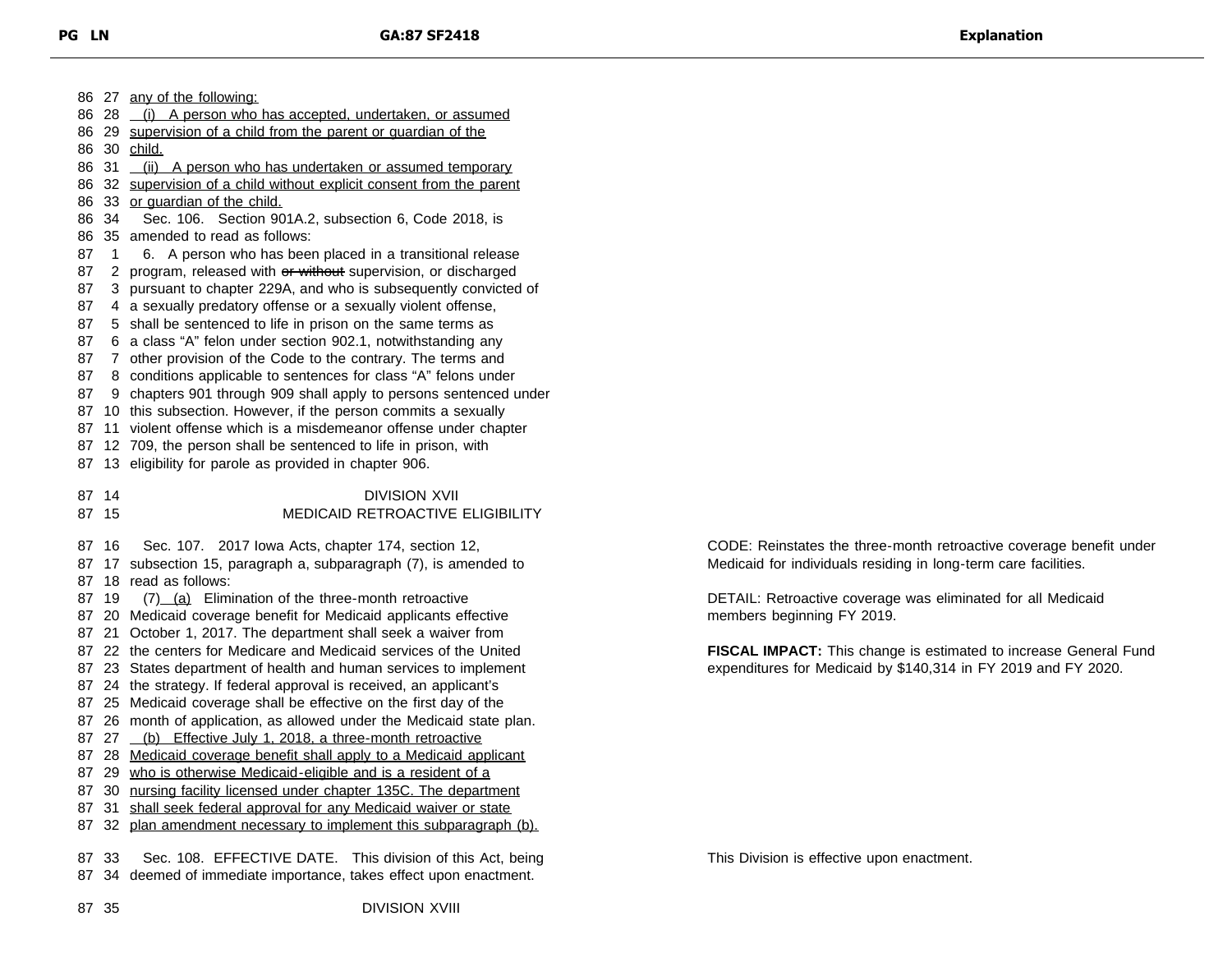| 88                                                 | $\overline{\phantom{0}}$ 1                              | MENTAL HEALTH AND DISABILITY SERVICES - TRANSFER OF FUNDS                                                                                                                                                                                                                                                                                                                                                                                                                                                                                                                                                                                                                                                                                                                                                                                                                                                                                                                                                                                                                                                                                                                                                                                                                                                                                                                                                                                                |                                                                                                                                                                                                                                                                                                   |
|----------------------------------------------------|---------------------------------------------------------|----------------------------------------------------------------------------------------------------------------------------------------------------------------------------------------------------------------------------------------------------------------------------------------------------------------------------------------------------------------------------------------------------------------------------------------------------------------------------------------------------------------------------------------------------------------------------------------------------------------------------------------------------------------------------------------------------------------------------------------------------------------------------------------------------------------------------------------------------------------------------------------------------------------------------------------------------------------------------------------------------------------------------------------------------------------------------------------------------------------------------------------------------------------------------------------------------------------------------------------------------------------------------------------------------------------------------------------------------------------------------------------------------------------------------------------------------------|---------------------------------------------------------------------------------------------------------------------------------------------------------------------------------------------------------------------------------------------------------------------------------------------------|
| 88<br>88<br>88<br>88<br>88<br>88<br>88<br>88<br>88 | 2<br>3                                                  | Sec. 109. MENTAL HEALTH AND DISABILITY SERVICES - TRANSFER<br>OF FUNDS. Notwithstanding section 331.432, a county with a<br>4 population of over 300,000 based on the most recent federal<br>5 decennial census, may transfer funds from any other fund of the<br>6 county to the mental health and disability regional services<br>7 fund for the purposes of providing mental health and disability<br>8 services for the fiscal year beginning July 1, 2018, and<br>9 ending June 30, 2019. The county shall submit a report to<br>10 the governor and the general assembly by September 1, 2019,<br>88 11 including the source of any funds transferred, the amount of<br>88 12 the funds transferred, and the mental health and disability<br>88 13 services provided with the transferred funds.                                                                                                                                                                                                                                                                                                                                                                                                                                                                                                                                                                                                                                                   | CODE: Allows Polk County to transfer funds from any other fund of the<br>county to the County Mental Health and Disability Services Fund in<br>FY 2019. Polk County is required to submit a report to the Governor<br>and General Assembly September 1, 2019, detailing the transfer of<br>funds. |
|                                                    | 88 14<br>88 15                                          | <b>DIVISION XIX</b><br>MISCELLANEOUS TECHNICAL PROVISIONS                                                                                                                                                                                                                                                                                                                                                                                                                                                                                                                                                                                                                                                                                                                                                                                                                                                                                                                                                                                                                                                                                                                                                                                                                                                                                                                                                                                                |                                                                                                                                                                                                                                                                                                   |
| 89<br>89<br>89<br>89                               | 88 16<br>88 18<br>88 20<br>88 24<br>88 30<br>88 35<br>2 | Sec. 110. Section 135.15, Code 2018, is amended to read as<br>88 17 follows:<br>135.15 ORAL AND HEALTH <b>DELIVERY SYSTEM</b> BUREAU ESTABLISHED<br>88 19 - RESPONSIBILITIES.<br>An oral and health delivery system bureau is established<br>88 21 within the division of health promotion and chronic disease<br>88 22 prevention of the department. The bureau shall be responsible<br>88 23 for all of the following:<br>1. Providing population-based oral health services,<br>88 25 including public health training, improvement of dental support<br>88 26 systems for families, technical assistance, awareness-building<br>88 27 activities, and educational services, at the state and local<br>88 28 level to assist lowans in maintaining optimal oral health<br>88 29 throughout all stages of life.<br>2. Performing infrastructure building and enabling services<br>88 31 through the administration of state and federal grant programs<br>88 32 targeting access improvement, prevention, and local oral<br>88 33 health programs utilizing maternal and child health programs,<br>88 34 Medicaid, and other new or existing programs.<br>3. Leveraging federal, state, and local resources for<br>1 programs under the purview of the bureau.<br>4. Facilitating ongoing strategic planning and application<br>3 of evidence-based research in oral health care policy<br>4 development that improves oral health care access and the | CODE: Makes a technical change to the Oral and Health Delivery<br>System Bureau's name and adds language to utilize a defined term.                                                                                                                                                               |
| 89<br>89                                           | 6                                                       | 5 overall oral health of all lowans.<br>5. Developing and implementing an ongoing oral health                                                                                                                                                                                                                                                                                                                                                                                                                                                                                                                                                                                                                                                                                                                                                                                                                                                                                                                                                                                                                                                                                                                                                                                                                                                                                                                                                            |                                                                                                                                                                                                                                                                                                   |
| 89                                                 |                                                         | 7 surveillance system for the evaluation and monitoring of                                                                                                                                                                                                                                                                                                                                                                                                                                                                                                                                                                                                                                                                                                                                                                                                                                                                                                                                                                                                                                                                                                                                                                                                                                                                                                                                                                                               |                                                                                                                                                                                                                                                                                                   |
| 89                                                 |                                                         | 8 the oral health status of children and other underserved                                                                                                                                                                                                                                                                                                                                                                                                                                                                                                                                                                                                                                                                                                                                                                                                                                                                                                                                                                                                                                                                                                                                                                                                                                                                                                                                                                                               |                                                                                                                                                                                                                                                                                                   |
| 89                                                 | 89 10                                                   | 9 populations.<br>6. Facilitating the provision of oral health services                                                                                                                                                                                                                                                                                                                                                                                                                                                                                                                                                                                                                                                                                                                                                                                                                                                                                                                                                                                                                                                                                                                                                                                                                                                                                                                                                                                  |                                                                                                                                                                                                                                                                                                   |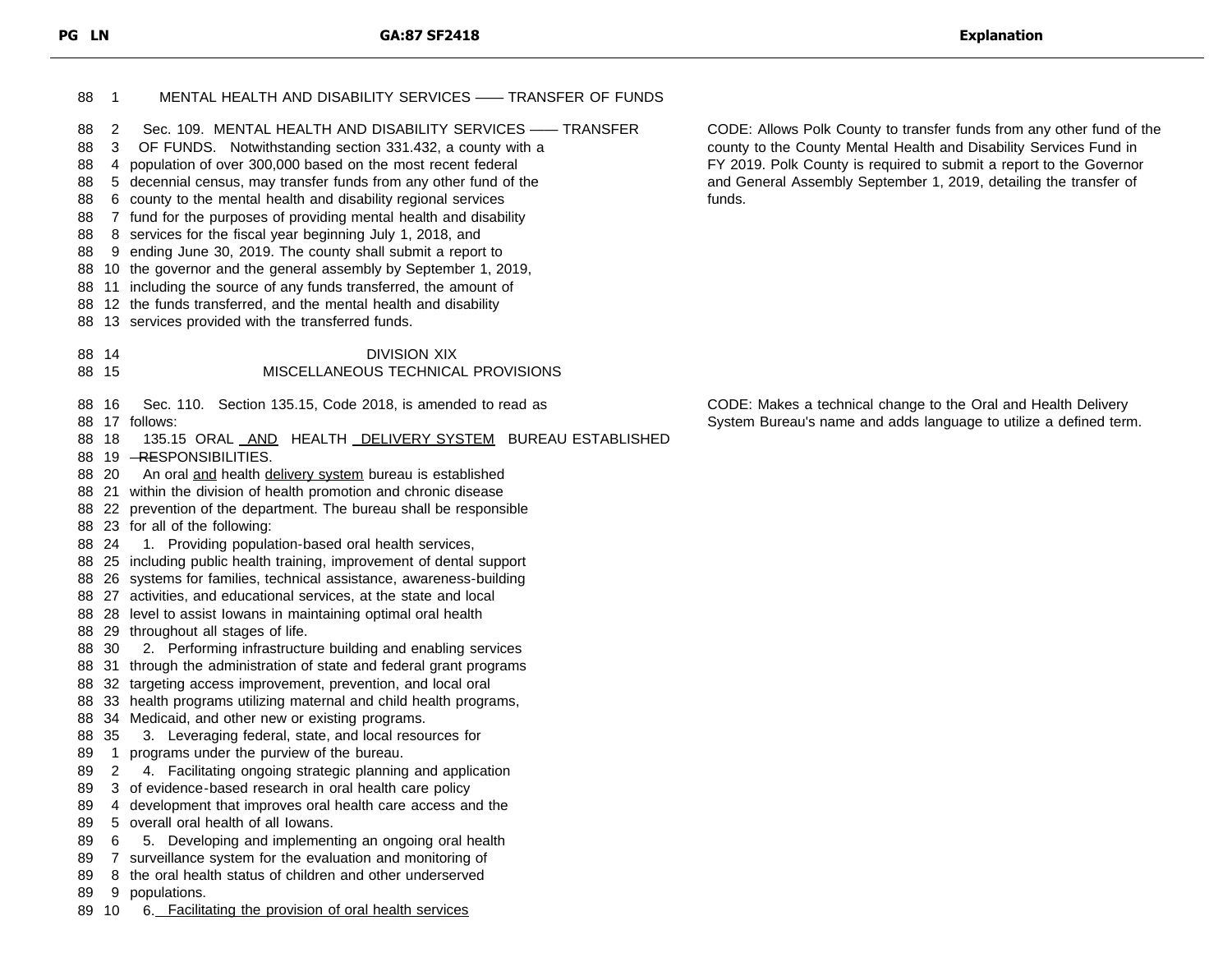11 through dental homes.For the purposes of this section, 12 "dental home" means a network of individualized care based on 13 risk assessment, which includes oral health education, dental 14 screenings, preventive services, diagnostic services, treatment 15 services, and emergency services. 16 Sec. 111. Section 135.175, subsection 1, paragraph a, Code 17 2018, is amended to read as follows: 18 a. A health care workforce support initiative is established 19 to provide for the coordination and support of various efforts 20 to address the health care workforce shortage in this state. 21 This initiative shall include the medical residency training 22 state matching grants program created in section 135.176, 89 23 the nurse residency state matching grants program created in 89 24 section 135.178, and the fulfilling lowa's need for dentists 25 matching grant program created in section 135.179. 26 Sec. 112. Section 135.175, subsection 5, Code 2018, is 27 amended by adding the following new paragraph: 28 NEW PARAGRAPH b. The nurse residency state matching grants 29 program account. The nurse residency state matching grants 30 program account shall be under the control of the department 31 and the moneys in the account shall be used for the purposes of 32 the nurse residency state matching grants program as specified 33 in section 135.178. Moneys in the account shall consist of 34 moneys appropriated or allocated for deposit in or received 35 by the fund or the account and specifically dedicated to the 1 nurse residency state matching grants program account for the 2 purposes of such account. 3 Sec. 113. Section 135.175, subsection 6, paragraph a, Code 4 2018, is amended to read as follows: 5 a. Moneys in the fund and the accounts in the fund shall 6 only be appropriated in a manner consistent with the principles 7 specified and the strategic plan developed pursuant to section 8 135.163 to support the medical residency training state 90 9 matching grants program, the nurse residency state matching 10 grants program, the fulfilling Iowa's need for dentists 11 matching grant program, and to provide funding for state health 12 care workforce shortage programs as provided in this section. 13 DIVISION XX 14 STATE TRAINING SCHOOL —— ELDORA 15 Sec. 114. Section 233A.1, Code 2018, is amended to read as 16 follows: 90 17 233A.1 STATE TRAINING SCHOOL —— ELDORA <del>- AND TOLEDO</del> .

18 1. Effective January 1, 1992, a diagnosis and evaluation

CODE: Adds reference to the Nurse Residency State Matching Grants Program.

CODE: Adds the State Matching Grants Program Account to the Iowa Code.

CODE: Adds reference to the Nurse Residency State Matching Grants Program.

CODE: States that the Eldora State Training School is for courtcommitted male juvenile delinquents and eliminates references to the Toledo State Training School.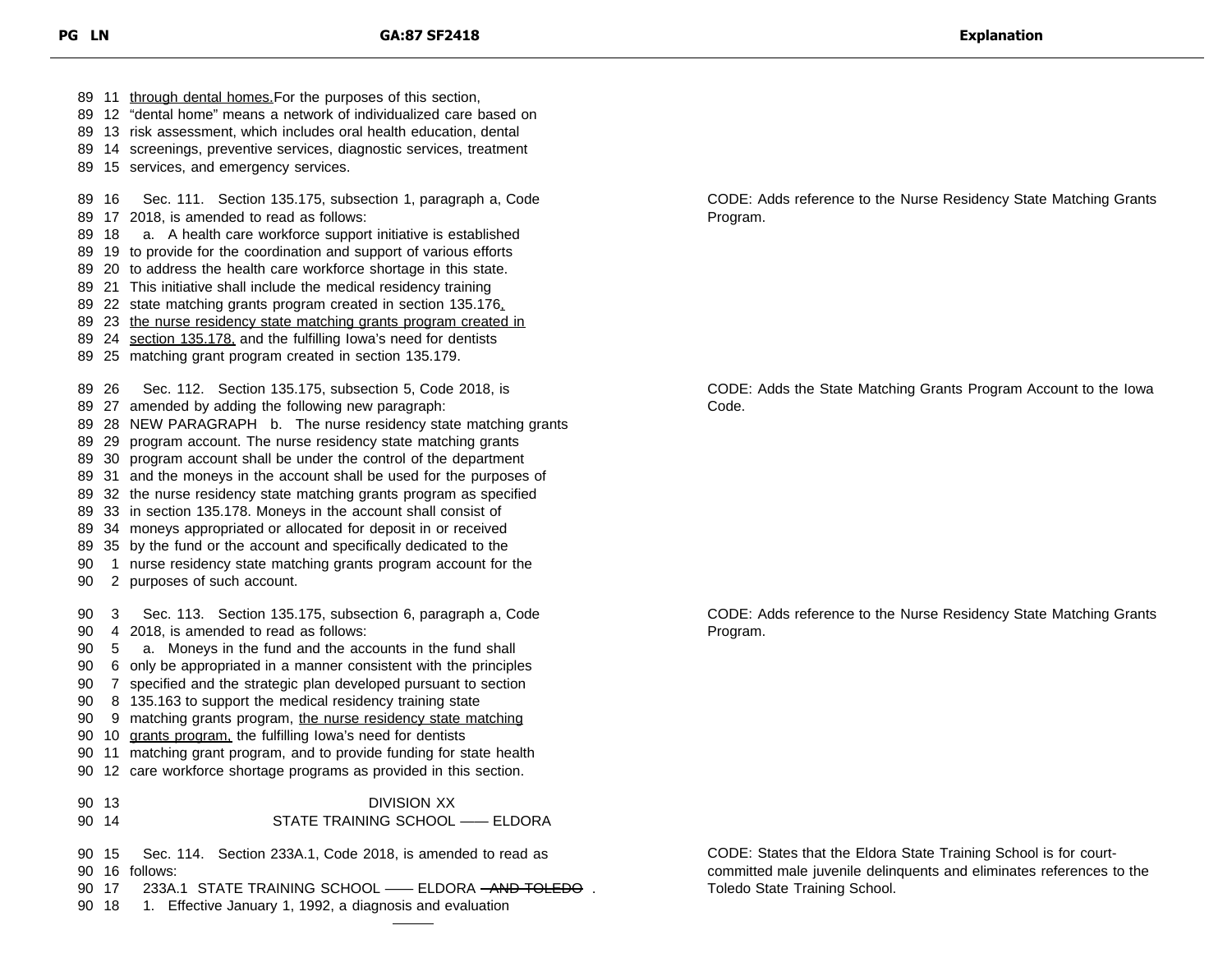90 20 state training school to provide to court-committed 21 male juvenile delinquents a program which focuses upon 22 appropriate developmental skills, treatment, placements, and 23 rehabilitation. 24 2. The diagnosis and evaluation center which is used to 25 identify appropriate treatment and placement alternatives for 26 juveniles and any other units for juvenile delinquents which 90 27 are located at Eldora and the unit for juvenile delinquents at 90 28 <del>Toledo</del> shall together be known as the "state training school". 29 For the purposes of this chapter "director" means the director 30 of human services and "superintendent" means the administrator 31 in charge of the diagnosis and evaluation center for juvenile 90 32 delinquents and other units at Eldora and the unit for juvenile 90 33 delinquents at Toledo the state training school. 34 3. The number of children present at any one time at the 90 35 state training school at Eldora shall not exceed the population 1 guidelines established under 1990 Iowa Acts, ch.1239, §21, as 2 adjusted for subsequent changes in the capacity at the training 3 school. 4 Sec. 115. Section 233A.14, Code 2018, is amended to read as 5 follows: 6 233A.14 TRANSFERS TO OTHER INSTITUTIONS. 91 7 The administrator may transfer to the schools state training 91 8 school minor wards of the state from any institution under the 9 administrator's charge but no person shall be so transferred 10 who is mentally ill or has an intellectual disability. Any 91 11 child in the schools state training school who is mentally ill 12 or has an intellectual disability may be transferred by the 13 administrator to the proper state institution. 14 Sec. 116. Section 915.29, subsection 1, unnumbered 15 paragraph 1, Code 2018, is amended to read as follows: 16 The department of human services shall notify a registered 17 victim regarding a juvenile adjudicated delinquent for a 18 violent crime, committed to the custody of the department of 91 19 human services, and placed at the state training school at 91 20 Eldora or Toledo, of the following: 91 21 DIVISION XXI 22 GERIATRIC PATIENT HOUSING REVIEW 23 Sec. 117. GERIATRIC PATIENT HOUSING REVIEW. 91 24 1. During the 2018 legislative interim, the department 25 on aging and the departments of human services, inspections 26 and appeals, and corrections, cooperatively, shall review 27 issues and develop policy recommendations relating to housing 28 for geriatric persons, including geriatric individuals 29 who are registered on the sex offender registry or who are

19 center and other units are established at Eldora the

Requires the IDA, DHS, DIA, and Department of Corrections (DOC) to review issues and develop policy recommendations relating to housing for geriatric persons who are registered sex offenders or are sexually aggressive. The departments are to study the feasibility of utilizing the facilities at Mount Pleasant or Clarinda to care for offenders or other vacant state-owned facilities, while taking into consideration Medicaid reimbursement rules. The departments are required to submit a report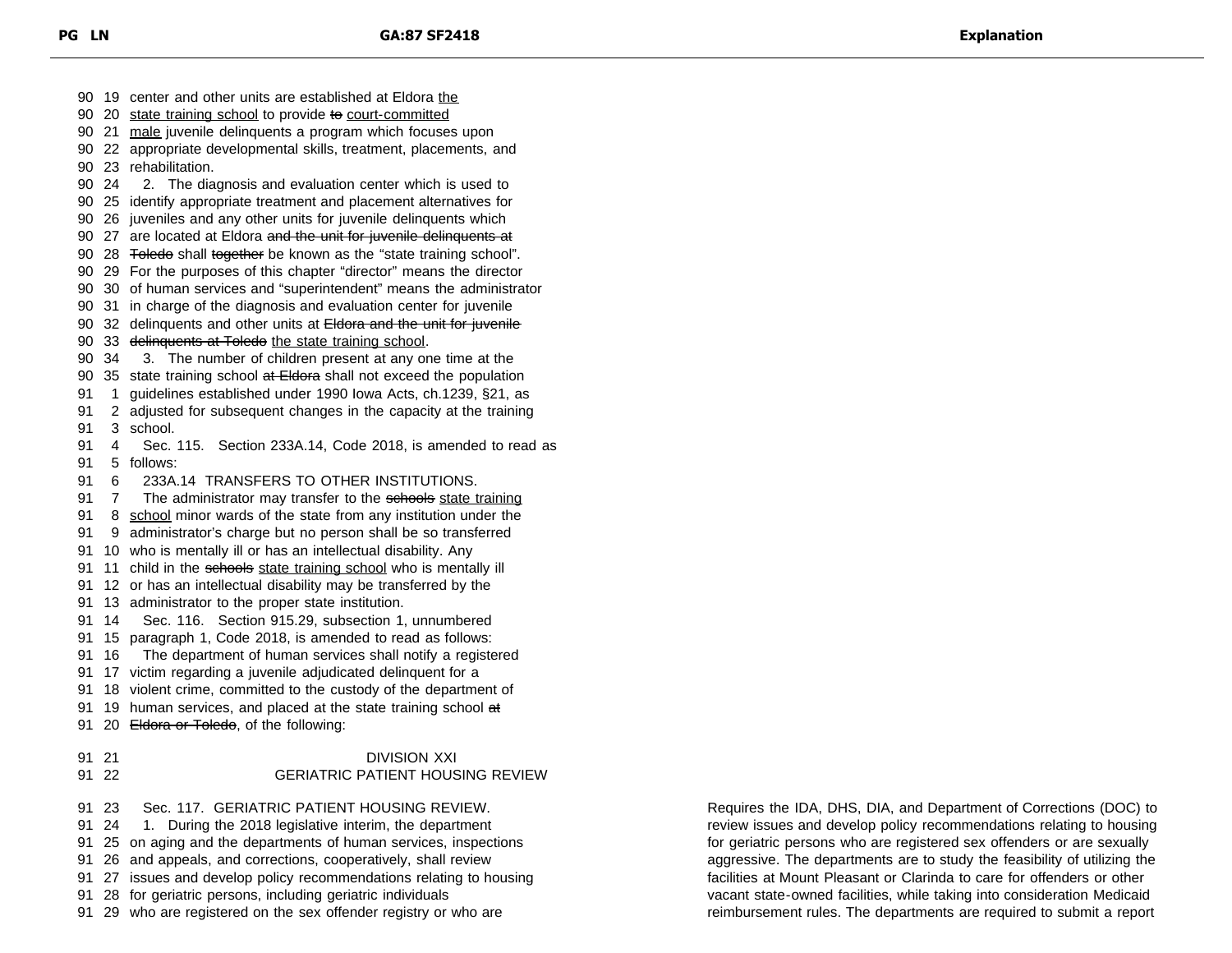30 sexually aggressive. The review shall address all aspects

- 31 of the issue including the feasibility of private entities
- 32 utilizing facilities located at Mount Pleasant, Clarinda,
- 33 or other vacant, state-owned facilities to care for such
- 34 geriatric persons; related workforce recruitment and training;
- 35 requirements that a facility must meet in order to receive
- 92 1 Medicaid reimbursement; and any other information or issues
- 2 deemed appropriate by the agencies.
- 3 2. The agencies shall submit a joint report with
- 4 recommendations to the governor and general assembly by
- 5 December 15, 2018.

 6 DIVISION XXII 7 WRONGFUL BIRTH OR WRONGFUL LIFE CAUSE OF ACTION

8 Sec. 118.NEW SECTION 613.15B WRONGFUL BIRTH OR WRONGFUL

9 LIFE CAUSE OF ACTION —— PROHIBITIONS —— EXCEPTIONS.

92 10 1. A cause of action shall not arise and damages shall not

92 11 be awarded, on behalf of any person, based on a wrongful birth

12 claim that, but for an act or omission of the defendant, a

13 child would not or should not have been born.

 14 2. A cause of action shall not arise and damages shall not 15 be awarded, on behalf of any person, based on a wrongful life 16 claim that, but for an act or omission of the defendant, the 17 person bringing the action would not or should not have been 18 born.

 19 3. The prohibitions specified in this section apply to any 20 claim regardless of whether the child is born healthy or with a 21 birth defect or disorder or other adverse medical condition. 22 However, the prohibitions specified in this section shall not 23 apply to any of the following: 24 a. A civil action for damages for an intentional or grossly 25 negligent act or omission, including any act or omission that 26 constitutes a public offense. 27 b. A civil action for damages for the intentional failure 28 of a physician to comply with the duty imposed by licensure 29 pursuant to chapter 148 to provide a patient with all 30 information reasonably necessary to make decisions about a 31 pregnancy.

 32 Sec. 119. EFFECTIVE DATE. This division of this Act, being 33 deemed of immediate importance, takes effect upon enactment. 34 Sec. 120. APPLICABILITY. This division of this Act applies 35 on or after the effective date of this division of this Act to 1 causes of action that accrue on or after that date. A cause of

CODE: Prohibits a cause of action and the awarding of damages on behalf of a person based on a wrongful birth claim that, but for an act or omission of the defendant, a child would not or should not have been born.

to the Governor and the General Assembly by December 15, 2018.

CODE: Prohibits a cause of action and the awarding of damages on behalf of any person based on a wrongful life claim that, but for an act or omission of the defendant, the person bringing the action would not or should not have been born.

CODE: Specifies that prohibitions apply to any claim regardless of whether the child is born healthy or with a birth defect or disorder or other adverse medical condition. However, the prohibition does not apply to a civil action for damages for an intentional or grossly negligent act or omission, including any act or omission that constitutes a public offense, or for the intentional failure of a physician to comply with the duty imposed by licensure to provide a patient with all information reasonably necessary to make decisions about a pregnancy.

The Division relating to wrongful birth or wrongful life causes of action is effective upon enactment and applies only to causes of action that accrue on or after the effective date of this Act.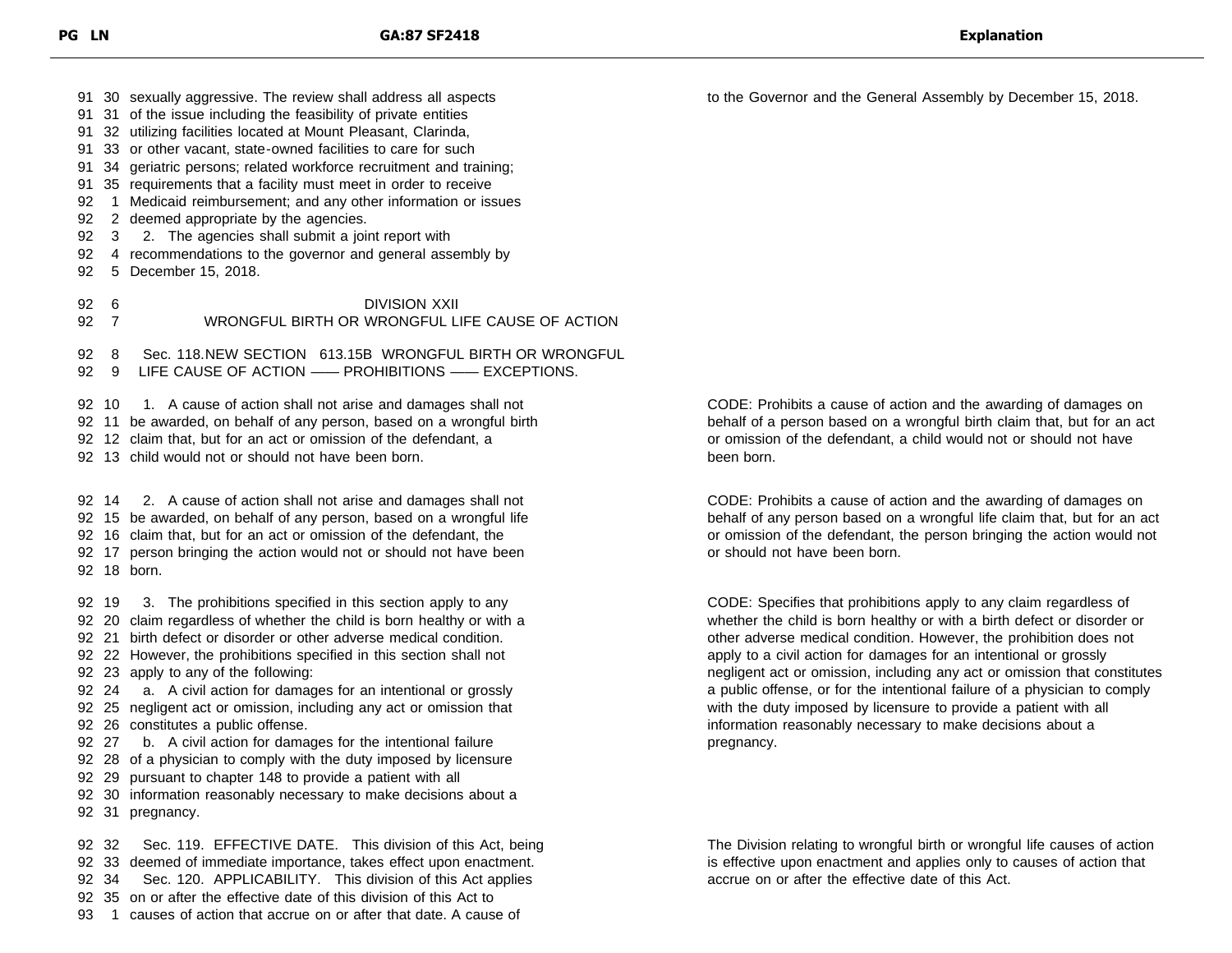2 action that accrues before the effective date of this division 3 of this Act is governed by the law in effect prior to the 4 effective date of this division of this Act. 5 DIVISION XXIII 6 TRANSFERS OF FUNDS BETWEEN DHS INSTITUTIONS 7 Sec. 121. Section 218.6, Code 2018, is amended to read as 8 follows: 9 218.6 TRANSFER OF APPROPRIATIONS MADE TO INSTITUTIONS. 93 10 1. Notwithstanding section 8.39, subsection 1, without the 11 prior written consent and approval of the governor and the 12 director of the department of management, the director of human 13 services may transfer funds between the appropriations made for 14 the institutions, listed as follows: 93 15  $-4$ .  $a$ . The state resource centers. 93 16  $\frac{-2}{2}$ . b. The state mental health institutes. 93 17  $\frac{3.0}{2}$ . The state training school. 93 18  $-4$ .  $d$ . The civil commitment unit for sexual offenders. 93 19 \_ 2. The department shall report any transfer made pursuant 93 20 to subsection 1 during a fiscal quarter to the legislative 93 21 services agency within thirty days of the beginning of the 22 subsequent fiscal quarter. 23 DIVISION XXIV 24 MEDICAL CANNABIDIOL 25 Sec. 122. Section 124E.7, subsections 7 and 8, Code 2018, 26 are amended to read as follows: 27 7. A medical cannabidiol manufacturer shall not employ 28 a person who is under eighteen years of age or who has been 29 convicted of a disqualifying felony offense. An employee 30 of a medical cannabidiol manufacturer shall be subject to a 31 background investigation conducted by the division of criminal 32 investigation of the department of public safety and a national 93 33 criminal history background check pursuant to section 124E.19. 93 34 8. A medical cannabidiol manufacturer owner shall not have 35 been convicted of a disqualifying felony offense and shall be 94 1 subject to a background investigation conducted by the division 2 of criminal investigation of the department of public safety 94 3 and a national criminal history background check pursuant to 4 section 124E.19. 5 Sec. 123. Section 124E.9, subsections 7 and 8, Code 2018, 6 are amended to read as follows: 7 7. A medical cannabidiol dispensary shall not employ a 8 person who is under eighteen years of age or who has been 9 convicted of a disqualifying felony offense. An employee 10 of a medical cannabidiol dispensary shall be subject to a

CODE: Requires the DHS to report to the LSA any transfers made between the appropriations for the State Resource Centers, the MHIs, the State Training School, and the CCUSO within 30 days of the beginning of each fiscal quarter.

CODE: Conforming changes to background checks for employees of manufacturers and dispensaries of medical cannabidiol.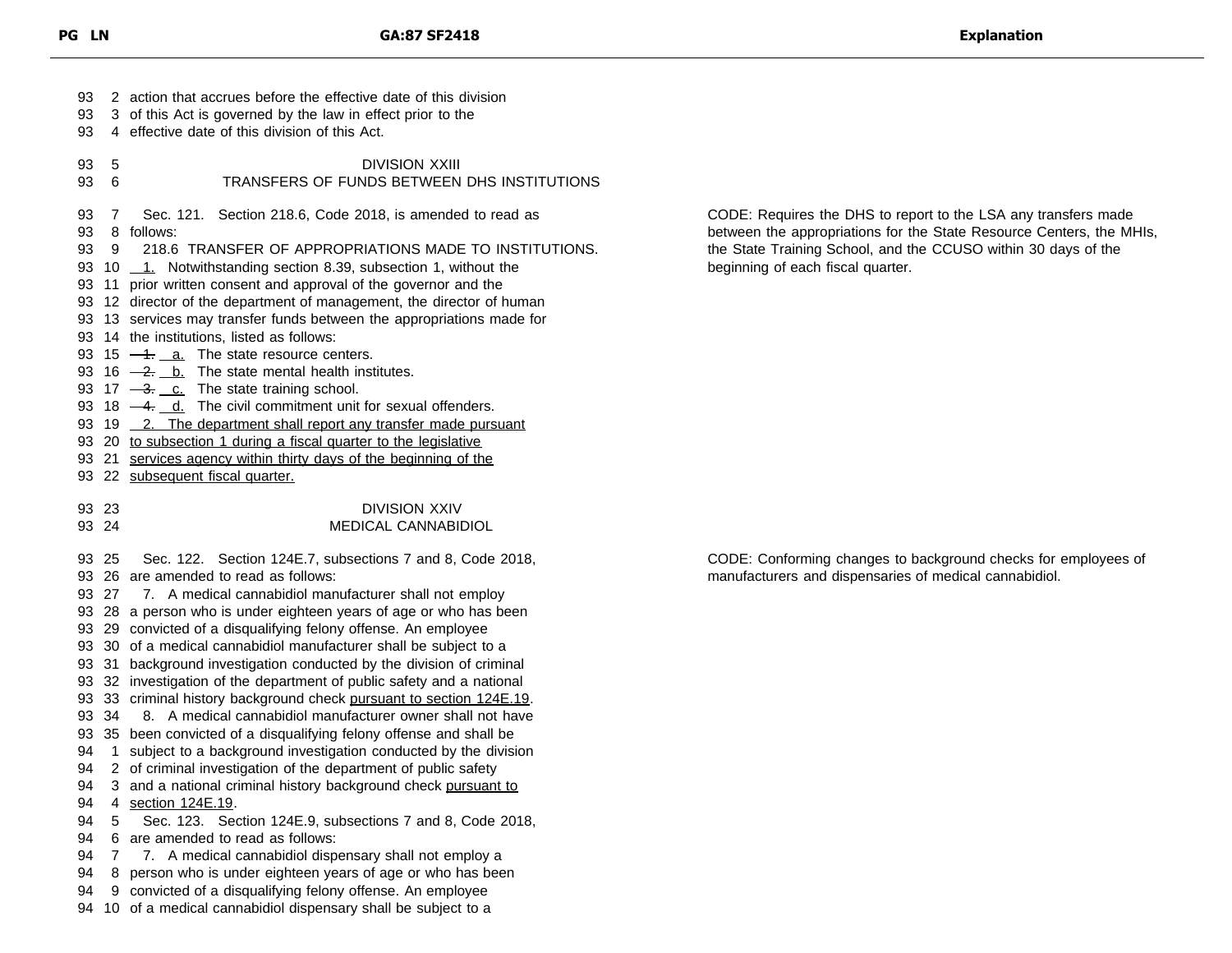94 13 criminal history background check pursuant to section 124E.19. 94 14 8. A medical cannabidiol dispensary owner shall not have 15 been convicted of a disqualifying felony offense and shall be 16 subject to a background investigation conducted by the division 17 of criminal investigation of the department of public safety 94 18 and a national criminal history background check pursuant to 94 19 section 124E.19. 20 Sec. 124. Section 124E.10, Code 2018, is amended by striking 21 the section and inserting in lieu thereof the following: 22 124E.10 FEES. 23 All fees collected by the department under this chapter 24 shall be retained by the department for operation of the 25 medical cannabidiol registration card program and the medical 26 cannabidiol manufacturer and medical cannabidiol dispensary 27 licensing programs. The moneys retained by the department 28 shall be considered repayment receipts as defined in section 29 8.2 and shall be used for any of the department's duties 30 under this chapter, including but not limited to the addition 31 of full-time equivalent positions for program services and 32 investigations. Notwithstanding section 8.33, moneys retained 33 by the department pursuant to this section shall not revert to 34 the general fund of the state but shall remain available for 35 expenditure only for the purposes specified in this section. 1 Sec. 125.NEW SECTION 124E.19 BACKGROUND INVESTIGATIONS. 2 1. The division of criminal investigation of the 3 department of public safety shall conduct thorough 4 background investigations for the purposes of licensing 5 medical cannabidiol manufacturers and medical cannabidiol 6 dispensaries under this chapter. The results of any background 7 investigation conducted pursuant to this section shall be 8 presented to the department. 9 a. An applicant for a medical cannabidiol manufacturer 10 license or a medical cannabidiol dispensary license and their 11 owners, investors, and employees shall submit all required 12 information on a form prescribed by the department of public 13 safety. 14 b. The department shall charge an applicant for a medical 15 cannabidiol manufacturer license or a medical cannabidiol 16 dispensary license a fee determined by the department of public 17 safety and adopted by the department by rule to defray the 18 costs associated with background investigations conducted 19 pursuant to the requirements of this section. The fee shall 20 be in addition to any other fees charged by the department. 21 The fee may be retained by the department of public safety and

 11 background investigation conducted by the division of criminal 12 investigation of the department of public safety and a national

> CODE: Allows fee revenue generated by the Medical Cannabidiol Program to not revert to the General Fund at the end of the fiscal year, but remain available for successive years for the purposes of the Program.

> CODE: Directs the Department of Public Safety (DPS) to conduct background investigations of applicants for medical cannabidiol manufacturer and medical cannabidiol dispensary licenses, including employees, owners of, and investors in, any such applicants. Permits the DPS to establish what required information should be provided and a fee.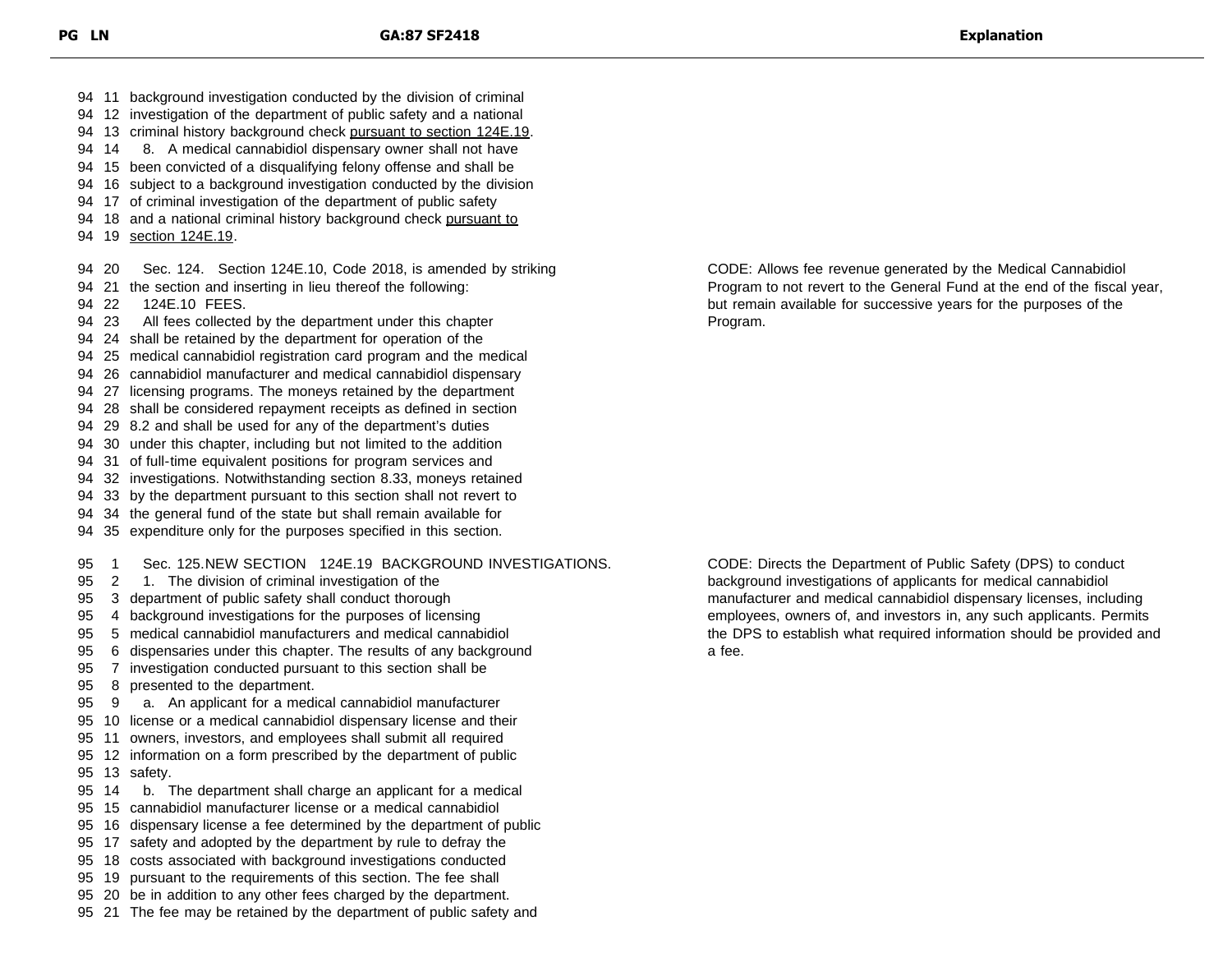22 shall be considered repayment receipts as defined in section 23 8.2. 24 2. The department shall require an applicant for a medical 25 cannabidiol manufacturer license or a medical cannabidiol 26 dispensary license, their owners and investors, and applicants 27 for employment at a medical cannabidiol manufacturer or 28 medical cannabidiol dispensary to submit fingerprints and other 29 required identifying information to the department on a form 30 prescribed by the department of public safety. The department 31 shall submit the fingerprint cards and other identifying 32 information to the division of criminal investigation of the 33 department of public safety for submission to the federal 34 bureau of investigation for the purpose of conducting a 35 national criminal history record check. The department may 1 require employees and contractors involved in carrying out 2 a background investigation to submit fingerprints and other 3 identifying information for the same purpose. 4 3. The department may enter into a chapter 28E agreement 5 with the department of public safety to meet the requirements 6 of this section. 7 4. An applicant for a medical cannabidiol manufacturer 8 license or a medical cannabidiol dispensary license shall 9 submit information and fees required by this section at the 10 time of application. 11 5. The results of background investigations conducted 12 pursuant to this section shall not be considered public records 13 under chapter 22. 14 Sec. 126. EFFECTIVE UPON ENACTMENT. This division of this 15 Act, being deemed of immediate importance, takes effect upon 16 enactment. 17 DIVISION XXV 18 DEPARTMENT OF HUMAN SERVICES PROGRAMS AND ACTIVITIES 19 INMATES OF PUBLIC INSTITUTIONS —— MEDICAID 20 Sec. 127. Section 249A.38, Code 2018, is amended to read as 21 follows: 22 249A.38 INMATES OF PUBLIC INSTITUTIONS —— SUSPENSION OR 23 TERMINATION OF MEDICAL ASSISTANCE. 96 24 1. The following conditions shall apply to Following the 96 25 first thirty days of commitment, the department shall suspend 96 26 the eligibility of an individual who is an inmate of a public 27 institution as defined in 42 C.F.R. §435.1010, who is enrolled 28 in the medical assistance program at the time of commitment to 29 the public institution, and who remains eligible for medical 30 assistance as an individual except for the individual's This Division takes effect upon enactment.

CODE: Requires the DHS to suspend the eligibility of individuals for Medicaid following the first 30 days of the individuals' commitment to an institution. The section also requires public institutions to provide a monthly report of the inmates who are committed and of those who are discharged to the DHS and to the Social Security Administration.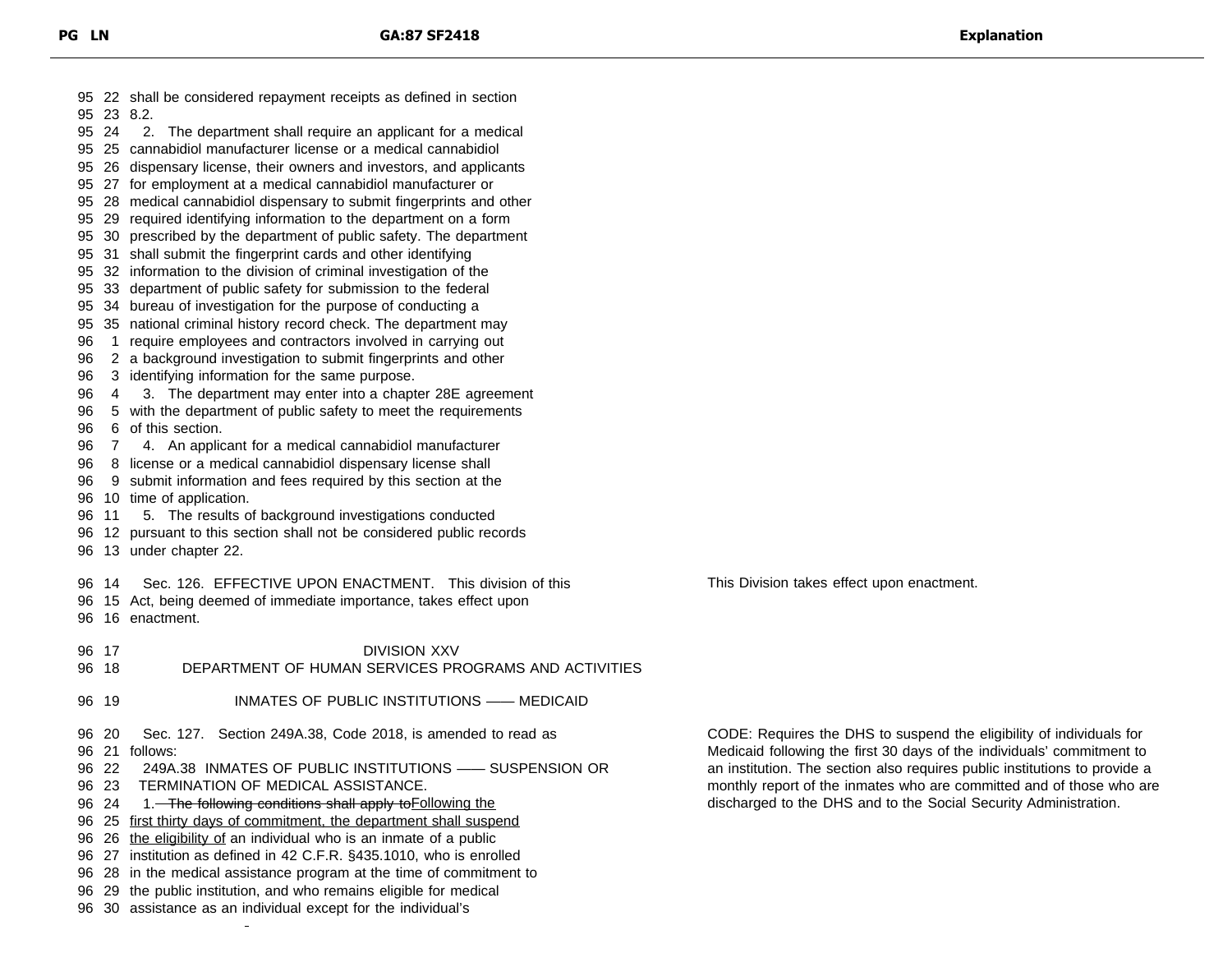96 31 institutional status: 96 32 <del>a. The department shall suspend the individual's</del> 96 33 eligibility for up to the initial twelve months of the period 96 34 of commitment. The department shall delay the suspension 96 35 of eligibility for a period of up to the first thirty days 97 1 of commitment if such delay is approved by the centers for 97 2 Medicare and Medicaid services of the United States department 97 3 of health and human services. If such delay is not approved, 97 4 the department shall suspend eligibility during the entirety 97 5 of the initial twelve months of the period of commitment. 97 6 Claims submitted on behalf of the individual under the medical 97 7 assistance program for covered services provided during the 97 8 delay period shall only be reimbursed if federal financial 97 9 participation is applicable to such claims. 97 10 - b. The department shall terminate an individual's 97 11 eligibility following a twelve-month period of suspension 97 12 of the individual's eligibility under paragraph "a", during 97 13 the period of the individual's commitment to the public 97 14 institution. 97 15 2. a. A public institution shall provide the department and 97 16 the social security administration with a monthly report of the 97 17 individuals who are committed to the public institution and of 97 18 the individuals who are discharged from the public institution. 97 19 The monthly report to the department shall include the date 97 20 of commitment or the date of discharge, as applicable, of 97 21 each individual committed to or discharged from the public 97 22 institution during the reporting period. The monthly report 97 23 shall be made through the reporting system created by the 97 24 department for public, nonmedical institutions to report inmate 97 25 populations. Any medical assistance expenditures, including 97 26 but not limited to monthly managed care capitation payments, 97 27 provided on behalf of an individual who is an inmate of a 97 28 public institution but is not reported to the department 97 29 in accordance with this subsection, shall be the financial 97 30 responsibility of the respective public institution. 97 31 b. The department shall provide a public institution with 97 32 the forms necessary to be used by the individual in expediting 97 33 restoration of the individual's medical assistance benefits 97 34 upon discharge from the public institution. 97 35 - 3. This section applies to individuals as specified in 98 1 subsection 1 on or after January 1, 2012. 98  $2 \frac{-4}{1}$  3. The department may adopt rules pursuant to chapter 98 3 17A to implement this section.

- 98 4 MEDICAID PROGRAM ADMINISTRATION
- 98 5 Sec. 128. MEDICAID PROGRAM ADMINISTRATION.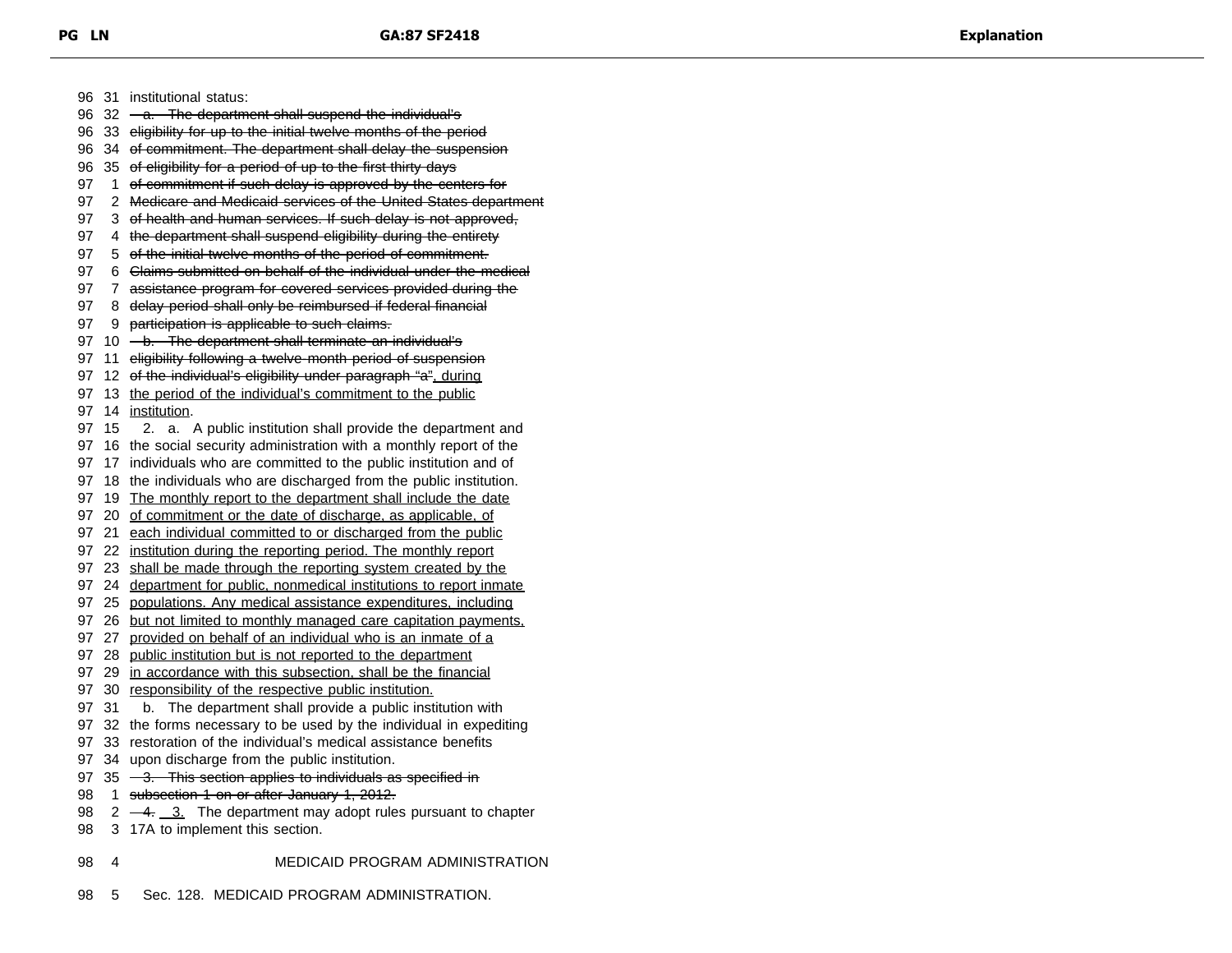## 6 1. PROVIDER PROCESSES AND PROCEDURES.

 7 a. When all of the required documents and other information 8 necessary to process a claim have been received by a managed 9 care organization, the managed care organization shall 10 either provide payment to the claimant within the timelines 11 specified in the managed care contract or, if the managed 12 care organization is denying the claim in whole or in part, 13 shall provide notice to the claimant including the reasons for 14 such denial consistent with national industry best practice 98 15 quidelines.

 16 b. A managed care organization shall correct any identified 17 system configuration error within a reasonable time frame 18 approved by the department, and shall fully and accurately 19 reprocess claims affected by such errors within thirty days 20 of the successful system correction. The department shall 21 define "system configuration error" as appropriate to include 22 errors in provider data caused by a managed care organization 23 or improper claims edits that result in incorrect payments to 24 providers.

 25 c. A managed care organization shall provide written notice 26 to affected individuals at least sixty days prior to making 27 any program or procedural change, as determined necessary by 28 the department. The department shall develop and distribute a 29 list of the types of changes that require the sixty-day notice 30 to the managed care organizations effective July 1, 2018. 31 Such changes may include but are not limited to billing and 32 collection provisions, provider network provisions, member or 33 provider services, and prior authorization requirements. 34 d. The department of human services shall engage dedicated 35 provider relations staff to assist Medicaid providers in 1 resolving billing conflicts with managed care organizations

- 2 including those involving denied claims, technical omissions,
- 3 or incomplete information. If the provider relations staff
- 4 observe trends evidencing fraudulent claims or improper
- 5 reimbursement, the staff shall forward such evidence to the
- 6 department of human services for further review.

 7 e. The department of human services shall adopt rules 8 pursuant to chapter 17A to require the inclusion by a managed 9 care organization of advanced registered nurse practitioners 10 and physician assistants as primary care providers for the 11 purposes of population health management.

Specifies that when all of the required documents and other information necessary to process a claim have been received by a managed care organization (MCO), the MCO is required to provide payment to the claimant within the timeline specified if the claim is approved. If the MCO is denying the claim in whole or in part, the MCO is required to provide notice to the claimant, including the reasons for the denial, in a manner consistent with national industry best practice guidelines.

Requires an MCO to correct any errors it finds due to system configuration and fully reprocess the claims affected by the error within 30 days of the discovery.

Requires the MCOs to provide written notice to affected individuals at least 60 days prior to making any program or procedural changes as determined by the DHS.

Requires the DHS to engage dedicated provider relations staff to assist Medicaid providers in resolving billing conflicts with MCOs, including conflicts involving denied claims, technical omissions, or incomplete information.

Requires the DHS to adopt rules to require the inclusion of advanced registered nurse practitioners and physician assistants as primary care providers by MCOs.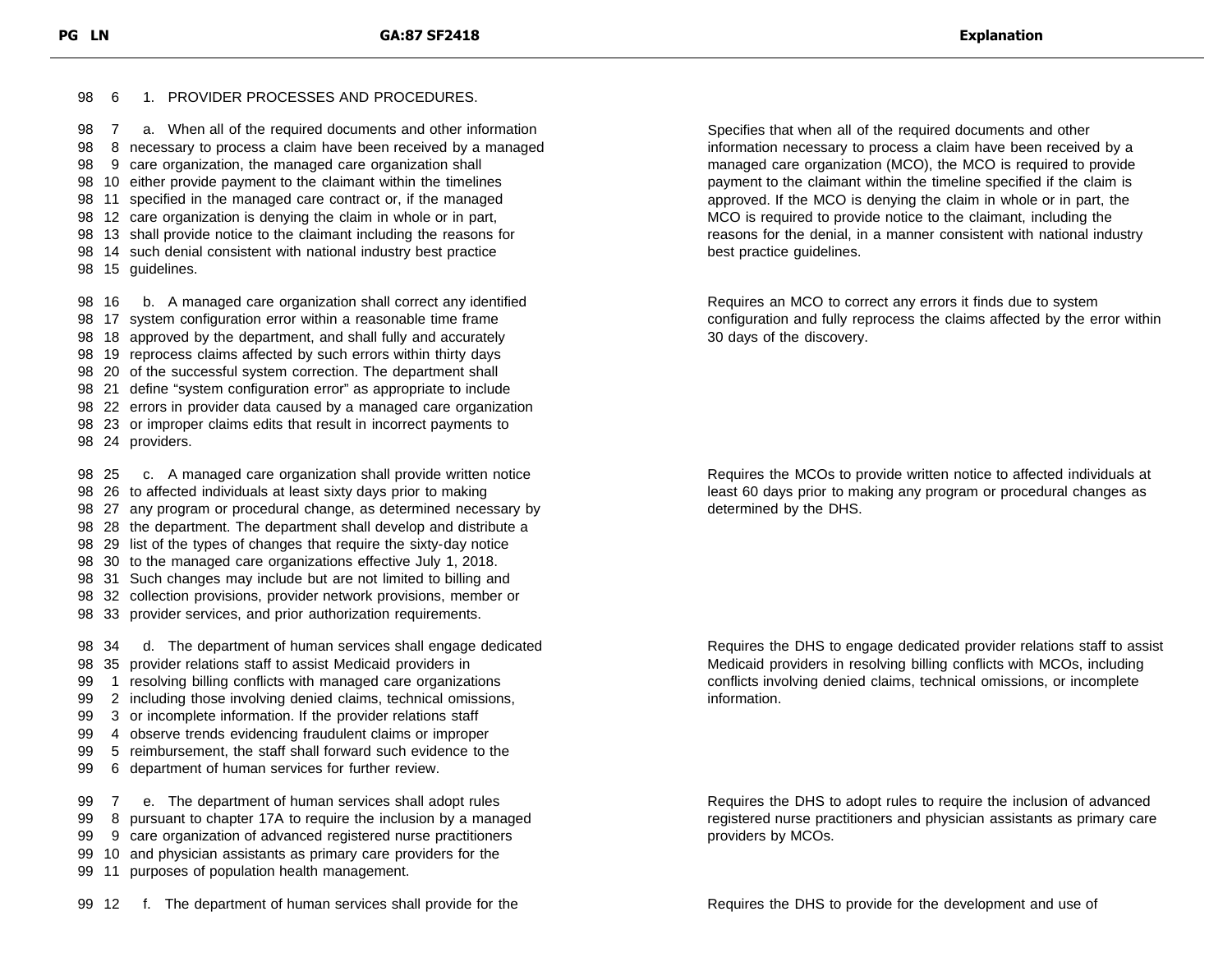13 development and shall require the use of standardized Medicaid

14 provider enrollment forms to be used by the department and

15 uniform Medicaid provider credentialing specifications to be

16 used by managed care organizations.

17 2. MEMBER SERVICES AND PROCESSES.

 18 a. If a Medicaid member is receiving court-ordered services 19 or treatment for a substance-related disorder pursuant to 20 chapter 125 or for a mental illness pursuant to chapter 229,

21 such services or treatment shall be provided and reimbursed

22 for an initial period of three days before a managed care

23 organization may apply medical necessity criteria to determine

24 the most appropriate services, treatment, or placement for the

25 Medicaid member.

 26 b. The department of human services shall maintain and 27 update Medicaid member eligibility files in a timely manner 28 consistent with national industry best practices.

 29 c. The department of human services shall utilize an 30 independent, external quality review vendor to complete a 31 review of a random case sample of decreased level of care 32 determinations using national best practices to ensure that 33 appropriate medically necessary services are provided to 34 meet Medicaid member needs. The department shall report the 35 findings of the review to the governor and the general assembly 1 by December 15, 2018, including any plan necessary to address 2 the findings.

 3 d. The department of human services, on an annual basis, 4 shall conduct an analysis of all Medicaid member appeals that 5 have been dismissed, withdrawn, or overturned to determine 6 if there are any negative patterns or trends based on the 7 analysis. The services of any member whose appeal is subject 8 to the analysis shall continue for the period during which an 9 interdisciplinary team conducts a new assessment to determine 10 which services are medically necessary for that member, which 11 period shall not exceed ninety days. A report of the analysis 12 and findings shall be submitted to the governor and the general 13 assembly on a biannual basis and the department shall develop a 14 plan as necessary to address any negative patterns or trends 15 identified by the analysis.

16 3. MEDICAID PROGRAM REVIEW AND OVERSIGHT.

standardized provider enrollment forms and uniform provider credentialing specifications to be used by the MCOs.

Specifies that if a Medicaid member is receiving court-ordered services or treatment for a substance-related disorder pursuant to Iowa Code chapter [125](https://www.legis.iowa.gov/docs/code/125.pdf) or for a mental illness pursuant to Iowa Code chapter [229,](https://www.legis.iowa.gov/docs/code/229.pdf) the services or treatment are required to be provided and reimbursed for an initial period of three days before an MCO may apply medical necessity criteria to determine the most appropriate services, treatment, or placement for the Medicaid member.

**FISCAL IMPACT:** This provision is estimated to increase General Fund expenditures by \$975,000 in FY 2019 and FY 2020.

Requires the DHS to maintain and update Medicaid member eligibility files in a timely manner consistent with national industry best practices.

Requires the DHS to utilize an independent external quality review vendor to complete a review of a random case sample of decreased level of care determinations and report the findings to the Governor and the General Assembly by December 15, 2018.

Requires the DHS to conduct an annual analysis of member appeals that have been dismissed, withdrawn, or overturned and determine if there are any negative patterns. The DHS is required to submit a report to the Governor and the General Assembly on a biannual basis.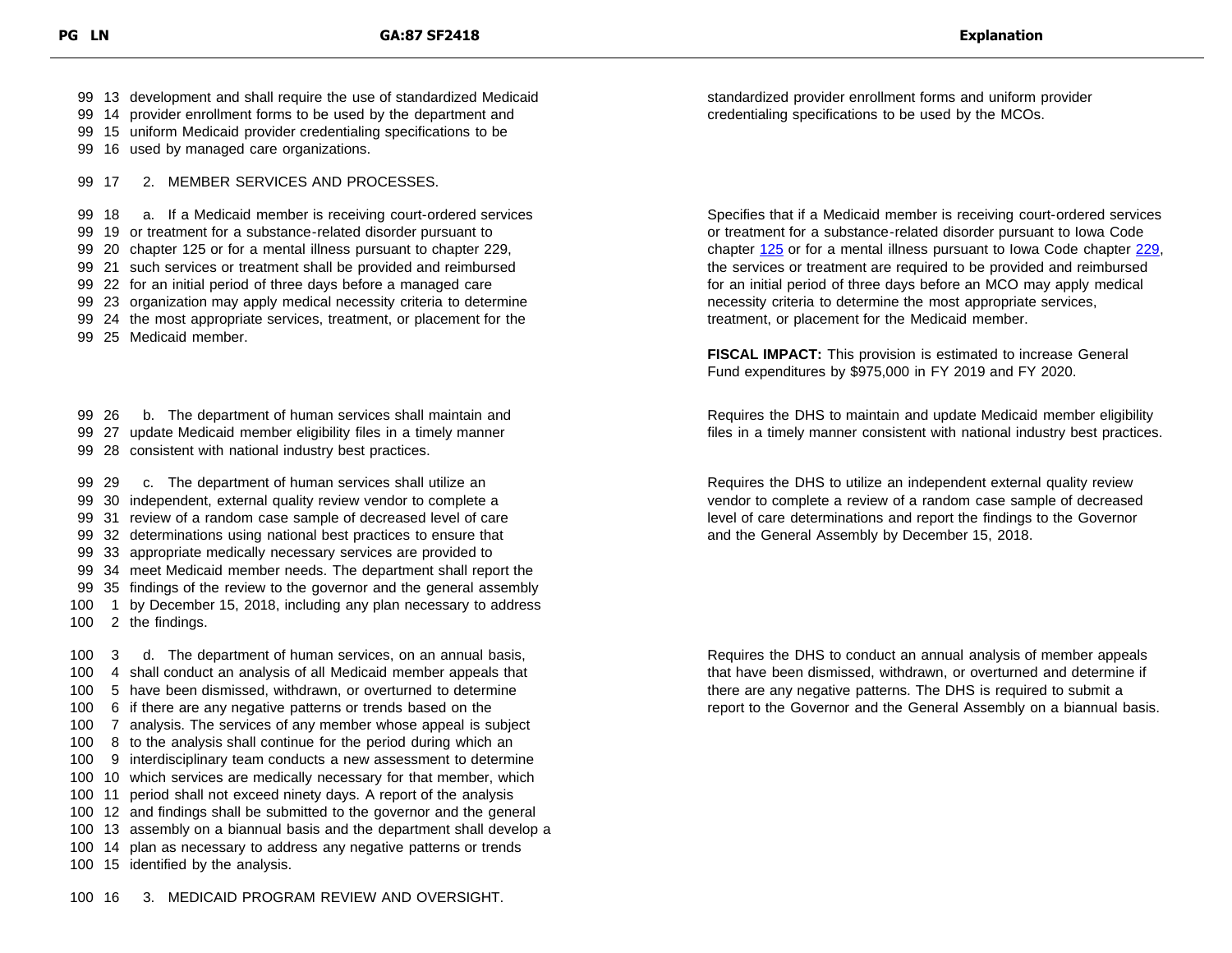17 a. (1) The department of human services shall facilitate a 18 workgroup, in collaboration with representatives of the managed 19 care organizations and health home providers, to review the 20 health home programs. The review shall include all of the 21 following: 22 (a) An analysis of the state plan amendments applicable to 23 health homes. 24 (b) An analysis of the current health home system, including 25 the rationale for any recommended changes. 26 (c) The development of a clear and consistent delivery 27 model linked to program-determined outcomes and data reporting 28 requirements. 29 (d) A work plan to be used in communicating with 30 stakeholders regarding the administration and operation of the 31 health home programs. 32 (2) The department of human services shall submit a 33 report of the workgroup's findings, recommendations, and 34 any actions taken by December 15, 2018, to the governor and 35 to the Eighty-eighth General Assembly, 2019 session, for 101 1 consideration. 2 (3) The workgroup and the workgroup's activities shall 3 not affect the department's authority to apply or enforce the 4 Medicaid state plan amendment relative to health homes. 5 b. The department of human services, in collaboration 6 with Medicaid providers and managed care organizations, shall 7 initiate a review process to determine the effectiveness of 8 prior authorizations used by the managed care organizations 9 with the goal of making adjustments based on relevant 10 service costs and member outcomes data utilizing existing 11 industry-accepted standards. Prior authorization policies 12 shall comply with existing rules, guidelines, and procedures 13 developed by the centers for Medicare and Medicaid services of 14 the United States department of health and human services. 101 15 c. The department of human services shall enter into a 16 contract with an independent review organization to perform 17 an audit of a random sample of small dollar claims paid to 18 or denied Medicaid long-term services and supports providers 19 during the first quarter of the 2018 calendar year. The 20 department of human services shall submit a report of 21 the findings of the audit to the governor and the general 22 assembly by February 1, 2019. The department may take any 23 action specified in the managed care contract relative to 24 any claim the auditor determines to be incorrectly paid or 25 denied, subject to appeal by the managed care organization 26 to the director of human services. For the purposes of this 27 paragraph, "small dollar claims" means those claims less than

Requires the DHS to facilitate a workgroup, in collaboration with representatives of the MCOs and health home providers, to review the health home programs. The Act requires the DHS to submit a report of the workgroup's findings and recommendations by December 15, 2018, to the Governor and the General Assembly.

Requires the DHS, in collaboration with Medicaid providers and MCOs, to initiate a review process to determine the effectiveness of prior authorizations used by the MCOs, with the goal of making adjustments based on relevant service costs and member outcomes data.

Requires the DHS to enter into a contract with an independent auditor to perform an audit of a random sample of small dollar claims paid to or denied Medicaid long-term services and supports providers during the first quarter of calendar year 2018. The Act specifies that the DHS may take any action specified in the MCO contract relative to any claim the auditor determines to be incorrectly paid or denied, subject to appeal by the MCO to the Director of the DHS.

**FISCAL IMPACT:** This provision is estimated to increase General Fund expenditures by \$500,000 in FY 2019.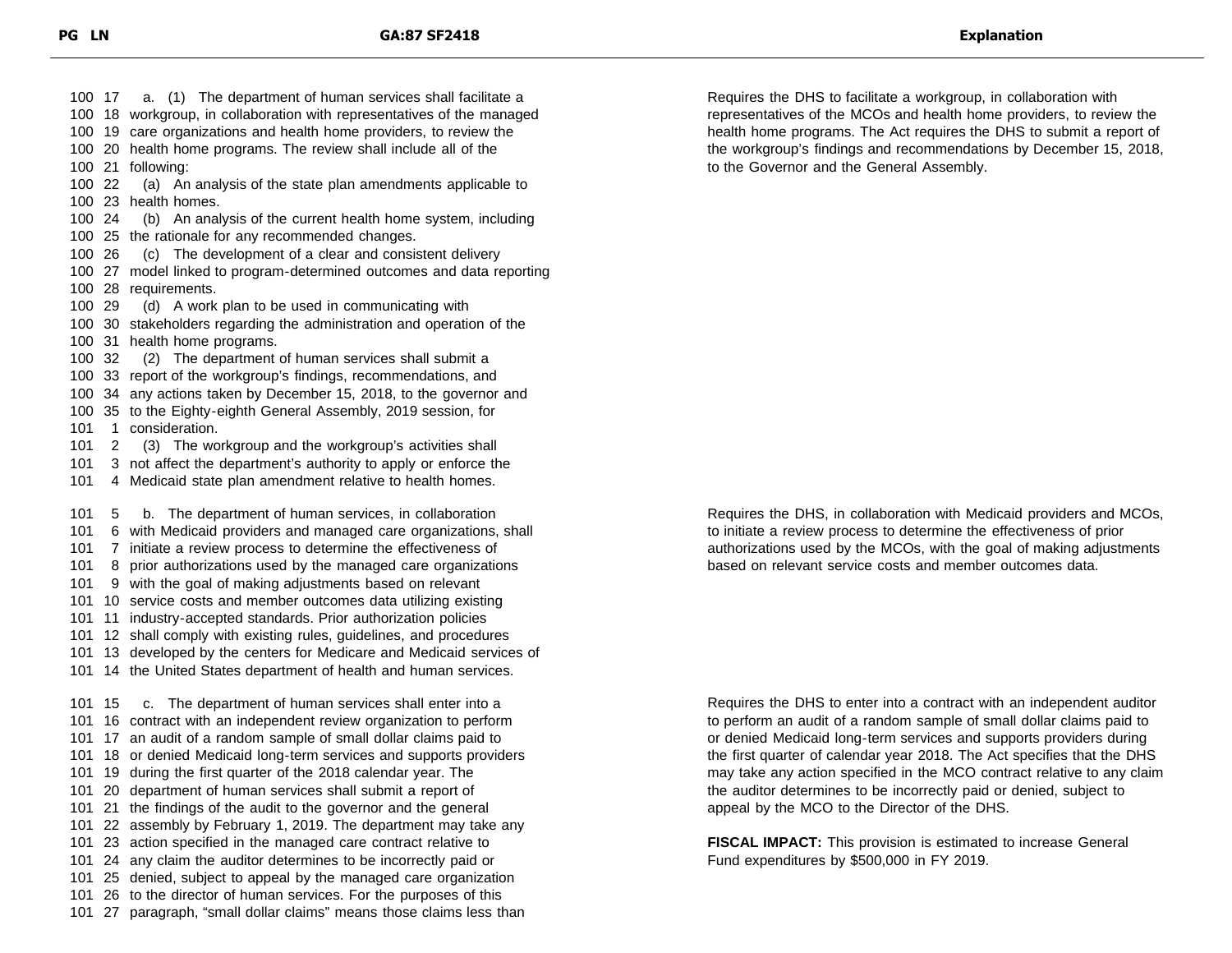101 28 or equal to two thousand five hundred dollars.

- 101 29 MEDICAID PROGRAM PHARMACY COPAYMENT
- 101 30 Sec. 129. 2005 Iowa Acts, chapter 167, section 42, is
- 101 31 amended to read as follows:
- 101 32 SEC. 42. COPAYMENTS FOR PRESCRIPTION DRUGS UNDER THE
- 101 33 MEDICAL ASSISTANCE PROGRAM. The department of human services
- 101 34 shall require recipients of medical assistance to pay the
- 101 35 following copayments a copayment of \$1 on each prescription
- 102 1 filled for a covered prescription drug, including each refill
- 102 2 of such prescription, as follows:
- 102  $3 1$ . A copayment of \$1 on each prescription filled for each
- 102 4 covered nonpreferred generic prescription drug.
- 102  $5 -2$ . A copayment of \$1 for each covered preferred brand–name
- 102 6 or generic prescription drug.
- 102  $7 3$ . A copayment of \$1 for each covered nonpreferred
- 102 8 brand–name prescription drug for which the cost to the state is
- 102 9 up to and including \$25.
- 102 10 -4. A copayment of \$2 for each covered nonpreferred
- 102 11 brand–name prescription drug for which the cost to the state is
- 102 12 more than \$25 and up to and including \$50.
- 102 13  $-5$ . A copayment of \$3 for each covered nonpreferred
- 102 14 brand–name prescription drug for which the cost to the state
- 102 15 is more than \$50.

## 102 16 MEDICAL ASSISTANCE ADVISORY COUNCIL

102 17 Sec. 130. Section 249A.4B, subsection 2, paragraph a,

- 102 18 subparagraphs (27) and (28), Code 2018, are amended by striking
- 102 19 the subparagraphs.
- 102 20 Sec. 131. MEDICAL ASSISTANCE ADVISORY COUNCIL —— REVIEW OF
- 102 21 MEDICAID MANAGED CARE REPORT DATA. The executive committee
- 102 22 of the medical assistance advisory council shall review
- 102 23 the data collected and analyzed for inclusion in periodic
- 102 24 reports to the general assembly, including but not limited
- 102 25 to the information and data specified in 2016 Iowa Acts,
- 102 26 chapter 1139, section 93, to determine which data points and
- 102 27 information should be included and analyzed to more accurately
- 102 28 identify trends and issues with, and promote the effective and
- 102 29 efficient administration of, Medicaid managed care for all
- 102 30 stakeholders. At a minimum, the areas of focus shall include
- 102 31 consumer protection, provider network access and safeguards,
- 102 32 outcome achievement, and program integrity. The executive
- 102 33 committee shall report its findings and recommendations to the
- 102 34 medical assistance advisory council for review and comment by
- 102 35 October 1, 2018, and shall submit a final report of findings
- 103 1 and recommendations to the governor and the general assembly by

CODE: Eliminates the various copayments for a covered prescription drug under the Medicaid Program and instead provides that a recipient of Medicaid is required to pay a copayment of \$1 on each prescription filled or refilled for a covered prescription drug.

CODE: Directs the Executive Committee of the Medical Assistance Advisory Council (MAAC) to review data collected and analyzed in periodic reports to the General Assembly to determine which data points should be included and analyzed to more accurately identify trends and issues with, and promote the effective and efficient administration of, Medicaid managed care for all stakeholders. The Executive Committee is required to report its findings and recommendations to the MAAC for review and comment by October 1, 2018, and to submit a final report to the Governor and the General Assembly by December 31, 2018.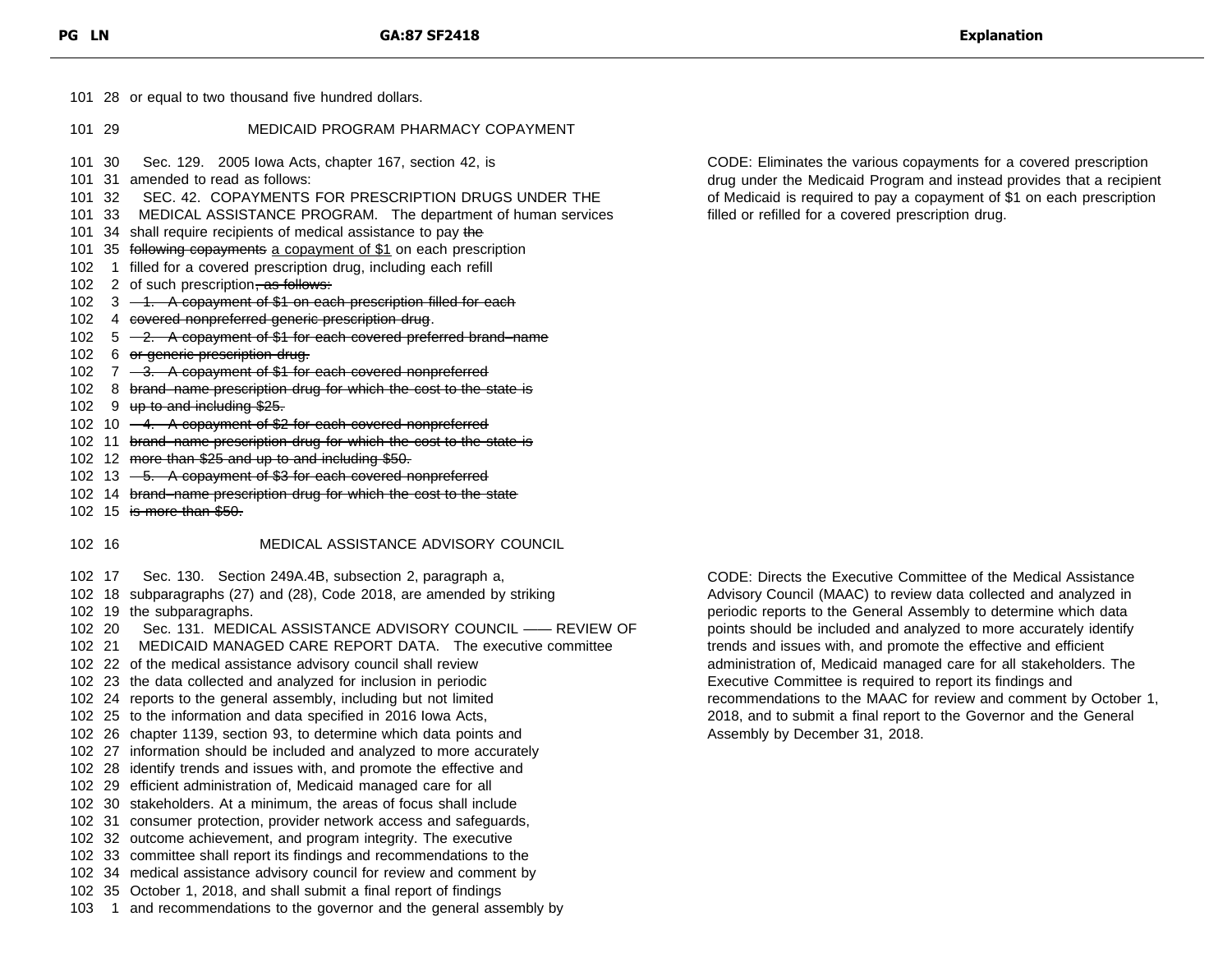| TARGETED CASE MANAGEMENT AND INPATIENT PSYCHIATRIC SERVICES<br>$103 \quad 3$<br>103<br><b>REIMBURSEMENT</b><br>4<br>103<br>Sec. 132. Section 249A.31, Code 2018, is amended to read as<br>5<br>103<br>6 follows:<br>$\overline{7}$<br>249A.31 COST-BASED REIMBURSEMENT.<br>currently established<br>103<br>103<br>1. Providers of individual case management services for<br>8<br>9 persons with an intellectual disability, a developmental<br>103<br>103 10 disability, or chronic mental illness shall receive cost-based<br>103 11 reimbursement for one hundred percent of the reasonable<br>103 12 costs for the provision of the services in accordance with<br>the reimbursement pi<br>103 13 standards adopted by the mental health and disability services<br>children (PMICs) to p<br>individuals under 21<br>103 14 commission pursuant to section 225C.6. Effective July 1, 2018.<br>103 15 targeted case management services shall be reimbursed based<br>owned providers are<br>103 16 on a statewide fee schedule amount developed by rule of the<br>schedule without reco<br>103 17 department pursuant to chapter 17A.<br>providers are require<br>2. Effective July 1, 2010 2014, the department shall apply<br>allowable cost of prov<br>103 18<br>103 19 a cost-based reimbursement methodology for reimbursement of<br>103 20 psychiatric medical institution for children providers of<br>103 21 inpatient psychiatric services for individuals under twenty-one<br>103 22 years of age shall be reimbursed as follows:<br>103 23 _a. For non-state-owned providers, services shall be<br>103 24 reimbursed according to a fee schedule without reconciliation.<br>103 25 _b. For state-owned providers, services shall be reimbursed<br>103 26 at one hundred percent of the actual and allowable cost of<br>103 27 providing the service. | CODE: Amends the<br>management (TCM) s |
|--------------------------------------------------------------------------------------------------------------------------------------------------------------------------------------------------------------------------------------------------------------------------------------------------------------------------------------------------------------------------------------------------------------------------------------------------------------------------------------------------------------------------------------------------------------------------------------------------------------------------------------------------------------------------------------------------------------------------------------------------------------------------------------------------------------------------------------------------------------------------------------------------------------------------------------------------------------------------------------------------------------------------------------------------------------------------------------------------------------------------------------------------------------------------------------------------------------------------------------------------------------------------------------------------------------------------------------------------------------------------------------------------------------------------------------------------------------------------------------------------------------------------------------------------------------------------------------------------------------------------------------------------------------------------------------------------------------------------------------------------------------------------------------------------------------------------------------------------------------------|----------------------------------------|
|                                                                                                                                                                                                                                                                                                                                                                                                                                                                                                                                                                                                                                                                                                                                                                                                                                                                                                                                                                                                                                                                                                                                                                                                                                                                                                                                                                                                                                                                                                                                                                                                                                                                                                                                                                                                                                                                    |                                        |
|                                                                                                                                                                                                                                                                                                                                                                                                                                                                                                                                                                                                                                                                                                                                                                                                                                                                                                                                                                                                                                                                                                                                                                                                                                                                                                                                                                                                                                                                                                                                                                                                                                                                                                                                                                                                                                                                    |                                        |
|                                                                                                                                                                                                                                                                                                                                                                                                                                                                                                                                                                                                                                                                                                                                                                                                                                                                                                                                                                                                                                                                                                                                                                                                                                                                                                                                                                                                                                                                                                                                                                                                                                                                                                                                                                                                                                                                    |                                        |
|                                                                                                                                                                                                                                                                                                                                                                                                                                                                                                                                                                                                                                                                                                                                                                                                                                                                                                                                                                                                                                                                                                                                                                                                                                                                                                                                                                                                                                                                                                                                                                                                                                                                                                                                                                                                                                                                    |                                        |
|                                                                                                                                                                                                                                                                                                                                                                                                                                                                                                                                                                                                                                                                                                                                                                                                                                                                                                                                                                                                                                                                                                                                                                                                                                                                                                                                                                                                                                                                                                                                                                                                                                                                                                                                                                                                                                                                    |                                        |
|                                                                                                                                                                                                                                                                                                                                                                                                                                                                                                                                                                                                                                                                                                                                                                                                                                                                                                                                                                                                                                                                                                                                                                                                                                                                                                                                                                                                                                                                                                                                                                                                                                                                                                                                                                                                                                                                    | reasonable costs for                   |
|                                                                                                                                                                                                                                                                                                                                                                                                                                                                                                                                                                                                                                                                                                                                                                                                                                                                                                                                                                                                                                                                                                                                                                                                                                                                                                                                                                                                                                                                                                                                                                                                                                                                                                                                                                                                                                                                    | effective July 1, 2018                 |
|                                                                                                                                                                                                                                                                                                                                                                                                                                                                                                                                                                                                                                                                                                                                                                                                                                                                                                                                                                                                                                                                                                                                                                                                                                                                                                                                                                                                                                                                                                                                                                                                                                                                                                                                                                                                                                                                    | on a statewide fee so                  |
|                                                                                                                                                                                                                                                                                                                                                                                                                                                                                                                                                                                                                                                                                                                                                                                                                                                                                                                                                                                                                                                                                                                                                                                                                                                                                                                                                                                                                                                                                                                                                                                                                                                                                                                                                                                                                                                                    | accordance with lowa                   |
|                                                                                                                                                                                                                                                                                                                                                                                                                                                                                                                                                                                                                                                                                                                                                                                                                                                                                                                                                                                                                                                                                                                                                                                                                                                                                                                                                                                                                                                                                                                                                                                                                                                                                                                                                                                                                                                                    |                                        |
|                                                                                                                                                                                                                                                                                                                                                                                                                                                                                                                                                                                                                                                                                                                                                                                                                                                                                                                                                                                                                                                                                                                                                                                                                                                                                                                                                                                                                                                                                                                                                                                                                                                                                                                                                                                                                                                                    |                                        |
|                                                                                                                                                                                                                                                                                                                                                                                                                                                                                                                                                                                                                                                                                                                                                                                                                                                                                                                                                                                                                                                                                                                                                                                                                                                                                                                                                                                                                                                                                                                                                                                                                                                                                                                                                                                                                                                                    |                                        |
|                                                                                                                                                                                                                                                                                                                                                                                                                                                                                                                                                                                                                                                                                                                                                                                                                                                                                                                                                                                                                                                                                                                                                                                                                                                                                                                                                                                                                                                                                                                                                                                                                                                                                                                                                                                                                                                                    |                                        |
|                                                                                                                                                                                                                                                                                                                                                                                                                                                                                                                                                                                                                                                                                                                                                                                                                                                                                                                                                                                                                                                                                                                                                                                                                                                                                                                                                                                                                                                                                                                                                                                                                                                                                                                                                                                                                                                                    |                                        |
|                                                                                                                                                                                                                                                                                                                                                                                                                                                                                                                                                                                                                                                                                                                                                                                                                                                                                                                                                                                                                                                                                                                                                                                                                                                                                                                                                                                                                                                                                                                                                                                                                                                                                                                                                                                                                                                                    |                                        |
|                                                                                                                                                                                                                                                                                                                                                                                                                                                                                                                                                                                                                                                                                                                                                                                                                                                                                                                                                                                                                                                                                                                                                                                                                                                                                                                                                                                                                                                                                                                                                                                                                                                                                                                                                                                                                                                                    |                                        |
|                                                                                                                                                                                                                                                                                                                                                                                                                                                                                                                                                                                                                                                                                                                                                                                                                                                                                                                                                                                                                                                                                                                                                                                                                                                                                                                                                                                                                                                                                                                                                                                                                                                                                                                                                                                                                                                                    |                                        |
|                                                                                                                                                                                                                                                                                                                                                                                                                                                                                                                                                                                                                                                                                                                                                                                                                                                                                                                                                                                                                                                                                                                                                                                                                                                                                                                                                                                                                                                                                                                                                                                                                                                                                                                                                                                                                                                                    |                                        |
|                                                                                                                                                                                                                                                                                                                                                                                                                                                                                                                                                                                                                                                                                                                                                                                                                                                                                                                                                                                                                                                                                                                                                                                                                                                                                                                                                                                                                                                                                                                                                                                                                                                                                                                                                                                                                                                                    |                                        |
|                                                                                                                                                                                                                                                                                                                                                                                                                                                                                                                                                                                                                                                                                                                                                                                                                                                                                                                                                                                                                                                                                                                                                                                                                                                                                                                                                                                                                                                                                                                                                                                                                                                                                                                                                                                                                                                                    |                                        |
|                                                                                                                                                                                                                                                                                                                                                                                                                                                                                                                                                                                                                                                                                                                                                                                                                                                                                                                                                                                                                                                                                                                                                                                                                                                                                                                                                                                                                                                                                                                                                                                                                                                                                                                                                                                                                                                                    |                                        |
|                                                                                                                                                                                                                                                                                                                                                                                                                                                                                                                                                                                                                                                                                                                                                                                                                                                                                                                                                                                                                                                                                                                                                                                                                                                                                                                                                                                                                                                                                                                                                                                                                                                                                                                                                                                                                                                                    |                                        |
|                                                                                                                                                                                                                                                                                                                                                                                                                                                                                                                                                                                                                                                                                                                                                                                                                                                                                                                                                                                                                                                                                                                                                                                                                                                                                                                                                                                                                                                                                                                                                                                                                                                                                                                                                                                                                                                                    |                                        |
|                                                                                                                                                                                                                                                                                                                                                                                                                                                                                                                                                                                                                                                                                                                                                                                                                                                                                                                                                                                                                                                                                                                                                                                                                                                                                                                                                                                                                                                                                                                                                                                                                                                                                                                                                                                                                                                                    |                                        |
|                                                                                                                                                                                                                                                                                                                                                                                                                                                                                                                                                                                                                                                                                                                                                                                                                                                                                                                                                                                                                                                                                                                                                                                                                                                                                                                                                                                                                                                                                                                                                                                                                                                                                                                                                                                                                                                                    |                                        |
|                                                                                                                                                                                                                                                                                                                                                                                                                                                                                                                                                                                                                                                                                                                                                                                                                                                                                                                                                                                                                                                                                                                                                                                                                                                                                                                                                                                                                                                                                                                                                                                                                                                                                                                                                                                                                                                                    |                                        |
| 103 28<br><b>DIVISION XXVI</b>                                                                                                                                                                                                                                                                                                                                                                                                                                                                                                                                                                                                                                                                                                                                                                                                                                                                                                                                                                                                                                                                                                                                                                                                                                                                                                                                                                                                                                                                                                                                                                                                                                                                                                                                                                                                                                     |                                        |
| 103 29<br>PREAPPLICATION SCREENING ASSESSMENT                                                                                                                                                                                                                                                                                                                                                                                                                                                                                                                                                                                                                                                                                                                                                                                                                                                                                                                                                                                                                                                                                                                                                                                                                                                                                                                                                                                                                                                                                                                                                                                                                                                                                                                                                                                                                      |                                        |
|                                                                                                                                                                                                                                                                                                                                                                                                                                                                                                                                                                                                                                                                                                                                                                                                                                                                                                                                                                                                                                                                                                                                                                                                                                                                                                                                                                                                                                                                                                                                                                                                                                                                                                                                                                                                                                                                    |                                        |
| 103 30<br>Sec. 133. Section 229.5A, Code 2018, is amended to read as                                                                                                                                                                                                                                                                                                                                                                                                                                                                                                                                                                                                                                                                                                                                                                                                                                                                                                                                                                                                                                                                                                                                                                                                                                                                                                                                                                                                                                                                                                                                                                                                                                                                                                                                                                                               | CODE: Conforms to                      |
| 103 31 follows:                                                                                                                                                                                                                                                                                                                                                                                                                                                                                                                                                                                                                                                                                                                                                                                                                                                                                                                                                                                                                                                                                                                                                                                                                                                                                                                                                                                                                                                                                                                                                                                                                                                                                                                                                                                                                                                    | Workgroup Report Ao                    |
| 229.5A PREAPPLICATION SCREENING ASSESSMENT - PROGRAM.<br>103 32                                                                                                                                                                                                                                                                                                                                                                                                                                                                                                                                                                                                                                                                                                                                                                                                                                                                                                                                                                                                                                                                                                                                                                                                                                                                                                                                                                                                                                                                                                                                                                                                                                                                                                                                                                                                    | Court Administrator d                  |
| 103 33<br>Prior to filing an application pursuant to section 229.6,                                                                                                                                                                                                                                                                                                                                                                                                                                                                                                                                                                                                                                                                                                                                                                                                                                                                                                                                                                                                                                                                                                                                                                                                                                                                                                                                                                                                                                                                                                                                                                                                                                                                                                                                                                                                | preapplication screen                  |
| 103 34 the clerk of the district court or the clerk's designee<br>illness.                                                                                                                                                                                                                                                                                                                                                                                                                                                                                                                                                                                                                                                                                                                                                                                                                                                                                                                                                                                                                                                                                                                                                                                                                                                                                                                                                                                                                                                                                                                                                                                                                                                                                                                                                                                         |                                        |
| 103 35 shall inform the interested person referred to in section                                                                                                                                                                                                                                                                                                                                                                                                                                                                                                                                                                                                                                                                                                                                                                                                                                                                                                                                                                                                                                                                                                                                                                                                                                                                                                                                                                                                                                                                                                                                                                                                                                                                                                                                                                                                   |                                        |
| 104 1 229.6, subsection 1, about the option of requesting a                                                                                                                                                                                                                                                                                                                                                                                                                                                                                                                                                                                                                                                                                                                                                                                                                                                                                                                                                                                                                                                                                                                                                                                                                                                                                                                                                                                                                                                                                                                                                                                                                                                                                                                                                                                                        |                                        |
| 2 preapplication screening assessment through a preapplication<br>104                                                                                                                                                                                                                                                                                                                                                                                                                                                                                                                                                                                                                                                                                                                                                                                                                                                                                                                                                                                                                                                                                                                                                                                                                                                                                                                                                                                                                                                                                                                                                                                                                                                                                                                                                                                              |                                        |
| 3 screening assessment program, if available. The state court<br>104                                                                                                                                                                                                                                                                                                                                                                                                                                                                                                                                                                                                                                                                                                                                                                                                                                                                                                                                                                                                                                                                                                                                                                                                                                                                                                                                                                                                                                                                                                                                                                                                                                                                                                                                                                                               |                                        |
| 4 administrator shall prescribe practices and procedures for<br>104                                                                                                                                                                                                                                                                                                                                                                                                                                                                                                                                                                                                                                                                                                                                                                                                                                                                                                                                                                                                                                                                                                                                                                                                                                                                                                                                                                                                                                                                                                                                                                                                                                                                                                                                                                                                |                                        |
| 104<br>implementation of the preapplication screening assessment<br>5                                                                                                                                                                                                                                                                                                                                                                                                                                                                                                                                                                                                                                                                                                                                                                                                                                                                                                                                                                                                                                                                                                                                                                                                                                                                                                                                                                                                                                                                                                                                                                                                                                                                                                                                                                                              |                                        |
| 104<br>6 <del>program.</del>                                                                                                                                                                                                                                                                                                                                                                                                                                                                                                                                                                                                                                                                                                                                                                                                                                                                                                                                                                                                                                                                                                                                                                                                                                                                                                                                                                                                                                                                                                                                                                                                                                                                                                                                                                                                                                       |                                        |
| 104<br>Sec. 134. Section 602.1209, subsection 16, Code 2018, is<br>$\overline{7}$                                                                                                                                                                                                                                                                                                                                                                                                                                                                                                                                                                                                                                                                                                                                                                                                                                                                                                                                                                                                                                                                                                                                                                                                                                                                                                                                                                                                                                                                                                                                                                                                                                                                                                                                                                                  |                                        |
| 104<br>amended to read as follows:<br>8                                                                                                                                                                                                                                                                                                                                                                                                                                                                                                                                                                                                                                                                                                                                                                                                                                                                                                                                                                                                                                                                                                                                                                                                                                                                                                                                                                                                                                                                                                                                                                                                                                                                                                                                                                                                                            |                                        |
| 16. Prescribe practices and procedures for the<br>104<br>9                                                                                                                                                                                                                                                                                                                                                                                                                                                                                                                                                                                                                                                                                                                                                                                                                                                                                                                                                                                                                                                                                                                                                                                                                                                                                                                                                                                                                                                                                                                                                                                                                                                                                                                                                                                                         |                                        |
| 104 10 implementation of the preapplication screening assessment                                                                                                                                                                                                                                                                                                                                                                                                                                                                                                                                                                                                                                                                                                                                                                                                                                                                                                                                                                                                                                                                                                                                                                                                                                                                                                                                                                                                                                                                                                                                                                                                                                                                                                                                                                                                   |                                        |

reimbursement provision for targeted case services under the Medicaid Program, which is as cost based reimbursement for 100.00% of the provision of the services. Under the Section, 8, TCM services will instead be reimbursed based chedule amount developed by rule of the DHS in a Code chapter [17A.](https://www.legis.iowa.gov/docs/code/17A.pdf) The Section also amends rovisions for psychiatric medical institutions for provide that inpatient psychiatric services for years of age that are provided by non-Staterequired to be reimbursed according to a fee conciliation, and services provided by State-owned d to be reimbursed at 100.00% of the actual and viding the service.

[HF 2456](https://www.legis.iowa.gov/docs/publications/LGE/87/HF2456.pdf) (Mental Health Complex Needs ct) to eliminate the requirement that the State develop the practices and procedures for hing for the hospitalization of persons with mental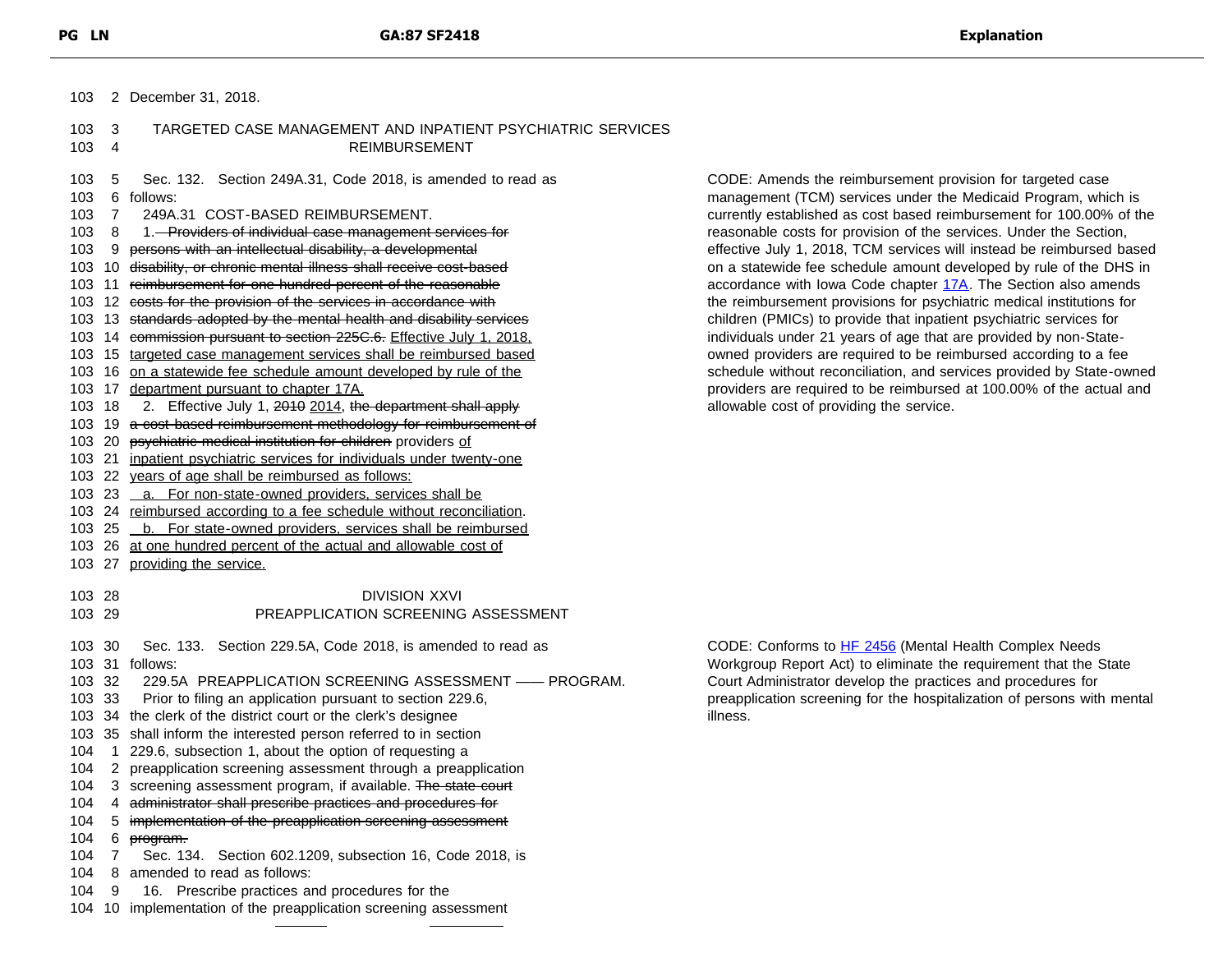11 program referred to in sections section 125.74 and 229.5A. 12 DIVISION XXVII 13 COVERAGE OF BEHAVIORAL HEALTH SERVICES PROVIDED BY CERTAIN 14 PROVIDERS 15 Sec. 135. Section 249A.15, Code 2018, is amended to read as 16 follows: 104 17 249A.15 LICENSED PSYCHOLOGISTS ELIGIBLE FOR PAYMENT \_\_\_ 18 PROVISIONAL LICENSEES . 104 19  $\frac{1}{2}$ . The department shall adopt rules pursuant to chapter 20 17A entitling psychologists who are licensed pursuant to 21 chapter 154B and psychologists who are licensed in the state 22 where the services are provided and have a doctorate degree 23 in psychology, have had at least two years of clinical 24 experience in a recognized health setting, or have met the 25 standards of a national register of health service providers 26 in psychology, to payment for services provided to recipients 27 of medical assistance, subject to limitations and exclusions 28 the department finds necessary on the basis of federal laws and 29 regulations and of funds available for the medical assistance 104 30 program. The rules shall also provide that an individual, who 31 holds a provisional license to practice psychology pursuant 32 to section 154B.6, is entitled to payment under this section 33 for services provided to recipients of medical assistance, 34 when such services are provided under the supervision of a 35 supervisor who meets the qualifications determined by the board 1 of psychology by rule, and claims for payment for such services 105 2 are submitted by the supervisor. 3 2. Entitlement to payment under this section is applicable 4 to services provided to recipients of medical assistance 5 under both the fee-for-service and managed care payment and 6 delivery systems. Neither the fee-for-service nor the managed 105 7 care payment and delivery system shall impose a practice 8 or supervision restriction which is inconsistent with or 9 more restrictive than the authority already granted by law, 105 10 including the authority to provide supervision in person or 11 remotely through electronic means as specified by rule of the 12 board of psychology. 13 Sec. 136. Section 249A.15A, Code 2018, is amended to read 14 as follows: 15 249A.15A LICENSED MARITAL AND FAMILY THERAPISTS, LICENSED 16 MASTER SOCIAL WORKERS, LICENSED MENTAL HEALTH COUNSELORS, AND 17 CERTIFIED ALCOHOL AND DRUG COUNSELORS —— TEMPORARY 105 18 LICENSEES partment shall adopt rules pursuant to chapter 19 17A entitling marital and family therapists who are licensed 20 pursuant to chapter 154D to payment for behavioral health 21 services provided to recipients of medical assistance, subject

CODE: Adds language for behavioral health services providers to allow individuals practicing under a temporary license to bill for services provided under the supervision of a licensed practitioner.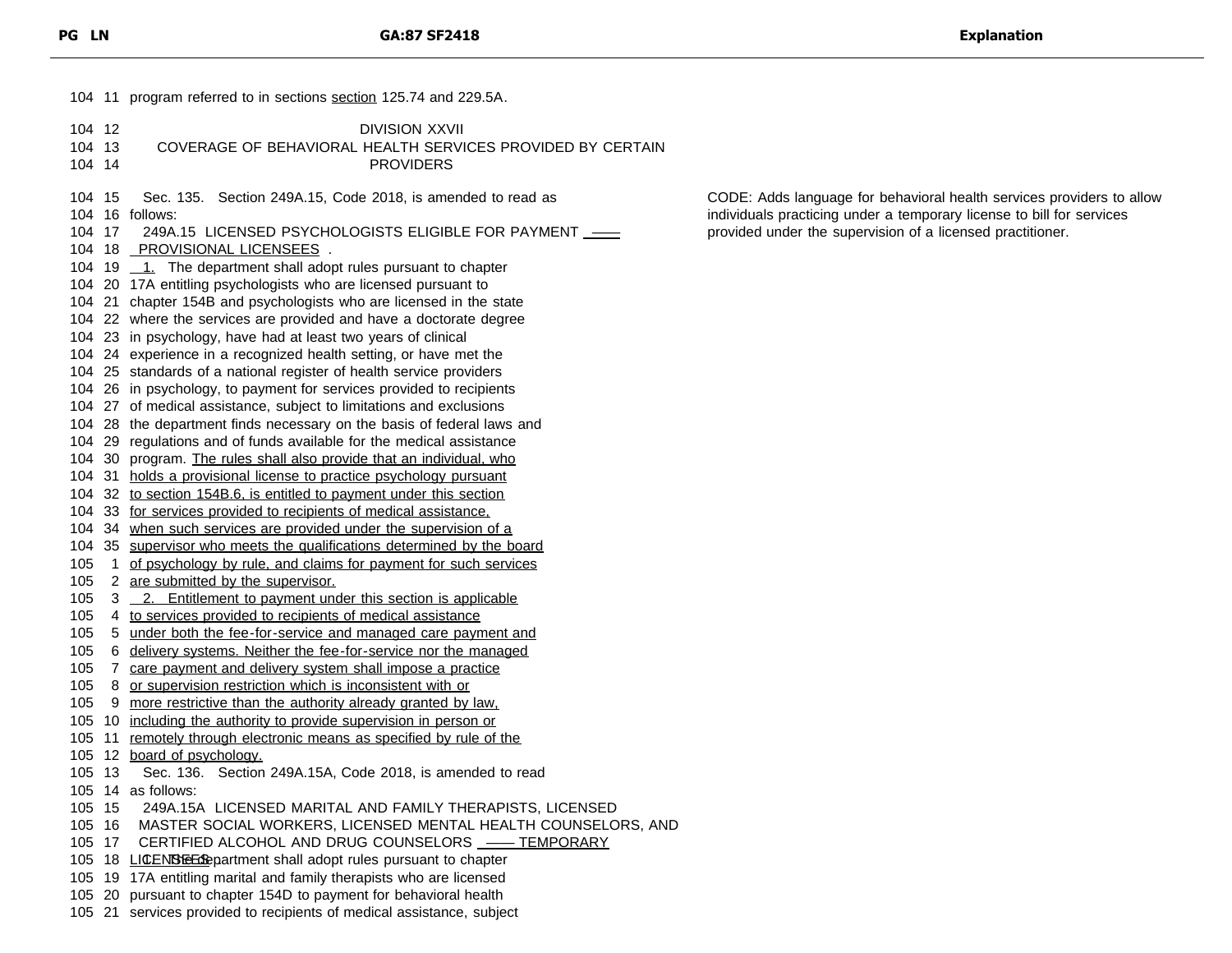22 to limitations and exclusions the department finds necessary 23 on the basis of federal laws and regulations. The rules shall 24 also provide that a marital and family therapist, who holds 25 a temporary license to practice marital and family therapy 26 pursuant to section 154D.7, is entitled to payment under this 27 section for behavioral health services provided to recipients 28 of medical assistance, when such services are provided under 29 the supervision of a qualified supervisor as determined by the 30 board of behavioral science by rule, and claims for payment for 105 31 such services are submitted by the qualified supervisor. 32 2. The department shall adopt rules pursuant to chapter 33 17A entitling master social workers who hold a master's 34 degree approved by the board of social work, are licensed as 35 a master social worker pursuant to section 154C.3, subsection 1 1, paragraph "b", and provide treatment services under the 2 supervision of an independent social worker licensed pursuant 3 to section 154C.3, subsection 1, paragraph "c", to payment 4 for behavioral health services provided to recipients of 5 medical assistance, subject to limitations and exclusions the 6 department finds necessary on the basis of federal laws and 7 regulations. 8 3. The department shall adopt rules pursuant to chapter 17A 9 entitling mental health counselors who are licensed pursuant 10 to chapter 154D to payment for behavioral health services 11 provided to recipients of medical assistance, subject to 12 limitations and exclusions the department finds necessary on 13 the basis of federal laws and regulations. The rules shall 14 also provide that a mental health counselor, who holds a 15 temporary license to practice mental health counseling pursuant 16 to section 154D.7, is entitled to payment under this section 17 for behavioral health services provided to recipients of 18 medical assistance, when such services are provided under the 19 supervision of a qualified supervisor as determined by the 20 board of behavioral science by rule, and claims for payment for 21 such services are submitted by the qualified supervisor. 22 4. The department shall adopt rules pursuant to chapter 17A 23 entitling alcohol and drug counselors who are certified by the 24 nongovernmental Iowa board of substance abuse certification to 25 payment for behavioral health services provided to recipients 26 of medical assistance, subject to limitations and exclusions 27 the department finds necessary on the basis of federal laws and 28 regulations. 106 29 5. Entitlement to payment under this section is applicable 30 to services provided to recipients of medical assistance 31 under both the fee-for-service and managed care payment and 32 delivery systems. Neither the fee-for-service nor the managed 33 care payment and delivery system shall impose a practice 34 or supervision restriction which is inconsistent with or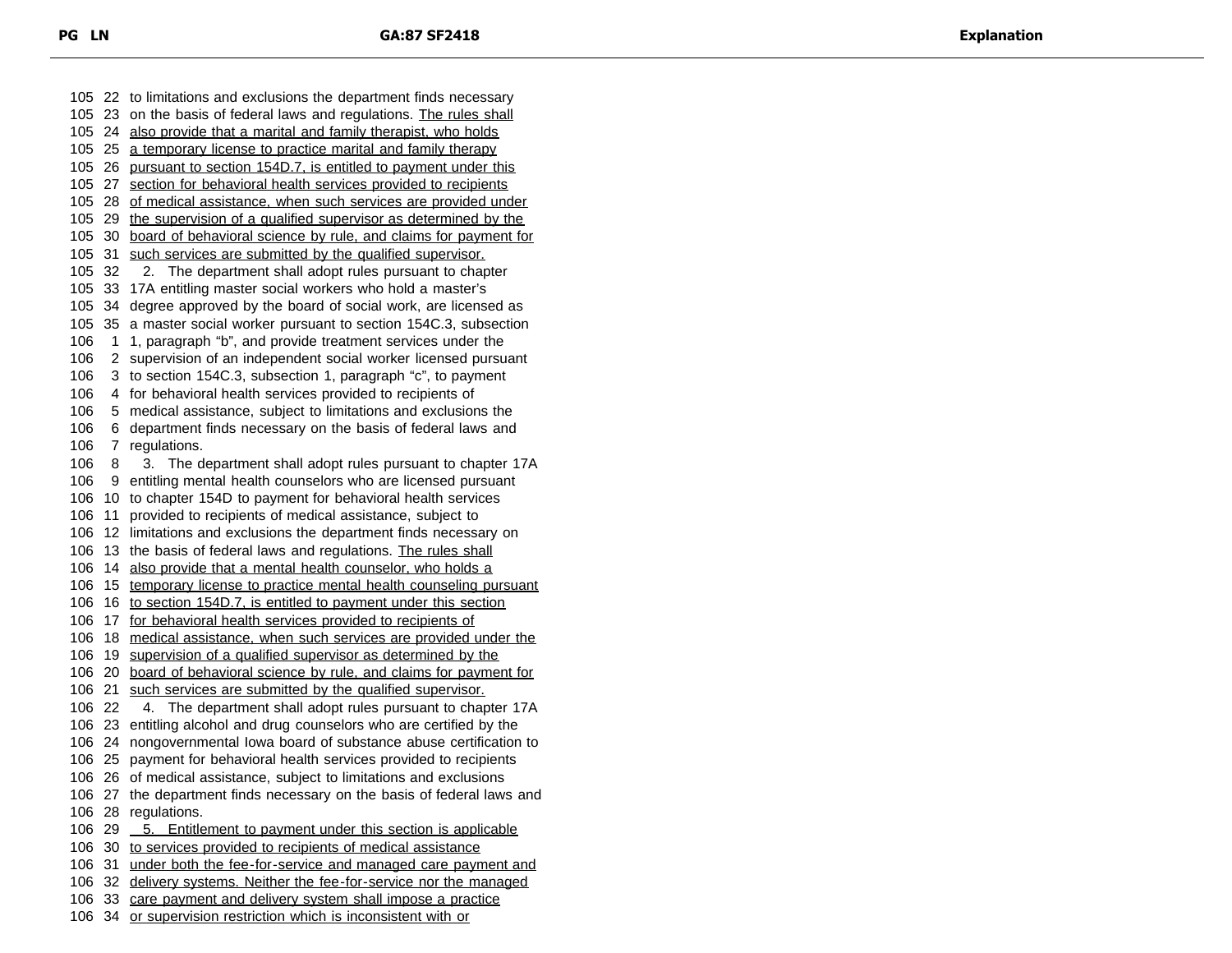35 more restrictive than the authority already granted by law, 107 1 including the authority to provide supervision in person or 2 remotely through electronic means as specified by rule of the 3 applicable licensing board. 4 Sec. 137.NEW SECTION 514C.32 SERVICES PROVIDED BY 5 CERTAIN LICENSED MASTER SOCIAL WORKERS, LICENSED MENTAL HEALTH 6 COUNSELORS, AND LICENSED MARITAL AND FAMILY THERAPISTS. 107 7 1. Notwithstanding section 514C.6, a policy or contract 8 providing for third-party payment or prepayment of health or 9 medical expenses shall include a provision for the payment of 10 necessary behavioral health services provided by any of the 11 following: 12 a. A licensed master social worker who is licensed by the 13 board of social work as a master social worker pursuant to 14 section 154C.3, subsection 1, paragraph "b", and who provides 15 services under the supervision of an independent social worker 16 licensed pursuant to section 154C.3, subsection 1, paragraph 17 "c". 18 b. A licensed mental health counselor or a licensed 19 marital and family therapist who holds a temporary license to 20 practice mental health counseling or marital and family therapy 21 pursuant to section 154D.7, and who provides services under 22 the supervision of a qualified supervisor as determined by the 23 board of behavioral science by rule. 24 2. A policy or contract subject to this section shall 25 not impose a practice or supervision restriction which is 26 inconsistent with or more restrictive than the authority 27 already granted by law, including the authority to provide 28 supervision in person or remotely through electronic means as 29 specified by rule of the applicable licensing board. 30 3. The requirements of this section apply to and supersede 31 any conflicting requirements regarding services provided under 32 a policy or contract, which is delivered, issued for delivery, 33 continued, or renewed in this state on or after the effective 34 date of this Act, and apply to and supersede any conflicting 35 requirements regarding services contained in an existing policy 108 1 or contract on the policy's or contract's anniversary or 2 renewal date, whichever is later. 3 4. For the purposes of this section, third-party payment or 4 prepayment includes an individual or group policy of accident 5 or health insurance or individual or group hospital or health 6 care service contract issued pursuant to chapter 509, 514, or 7 514A, an individual or group health maintenance organization 8 contract issued and regulated under chapter 514B, or a 9 preferred provider organization contract regulated pursuant to 10 chapter 514F. 11 5. Nothing in this section shall be interpreted to require

12 an individual or group health maintenance organization or a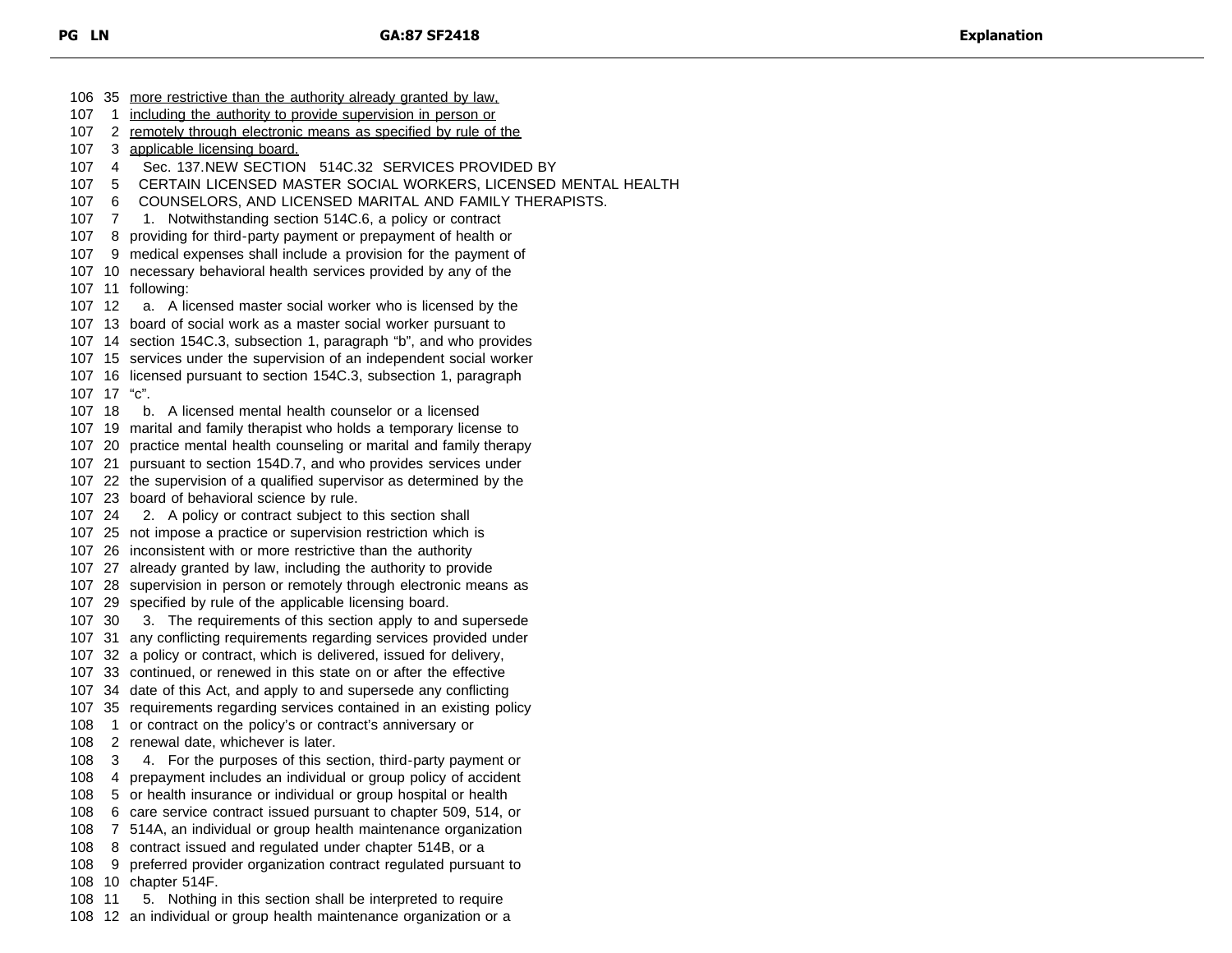13 preferred provider organization or arrangement to provide 14 payment or prepayment for services provided by a licensed 15 master social worker providing behavioral health services 16 under the supervision of an independent social worker, or to 17 a licensed mental health counselor or licensed marital and 18 family therapist who holds a temporary license to practice 19 mental health counseling or marital and family therapy 20 providing behavioral health services under the supervision of 21 a qualified supervisor, as specified in this section, unless 22 the supervising independent social worker or the qualified 23 supervisor, respectively, has entered into a contract or other 24 agreement to provide behavioral health services with the 25 individual or group health maintenance organization or the 26 preferred provider organization or arrangement. 27 Sec. 138.NEW SECTION 514C.33 SERVICES PROVIDED BY 28 PROVISIONALLY LICENSED PSYCHOLOGISTS. 29 1. Notwithstanding section 514C.6, a policy or contract 30 providing for third-party payment or prepayment of health or 31 medical expenses shall include a provision for the payment of 32 necessary behavioral health services provided by a person who 33 holds a provisional license to practice psychology pursuant to 34 section 154B.6, and who practices under the supervision of a 35 supervisor who meets the qualifications determined by the board 109 1 of psychology by rule. 109 2 2. A policy or contract subject to this section shall 3 not impose a practice or supervision restriction which is 4 inconsistent with or more restrictive than the authority 5 already granted by law, including the authority to provide 6 supervision in person or remotely through electronic means as 7 specified by rule of the board of psychology. 8 3. The requirements of this section apply to and supersede 9 any conflicting requirements regarding services provided under 10 a policy or contract which is delivered, issued for delivery, 11 continued, or renewed in this state on or after the effective 12 date of this Act, and apply to and supersede any conflicting 13 requirements regarding services contained in an existing policy 14 or contract on the policy's or contract's anniversary or 15 renewal date, whichever is later. 16 4. For the purposes of this section, third-party payment or 17 prepayment includes an individual or group policy of accident 18 or health insurance or individual or group hospital or health 19 care service contract issued pursuant to chapter 509, 514, or 20 514A, an individual or group health maintenance organization 21 contract issued and regulated under chapter 514B, or a 22 preferred provider organization contract regulated pursuant to 23 chapter 514F. 24 5. Nothing in this section shall be interpreted to require 25 an individual or group health maintenance organization or a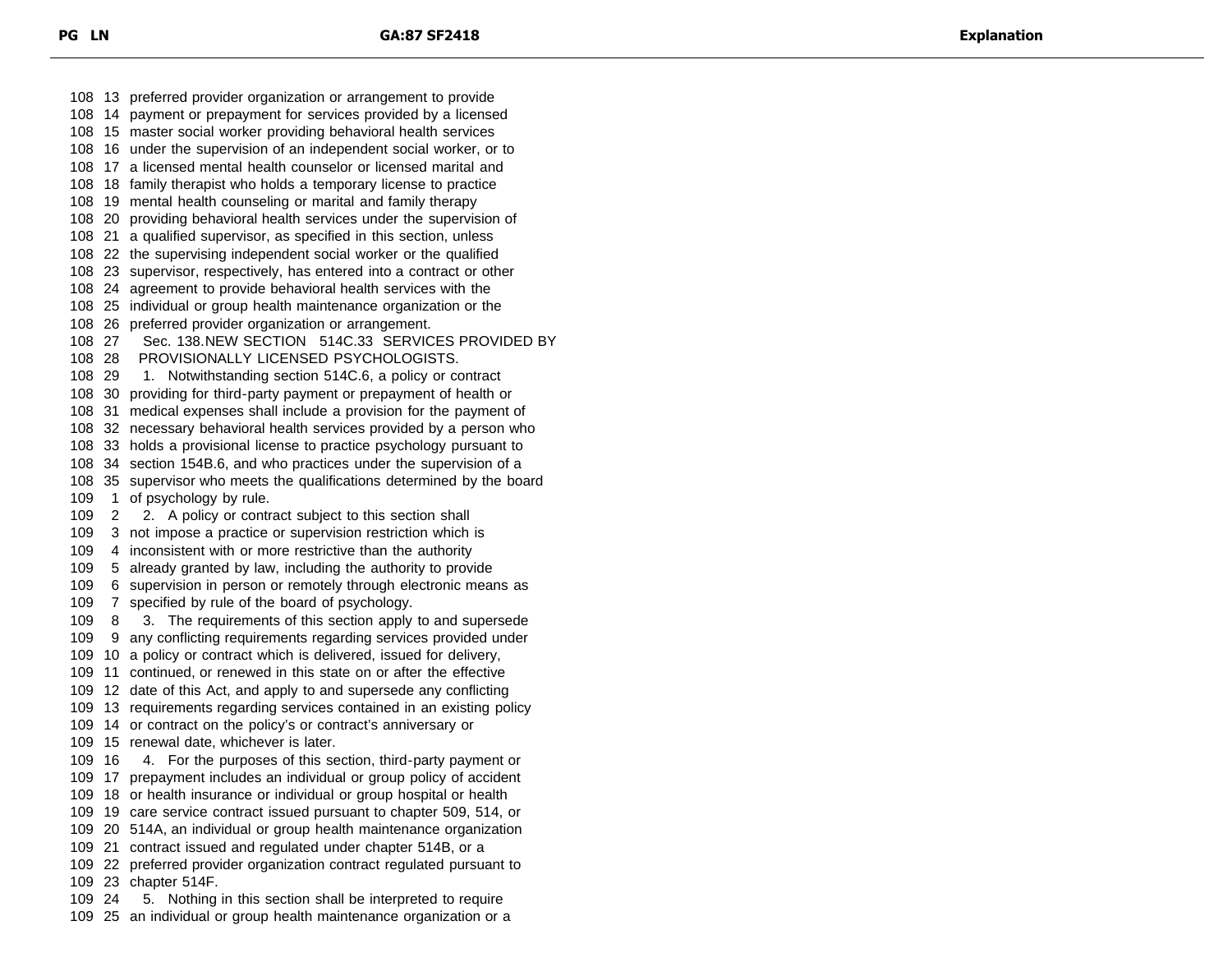|                                                                                                                  | 109 26 preferred provider organization or arrangement to provide<br>109 27 payment or prepayment for services provided by a provisionally<br>109 28 licensed psychologist providing behavioral health services<br>109 29 under the supervision of a supervisor as specified in this<br>109 30 section, unless the supervisor has entered into a contract or<br>109 31 other agreement to provide behavioral health services with the<br>109 32 individual or group health maintenance organization or the<br>109 33 preferred provider organization or arrangement.                                                                                                                                                                                                                                                                                                                                                                                                                                                                                                                                                                                                                                                                                                                                                                                                                                                                                                                                                                                                                     |                                                                                                                                                                                                                                                                                                                                                                                                                                                                                                                                                                                                                                                                                                                                                                                                 |
|------------------------------------------------------------------------------------------------------------------|-----------------------------------------------------------------------------------------------------------------------------------------------------------------------------------------------------------------------------------------------------------------------------------------------------------------------------------------------------------------------------------------------------------------------------------------------------------------------------------------------------------------------------------------------------------------------------------------------------------------------------------------------------------------------------------------------------------------------------------------------------------------------------------------------------------------------------------------------------------------------------------------------------------------------------------------------------------------------------------------------------------------------------------------------------------------------------------------------------------------------------------------------------------------------------------------------------------------------------------------------------------------------------------------------------------------------------------------------------------------------------------------------------------------------------------------------------------------------------------------------------------------------------------------------------------------------------------------|-------------------------------------------------------------------------------------------------------------------------------------------------------------------------------------------------------------------------------------------------------------------------------------------------------------------------------------------------------------------------------------------------------------------------------------------------------------------------------------------------------------------------------------------------------------------------------------------------------------------------------------------------------------------------------------------------------------------------------------------------------------------------------------------------|
| 109 34                                                                                                           | Sec. 139. EFFECTIVE DATE. This division of this Act, being<br>109 35 deemed of immediate importance, takes effect upon enactment.                                                                                                                                                                                                                                                                                                                                                                                                                                                                                                                                                                                                                                                                                                                                                                                                                                                                                                                                                                                                                                                                                                                                                                                                                                                                                                                                                                                                                                                       | This Division is effective upon enactment.                                                                                                                                                                                                                                                                                                                                                                                                                                                                                                                                                                                                                                                                                                                                                      |
| 110<br>$\overline{1}$<br>110<br>$\overline{2}$                                                                   | <b>DIVISION XXVIII</b><br>PHARMACY BENEFITS MANAGER - RIGHTS OF COVERED INDIVIDUALS                                                                                                                                                                                                                                                                                                                                                                                                                                                                                                                                                                                                                                                                                                                                                                                                                                                                                                                                                                                                                                                                                                                                                                                                                                                                                                                                                                                                                                                                                                     |                                                                                                                                                                                                                                                                                                                                                                                                                                                                                                                                                                                                                                                                                                                                                                                                 |
| 110<br>3<br>110<br>-4<br>110<br>-5<br>110<br>110<br>110<br>110<br>110 12<br>110 17<br>110 22<br>110 27<br>110 28 | Sec. 140.NEW SECTION 510B.10 RIGHTS RELATED TO COVERED<br>INDIVIDUALS.<br>1. A pharmacy or pharmacist, as defined in section 155A.3,<br>6 has the right to provide a covered individual information<br>7 regarding the amount of the covered individual's cost share<br>8 for a prescription drug. A pharmacy benefits manager shall<br>9 not prohibit a pharmacy or pharmacist from discussing any such<br>110 10 information or from selling a more affordable alternative to<br>110 11 the covered individual, if one is available.<br>2. A health benefit plan, as defined in section 514J.102,<br>110 13 issued or renewed on or after July 1, 2018, that provides<br>110 14 coverage for pharmacy benefits shall not require a covered<br>110 15 individual to pay a copayment for pharmacy benefits that<br>110 16 exceeds the pharmacy's or pharmacist's submitted charges.<br>3. Any amount paid by a covered individual for a covered<br>110 18 prescription drug pursuant to this section shall be applied<br>110 19 toward any deductible imposed by the covered individual's<br>110 20 health benefit plan in accordance with the covered individual's<br>110 21 health benefit plan coverage documents.<br>4. To the extent that any provision of this section is<br>110 23 inconsistent or conflicts with applicable federal law, rule,<br>110 24 or regulation, such federal law, rule, or regulation shall<br>110 25 prevail to the extent necessary to eliminate the inconsistency<br>110 26 or conflict.<br><b>DIVISION XXIX</b><br>FOSTER CARE AND ADOPTED CHILDREN | CODE: Amends the Iowa Code chapter on Regulation of Pharmacy<br>Benefits Managers (PBM) to add certain rights related to individuals<br>including:<br>• Prohibiting a PBM from barring a pharmacy or pharmacist from<br>advising an individual about other inexpensive alternative<br>prescription drugs available.<br>• Prohibiting a health benefit plan from requiring a copayment for<br>pharmacy benefits that exceeds the pharmacy or pharmacist's<br>submitted charges.<br>• Requiring that any amount paid for covered prescription drugs<br>be applied to any deductible imposed by the individual's health<br>benefit plan.<br>• Establishing that any federal law, rule, or regulation supersedes<br>this law to the extent necessary to eliminate the inconsistency<br>or conflict. |
| 110 29<br>110 30                                                                                                 | Sec. 141. FOSTER CARE AND ADOPTED CHILDREN - ANNUAL MEDICAL<br>VISIT.<br>$\sim$ $\sim$ $\sim$ $\sim$ $\sim$                                                                                                                                                                                                                                                                                                                                                                                                                                                                                                                                                                                                                                                                                                                                                                                                                                                                                                                                                                                                                                                                                                                                                                                                                                                                                                                                                                                                                                                                             | Directs the DHS to adopt rules requiring that children in foster care<br>receive an annual visit to a medical professional and to submit a                                                                                                                                                                                                                                                                                                                                                                                                                                                                                                                                                                                                                                                      |

- 110 31 1. The department of human services shall adopt rules
- 32 pursuant to chapter 17A to require every child receiving foster
- 33 care to receive an annual visit to a medical professional.

Directs the DHS to adopt rules requiring that children in foster care waiver request to the US Department of Health and Human Services to add a requirement that children adopted from foster care whose parents receive an adoption subsidy payment receive an annual visit to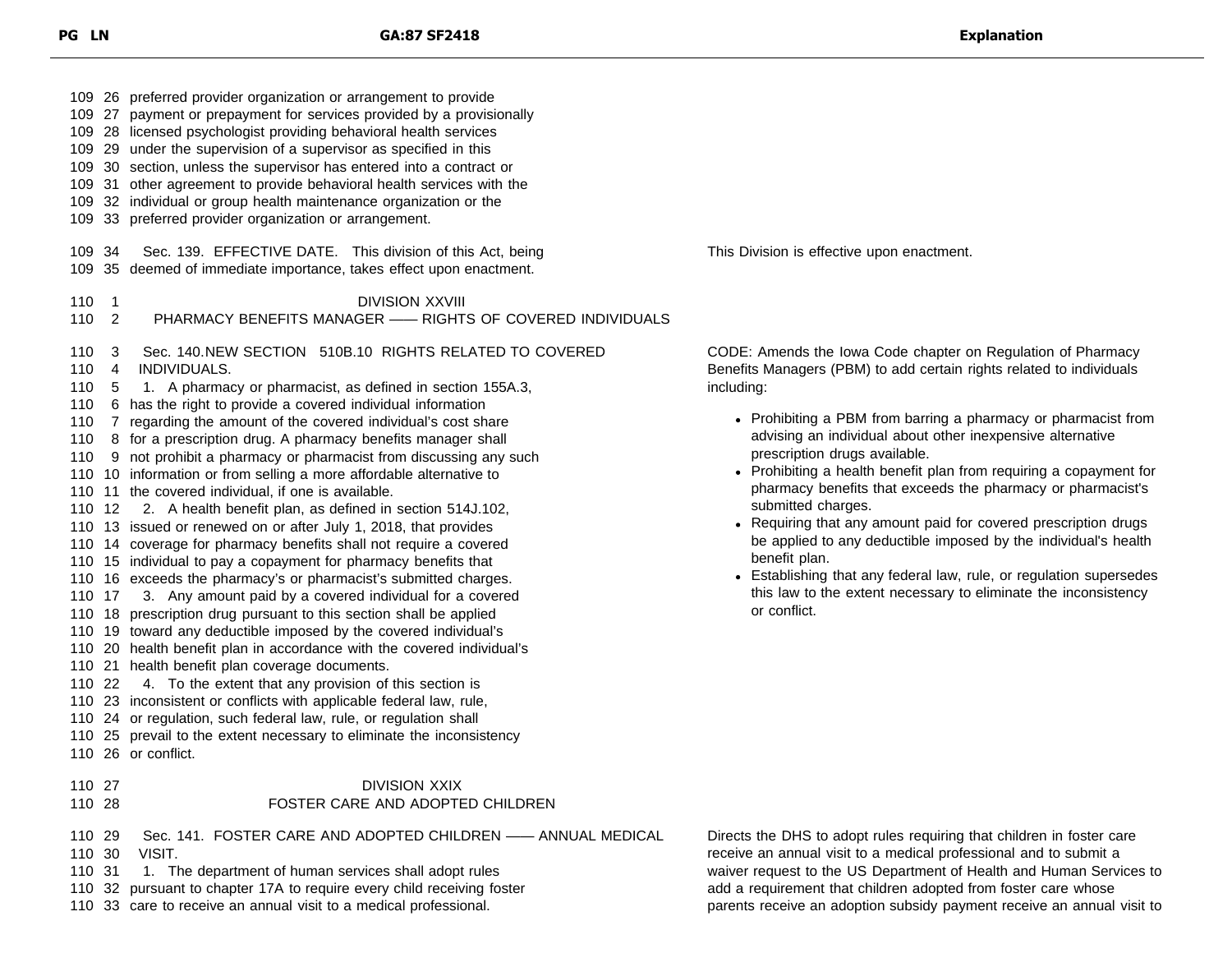34 2. The department shall submit a request to the United

35 States department of health and human services to allow the

36 department to adopt rules requiring a child adopted from foster

37 care and whose parents receive an adoption subsidy to receive

38 an annual visit to a medical professional.

a medical professional.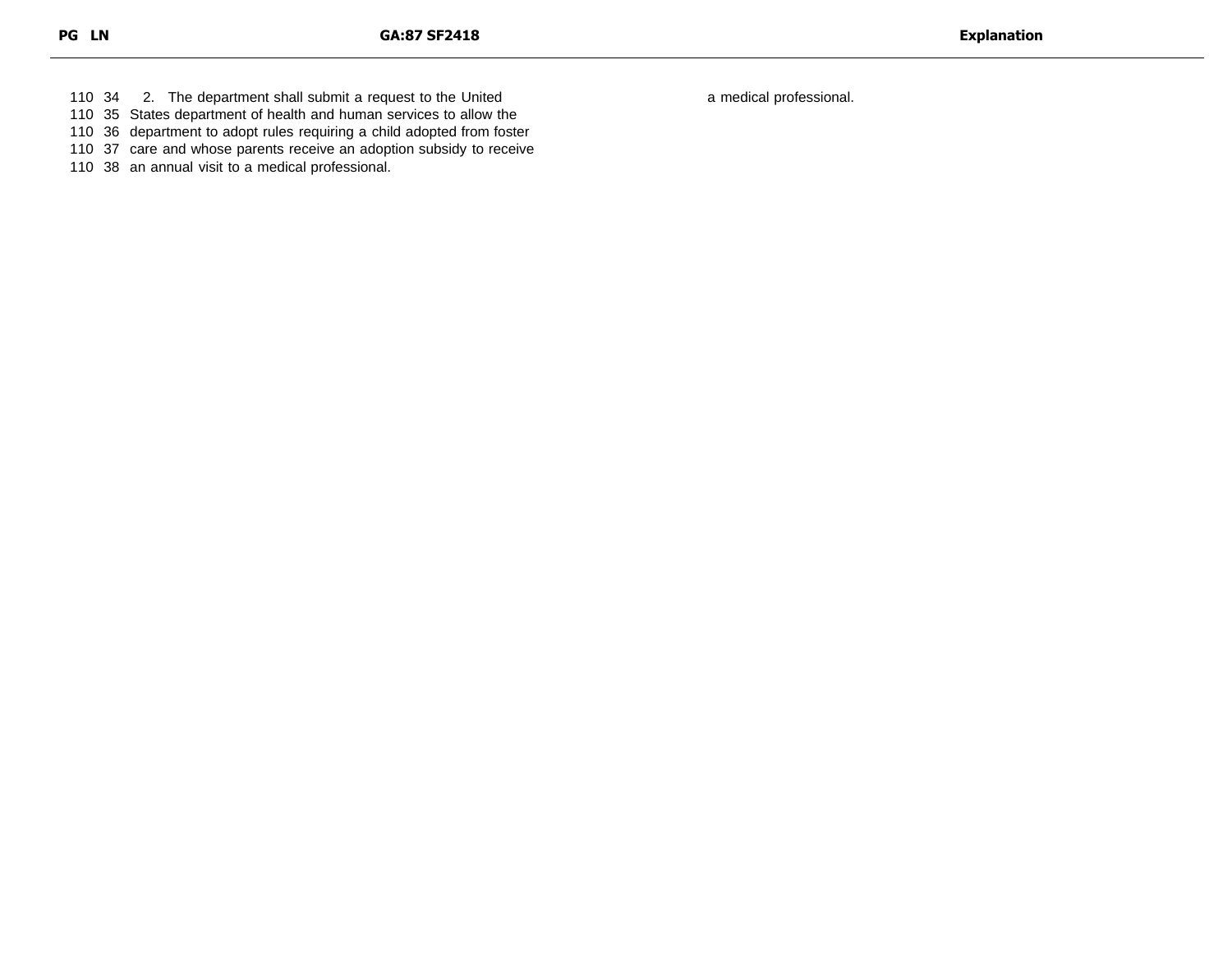#### **Summary Data** General Fund

|                                  | Actual<br>FY 2017 |                | <b>Estimated Net</b><br>FY 2018 | <b>Gov Rec</b><br>FY 2019 | <b>Final Action</b><br>FY 2019 | <b>Final Action</b><br>vs. Est Net 2018 |  |
|----------------------------------|-------------------|----------------|---------------------------------|---------------------------|--------------------------------|-----------------------------------------|--|
|                                  |                   |                |                                 | (3)                       | (4)                            |                                         |  |
| <b>Health and Human Services</b> |                   | .794,276.970 ا | .761,280,865                    | 1,831,745,061             | 1.821.769.375                  | 60,488,510                              |  |
| <b>Grand Total</b>               |                   | .794.276.970   | ,761,280,865                    | 1,831,745,061             | 1,821,769,375                  | 60,488,510                              |  |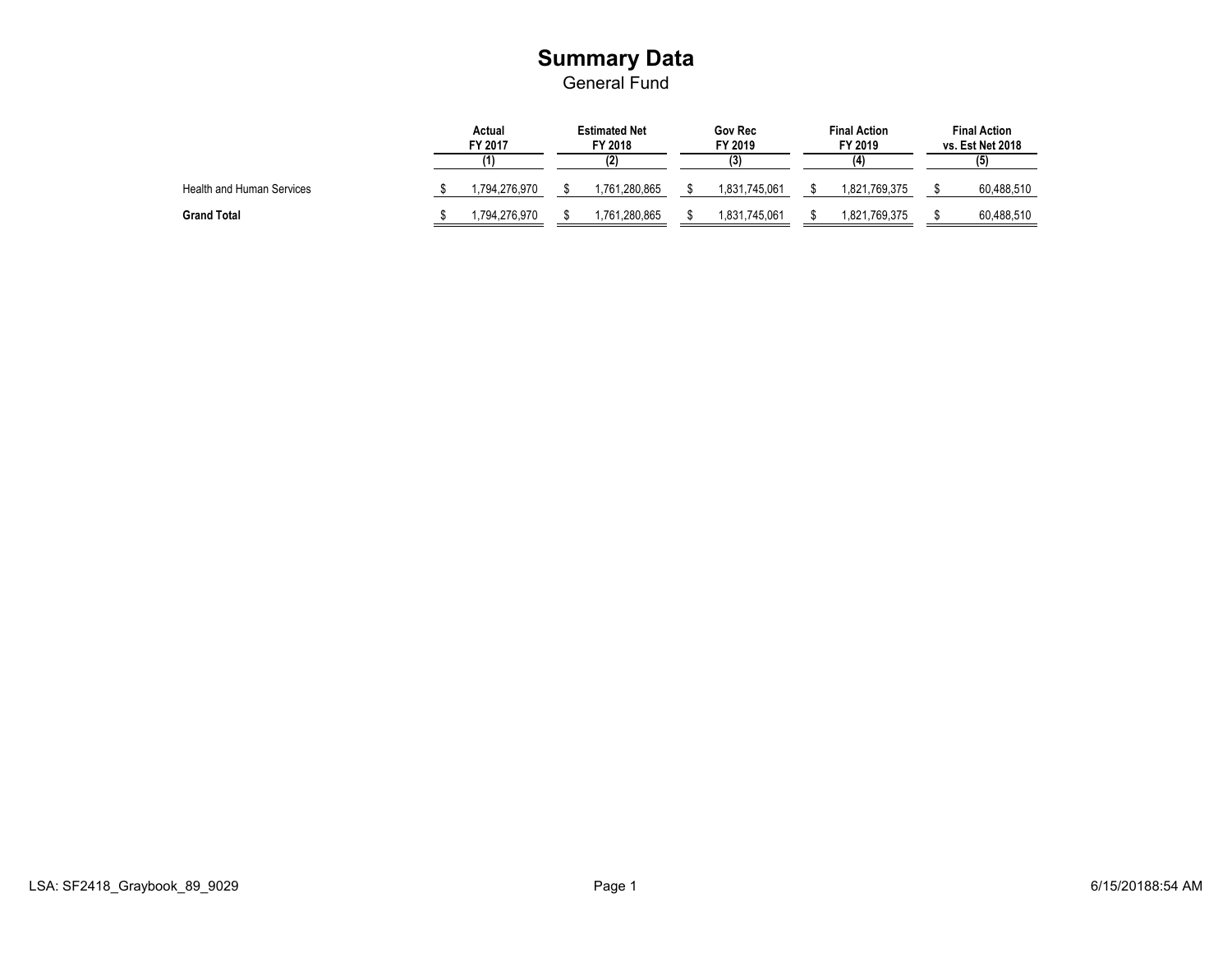General Fund

|                                              |                         | <b>Actual</b><br>FY 2017<br>(1) | <b>Estimated Net</b><br>FY 2018<br>(2) | <b>Gov Rec</b><br>FY 2019<br>(3) | <b>Final Action</b><br>FY 2019<br>(4) |           | <b>Final Action</b><br>vs. Est Net 2018<br>(5) | Page and<br>Line#<br>(6) |
|----------------------------------------------|-------------------------|---------------------------------|----------------------------------------|----------------------------------|---------------------------------------|-----------|------------------------------------------------|--------------------------|
| Aging, Iowa Department on                    |                         |                                 |                                        |                                  |                                       |           |                                                |                          |
| Aging, Dept. on                              |                         |                                 |                                        |                                  |                                       |           |                                                |                          |
| Aging Programs                               | \$                      | 12,071,150                      | \$<br>10,942,924                       | \$<br>10,942,924                 | \$<br>11,042,924                      | \$        | 100,000                                        | PG 2 LN 10               |
| Office of LTC Ombudsman                      |                         | 1,324,202                       | 1,149,821                              | 1,149,821                        | 1,149,821                             |           | 0                                              | PG4 LN6                  |
| <b>Total Aging, Iowa Department on</b>       | $\sqrt[6]{\frac{1}{2}}$ | 13,395,352                      | \$<br>12,092,745                       | \$<br>12,092,745                 | \$<br>12,192,745                      | \$        | 100,000                                        |                          |
| <b>Public Health, Department of</b>          |                         |                                 |                                        |                                  |                                       |           |                                                |                          |
| Public Health, Dept. of                      |                         |                                 |                                        |                                  |                                       |           |                                                |                          |
| <b>Addictive Disorders</b>                   | \$                      | 26,258,434                      | \$<br>24,804,344                       | \$<br>24,804,344                 | \$<br>24,804,344                      | \$        | $\mathbf 0$                                    | <b>PG 4 LN 22</b>        |
| Healthy Children and Families                |                         | 5,437,627                       | 5,284,599                              | 5,776,457                        | 5,820,625                             |           | 536,026                                        | PG 6 LN 29               |
| <b>Chronic Conditions</b>                    |                         | 4,828,917                       | 3,546,757                              | 3,610,468                        | 4,528,109                             |           | 981,352                                        | PG 9 LN 4                |
| <b>Community Capacity</b>                    |                         | 6,785,040                       | 2,351,879                              | 4,640,721                        | 4,970,152                             |           | 2,618,273                                      | PG 11 LN 10              |
| <b>Essential Public Health Services</b>      |                         | 7,078,228                       | 7,660,942                              | 7,662,464                        | 7,662,464                             |           | 1,522                                          | PG 15 LN 1               |
| <b>Infectious Diseases</b>                   |                         | 1,248,393                       | 1,752,786                              | 1,796,426                        | 1,796,426                             |           | 43,640                                         | PG 15 LN 8               |
| <b>Public Protection</b>                     |                         | 4,247,070                       | 4,083,887                              | 4,095,139                        | 4,095,139                             |           | 11,252                                         | PG 15 LN 15              |
| Resource Management                          |                         | 971,215                         | 971,215                                | 971,215                          | 971,215                               |           | 0                                              | PG 16 LN 17              |
| Congenital & Inherited Disorders Registry    |                         | 166,245                         | 258,150                                | 223,521                          | 223,521                               |           | $-34,629$                                      | Standing                 |
| <b>Total Public Health, Department of</b>    | \$                      | 57,021,169                      | \$<br>50,714,559                       | \$<br>53,580,755                 | \$<br>54,871,995                      | \$        | 4,157,436                                      |                          |
| <b>Veterans Affairs, Department of</b>       |                         |                                 |                                        |                                  |                                       |           |                                                |                          |
| Veterans Affairs, Dept. of                   |                         |                                 |                                        |                                  |                                       |           |                                                |                          |
| <b>General Administration</b>                | \$                      | 1,150,503                       | \$<br>1,115,580                        | \$<br>1,115,580                  | \$<br>1,150,500                       | \$        | 34,920                                         | <b>PG 17 LN 1</b>        |
| Home Ownership Assistance Program            |                         | 2,500,000                       | 2,000,000                              | 2,000,000                        | 2,000,000                             |           | 0                                              | PG 17 LN 29              |
| <b>Veterans County Grants</b>                |                         | 990,000                         | 938,025                                | 938,025                          | 990,000                               |           | 51,975                                         | PG 18 LN 3               |
| Veterans Affairs, Dept. of                   | \$                      | 4,640,503                       | \$<br>4,053,605                        | \$<br>4,053,605                  | \$<br>4,140,500                       | $\bullet$ | 86,895                                         |                          |
| Veterans Affairs, Dept. of                   |                         |                                 |                                        |                                  |                                       |           |                                                |                          |
| Iowa Veterans Home                           | \$                      | 7,316,100                       | \$<br>7,162,976                        | \$<br>7,162,976                  | \$<br>7,162,976                       | \$        | 0                                              | PG 17 LN 8               |
| <b>Total Veterans Affairs, Department of</b> | \$                      | 11,956,603                      | \$<br>11,216,581                       | \$<br>11,216,581                 | \$<br>11,303,476                      | \$        | 86,895                                         |                          |
| <b>Human Services, Department of</b>         |                         |                                 |                                        |                                  |                                       |           |                                                |                          |
| Assistance                                   |                         |                                 |                                        |                                  |                                       |           |                                                |                          |
| Family Investment Program/PROMISE JOBS       | \$                      | 36,200,196                      | \$<br>42,634,480                       | \$<br>40,355,715                 | \$<br>40,365,715                      | \$        | $-2,268,765$                                   | PG 25 LN 15              |
| <b>Medical Assistance</b>                    |                         | 1,303,190,737                   | 1,282,992,417                          | 1,339,526,772                    | 1,337,841,375                         |           | 54,848,958                                     | PG 27 LN 2               |
| <b>Medical Contracts</b>                     |                         | 17,045,964                      | 17,312,207                             | 17,185,207                       | 16,603,198                            |           | $-709,009$                                     | PG 32 LN 34              |
| <b>State Supplementary Assistance</b>        |                         | 10,722,135                      | 9,872,658                              | 10,250,873                       | 10,250,873                            |           | 378,215                                        | PG 35 LN 2               |
| State Children's Health Insurance            |                         | 9,435,831                       | 8,418,452                              | 7,064,057                        | 7,064,057                             |           | $-1,354,395$                                   | PG 35 LN 14              |
| <b>Child Care Assistance</b>                 |                         | 31,722,450                      | 39,343,616                             | 52,825,346                       | 40,816,931                            |           | 1,473,315                                      | PG 35 LN 30              |
| Child and Family Services                    |                         | 83,851,277                      | 84,413,610                             | 84,939,774                       | 84,939,774                            |           | 526,164                                        | PG 37 LN 8               |
| <b>Adoption Subsidy</b>                      |                         | 42,646,664                      | 40,777,910                             | 40,445,137                       | 40,445,137                            |           | $-332,773$                                     | PG 43 LN 15              |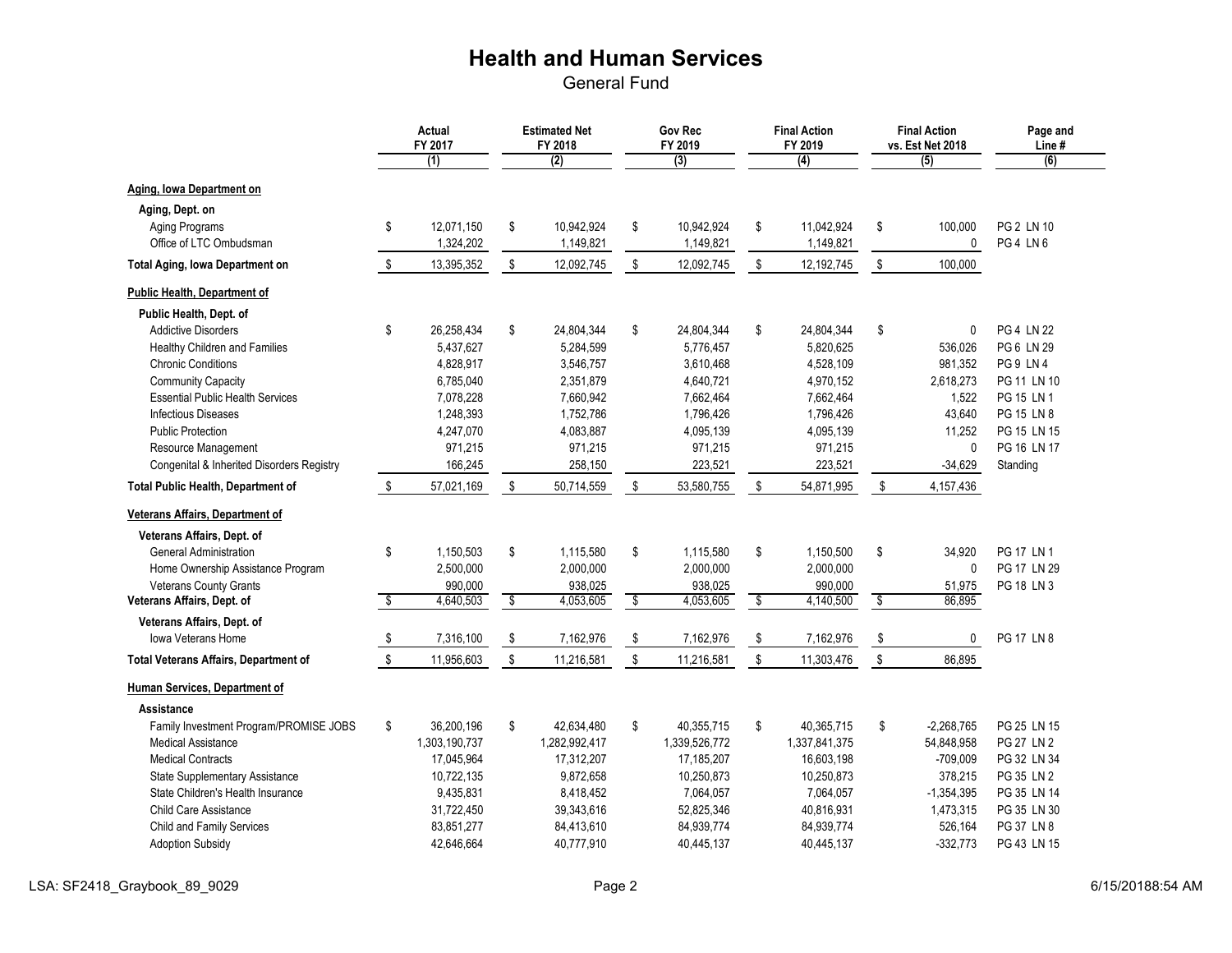General Fund

|                                            | <b>Actual</b><br>FY 2017 |                          | <b>Estimated Net</b><br>FY 2018 |    | <b>Gov Rec</b><br>FY 2019 |           | <b>Final Action</b><br>FY 2019 |                      | <b>Final Action</b><br>vs. Est Net 2018 | Page and<br>Line#         |
|--------------------------------------------|--------------------------|--------------------------|---------------------------------|----|---------------------------|-----------|--------------------------------|----------------------|-----------------------------------------|---------------------------|
|                                            | (1)                      |                          | (2)                             |    | (3)                       |           | (4)                            |                      | (5)                                     | (6)<br><b>PG 43 LN 20</b> |
| <b>Family Support Subsidy</b>              | 772,102                  |                          | 969,282                         |    | 949,282                   |           | 949,282                        |                      | $-20,000$                               |                           |
| <b>Conner Training</b>                     | 33,632                   |                          | 33,632                          |    | 33,632                    |           | 33,632                         |                      | $\Omega$                                | PG 44 LN 9                |
| Volunteers                                 | 84,686                   |                          | 84,686                          |    | 84,686                    |           | 84,686                         |                      | 0                                       | PG 48 LN 15               |
| <b>Child Abuse Prevention</b>              | 200,874                  |                          | 232,570                         |    | 232,570                   |           | 232,570                        |                      | 0                                       | Standing                  |
| <b>MHDS Regional Grants</b>                | 3,000,000                |                          | 0<br>1,527,085,520              |    | 1,593,893,051             |           | 0                              |                      | $\Omega$                                |                           |
| <b>Assistance</b>                          | \$<br>1,538,906,548      | \$                       |                                 | \$ |                           | $\bullet$ | 1,579,627,230                  | $\bullet$            | 52,541,710                              |                           |
| <b>Eldora Training School</b>              |                          |                          |                                 |    |                           |           |                                |                      |                                         |                           |
| <b>Eldora Training School</b>              | \$<br>12,233,420         | \$                       | 11,350,443                      | \$ | 11,350,443                | \$        | 12,762,443                     | \$                   | 1,412,000                               | PG 36 LN 15               |
| <b>Cherokee</b>                            |                          |                          |                                 |    |                           |           |                                |                      |                                         |                           |
| Cherokee MHI                               | \$<br>14,658,594         | \$                       | 13,870,254                      | \$ | 13,870,254                | \$        | 13,870,254                     | \$                   | $\mathbf 0$                             | PG 44 LN 27               |
| Independence                               |                          |                          |                                 |    |                           |           |                                |                      |                                         |                           |
| Independence MHI                           | \$<br>18,464,015         | \$                       | 17,513,621                      | \$ | 17,513,621                | \$        | 17,513,621                     | \$                   | 0                                       | PG 44 LN 34               |
| Glenwood                                   |                          |                          |                                 |    |                           |           |                                |                      |                                         |                           |
| Glenwood Resource Center                   | \$<br>20,468,802         | \$                       | 17,887,781                      | \$ | 16,858,523                | \$        | 16,858,523                     | \$                   | $-1,029,258$                            | PG 45 LN 13               |
| Woodward                                   |                          |                          |                                 |    |                           |           |                                |                      |                                         |                           |
| <b>Woodward Resource Center</b>            | \$<br>13,995,352         | \$                       | 12,077,034                      | \$ | 11,386,679                | \$        | 11,386,679                     | \$                   | $-690,355$                              | PG 45 LN 17               |
| <b>Cherokee CCUSO</b>                      |                          |                          |                                 |    |                           |           |                                |                      |                                         |                           |
| Civil Commitment Unit for Sexual Offenders | \$<br>10,671,957         | \$                       | 9,464,747                       | \$ | 9,464,747                 | \$        | 10,864,747                     | \$                   | 1,400,000                               | PG 45 LN 23               |
| <b>Field Operations</b>                    |                          |                          |                                 |    |                           |           |                                |                      |                                         |                           |
| Child Support Recovery                     | \$<br>14,663,373         | \$                       | 12,586,635                      | \$ | 14,586,635                | \$        | 14,586,635                     | \$                   | 2,000,000                               | PG 26 LN 16               |
| <b>Field Operations</b>                    | 49,370,117               |                          | 48,484,435                      |    | 49,074,517                |           | 49,074,517                     |                      | 590,082                                 | PG 46 LN 5                |
| <b>Field Operations</b>                    | \$<br>64,033,490         | $\overline{\mathcal{S}}$ | 61,071,070                      | \$ | 63,661,152                | \$        | 63,661,152                     | $\overline{\bullet}$ | 2,590,082                               |                           |
| <b>General Administration</b>              |                          |                          |                                 |    |                           |           |                                |                      |                                         |                           |
| <b>General Administration</b>              | \$<br>15,448,198         | \$                       | 14,033,040                      | \$ | 13,833,040                | \$        | 13,833,040                     | \$                   | $-200,000$                              | PG 46 LN 22               |
| <b>DHS Facilities</b>                      | 2,879,274                |                          | 2,879,274                       |    | 2,879,274                 |           | 2,879,274                      |                      | $\Omega$                                | PG 48 LN 3                |
| Commission of Inquiry                      | 1,394                    |                          | 1,394                           |    | 1,394                     |           | 1,394                          |                      | 0                                       | Standing                  |
| Nonresident Mental Illness Commitment      | 142,802                  |                          | 22,802                          |    | 142,802                   |           | 142,802                        |                      | 120,000                                 | Standing                  |
| <b>General Administration</b>              | \$<br>18,471,668         | \$                       | 16,936,510                      | \$ | 16,856,510                | \$        | 16,856,510                     | \$                   | $-80,000$                               |                           |
| <b>Total Human Services, Department of</b> | \$<br>1,711,903,846      | \$                       | 1,687,256,980                   |    | 1,754,854,980             | \$        | 1,743,401,159                  | \$                   | 56,144,179                              |                           |
| <b>Total Health and Human Services</b>     | \$<br>1,794,276,970      | \$                       | 1,761,280,865                   | S  | 1,831,745,061             | \$        | 1,821,769,375                  | \$                   | 60,488,510                              |                           |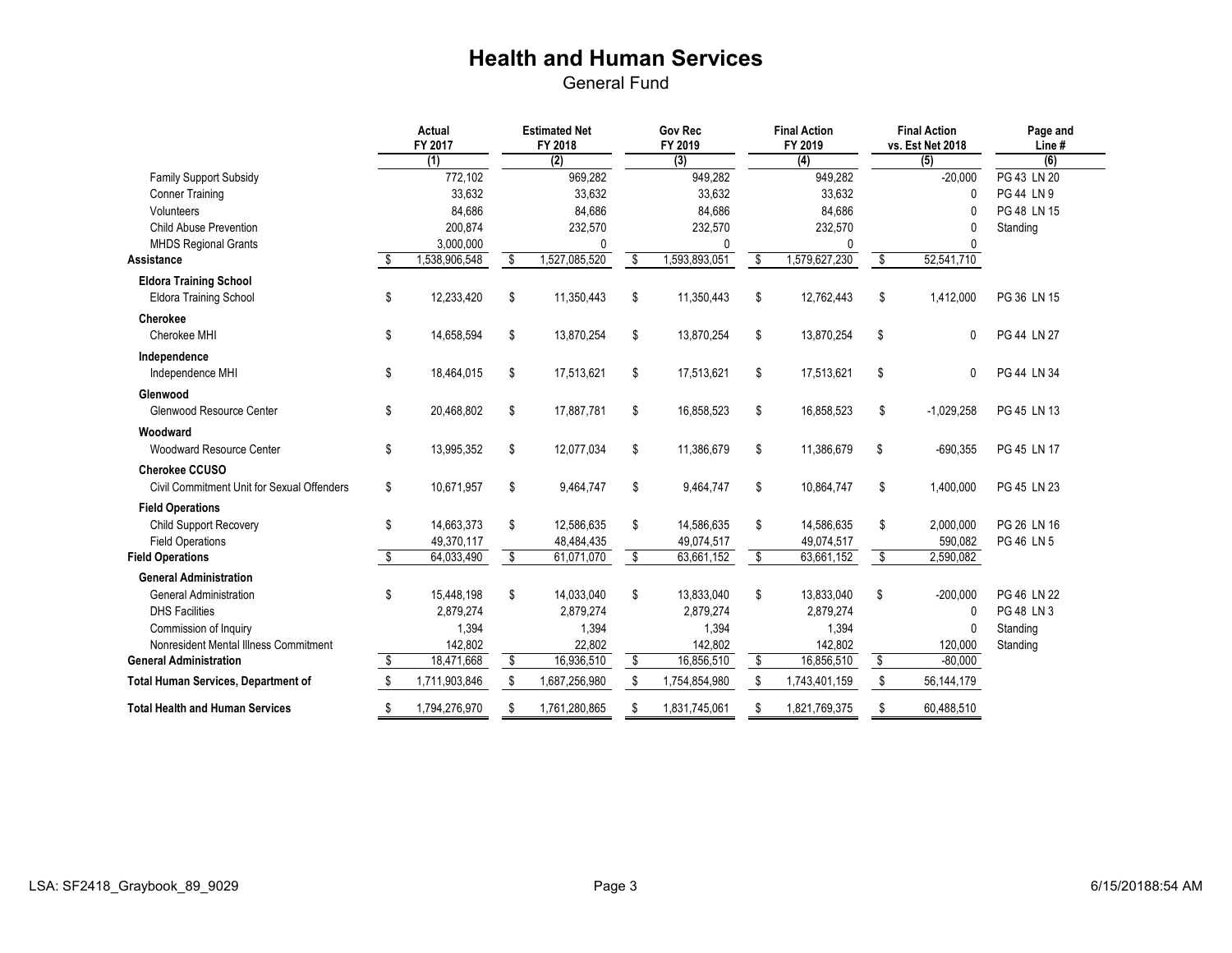#### **Summary Data** Other Funds

|                                  | Actual<br>FY 2017 |             | <b>Estimated Net</b><br>FY 2018 | <b>Gov Rec</b><br>FY 2019 | <b>Final Action</b><br>FY 2019 | <b>Final Action</b><br>vs. Est Net 2018 |
|----------------------------------|-------------------|-------------|---------------------------------|---------------------------|--------------------------------|-----------------------------------------|
|                                  |                   |             |                                 | (3)                       |                                | (5)                                     |
| <b>Health and Human Services</b> |                   | 446,785,543 | 430,096,106                     | 419,632,402               | 420,214,411                    | $-9,881,695$                            |
| <b>Grand Total</b>               |                   | 446,785,543 | 430,096,106                     | 419,632,402               | 420,214,411                    | $-9,881,695$                            |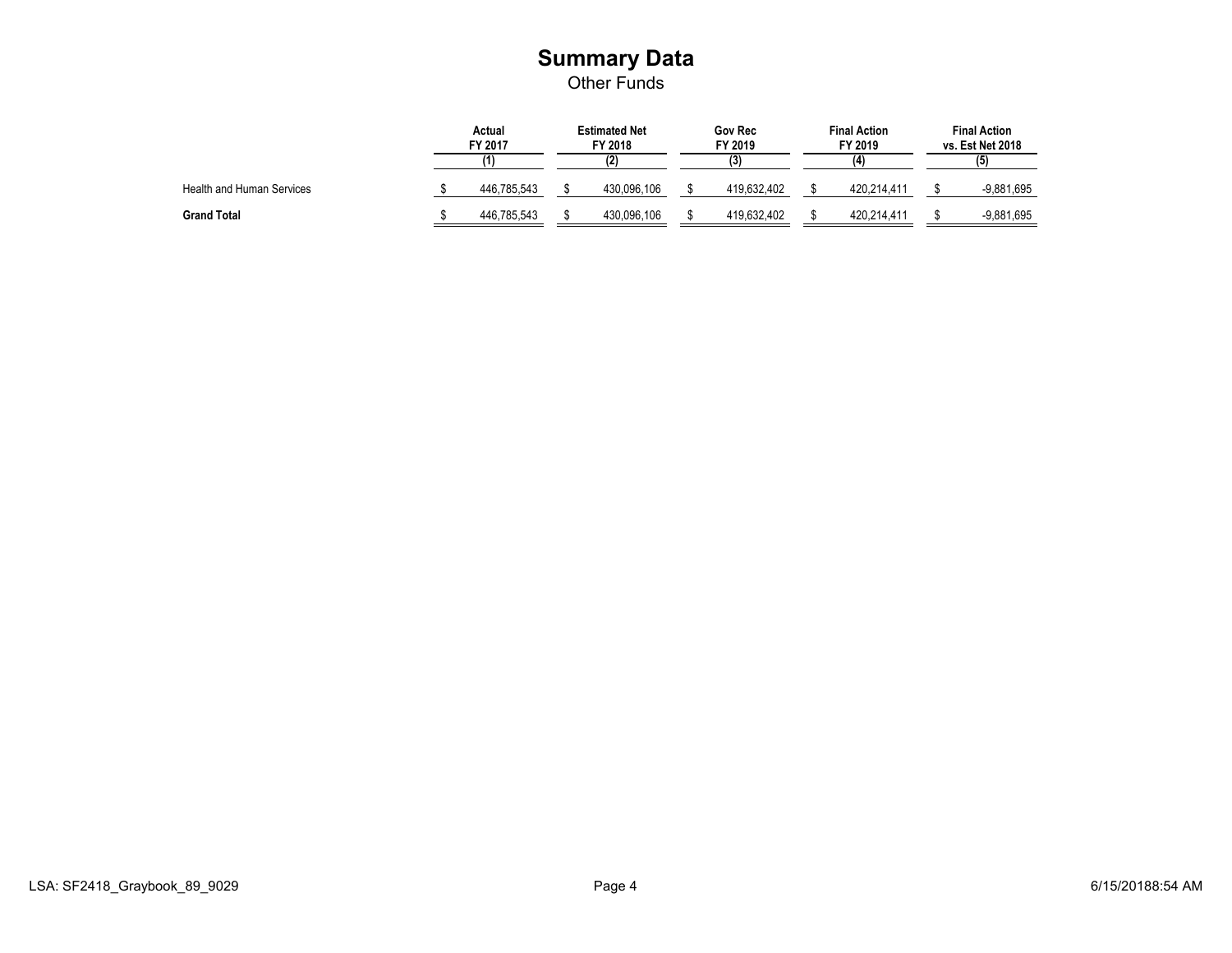Other Funds

|                                            | <b>Actual</b><br>FY 2017 |             | <b>Estimated Net</b><br>FY 2018 | <b>Gov Rec</b><br>FY 2019 |    | <b>Final Action</b><br>FY 2019 |    | <b>Final Action</b><br>vs. Est Net 2018 | Page and<br>Line# |  |
|--------------------------------------------|--------------------------|-------------|---------------------------------|---------------------------|----|--------------------------------|----|-----------------------------------------|-------------------|--|
|                                            |                          | (1)         | (2)                             | (3)                       |    | (4)                            |    | (5)                                     | (6)               |  |
| Human Services, Department of              |                          |             |                                 |                           |    |                                |    |                                         |                   |  |
| <b>General Administration</b>              |                          |             |                                 |                           |    |                                |    |                                         |                   |  |
| FIP-TANF                                   | \$                       | 12,713,680  | \$<br>4,539,006                 | \$<br>4,539,006           | \$ | 4,539,006                      | \$ | 0                                       | PG 18 LN 28       |  |
| PROMISE JOBS - TANF                        |                          | 4,038,729   | 5,412,060                       | 5,412,060                 |    | 5,412,060                      |    | 0                                       | PG 18 LN 33       |  |
| FaDSS - TANF                               |                          | 2,867,816   | 2,883,980                       | 2,883,980                 |    | 2,883,980                      |    | 0                                       | PG 19 LN 4        |  |
| <b>Field Operations - TANF</b>             |                          | 38,774,330  | 31,296,232                      | 31,296,232                |    | 31,296,232                     |    | 0                                       | PG 19 LN 16       |  |
| <b>General Administration - TANF</b>       |                          | 3,744,000   | 3,744,000                       | 3,744,000                 |    | 3,744,000                      |    | 0                                       | PG 19 LN 19       |  |
| Child Care Assistance - TANF               |                          | 49,866,826  | 53,603,561                      | 47,166,826                |    | 47,166,826                     |    | $-6,436,735$                            | PG 19 LN 22       |  |
| Child & Family Services - TANF             |                          | 37,256,581  | 32,380,654                      | 32,380,654                |    | 32,380,654                     |    | $\Omega$                                | PG 20 LN 10       |  |
| Child Abuse Prevention - TANF              |                          | 125,000     | 125,000                         | 125,000                   |    | 125,000                        |    | 0                                       | PG 20 LN 13       |  |
| Training & Technology - TANF               |                          | 319,814     | 294,155                         | 1,037,186                 |    | 1,037,186                      |    | 743,031                                 | PG 20 LN 33       |  |
| <b>General Administration</b>              | \$                       | 149,706,776 | \$<br>134,278,648               | 128,584,944               | \$ | 128,584,944                    | \$ | $-5,693,704$                            |                   |  |
| <b>Assistance</b>                          |                          |             |                                 |                           |    |                                |    |                                         |                   |  |
| Pregnancy Prevention - TANF                | \$                       | 1,860,183   | \$<br>1,913,203                 | \$<br>1,913,203           | \$ | 1,913,203                      | \$ | $\mathbf{0}$                            | PG 20 LN 16       |  |
| Promoting Healthy Marriage - TANF          |                          | 13,376      | 14,236                          | 14,236                    |    | 14,236                         |    | $\mathbf{0}$                            | PG 22 LN 1        |  |
| Medical Assistance - HCTF                  |                          | 222,000,000 | 221,900,000                     | 217,130,000               |    | 217,130,000                    |    | $-4,770,000$                            | Standing          |  |
| <b>Medical Contracts - PSA</b>             |                          | 1,300,000   | 864,257                         | 864,257                   |    | 1,446,266                      |    | 582,009                                 | PG 51 LN 16       |  |
| Medical Assistance - QATF                  |                          | 36,705,208  | 36,705,208                      | 36,705,208                |    | 36,705,208                     |    | 0                                       | PG 51 LN 30       |  |
| Medical Assistance - HHCAT                 |                          | 34,700,000  | 33,920,554                      | 33,920,554                |    | 33,920,554                     |    | 0                                       | PG 52 LN 10       |  |
| Medicaid Supplemental - MFF                |                          | 500,000     | 500,000                         | 500,000                   |    | 500,000                        |    | $\Omega$                                | Standing          |  |
| <b>Assistance</b>                          | \$.                      | 297,078,767 | \$<br>295,817,458               | \$<br>291,047,458         | \$ | 291,629,467                    | \$ | $-4,187,991$                            |                   |  |
| <b>Total Human Services, Department of</b> |                          | 446,785,543 | 430,096,106                     | 419,632,402               |    | 420,214,411                    | \$ | $-9,881,695$                            |                   |  |
| <b>Total Health and Human Services</b>     | \$                       | 446,785,543 | \$<br>430,096,106               | 419,632,402               | \$ | 420,214,411                    | \$ | $-9,881,695$                            |                   |  |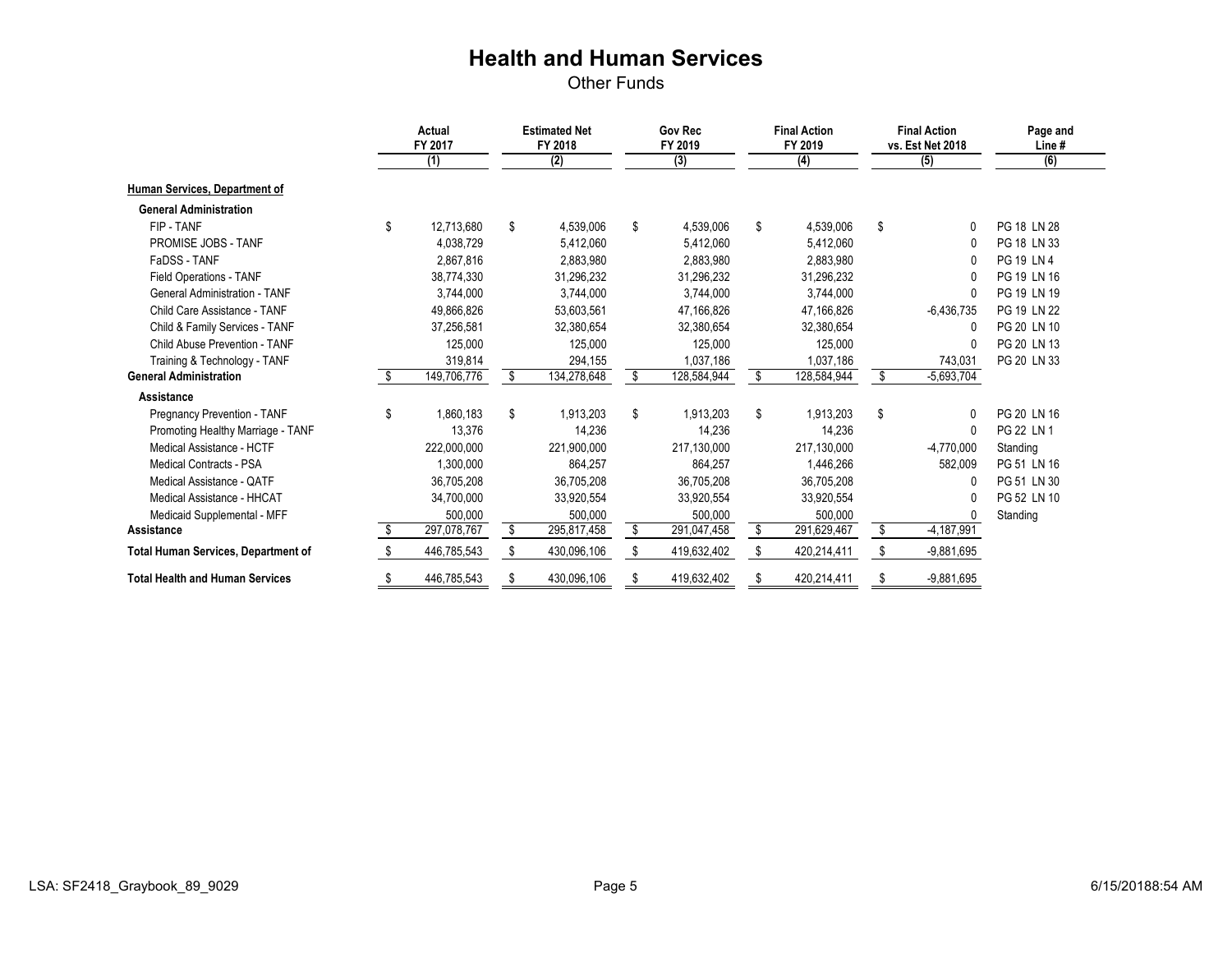#### **Summary Data** FTE Positions

|                           | <b>Actual</b><br>FY 2017 | <b>Estimated Net</b><br>FY 2018 | <b>Gov Rec</b><br>FY 2019 | <b>Final Action</b><br>FY 2019 | <b>Final Action</b><br>vs. Est Net 2018 |
|---------------------------|--------------------------|---------------------------------|---------------------------|--------------------------------|-----------------------------------------|
|                           |                          | (2)                             | (3)                       |                                | (5)                                     |
| Health and Human Services | 4,378.36                 | 4,352.66                        | 4,350.96                  | 4,568.62                       | 215.96                                  |
| <b>Grand Total</b>        | 4,378.36                 | 4,352.66                        | 4,350.96                  | 4,568.62                       | 215.96                                  |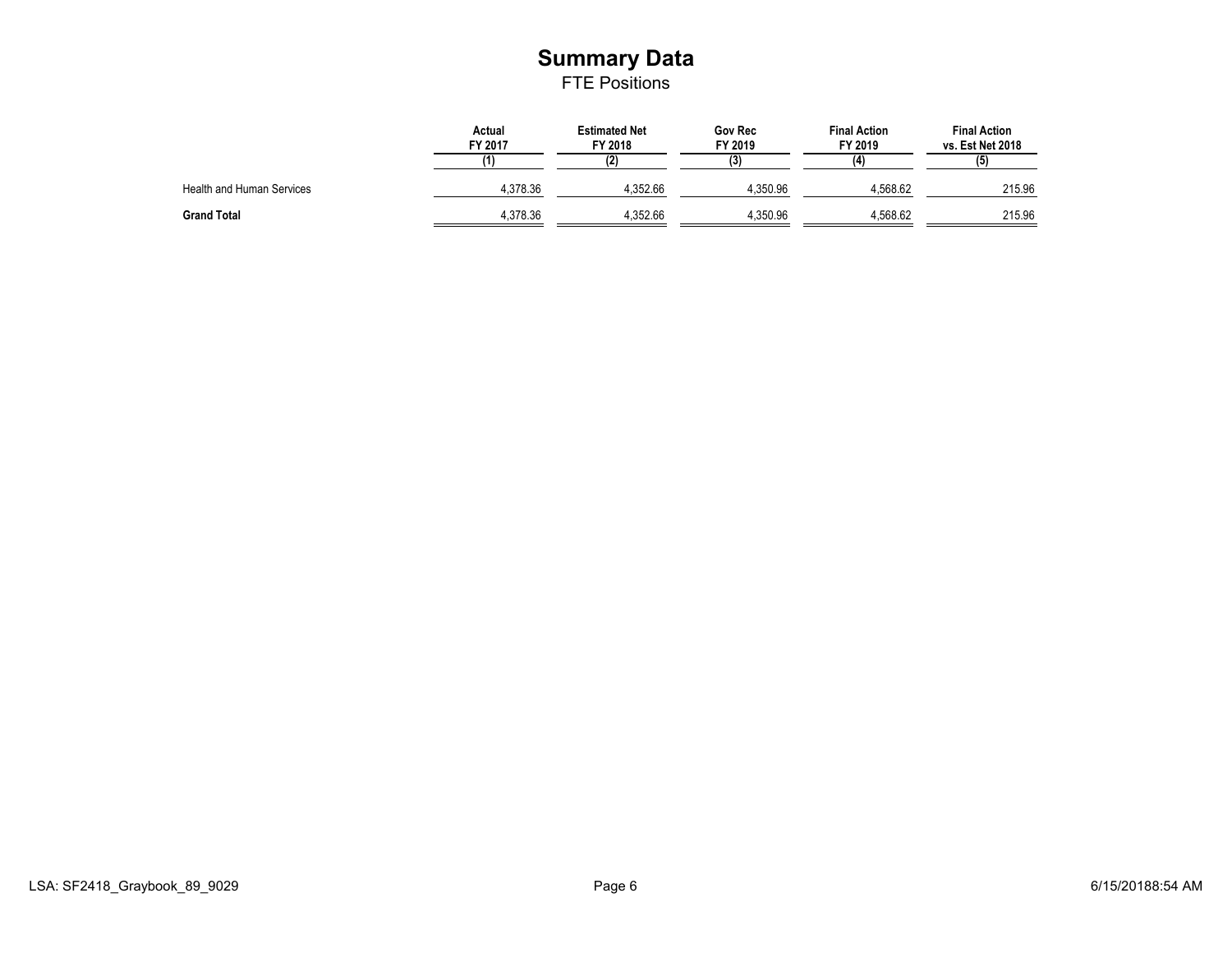FTE Positions

|                                           | <b>Actual</b><br>FY 2017 | <b>Estimated Net</b><br>FY 2018 | <b>Gov Rec</b><br>FY 2019 | <b>Final Action</b><br>FY 2019 | <b>Final Action</b><br>vs. Est Net 2018 | Page and<br>Line # |  |
|-------------------------------------------|--------------------------|---------------------------------|---------------------------|--------------------------------|-----------------------------------------|--------------------|--|
|                                           | (1)                      | (2)                             | (3)                       | (4)                            | (5)                                     | (6)                |  |
| <b>Aging, Iowa Department on</b>          |                          |                                 |                           |                                |                                         |                    |  |
| Aging, Dept. on                           |                          |                                 |                           |                                |                                         |                    |  |
| Aging Programs                            | 23.67                    | 22.42                           | 22.00                     | 27.00                          | 4.58                                    | PG 2 LN 10         |  |
| Office of LTC Ombudsman                   | 15.14                    | 15.12                           | 14.00                     | 16.00                          | 0.88                                    | PG4LN6             |  |
| <b>Total Aging, Iowa Department on</b>    | 38.82                    | 37.54                           | 36.00                     | 43.00                          | 5.46                                    |                    |  |
| <b>Public Health, Department of</b>       |                          |                                 |                           |                                |                                         |                    |  |
| Public Health, Dept. of                   |                          |                                 |                           |                                |                                         |                    |  |
| <b>Addictive Disorders</b>                | 8.09                     | 10.00                           | 10.00                     | 11.00                          | 1.00                                    | <b>PG 4 LN 22</b>  |  |
| Healthy Children and Families             | 10.80                    | 12.00                           | 12.00                     | 13.00                          | 1.00                                    | PG 6 LN 29         |  |
| <b>Chronic Conditions</b>                 | 4.12                     | 5.00                            | 5.00                      | 9.00                           | 4.00                                    | PG9LN4             |  |
| <b>Community Capacity</b>                 | 7.17                     | 13.00                           | 13.00                     | 13.00                          | 0.00                                    | PG 11 LN 10        |  |
| <b>Infectious Diseases</b>                | 1.27                     | 4.00                            | 4.00                      | 4.00                           | 0.00                                    | PG 15 LN 8         |  |
| <b>Public Protection</b>                  | 135.92                   | 139.00                          | 139.00                    | 141.00                         | 2.00                                    | PG 15 LN 15        |  |
| Resource Management                       | 3.41                     | 4.00                            | 4.00                      | 4.00                           | 0.00                                    | PG 16 LN 17        |  |
| <b>Total Public Health, Department of</b> | 170.79                   | 187.00                          | 187.00                    | 195.00                         | 8.00                                    |                    |  |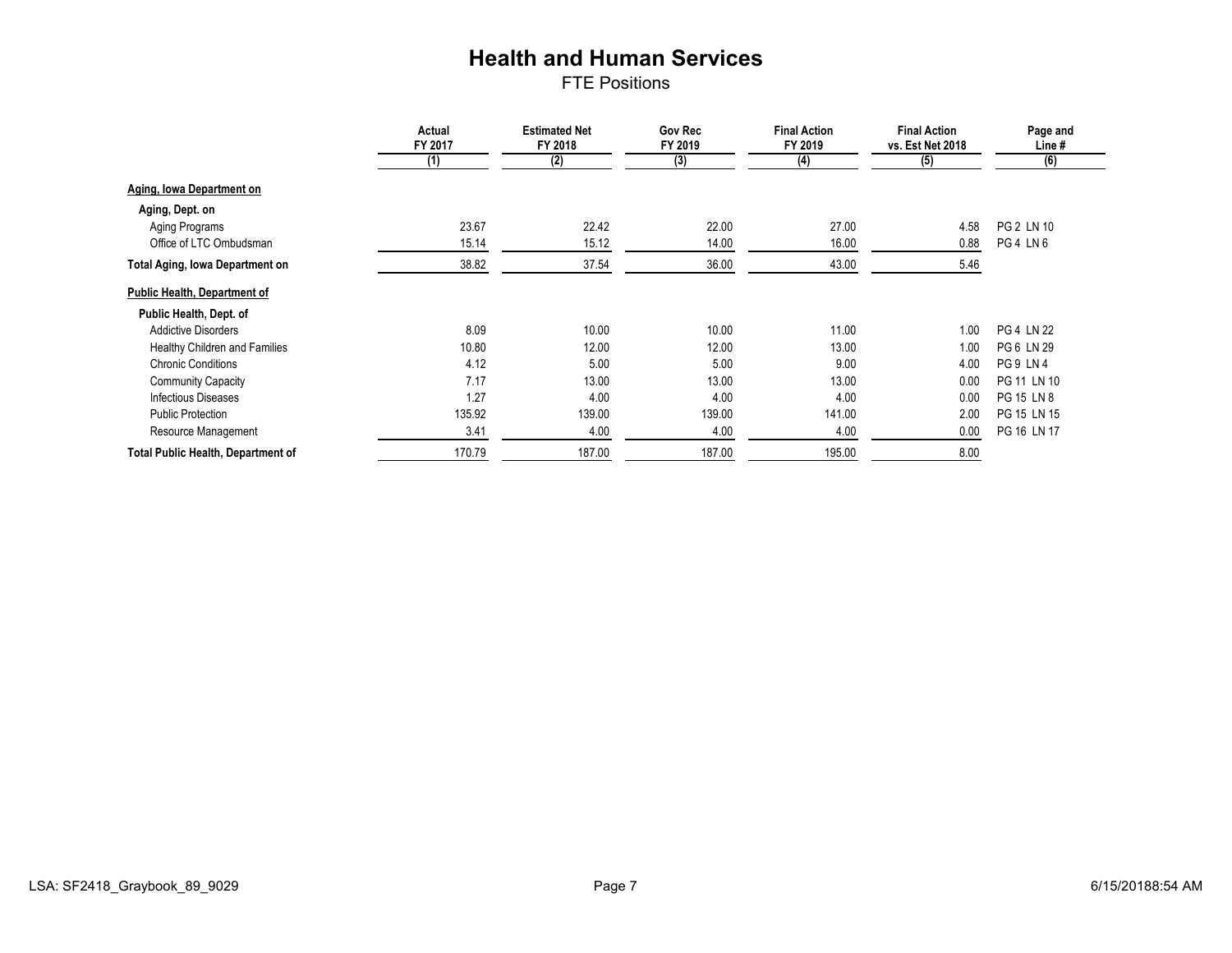FTE Positions

|                                            | <b>Actual</b><br>FY 2017 | <b>Estimated Net</b><br>FY 2018 | <b>Gov Rec</b><br>FY 2019 | <b>Final Action</b><br>FY 2019 | <b>Final Action</b><br>vs. Est Net 2018 | Page and<br>Line# |
|--------------------------------------------|--------------------------|---------------------------------|---------------------------|--------------------------------|-----------------------------------------|-------------------|
|                                            | (1)                      | (2)                             | (3)                       | $\overline{(4)}$               | (5)                                     | (6)               |
| Human Services, Department of              |                          |                                 |                           |                                |                                         |                   |
| Assistance                                 |                          |                                 |                           |                                |                                         |                   |
| Family Investment Program/PROMISE JOBS     | 8.03                     | 9.00                            | 9.00                      | 9.00                           | 0.00                                    | PG 25 LN 15       |
| <b>Medical Assistance</b>                  | 11.04                    | 11.01                           | 11.00                     | 11.00                          | $-0.01$                                 | <b>PG 27 LN 2</b> |
| <b>Medical Contracts</b>                   | 2.96                     | 0.50                            | 0.00                      | 0.00                           | $-0.50$                                 | PG 32 LN 34       |
| Child Care Assistance                      | 3.07                     | 0.00                            | 0.00                      | 0.00                           | 0.00                                    | PG 35 LN 30       |
| <b>Child and Family Services</b>           | 4.02                     | 0.00                            | 0.00                      | 0.00                           | 0.00                                    | PG 37 LN 8        |
| Assistance                                 | 29.12                    | 20.51                           | 20.00                     | 20.00                          | $-0.51$                                 |                   |
| <b>Eldora Training School</b>              |                          |                                 |                           |                                |                                         |                   |
| <b>Eldora Training School</b>              | 164.55                   | 174.30                          | 174.30                    | 189.00                         | 14.70                                   | PG 36 LN 15       |
| <b>Cherokee</b>                            |                          |                                 |                           |                                |                                         |                   |
| Cherokee MHI                               | 157.98                   | 152.29                          | 152.29                    | 162.00                         | 9.71                                    | PG 44 LN 27       |
| Independence                               |                          |                                 |                           |                                |                                         |                   |
| Independence MHI                           | 187.90                   | 190.10                          | 190.10                    | 204.00                         | 13.90                                   | PG 44 LN 34       |
| <b>Mount Pleasant</b>                      |                          |                                 |                           |                                |                                         |                   |
| Mt Pleasant MHI                            | 0.02                     | 0.00                            | 0.00                      | 0.00                           | 0.00                                    |                   |
| Glenwood                                   |                          |                                 |                           |                                |                                         |                   |
| Glenwood Resource Center                   | 753.64                   | 770.62                          | 770.62                    | 770.62                         | 0.00                                    | PG 45 LN 13       |
| Woodward                                   |                          |                                 |                           |                                |                                         |                   |
| <b>Woodward Resource Center</b>            | 542.32                   | 545.60                          | 546.00                    | 546.00                         | 0.40                                    | PG 45 LN 17       |
| <b>Cherokee CCUSO</b>                      |                          |                                 |                           |                                |                                         |                   |
| Civil Commitment Unit for Sexual Offenders | 101.79                   | 100.75                          | 100.75                    | 132.00                         | 31.25                                   | PG 45 LN 23       |
| <b>Field Operations</b>                    |                          |                                 |                           |                                |                                         |                   |
| <b>Child Support Recovery</b>              | 435.82                   | 417.00                          | 417.00                    | 459.00                         | 42.00                                   | PG 26 LN 16       |
| <b>Field Operations</b>                    | 1,533.36                 | 1,471.00                        | 1,471.00                  | 1,539.00                       | 68.00                                   | PG 46 LN 5        |
| <b>Field Operations</b>                    | 1,969.18                 | 1,888.00                        | 1,888.00                  | 1,998.00                       | 110.00                                  |                   |
| <b>General Administration</b>              |                          |                                 |                           |                                |                                         |                   |
| <b>General Administration</b>              | 248.74                   | 272.95                          | 272.90                    | 294.00                         | 21.05                                   | PG 46 LN 22       |
| <b>Total Human Services, Department of</b> | 4,155.23                 | 4,115.12                        | 4,114.96                  | 4,315.62                       | 200.50                                  |                   |